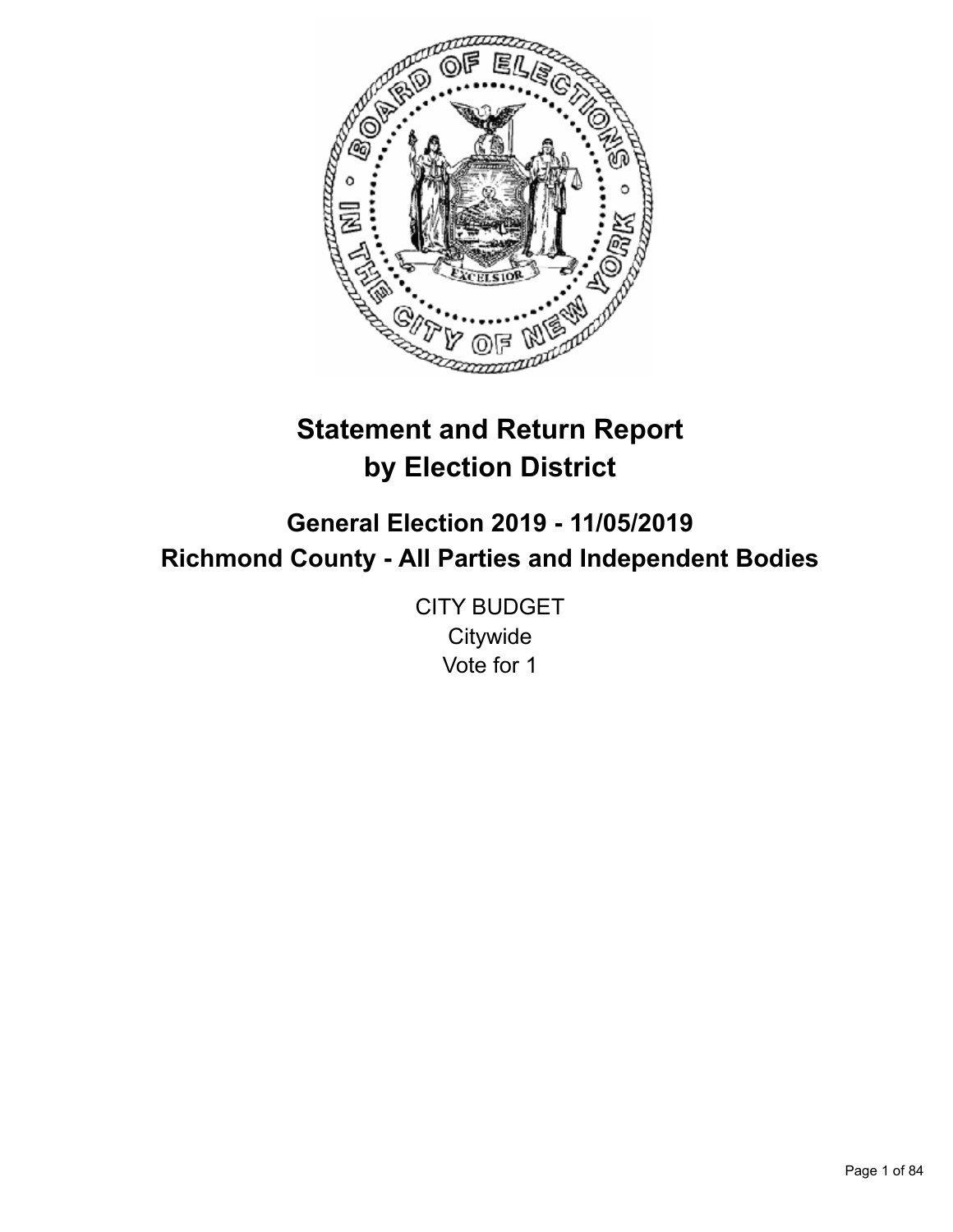

| PUBLIC COUNTER                                           | 255      |
|----------------------------------------------------------|----------|
| MANUALLY COUNTED EMERGENCY                               | $\Omega$ |
| ABSENTEE / MILITARY                                      | 8        |
| AFFIDAVIT                                                | 0        |
| Total Ballots                                            | 263      |
| Less - Inapplicable Federal/Special Presidential Ballots | 0        |
| <b>Total Applicable Ballots</b>                          | 263      |
| YES                                                      | 152      |
| NO.                                                      | 65       |
| <b>Total Votes</b>                                       | 217      |
| Unrecorded                                               | 46       |

### **002/61**

| <b>PUBLIC COUNTER</b>                                    | 268 |
|----------------------------------------------------------|-----|
| <b>MANUALLY COUNTED EMERGENCY</b>                        | 0   |
| ABSENTEE / MILITARY                                      | 9   |
| AFFIDAVIT                                                | 0   |
| <b>Total Ballots</b>                                     | 277 |
| Less - Inapplicable Federal/Special Presidential Ballots | 0   |
| <b>Total Applicable Ballots</b>                          | 277 |
| <b>YES</b>                                               | 187 |
| <b>NO</b>                                                | 55  |
| <b>Total Votes</b>                                       | 242 |
| Unrecorded                                               | 35  |

| <b>PUBLIC COUNTER</b>                                    | 308      |
|----------------------------------------------------------|----------|
| MANUALLY COUNTED EMERGENCY                               | $\Omega$ |
| ABSENTEE / MILITARY                                      | 6        |
| AFFIDAVIT                                                | 0        |
| <b>Total Ballots</b>                                     | 314      |
| Less - Inapplicable Federal/Special Presidential Ballots | $\Omega$ |
| <b>Total Applicable Ballots</b>                          | 314      |
| <b>YES</b>                                               | 210      |
| NO.                                                      | 83       |
| <b>Total Votes</b>                                       | 293      |
| Unrecorded                                               | 21       |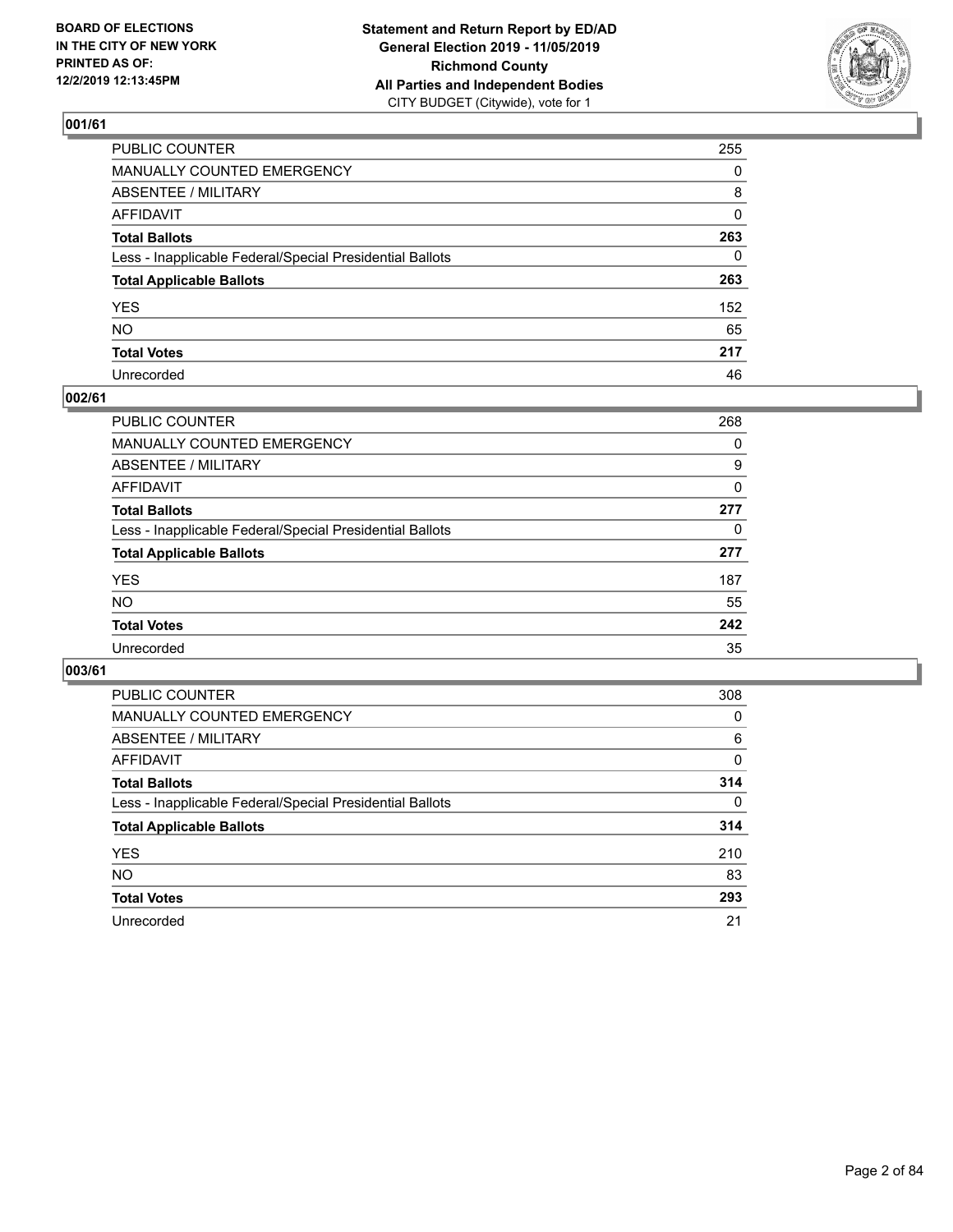

| PUBLIC COUNTER                                           | 319      |
|----------------------------------------------------------|----------|
| MANUALLY COUNTED EMERGENCY                               | 0        |
| ABSENTEE / MILITARY                                      | 11       |
| <b>AFFIDAVIT</b>                                         | 1        |
| <b>Total Ballots</b>                                     | 331      |
| Less - Inapplicable Federal/Special Presidential Ballots | $\Omega$ |
| <b>Total Applicable Ballots</b>                          | 331      |
| <b>YES</b>                                               | 219      |
| <b>NO</b>                                                | 80       |
| <b>Total Votes</b>                                       | 299      |
| Unrecorded                                               | 32       |

### **005/61 COMBINED into: 004/61**

### **006/61**

| <b>PUBLIC COUNTER</b>                                    | 172      |
|----------------------------------------------------------|----------|
| <b>MANUALLY COUNTED EMERGENCY</b>                        | $\Omega$ |
| ABSENTEE / MILITARY                                      | 31       |
| AFFIDAVIT                                                | 3        |
| <b>Total Ballots</b>                                     | 206      |
| Less - Inapplicable Federal/Special Presidential Ballots | $\Omega$ |
| <b>Total Applicable Ballots</b>                          | 206      |
| <b>YES</b>                                               | 111      |
| <b>NO</b>                                                | 59       |
| <b>Total Votes</b>                                       | 170      |
| Unrecorded                                               | 36       |
|                                                          |          |

| <b>PUBLIC COUNTER</b>                                    | 157      |
|----------------------------------------------------------|----------|
| MANUALLY COUNTED EMERGENCY                               | 0        |
| ABSENTEE / MILITARY                                      | 4        |
| AFFIDAVIT                                                | $\Omega$ |
| <b>Total Ballots</b>                                     | 161      |
| Less - Inapplicable Federal/Special Presidential Ballots | $\Omega$ |
| <b>Total Applicable Ballots</b>                          | 161      |
| <b>YES</b>                                               | 80       |
| <b>NO</b>                                                | 29       |
| <b>Total Votes</b>                                       | 109      |
| Unrecorded                                               | 52       |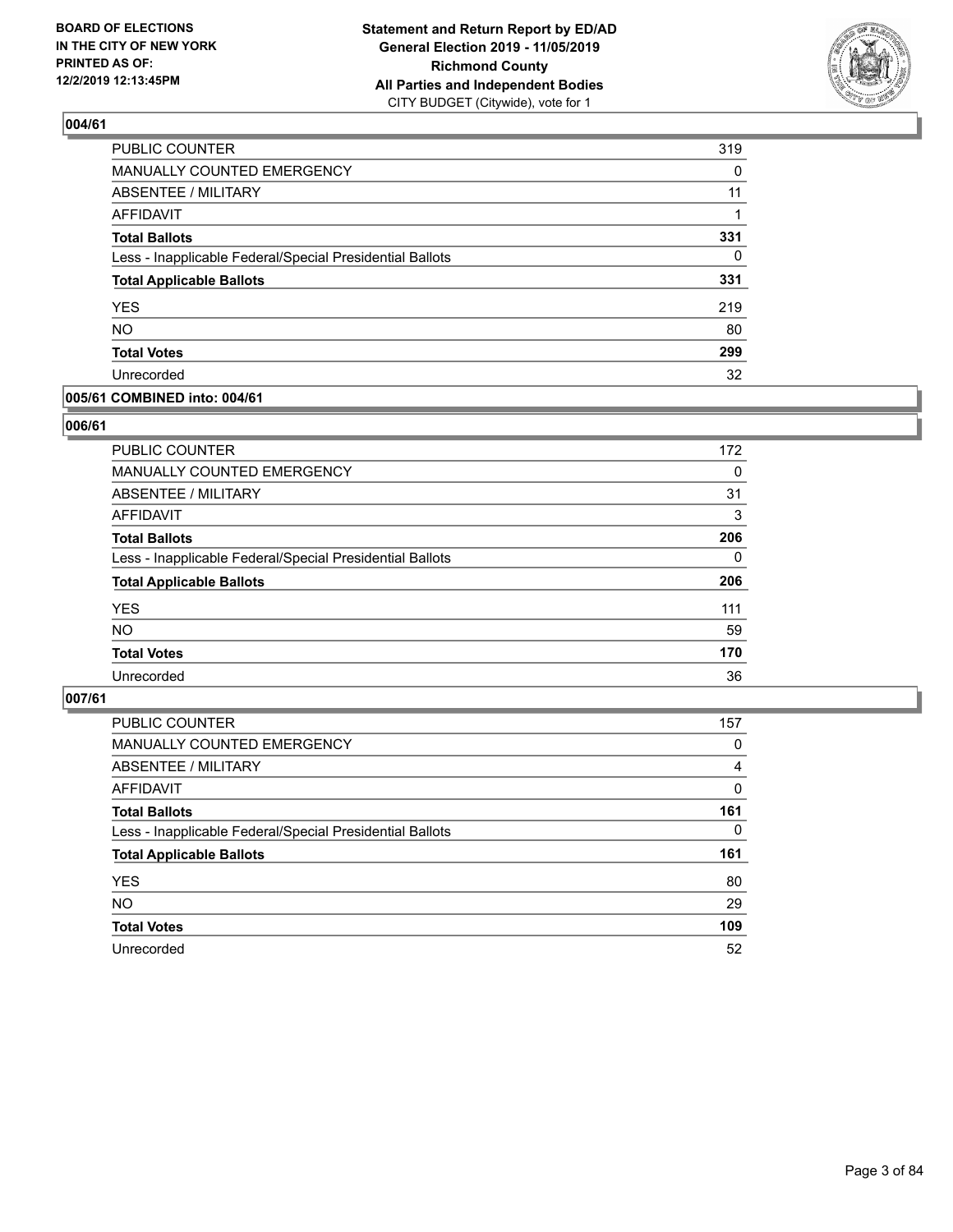

| PUBLIC COUNTER                                           | 227          |
|----------------------------------------------------------|--------------|
| MANUALLY COUNTED EMERGENCY                               | $\mathbf{0}$ |
| ABSENTEE / MILITARY                                      | 7            |
| AFFIDAVIT                                                | 0            |
| Total Ballots                                            | 234          |
| Less - Inapplicable Federal/Special Presidential Ballots | 0            |
| <b>Total Applicable Ballots</b>                          | 234          |
| YES                                                      | 154          |
| NO.                                                      | 48           |
| <b>Total Votes</b>                                       | 202          |
| Unrecorded                                               | 32           |

### **009/61**

| PUBLIC COUNTER                                           | 505      |
|----------------------------------------------------------|----------|
| <b>MANUALLY COUNTED EMERGENCY</b>                        | $\Omega$ |
| <b>ABSENTEE / MILITARY</b>                               | 26       |
| <b>AFFIDAVIT</b>                                         | $\Omega$ |
| <b>Total Ballots</b>                                     | 531      |
| Less - Inapplicable Federal/Special Presidential Ballots | 0        |
| <b>Total Applicable Ballots</b>                          | 531      |
| <b>YES</b>                                               | 304      |
| <b>NO</b>                                                | 175      |
| <b>Total Votes</b>                                       | 479      |
| Unrecorded                                               | 52       |

| <b>PUBLIC COUNTER</b>                                    | 230 |
|----------------------------------------------------------|-----|
| <b>MANUALLY COUNTED EMERGENCY</b>                        | 0   |
| ABSENTEE / MILITARY                                      | 9   |
| AFFIDAVIT                                                | 0   |
| <b>Total Ballots</b>                                     | 239 |
| Less - Inapplicable Federal/Special Presidential Ballots | 0   |
| <b>Total Applicable Ballots</b>                          | 239 |
| <b>YES</b>                                               | 118 |
| NO.                                                      | 55  |
| <b>Total Votes</b>                                       | 173 |
| Unrecorded                                               | 66  |
| 011/61 COMBINED into: 009/61                             |     |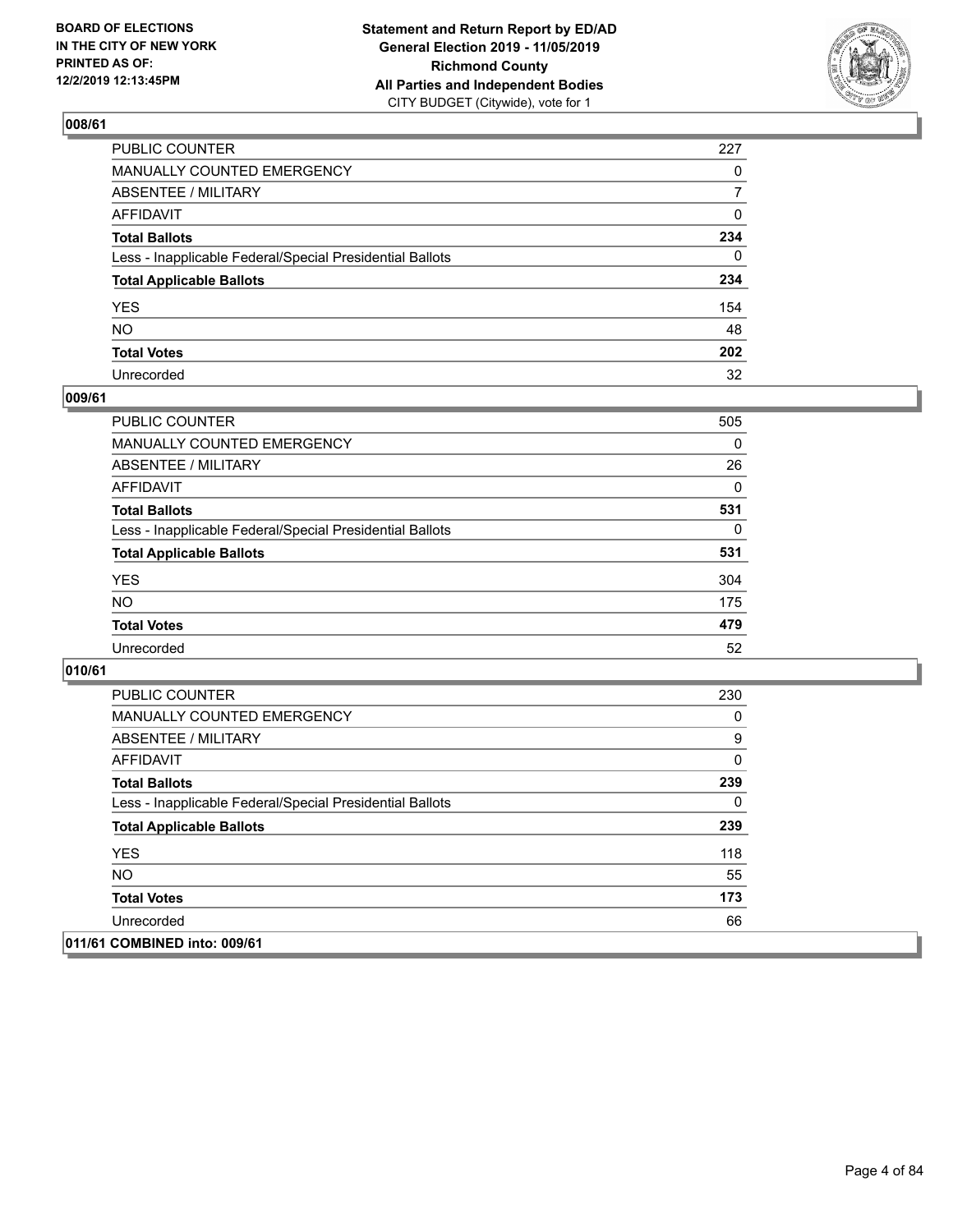

| PUBLIC COUNTER                                           | 417          |
|----------------------------------------------------------|--------------|
| MANUALLY COUNTED EMERGENCY                               | $\mathbf{0}$ |
| ABSENTEE / MILITARY                                      | 8            |
| AFFIDAVIT                                                |              |
| Total Ballots                                            | 426          |
| Less - Inapplicable Federal/Special Presidential Ballots | 0            |
| <b>Total Applicable Ballots</b>                          | 426          |
| YES                                                      | 205          |
| NO.                                                      | 191          |
| <b>Total Votes</b>                                       | 396          |
| Unrecorded                                               | 30           |

### **013/61**

| <b>PUBLIC COUNTER</b>                                    | 201      |
|----------------------------------------------------------|----------|
| MANUALLY COUNTED EMERGENCY                               | 0        |
| ABSENTEE / MILITARY                                      | 8        |
| AFFIDAVIT                                                | 0        |
| <b>Total Ballots</b>                                     | 209      |
| Less - Inapplicable Federal/Special Presidential Ballots | $\Omega$ |
| <b>Total Applicable Ballots</b>                          | 209      |
| <b>YES</b>                                               | 122      |
| <b>NO</b>                                                | 60       |
| <b>Total Votes</b>                                       | 182      |
| Unrecorded                                               | 27       |

| <b>PUBLIC COUNTER</b>                                    | 242 |
|----------------------------------------------------------|-----|
| MANUALLY COUNTED EMERGENCY                               | 0   |
| ABSENTEE / MILITARY                                      | 10  |
| AFFIDAVIT                                                |     |
| <b>Total Ballots</b>                                     | 253 |
| Less - Inapplicable Federal/Special Presidential Ballots | 0   |
| <b>Total Applicable Ballots</b>                          | 253 |
| <b>YES</b>                                               | 104 |
| NO.                                                      | 125 |
| <b>Total Votes</b>                                       | 229 |
| Unrecorded                                               | 24  |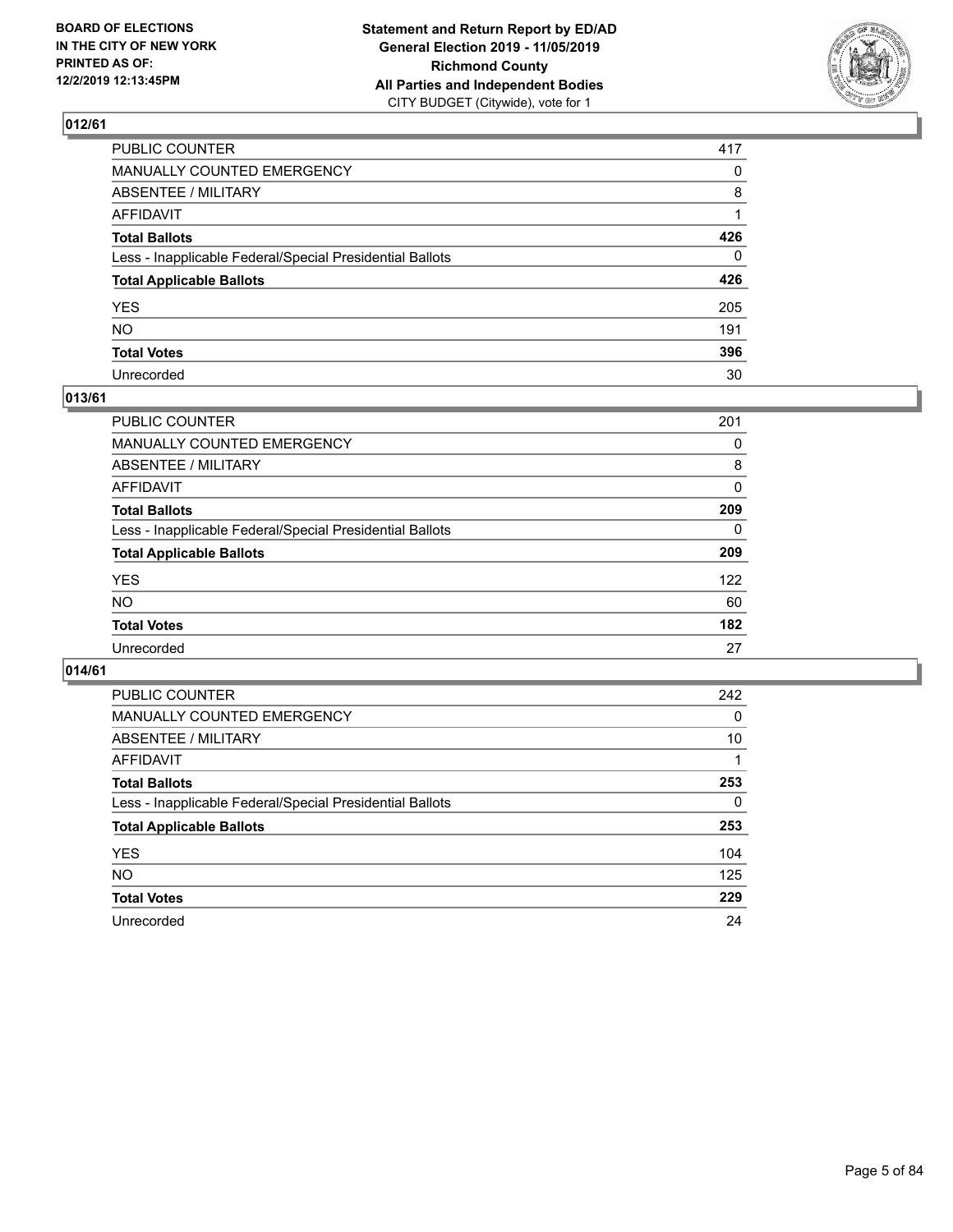

| PUBLIC COUNTER                                           | 179 |
|----------------------------------------------------------|-----|
| MANUALLY COUNTED EMERGENCY                               | 0   |
| ABSENTEE / MILITARY                                      | 5   |
| AFFIDAVIT                                                | 0   |
| Total Ballots                                            | 184 |
| Less - Inapplicable Federal/Special Presidential Ballots | 0   |
| <b>Total Applicable Ballots</b>                          | 184 |
| YES                                                      | 94  |
| NO.                                                      | 68  |
| <b>Total Votes</b>                                       | 162 |
| Unrecorded                                               | 22  |

### **016/61**

| PUBLIC COUNTER                                           | 164          |
|----------------------------------------------------------|--------------|
| MANUALLY COUNTED EMERGENCY                               | 0            |
| ABSENTEE / MILITARY                                      | 11           |
| AFFIDAVIT                                                |              |
| <b>Total Ballots</b>                                     | 176          |
| Less - Inapplicable Federal/Special Presidential Ballots | $\mathbf{0}$ |
| <b>Total Applicable Ballots</b>                          | 176          |
| <b>YES</b>                                               | 98           |
| <b>NO</b>                                                | 32           |
| <b>Total Votes</b>                                       | 130          |
| Unrecorded                                               | 46           |

| <b>PUBLIC COUNTER</b>                                    | 149 |
|----------------------------------------------------------|-----|
| MANUALLY COUNTED EMERGENCY                               | 0   |
| ABSENTEE / MILITARY                                      | 10  |
| AFFIDAVIT                                                | 3   |
| <b>Total Ballots</b>                                     | 162 |
| Less - Inapplicable Federal/Special Presidential Ballots | 0   |
| <b>Total Applicable Ballots</b>                          | 162 |
| <b>YES</b>                                               | 103 |
| NO.                                                      | 36  |
| <b>Total Votes</b>                                       | 139 |
| Unrecorded                                               | 23  |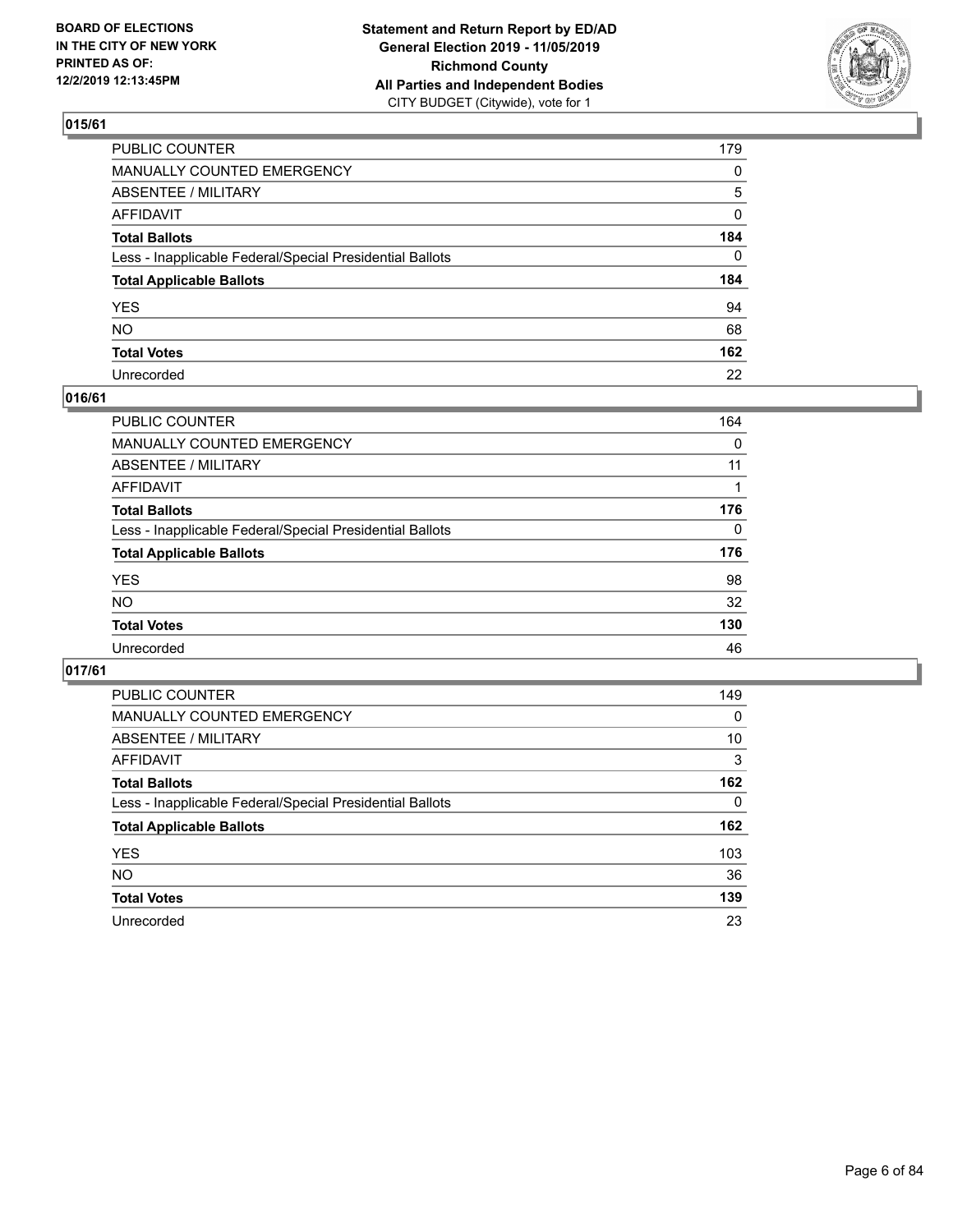

| PUBLIC COUNTER                                           | 445          |
|----------------------------------------------------------|--------------|
| MANUALLY COUNTED EMERGENCY                               | $\mathbf{0}$ |
| ABSENTEE / MILITARY                                      | 17           |
| AFFIDAVIT                                                |              |
| Total Ballots                                            | 463          |
| Less - Inapplicable Federal/Special Presidential Ballots | 0            |
| <b>Total Applicable Ballots</b>                          | 463          |
| YES                                                      | 161          |
| NO.                                                      | 233          |
| <b>Total Votes</b>                                       | 394          |
| Unrecorded                                               | 69           |

### **019/61**

| <b>PUBLIC COUNTER</b>                                    | 216      |
|----------------------------------------------------------|----------|
| <b>MANUALLY COUNTED EMERGENCY</b>                        | $\Omega$ |
| ABSENTEE / MILITARY                                      | 11       |
| AFFIDAVIT                                                | 0        |
| <b>Total Ballots</b>                                     | 227      |
| Less - Inapplicable Federal/Special Presidential Ballots | 0        |
| <b>Total Applicable Ballots</b>                          | 227      |
| <b>YES</b>                                               | 120      |
| <b>NO</b>                                                | 82       |
| <b>Total Votes</b>                                       | 202      |
| Unrecorded                                               | 25       |

| <b>PUBLIC COUNTER</b>                                    | 205 |
|----------------------------------------------------------|-----|
| <b>MANUALLY COUNTED EMERGENCY</b>                        | 0   |
| ABSENTEE / MILITARY                                      | 5   |
| AFFIDAVIT                                                |     |
| <b>Total Ballots</b>                                     | 211 |
| Less - Inapplicable Federal/Special Presidential Ballots | 0   |
| <b>Total Applicable Ballots</b>                          | 211 |
| <b>YES</b>                                               | 98  |
| NO.                                                      | 86  |
| <b>Total Votes</b>                                       | 184 |
| Unrecorded                                               | 27  |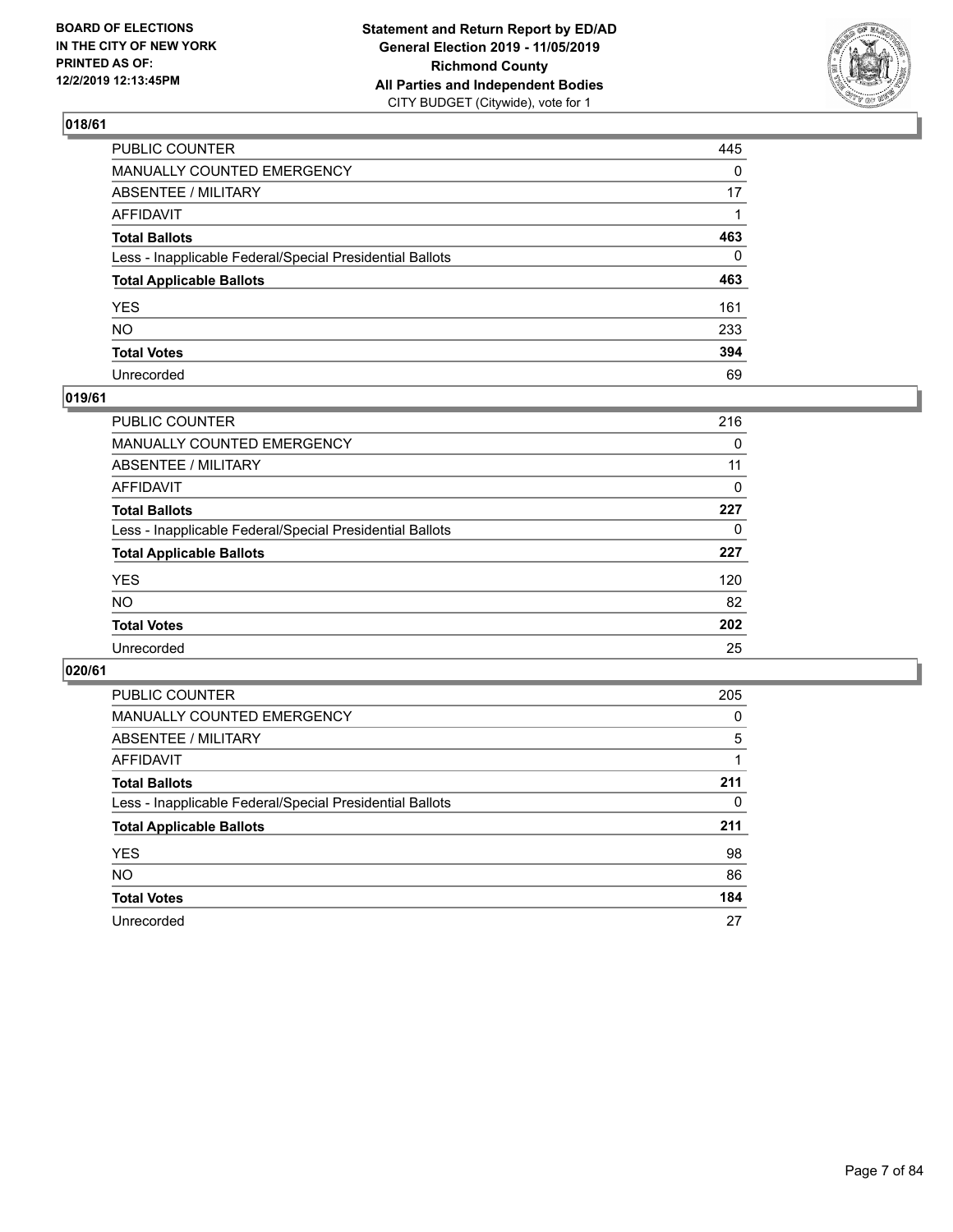

| PUBLIC COUNTER                                           | 185          |
|----------------------------------------------------------|--------------|
| MANUALLY COUNTED EMERGENCY                               | $\mathbf{0}$ |
| ABSENTEE / MILITARY                                      | 3            |
| AFFIDAVIT                                                | $\mathbf{0}$ |
| Total Ballots                                            | 188          |
| Less - Inapplicable Federal/Special Presidential Ballots | $\Omega$     |
| <b>Total Applicable Ballots</b>                          | 188          |
| YES                                                      | 110          |
| NΟ                                                       | 45           |
| <b>Total Votes</b>                                       | 155          |
| Unrecorded                                               | 33           |

### **022/61**

| <b>PUBLIC COUNTER</b>                                    | 189      |
|----------------------------------------------------------|----------|
| <b>MANUALLY COUNTED EMERGENCY</b>                        | 0        |
| ABSENTEE / MILITARY                                      | 5        |
| AFFIDAVIT                                                | 0        |
| <b>Total Ballots</b>                                     | 194      |
| Less - Inapplicable Federal/Special Presidential Ballots | $\Omega$ |
| <b>Total Applicable Ballots</b>                          | 194      |
| <b>YES</b>                                               | 96       |
| <b>NO</b>                                                | 69       |
| <b>Total Votes</b>                                       | 165      |
| Unrecorded                                               | 29       |

| <b>PUBLIC COUNTER</b>                                    | 157      |
|----------------------------------------------------------|----------|
| MANUALLY COUNTED EMERGENCY                               | 0        |
| ABSENTEE / MILITARY                                      | 6        |
| AFFIDAVIT                                                | $\Omega$ |
| <b>Total Ballots</b>                                     | 163      |
| Less - Inapplicable Federal/Special Presidential Ballots | $\Omega$ |
| <b>Total Applicable Ballots</b>                          | 163      |
| <b>YES</b>                                               | 74       |
| NO.                                                      | 69       |
| <b>Total Votes</b>                                       | 143      |
| Unrecorded                                               | 20       |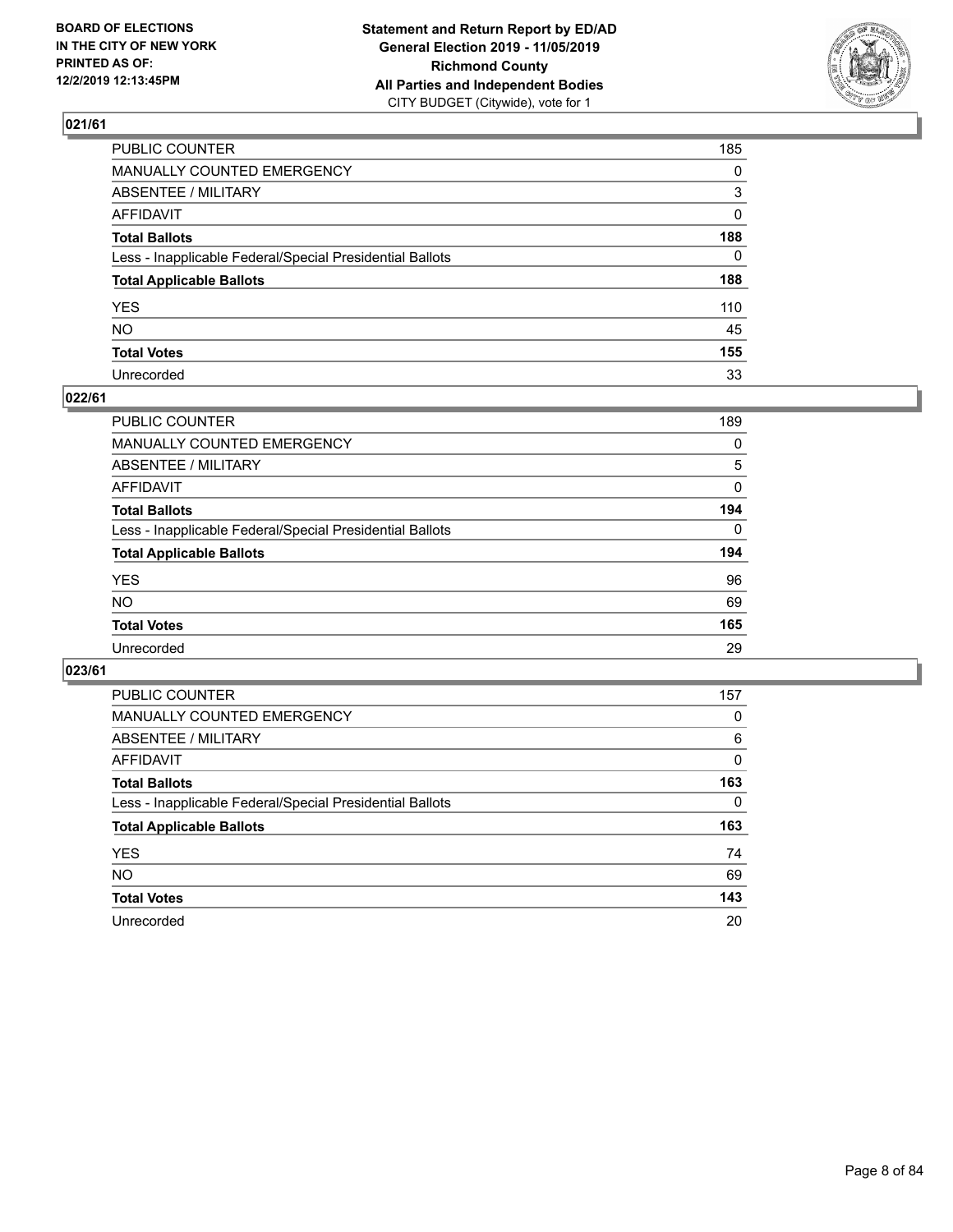

| PUBLIC COUNTER                                           | 201          |
|----------------------------------------------------------|--------------|
| MANUALLY COUNTED EMERGENCY                               | $\Omega$     |
| ABSENTEE / MILITARY                                      | 5            |
| AFFIDAVIT                                                |              |
| Total Ballots                                            | 207          |
| Less - Inapplicable Federal/Special Presidential Ballots | $\mathbf{0}$ |
| <b>Total Applicable Ballots</b>                          | 207          |
| YES                                                      | 78           |
| NO.                                                      | 100          |
| <b>Total Votes</b>                                       | 178          |
| Unrecorded                                               | 29           |

#### **025/61**

| PUBLIC COUNTER                                           | 187      |
|----------------------------------------------------------|----------|
| MANUALLY COUNTED EMERGENCY                               | 0        |
| ABSENTEE / MILITARY                                      | 3        |
| AFFIDAVIT                                                | 3        |
| <b>Total Ballots</b>                                     | 193      |
| Less - Inapplicable Federal/Special Presidential Ballots | $\Omega$ |
| <b>Total Applicable Ballots</b>                          | 193      |
| <b>YES</b>                                               | 74       |
| <b>NO</b>                                                | 85       |
| <b>Total Votes</b>                                       | 159      |
| Unrecorded                                               | 34       |

| <b>PUBLIC COUNTER</b>                                    | 161            |
|----------------------------------------------------------|----------------|
| MANUALLY COUNTED EMERGENCY                               | 0              |
| ABSENTEE / MILITARY                                      | 8              |
| AFFIDAVIT                                                | $\overline{2}$ |
| <b>Total Ballots</b>                                     | 171            |
| Less - Inapplicable Federal/Special Presidential Ballots | $\Omega$       |
| <b>Total Applicable Ballots</b>                          | 171            |
| <b>YES</b>                                               | 99             |
| NO.                                                      | 43             |
| <b>Total Votes</b>                                       | 142            |
| Unrecorded                                               | 29             |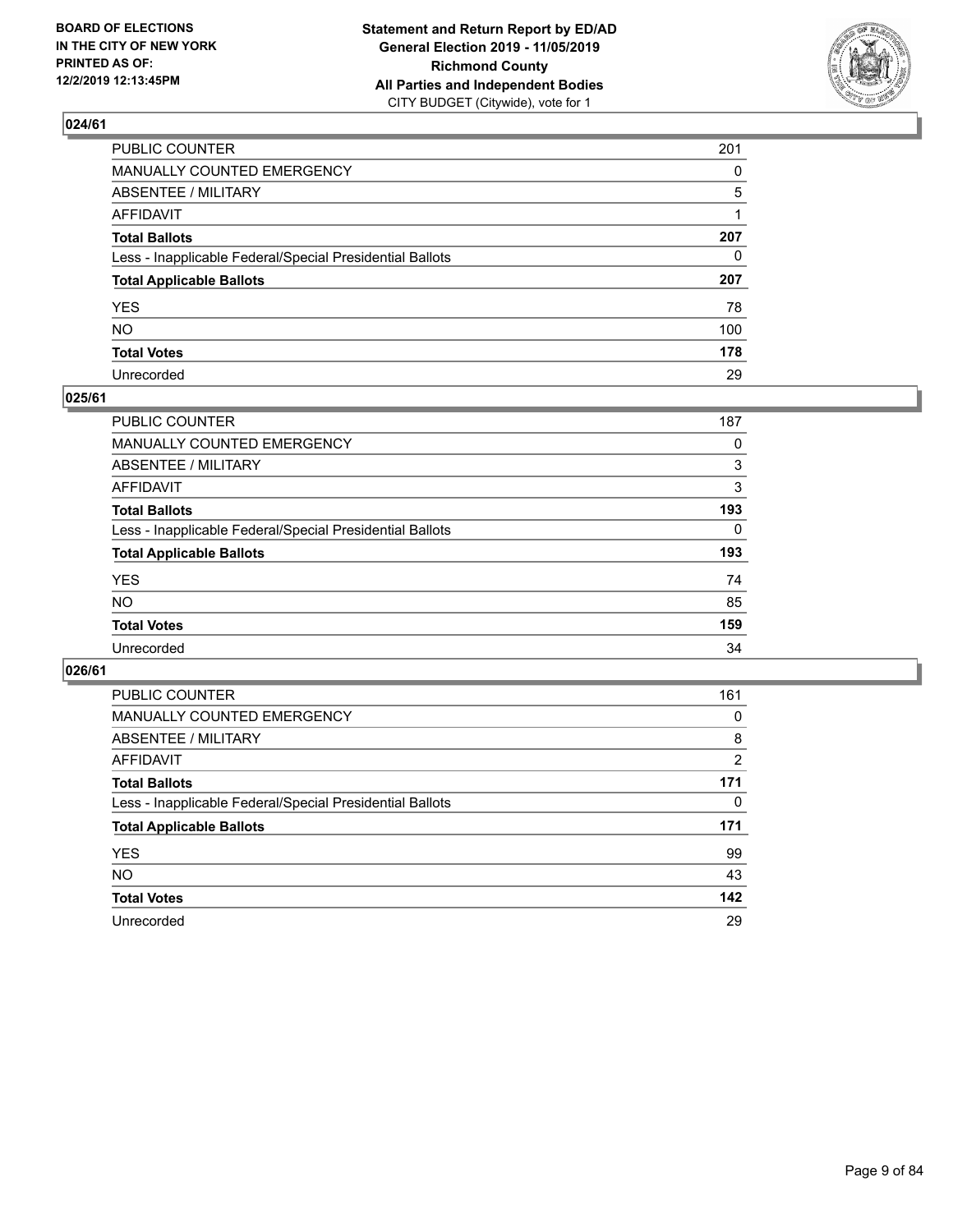

| PUBLIC COUNTER                                           | 155          |
|----------------------------------------------------------|--------------|
| MANUALLY COUNTED EMERGENCY                               | $\mathbf{0}$ |
| ABSENTEE / MILITARY                                      | 6            |
| AFFIDAVIT                                                |              |
| Total Ballots                                            | 162          |
| Less - Inapplicable Federal/Special Presidential Ballots | $\mathbf{0}$ |
| <b>Total Applicable Ballots</b>                          | 162          |
| YES                                                      | 101          |
| NO.                                                      | 40           |
| <b>Total Votes</b>                                       | 141          |
| Unrecorded                                               | 21           |

#### **028/61**

| PUBLIC COUNTER                                           | 283      |
|----------------------------------------------------------|----------|
| <b>MANUALLY COUNTED EMERGENCY</b>                        | 0        |
| ABSENTEE / MILITARY                                      | 7        |
| AFFIDAVIT                                                | $\Omega$ |
| <b>Total Ballots</b>                                     | 290      |
| Less - Inapplicable Federal/Special Presidential Ballots | 0        |
| <b>Total Applicable Ballots</b>                          | 290      |
| <b>YES</b>                                               | 153      |
| <b>NO</b>                                                | 98       |
| <b>Total Votes</b>                                       | 251      |
| Unrecorded                                               | 39       |
|                                                          |          |

### **029/61 COMBINED into: 028/61**

| <b>PUBLIC COUNTER</b>                                    | 176 |
|----------------------------------------------------------|-----|
| MANUALLY COUNTED EMERGENCY                               | 0   |
| ABSENTEE / MILITARY                                      | 5   |
| AFFIDAVIT                                                | 0   |
| <b>Total Ballots</b>                                     | 181 |
| Less - Inapplicable Federal/Special Presidential Ballots | 0   |
| <b>Total Applicable Ballots</b>                          | 181 |
| <b>YES</b>                                               | 97  |
| <b>NO</b>                                                | 67  |
| <b>Total Votes</b>                                       | 164 |
| Unrecorded                                               | 17  |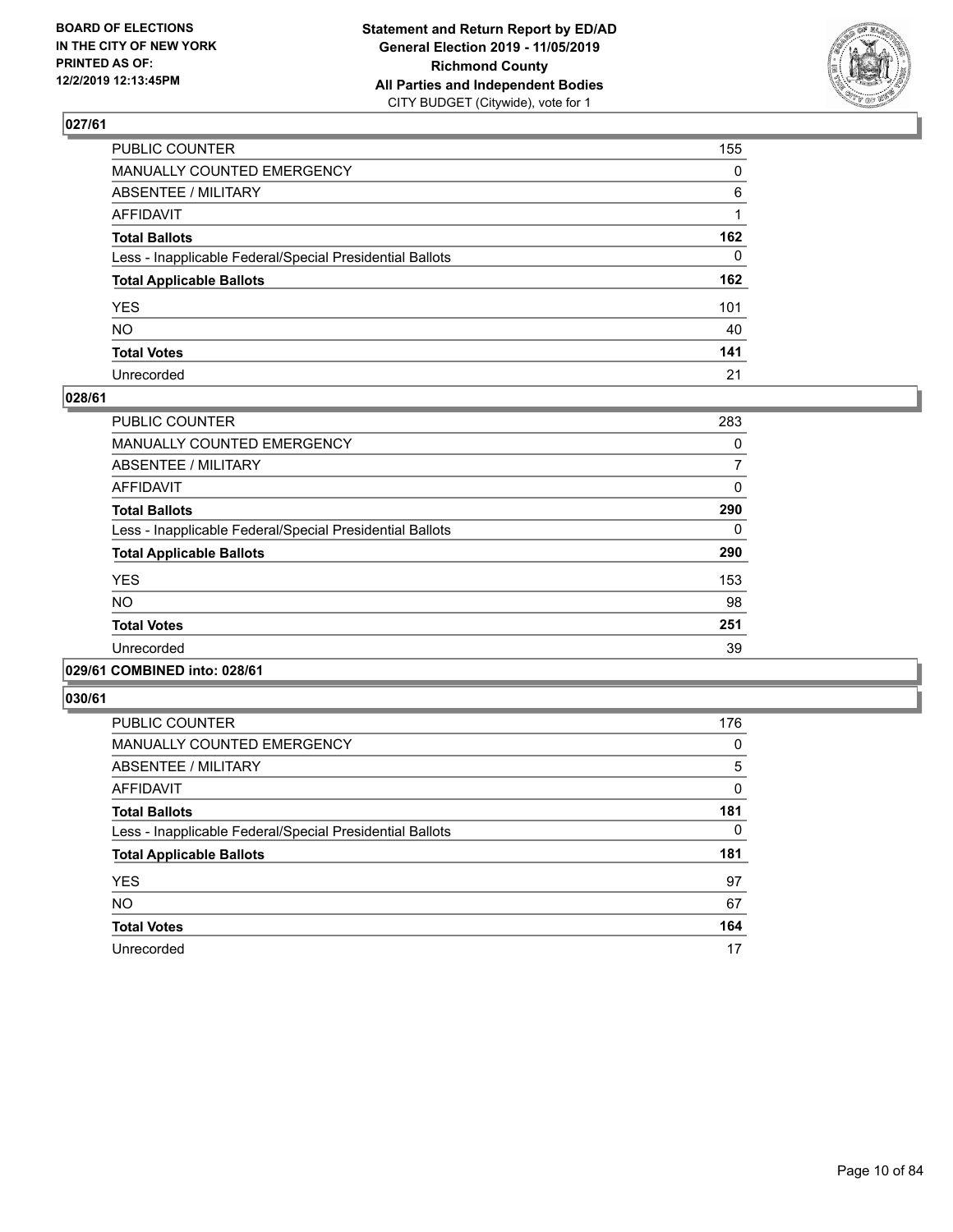

| PUBLIC COUNTER                                           | 150          |
|----------------------------------------------------------|--------------|
| MANUALLY COUNTED EMERGENCY                               | $\mathbf{0}$ |
| ABSENTEE / MILITARY                                      | 6            |
| AFFIDAVIT                                                | 0            |
| Total Ballots                                            | 156          |
| Less - Inapplicable Federal/Special Presidential Ballots | 0            |
| <b>Total Applicable Ballots</b>                          | 156          |
| YES                                                      | 84           |
| NO.                                                      | 40           |
| <b>Total Votes</b>                                       | 124          |
| Unrecorded                                               | 32           |

### **032/61**

| PUBLIC COUNTER                                           | 136      |
|----------------------------------------------------------|----------|
| <b>MANUALLY COUNTED EMERGENCY</b>                        | 0        |
| ABSENTEE / MILITARY                                      | 27       |
| AFFIDAVIT                                                | $\Omega$ |
| <b>Total Ballots</b>                                     | 163      |
| Less - Inapplicable Federal/Special Presidential Ballots | 0        |
| <b>Total Applicable Ballots</b>                          | 163      |
| <b>YES</b>                                               | 81       |
| <b>NO</b>                                                | 33       |
| <b>Total Votes</b>                                       | 114      |
| Unrecorded                                               | 49       |

| <b>PUBLIC COUNTER</b>                                    | 155      |
|----------------------------------------------------------|----------|
| MANUALLY COUNTED EMERGENCY                               | 0        |
| ABSENTEE / MILITARY                                      | 6        |
| AFFIDAVIT                                                | $\Omega$ |
| <b>Total Ballots</b>                                     | 161      |
| Less - Inapplicable Federal/Special Presidential Ballots | $\Omega$ |
| <b>Total Applicable Ballots</b>                          | 161      |
| <b>YES</b>                                               | 101      |
| <b>NO</b>                                                | 40       |
| <b>Total Votes</b>                                       | 141      |
| Unrecorded                                               | 20       |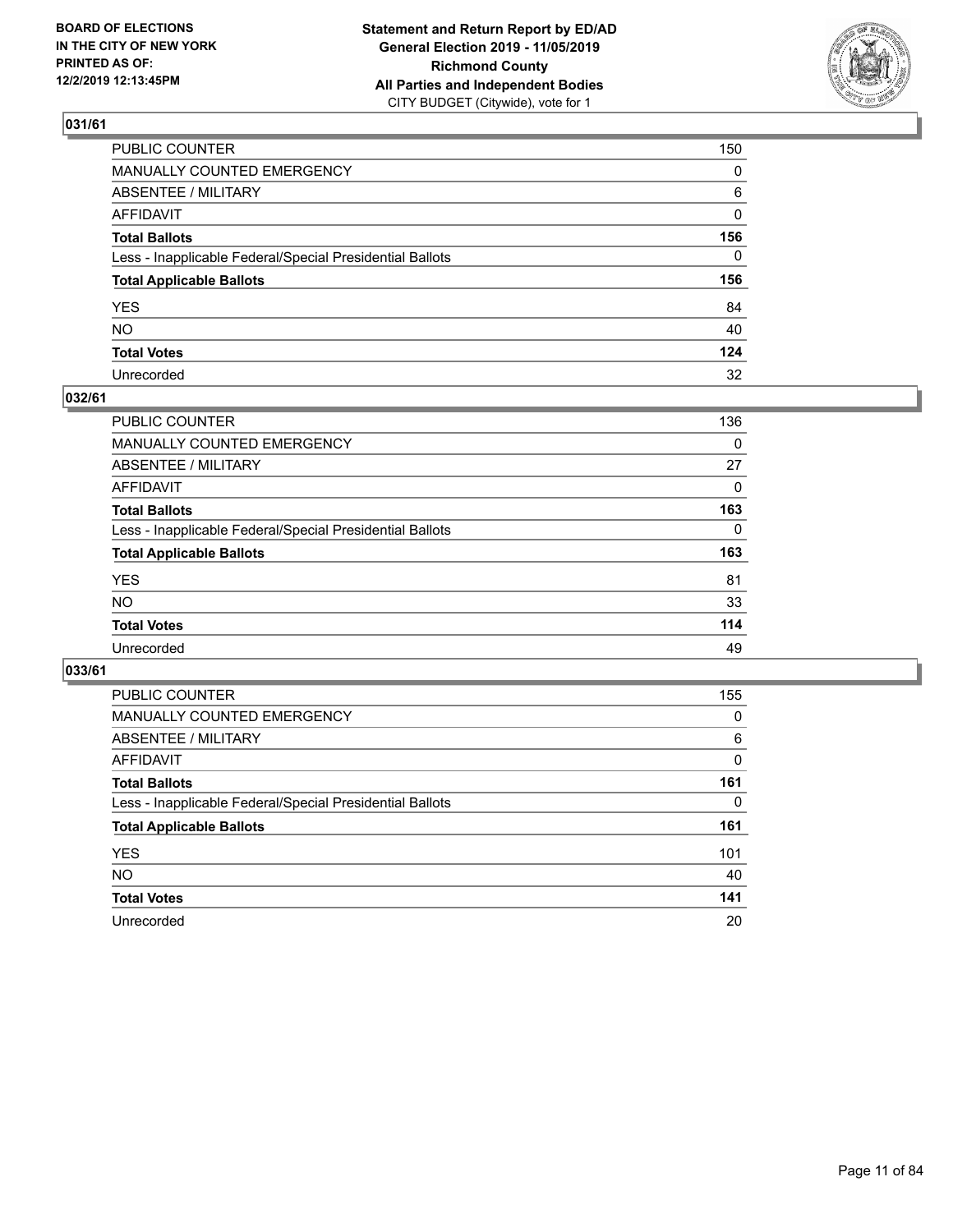

| PUBLIC COUNTER                                           | 479          |
|----------------------------------------------------------|--------------|
| MANUALLY COUNTED EMERGENCY                               | $\mathbf{0}$ |
| ABSENTEE / MILITARY                                      | 28           |
| AFFIDAVIT                                                | 2            |
| Total Ballots                                            | 509          |
| Less - Inapplicable Federal/Special Presidential Ballots | $\Omega$     |
| <b>Total Applicable Ballots</b>                          | 509          |
| YES                                                      | 164          |
| NO.                                                      | 303          |
| <b>Total Votes</b>                                       | 467          |
| Unrecorded                                               | 42           |

#### **035/61**

| <b>PUBLIC COUNTER</b>                                    | 351 |
|----------------------------------------------------------|-----|
| <b>MANUALLY COUNTED EMERGENCY</b>                        | 0   |
| ABSENTEE / MILITARY                                      | 5   |
| <b>AFFIDAVIT</b>                                         |     |
| <b>Total Ballots</b>                                     | 357 |
| Less - Inapplicable Federal/Special Presidential Ballots | 0   |
| <b>Total Applicable Ballots</b>                          | 357 |
| <b>YES</b>                                               | 116 |
| <b>NO</b>                                                | 205 |
| <b>Total Votes</b>                                       | 321 |
| Unrecorded                                               | 36  |
|                                                          |     |

### **036/61 COMBINED into: 035/61**

| <b>PUBLIC COUNTER</b>                                    | 517 |
|----------------------------------------------------------|-----|
| <b>MANUALLY COUNTED EMERGENCY</b>                        | 0   |
| ABSENTEE / MILITARY                                      | 15  |
| <b>AFFIDAVIT</b>                                         | 3   |
| <b>Total Ballots</b>                                     | 535 |
| Less - Inapplicable Federal/Special Presidential Ballots | 0   |
| <b>Total Applicable Ballots</b>                          | 535 |
| <b>YES</b>                                               | 253 |
| <b>NO</b>                                                | 229 |
| <b>Total Votes</b>                                       | 482 |
| Unrecorded                                               | 53  |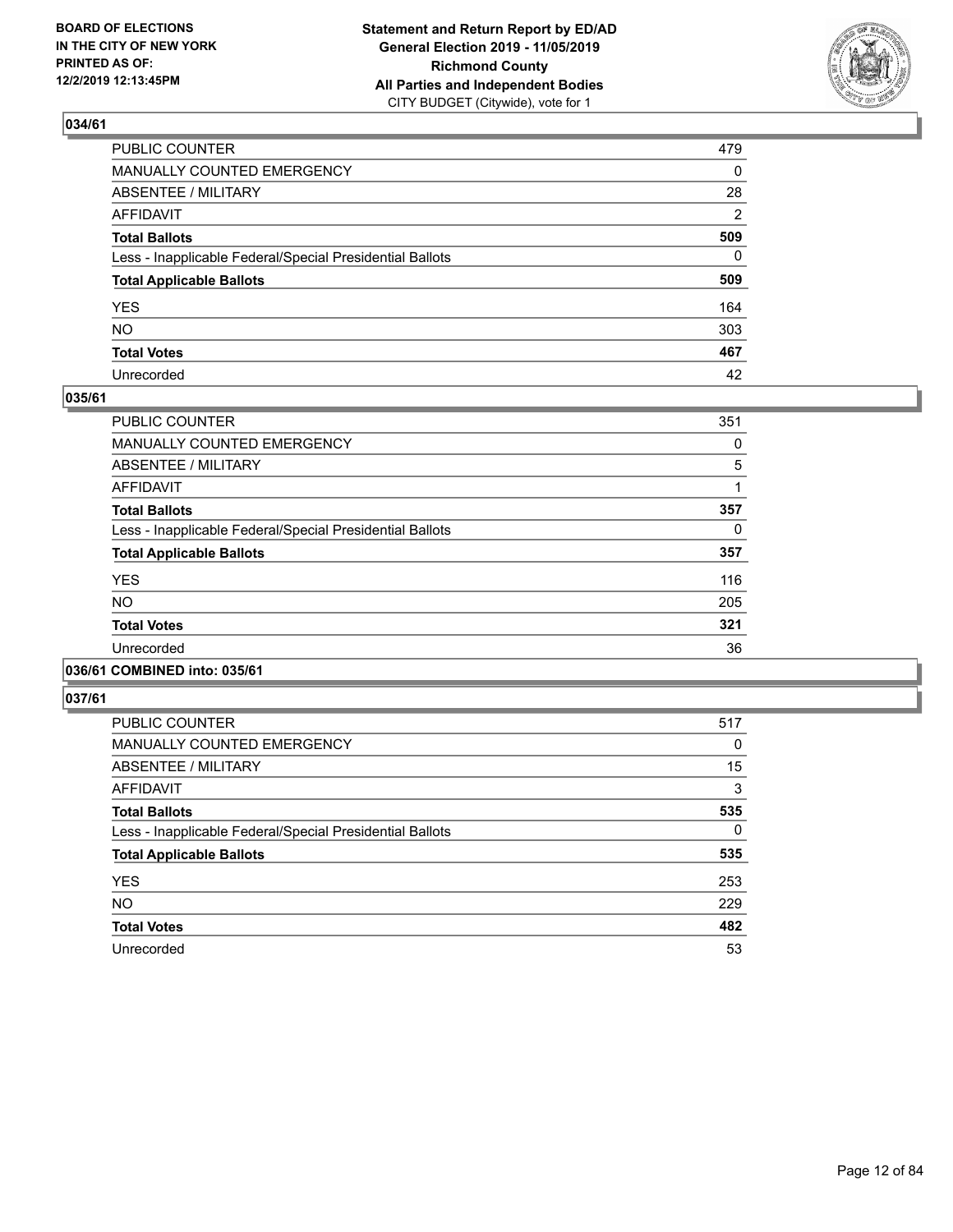

| PUBLIC COUNTER                                           | 337            |
|----------------------------------------------------------|----------------|
| MANUALLY COUNTED EMERGENCY                               | 0              |
| ABSENTEE / MILITARY                                      | 13             |
| <b>AFFIDAVIT</b>                                         | $\overline{2}$ |
| <b>Total Ballots</b>                                     | 352            |
| Less - Inapplicable Federal/Special Presidential Ballots | $\Omega$       |
| <b>Total Applicable Ballots</b>                          | 352            |
| <b>YES</b>                                               | 132            |
| <b>NO</b>                                                | 194            |
| <b>Total Votes</b>                                       | 326            |
| Unrecorded                                               | 26             |

### **039/61 COMBINED into: 037/61**

#### **040/61**

| <b>PUBLIC COUNTER</b>                                    | 501 |
|----------------------------------------------------------|-----|
| <b>MANUALLY COUNTED EMERGENCY</b>                        | 0   |
| ABSENTEE / MILITARY                                      | 15  |
| <b>AFFIDAVIT</b>                                         | 0   |
| <b>Total Ballots</b>                                     | 516 |
| Less - Inapplicable Federal/Special Presidential Ballots | 0   |
| <b>Total Applicable Ballots</b>                          | 516 |
| <b>YES</b>                                               | 215 |
| <b>NO</b>                                                | 249 |
| <b>Total Votes</b>                                       | 464 |
| Unrecorded                                               | 52  |
|                                                          |     |

### **041/61 COMBINED into: 018/61**

| <b>PUBLIC COUNTER</b>                                    | 363      |
|----------------------------------------------------------|----------|
| <b>MANUALLY COUNTED EMERGENCY</b>                        | 7        |
| ABSENTEE / MILITARY                                      | 6        |
| <b>AFFIDAVIT</b>                                         | 0        |
| <b>Total Ballots</b>                                     | 376      |
| Less - Inapplicable Federal/Special Presidential Ballots | $\Omega$ |
| <b>Total Applicable Ballots</b>                          | 376      |
| <b>YES</b>                                               | 148      |
| <b>NO</b>                                                | 190      |
| <b>Total Votes</b>                                       | 338      |
| Unrecorded                                               | 38       |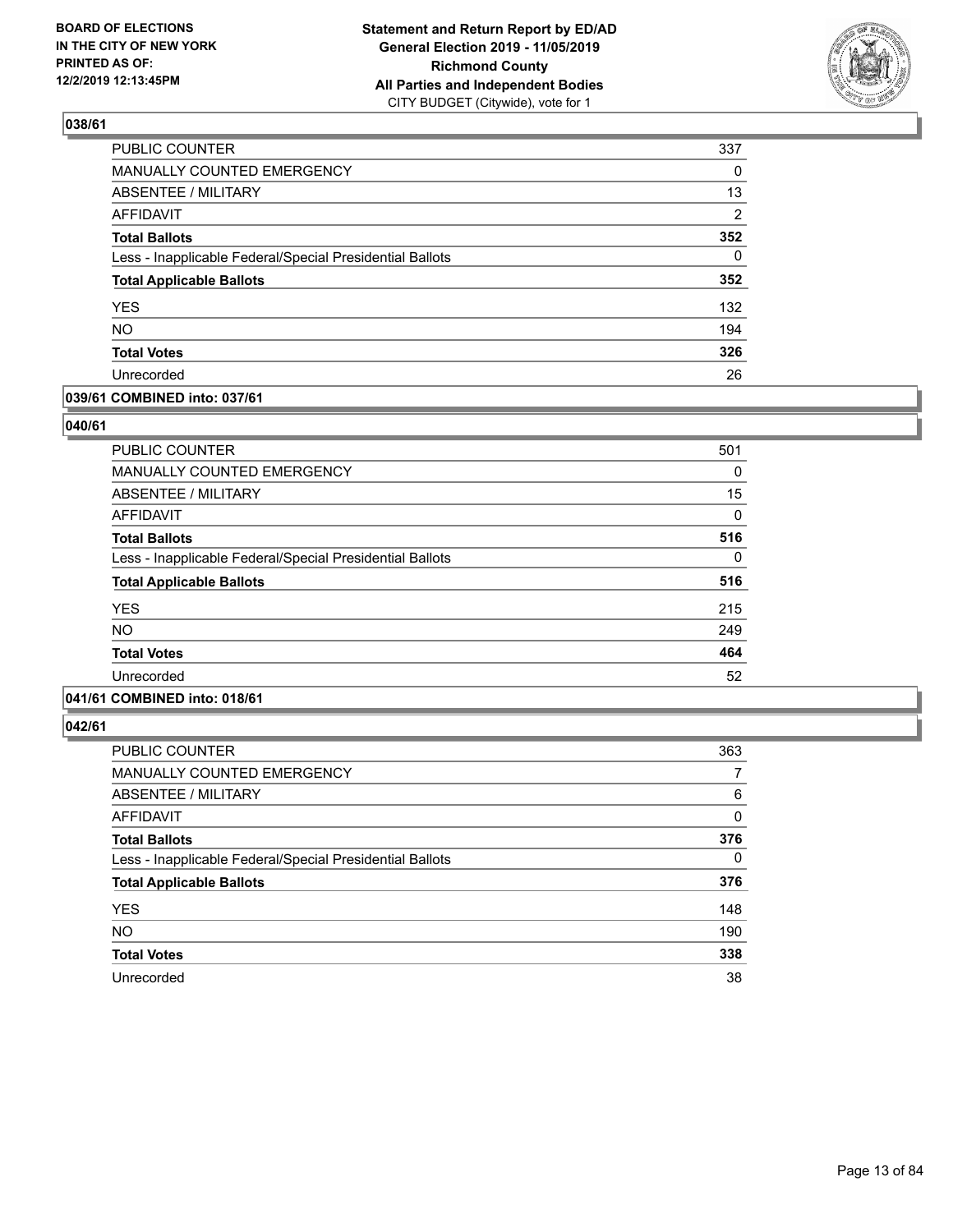

| PUBLIC COUNTER                                           | 496             |
|----------------------------------------------------------|-----------------|
| MANUALLY COUNTED EMERGENCY                               | 0               |
| ABSENTEE / MILITARY                                      | 12 <sup>2</sup> |
| AFFIDAVIT                                                | 0               |
| Total Ballots                                            | 508             |
| Less - Inapplicable Federal/Special Presidential Ballots | 0               |
| <b>Total Applicable Ballots</b>                          | 508             |
| YES                                                      | 146             |
| NO.                                                      | 300             |
| <b>Total Votes</b>                                       | 446             |
| Unrecorded                                               | 62              |

#### **044/61**

| <b>PUBLIC COUNTER</b>                                    | 456      |
|----------------------------------------------------------|----------|
| MANUALLY COUNTED EMERGENCY                               | $\Omega$ |
| ABSENTEE / MILITARY                                      | 22       |
| AFFIDAVIT                                                | 0        |
| <b>Total Ballots</b>                                     | 478      |
| Less - Inapplicable Federal/Special Presidential Ballots | 0        |
| <b>Total Applicable Ballots</b>                          | 478      |
| <b>YES</b>                                               | 160      |
| <b>NO</b>                                                | 272      |
| <b>Total Votes</b>                                       | 432      |
| Unrecorded                                               | 46       |
|                                                          |          |

#### **045/61 COMBINED into: 044/61**

#### **046/61 COMBINED into: 048/61**

#### **047/61 COMBINED into: 034/61**

| <b>PUBLIC COUNTER</b>                                    | 464 |
|----------------------------------------------------------|-----|
| <b>MANUALLY COUNTED EMERGENCY</b>                        | 0   |
| ABSENTEE / MILITARY                                      | 22  |
| AFFIDAVIT                                                | 0   |
| <b>Total Ballots</b>                                     | 486 |
| Less - Inapplicable Federal/Special Presidential Ballots | 0   |
| <b>Total Applicable Ballots</b>                          | 486 |
| <b>YES</b>                                               | 129 |
| <b>NO</b>                                                | 315 |
| <b>Total Votes</b>                                       | 444 |
| Unrecorded                                               | 42  |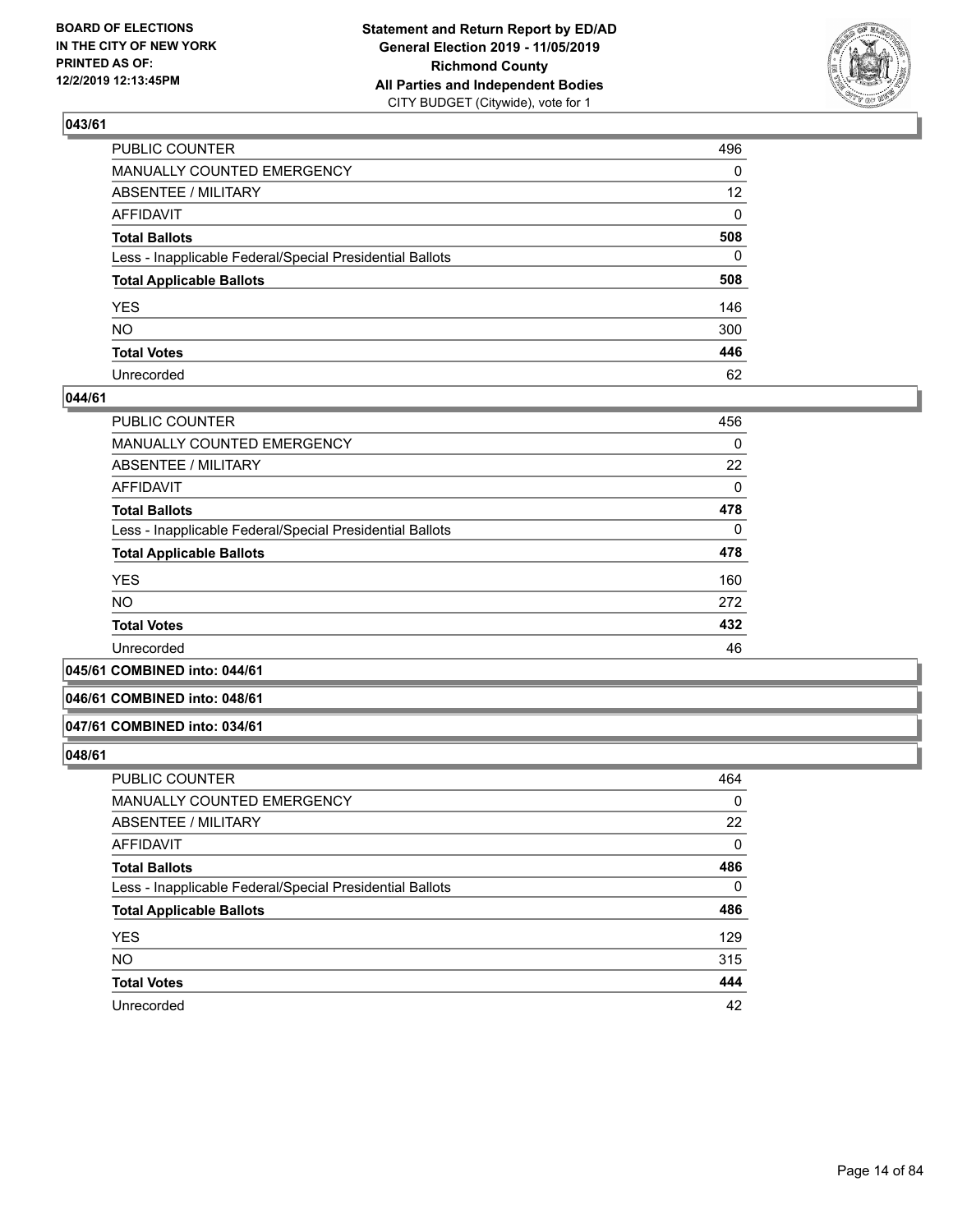

| PUBLIC COUNTER                                           | 279          |
|----------------------------------------------------------|--------------|
| MANUALLY COUNTED EMERGENCY                               | $\mathbf{0}$ |
| ABSENTEE / MILITARY                                      | 21           |
| AFFIDAVIT                                                |              |
| Total Ballots                                            | 301          |
| Less - Inapplicable Federal/Special Presidential Ballots | $\mathbf{0}$ |
| <b>Total Applicable Ballots</b>                          | 301          |
| YES                                                      | 178          |
| NO.                                                      | 74           |
| <b>Total Votes</b>                                       | 252          |
| Unrecorded                                               | 49           |

#### **050/61**

| <b>PUBLIC COUNTER</b>                                    | 226 |
|----------------------------------------------------------|-----|
| <b>MANUALLY COUNTED EMERGENCY</b>                        | 0   |
| ABSENTEE / MILITARY                                      | 9   |
| <b>AFFIDAVIT</b>                                         | 0   |
| <b>Total Ballots</b>                                     | 235 |
| Less - Inapplicable Federal/Special Presidential Ballots | 0   |
| <b>Total Applicable Ballots</b>                          | 235 |
| <b>YES</b>                                               | 147 |
| <b>NO</b>                                                | 61  |
| <b>Total Votes</b>                                       | 208 |
| Unrecorded                                               | 27  |
|                                                          |     |

### **051/61 COMBINED into: 049/61**

| <b>PUBLIC COUNTER</b>                                    | 215 |
|----------------------------------------------------------|-----|
| <b>MANUALLY COUNTED EMERGENCY</b>                        | 0   |
| ABSENTEE / MILITARY                                      | 7   |
| <b>AFFIDAVIT</b>                                         | 0   |
| <b>Total Ballots</b>                                     | 222 |
| Less - Inapplicable Federal/Special Presidential Ballots | 0   |
| <b>Total Applicable Ballots</b>                          | 222 |
| <b>YES</b>                                               | 129 |
| <b>NO</b>                                                | 85  |
| <b>Total Votes</b>                                       | 214 |
| Unrecorded                                               | 8   |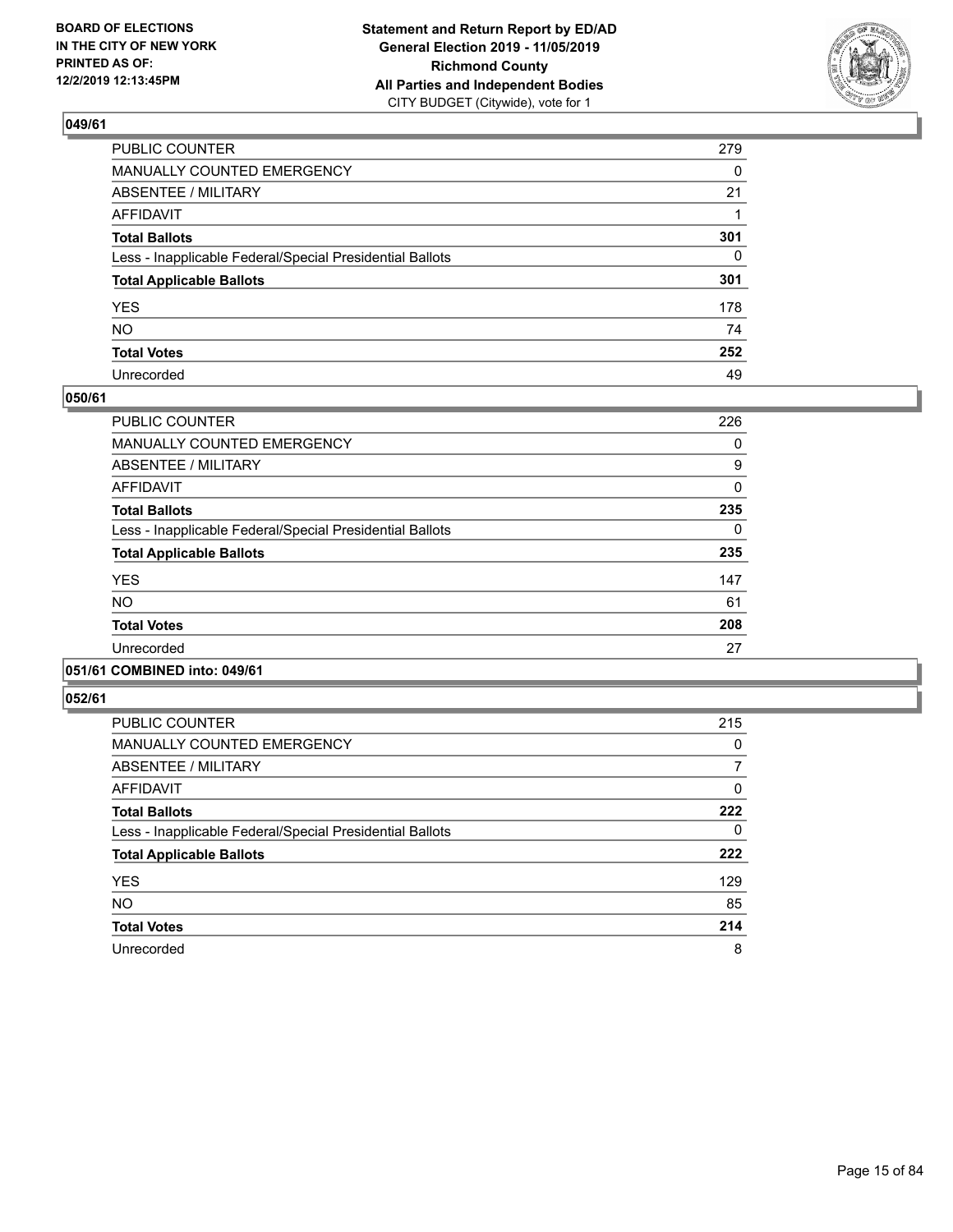

| PUBLIC COUNTER                                           | 161          |
|----------------------------------------------------------|--------------|
| MANUALLY COUNTED EMERGENCY                               | $\mathbf{0}$ |
| ABSENTEE / MILITARY                                      | 7            |
| AFFIDAVIT                                                |              |
| Total Ballots                                            | 169          |
| Less - Inapplicable Federal/Special Presidential Ballots | 0            |
| <b>Total Applicable Ballots</b>                          | 169          |
| YES                                                      | 90           |
| NO.                                                      | 33           |
| <b>Total Votes</b>                                       | 123          |
| Unrecorded                                               | 46           |

### **054/61**

| <b>PUBLIC COUNTER</b>                                    | 103      |
|----------------------------------------------------------|----------|
| <b>MANUALLY COUNTED EMERGENCY</b>                        | 0        |
| ABSENTEE / MILITARY                                      | 48       |
| AFFIDAVIT                                                |          |
| <b>Total Ballots</b>                                     | 152      |
| Less - Inapplicable Federal/Special Presidential Ballots | $\Omega$ |
| <b>Total Applicable Ballots</b>                          | 152      |
| <b>YES</b>                                               | 67       |
| <b>NO</b>                                                | 28       |
| <b>Total Votes</b>                                       | 95       |
| Unrecorded                                               | 57       |

| <b>PUBLIC COUNTER</b>                                    | 164 |
|----------------------------------------------------------|-----|
| MANUALLY COUNTED EMERGENCY                               | 0   |
| ABSENTEE / MILITARY                                      | 8   |
| AFFIDAVIT                                                | 0   |
| <b>Total Ballots</b>                                     | 172 |
| Less - Inapplicable Federal/Special Presidential Ballots | 0   |
| <b>Total Applicable Ballots</b>                          | 172 |
| <b>YES</b>                                               | 100 |
| NO.                                                      | 32  |
| <b>Total Votes</b>                                       | 132 |
| Unrecorded                                               | 40  |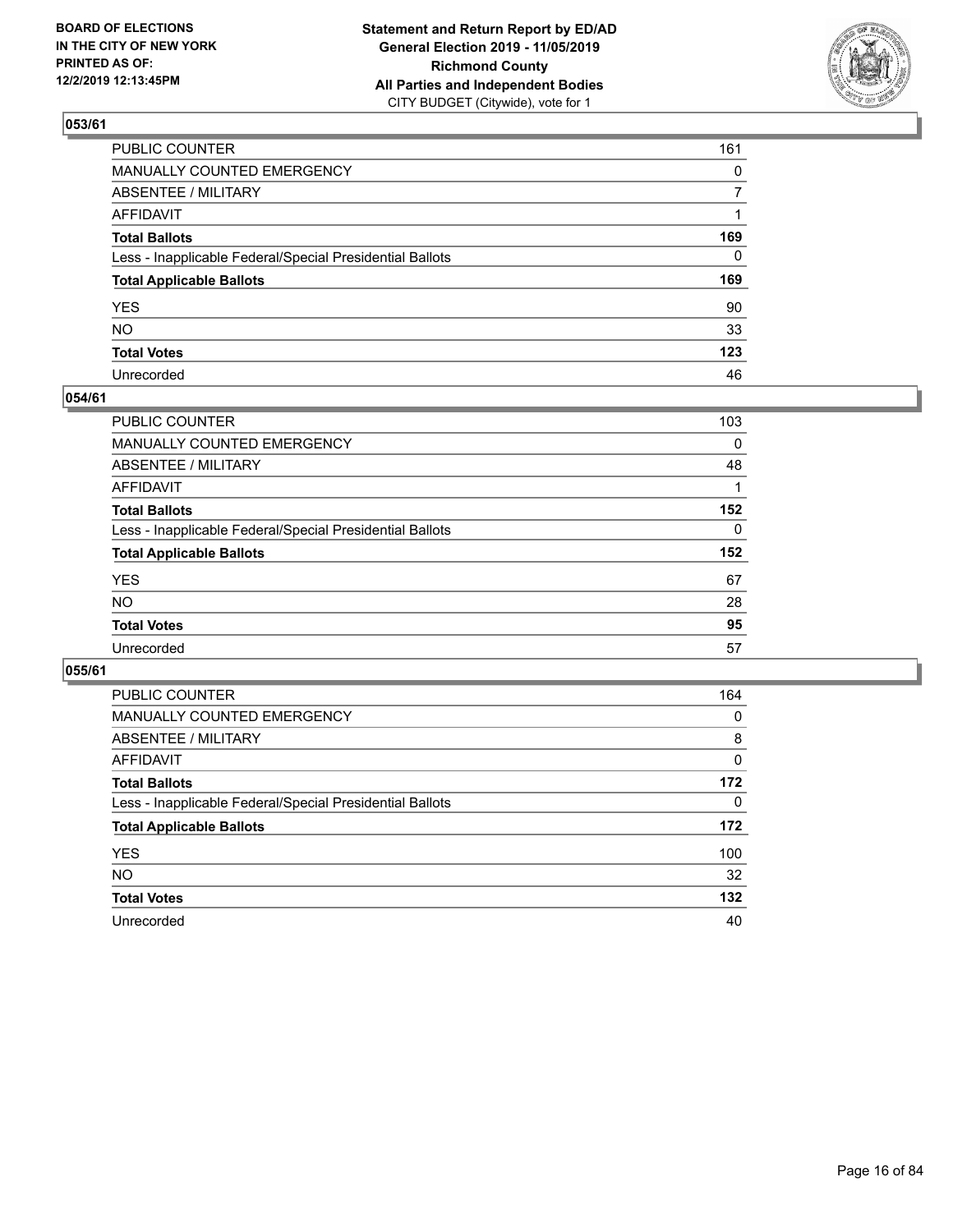

| PUBLIC COUNTER                                           | 132 |
|----------------------------------------------------------|-----|
| MANUALLY COUNTED EMERGENCY                               | 0   |
| ABSENTEE / MILITARY                                      | 10  |
| AFFIDAVIT                                                | 2   |
| Total Ballots                                            | 144 |
| Less - Inapplicable Federal/Special Presidential Ballots | 0   |
| <b>Total Applicable Ballots</b>                          | 144 |
| YES                                                      | 93  |
| NO.                                                      | 32  |
| <b>Total Votes</b>                                       | 125 |
| Unrecorded                                               | 19  |

### **057/61**

| <b>PUBLIC COUNTER</b>                                    | 184      |
|----------------------------------------------------------|----------|
| <b>MANUALLY COUNTED EMERGENCY</b>                        | $\Omega$ |
| ABSENTEE / MILITARY                                      | 8        |
| AFFIDAVIT                                                | $\Omega$ |
| <b>Total Ballots</b>                                     | 192      |
| Less - Inapplicable Federal/Special Presidential Ballots | $\Omega$ |
| <b>Total Applicable Ballots</b>                          | 192      |
| <b>YES</b>                                               | 97       |
| <b>NO</b>                                                | 83       |
| <b>Total Votes</b>                                       | 180      |
| Unrecorded                                               | 12       |

| <b>PUBLIC COUNTER</b>                                    | 238 |
|----------------------------------------------------------|-----|
| <b>MANUALLY COUNTED EMERGENCY</b>                        | 0   |
| ABSENTEE / MILITARY                                      | 11  |
| AFFIDAVIT                                                | 0   |
| <b>Total Ballots</b>                                     | 249 |
| Less - Inapplicable Federal/Special Presidential Ballots | 0   |
| <b>Total Applicable Ballots</b>                          | 249 |
| <b>YES</b>                                               | 145 |
| NO.                                                      | 45  |
| <b>Total Votes</b>                                       | 190 |
| Unrecorded                                               | 59  |
| 059/61 COMBINED into: 058/61                             |     |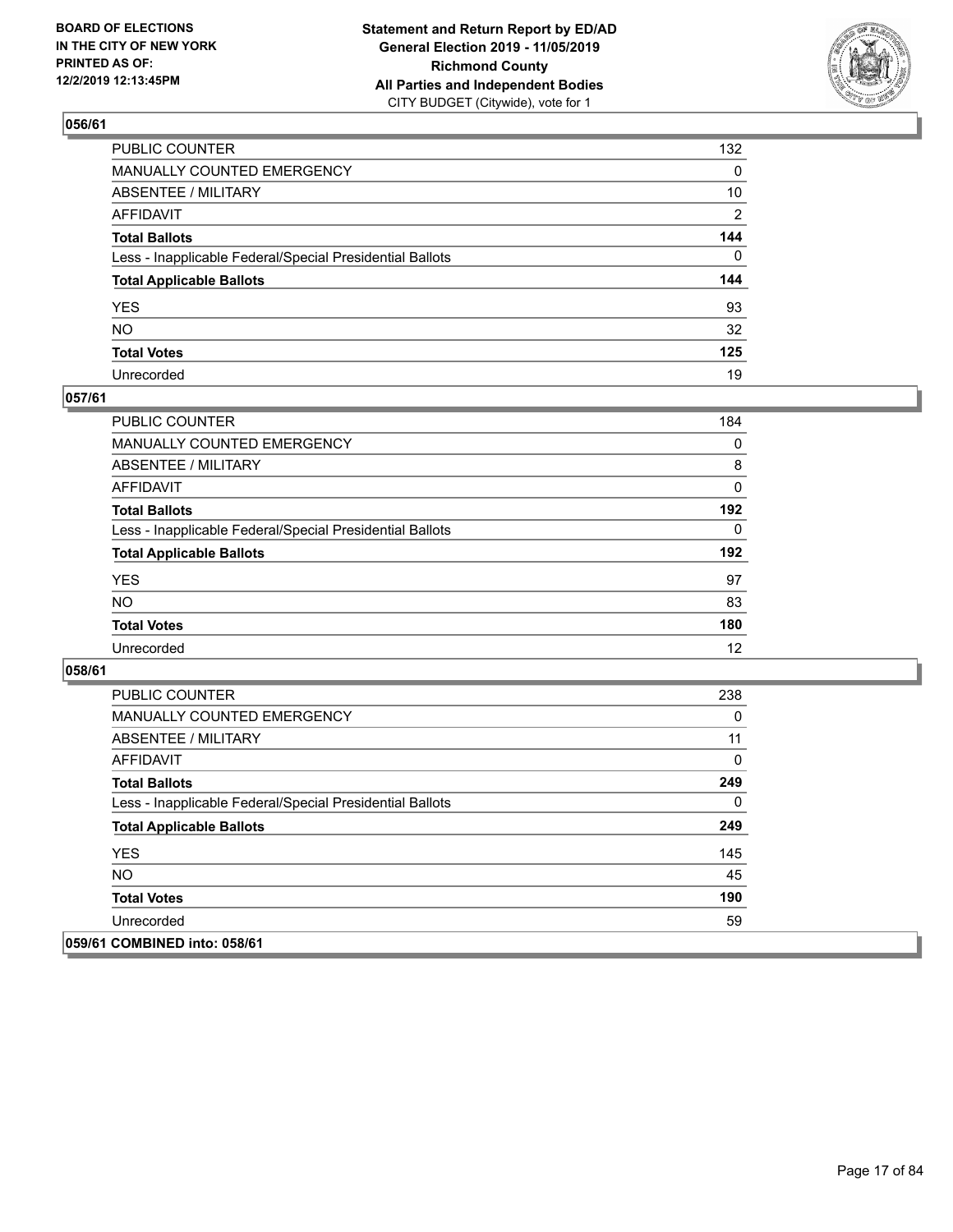

| PUBLIC COUNTER                                           | 144 |
|----------------------------------------------------------|-----|
| MANUALLY COUNTED EMERGENCY                               | 0   |
| ABSENTEE / MILITARY                                      | 4   |
| AFFIDAVIT                                                |     |
| Total Ballots                                            | 149 |
| Less - Inapplicable Federal/Special Presidential Ballots | 0   |
| <b>Total Applicable Ballots</b>                          | 149 |
| YES                                                      | 84  |
| NO.                                                      | 47  |
| <b>Total Votes</b>                                       | 131 |
| Unrecorded                                               | 18  |

### **061/61**

| <b>PUBLIC COUNTER</b>                                    | 120      |
|----------------------------------------------------------|----------|
| <b>MANUALLY COUNTED EMERGENCY</b>                        | 0        |
| ABSENTEE / MILITARY                                      | 4        |
| AFFIDAVIT                                                | 0        |
| <b>Total Ballots</b>                                     | 124      |
| Less - Inapplicable Federal/Special Presidential Ballots | $\Omega$ |
| <b>Total Applicable Ballots</b>                          | 124      |
| <b>YES</b>                                               | 86       |
| <b>NO</b>                                                | 13       |
| <b>Total Votes</b>                                       | 99       |
| Unrecorded                                               | 25       |

| <b>PUBLIC COUNTER</b>                                    | 178      |
|----------------------------------------------------------|----------|
| <b>MANUALLY COUNTED EMERGENCY</b>                        | $\Omega$ |
| ABSENTEE / MILITARY                                      | 5        |
| AFFIDAVIT                                                |          |
| <b>Total Ballots</b>                                     | 184      |
| Less - Inapplicable Federal/Special Presidential Ballots | $\Omega$ |
| <b>Total Applicable Ballots</b>                          | 184      |
| <b>YES</b>                                               | 71       |
| <b>NO</b>                                                | 96       |
| <b>Total Votes</b>                                       | 167      |
| Unrecorded                                               | 17       |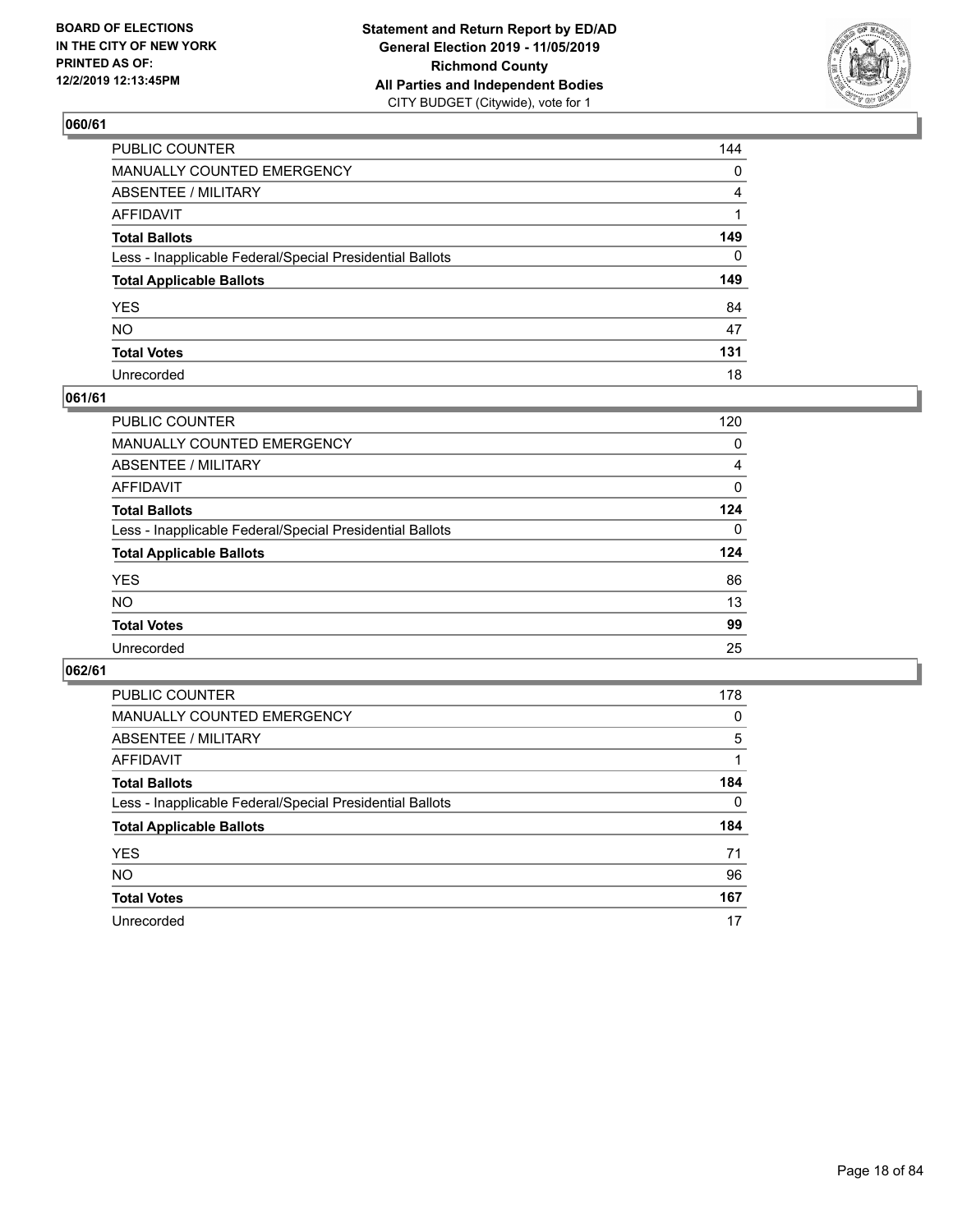

| PUBLIC COUNTER                                           | 52       |
|----------------------------------------------------------|----------|
| <b>MANUALLY COUNTED EMERGENCY</b>                        | $\Omega$ |
| ABSENTEE / MILITARY                                      | 3        |
| <b>AFFIDAVIT</b>                                         | 0        |
| <b>Total Ballots</b>                                     | 55       |
| Less - Inapplicable Federal/Special Presidential Ballots | $\Omega$ |
| <b>Total Applicable Ballots</b>                          | 55       |
| <b>YES</b>                                               | 21       |
| <b>NO</b>                                                | 25       |
| <b>Total Votes</b>                                       | 46       |
| Unrecorded                                               | 9        |

### **064/61 COMBINED into: 052/61**

#### **065/61**

| <b>PUBLIC COUNTER</b>                                    | 192      |
|----------------------------------------------------------|----------|
| <b>MANUALLY COUNTED EMERGENCY</b>                        | $\Omega$ |
| ABSENTEE / MILITARY                                      | 12       |
| AFFIDAVIT                                                | 2        |
| <b>Total Ballots</b>                                     | 206      |
| Less - Inapplicable Federal/Special Presidential Ballots | $\Omega$ |
| <b>Total Applicable Ballots</b>                          | 206      |
| <b>YES</b>                                               | 120      |
| <b>NO</b>                                                | 48       |
| <b>Total Votes</b>                                       | 168      |
| Unrecorded                                               | 38       |
|                                                          |          |

| <b>PUBLIC COUNTER</b>                                    | 202      |
|----------------------------------------------------------|----------|
| MANUALLY COUNTED EMERGENCY                               | $\Omega$ |
| ABSENTEE / MILITARY                                      | 13       |
| AFFIDAVIT                                                | 2        |
| <b>Total Ballots</b>                                     | 217      |
| Less - Inapplicable Federal/Special Presidential Ballots | 0        |
| <b>Total Applicable Ballots</b>                          | 217      |
| <b>YES</b>                                               | 130      |
| <b>NO</b>                                                | 76       |
| <b>Total Votes</b>                                       | 206      |
| Unrecorded                                               | 11       |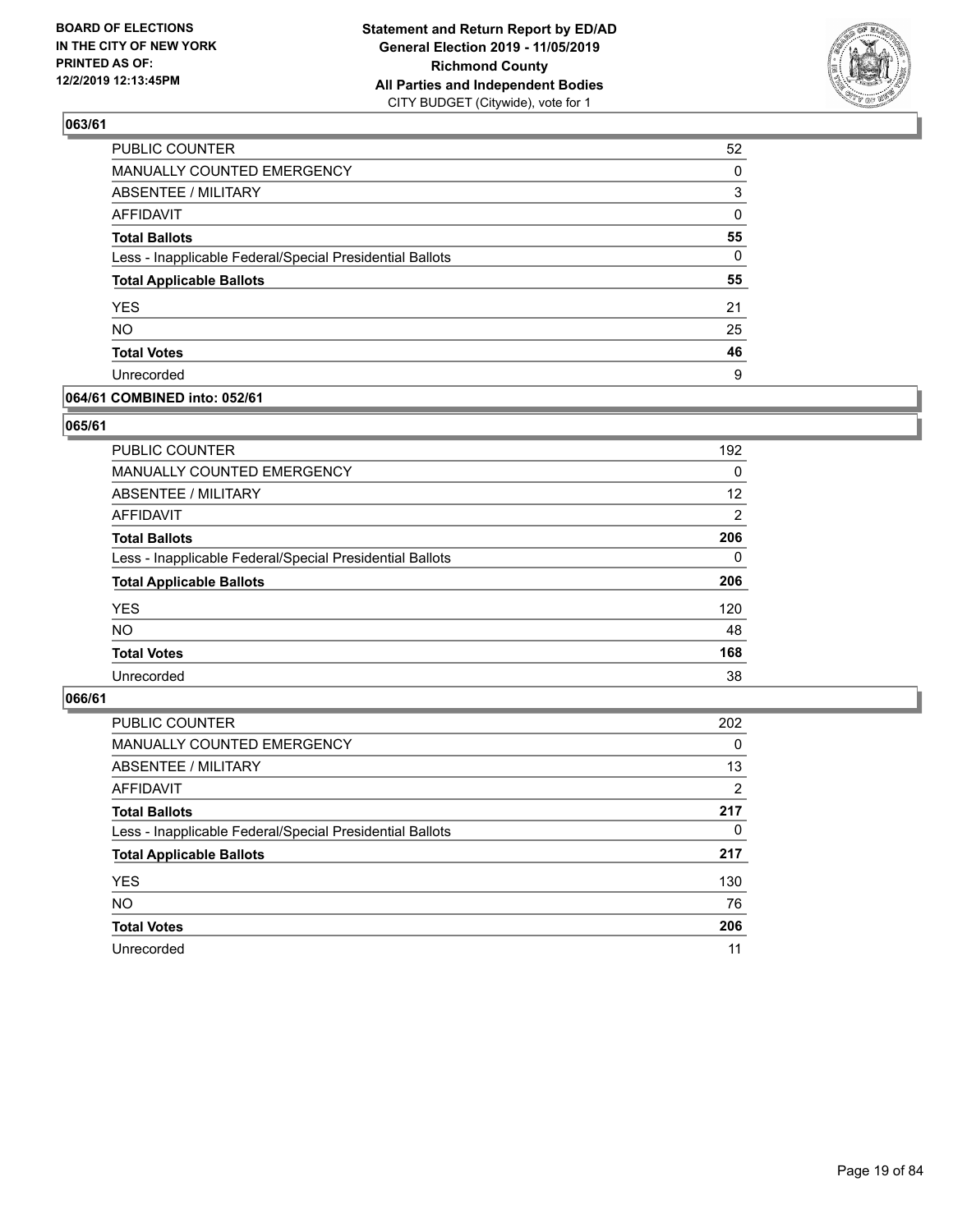

| PUBLIC COUNTER                                           | 178 |
|----------------------------------------------------------|-----|
| MANUALLY COUNTED EMERGENCY                               | 0   |
| ABSENTEE / MILITARY                                      | 10  |
| AFFIDAVIT                                                | 0   |
| Total Ballots                                            | 188 |
| Less - Inapplicable Federal/Special Presidential Ballots | 0   |
| <b>Total Applicable Ballots</b>                          | 188 |
| YES                                                      | 99  |
| NO.                                                      | 55  |
| <b>Total Votes</b>                                       | 154 |
| Unrecorded                                               | 34  |

### **068/61**

| PUBLIC COUNTER                                           | 154      |
|----------------------------------------------------------|----------|
| MANUALLY COUNTED EMERGENCY                               | 0        |
| ABSENTEE / MILITARY                                      | 11       |
| AFFIDAVIT                                                | $\Omega$ |
| <b>Total Ballots</b>                                     | 165      |
| Less - Inapplicable Federal/Special Presidential Ballots | $\Omega$ |
| <b>Total Applicable Ballots</b>                          | 165      |
| <b>YES</b>                                               | 93       |
| <b>NO</b>                                                | 52       |
| <b>Total Votes</b>                                       | 145      |
| Unrecorded                                               | 20       |

| <b>PUBLIC COUNTER</b>                                    | 126      |
|----------------------------------------------------------|----------|
| MANUALLY COUNTED EMERGENCY                               | 0        |
| ABSENTEE / MILITARY                                      | 3        |
| AFFIDAVIT                                                | $\Omega$ |
| <b>Total Ballots</b>                                     | 129      |
| Less - Inapplicable Federal/Special Presidential Ballots | $\Omega$ |
| <b>Total Applicable Ballots</b>                          | 129      |
| <b>YES</b>                                               | 81       |
| <b>NO</b>                                                | 26       |
|                                                          |          |
| <b>Total Votes</b>                                       | 107      |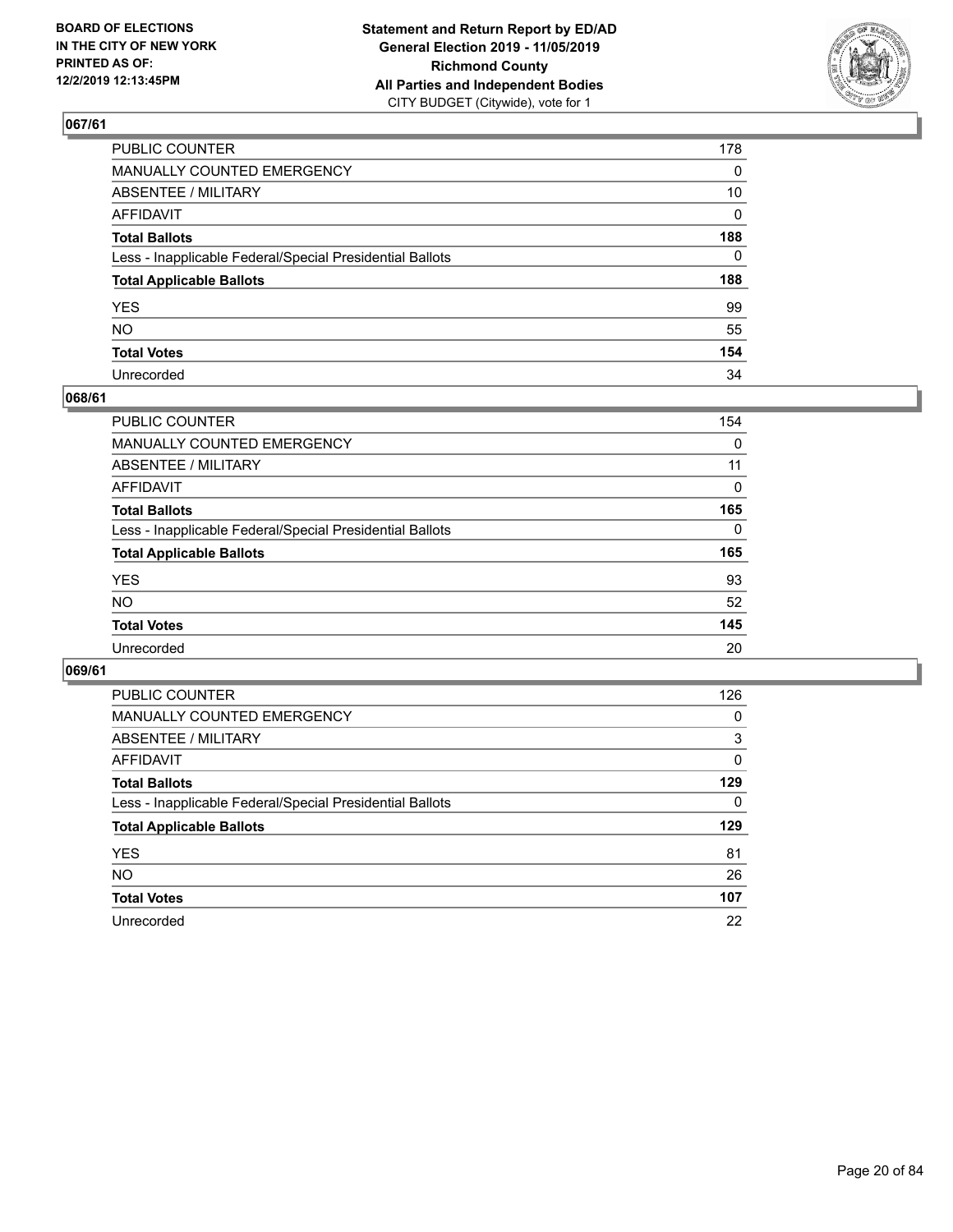

| 112      |
|----------|
| $\Omega$ |
| 6        |
|          |
| 119      |
| 0        |
| 119      |
| 84       |
| 15       |
| 99       |
| 20       |
|          |

### **071/61 COMBINED into: 043/61**

#### **072/61 COMBINED into: 040/61**

### **073/61**

| PUBLIC COUNTER                                           | 163      |
|----------------------------------------------------------|----------|
| <b>MANUALLY COUNTED EMERGENCY</b>                        | 0        |
| ABSENTEE / MILITARY                                      |          |
| AFFIDAVIT                                                | 0        |
| <b>Total Ballots</b>                                     | 164      |
| Less - Inapplicable Federal/Special Presidential Ballots | $\Omega$ |
| <b>Total Applicable Ballots</b>                          | 164      |
| <b>YES</b>                                               | 78       |
| <b>NO</b>                                                | 23       |
| <b>Total Votes</b>                                       | 101      |
| Unrecorded                                               | 63       |

### **074/61 COMBINED into: 050/61**

| <b>PUBLIC COUNTER</b>                                    | 123 |
|----------------------------------------------------------|-----|
| MANUALLY COUNTED EMERGENCY                               | 0   |
| <b>ABSENTEE / MILITARY</b>                               | 6   |
| AFFIDAVIT                                                | 2   |
| <b>Total Ballots</b>                                     | 131 |
| Less - Inapplicable Federal/Special Presidential Ballots | 0   |
| <b>Total Applicable Ballots</b>                          | 131 |
| <b>YES</b>                                               | 73  |
| <b>NO</b>                                                | 41  |
| <b>Total Votes</b>                                       | 114 |
| Unrecorded                                               | 17  |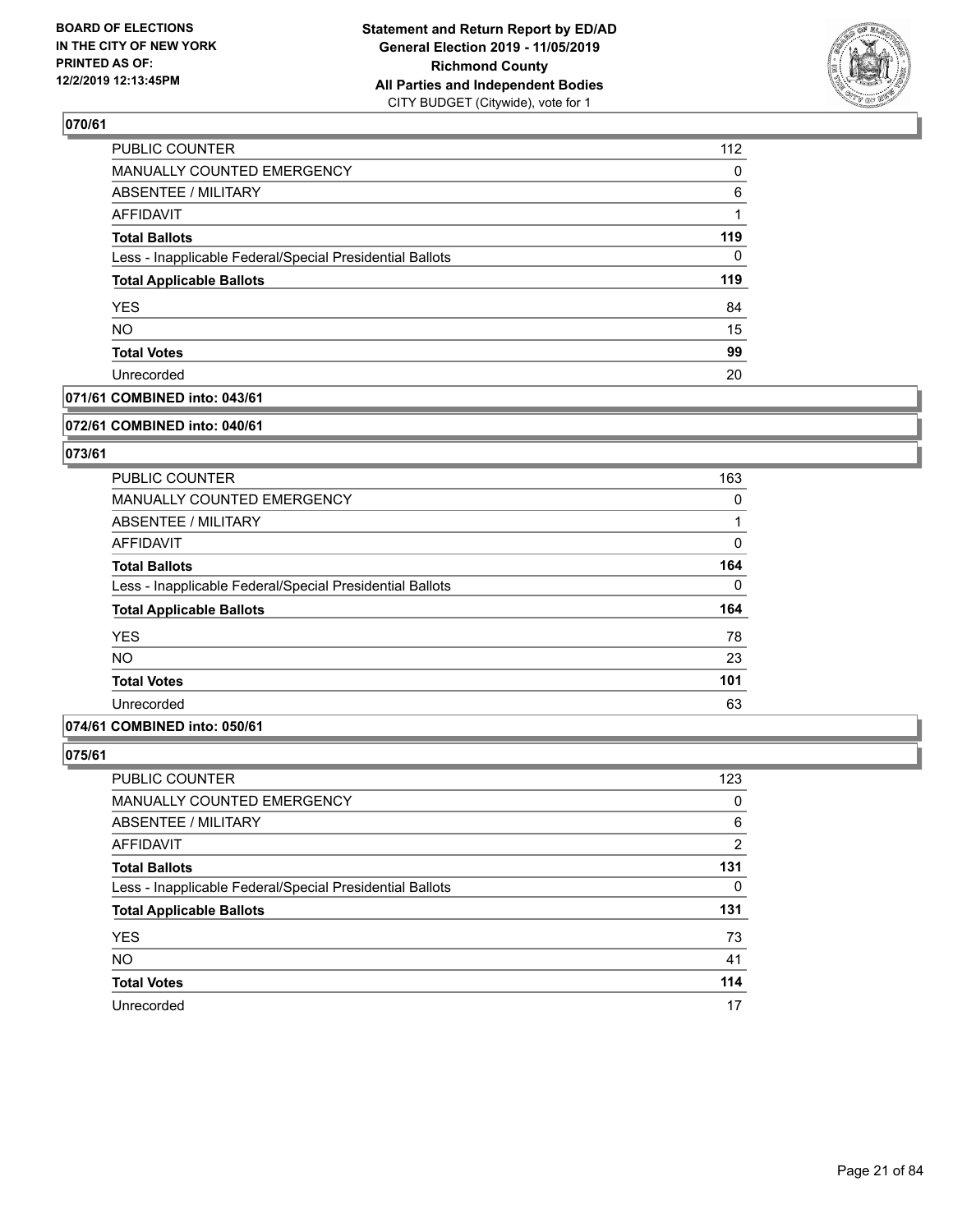

| <b>PUBLIC COUNTER</b>                                    | 224 |
|----------------------------------------------------------|-----|
| <b>MANUALLY COUNTED EMERGENCY</b>                        | 0   |
| ABSENTEE / MILITARY                                      | 5   |
| <b>AFFIDAVIT</b>                                         | 0   |
| <b>Total Ballots</b>                                     | 229 |
| Less - Inapplicable Federal/Special Presidential Ballots | 0   |
| <b>Total Applicable Ballots</b>                          | 229 |
| <b>YES</b>                                               | 114 |
| NO.                                                      | 73  |
| <b>Total Votes</b>                                       | 187 |
| Unrecorded                                               | 42  |
| 077/61 COMBINED into: 008/61                             |     |
| 078/61 COMBINED into: 006/61                             |     |
| 079/61 COMBINED into: 001/61                             |     |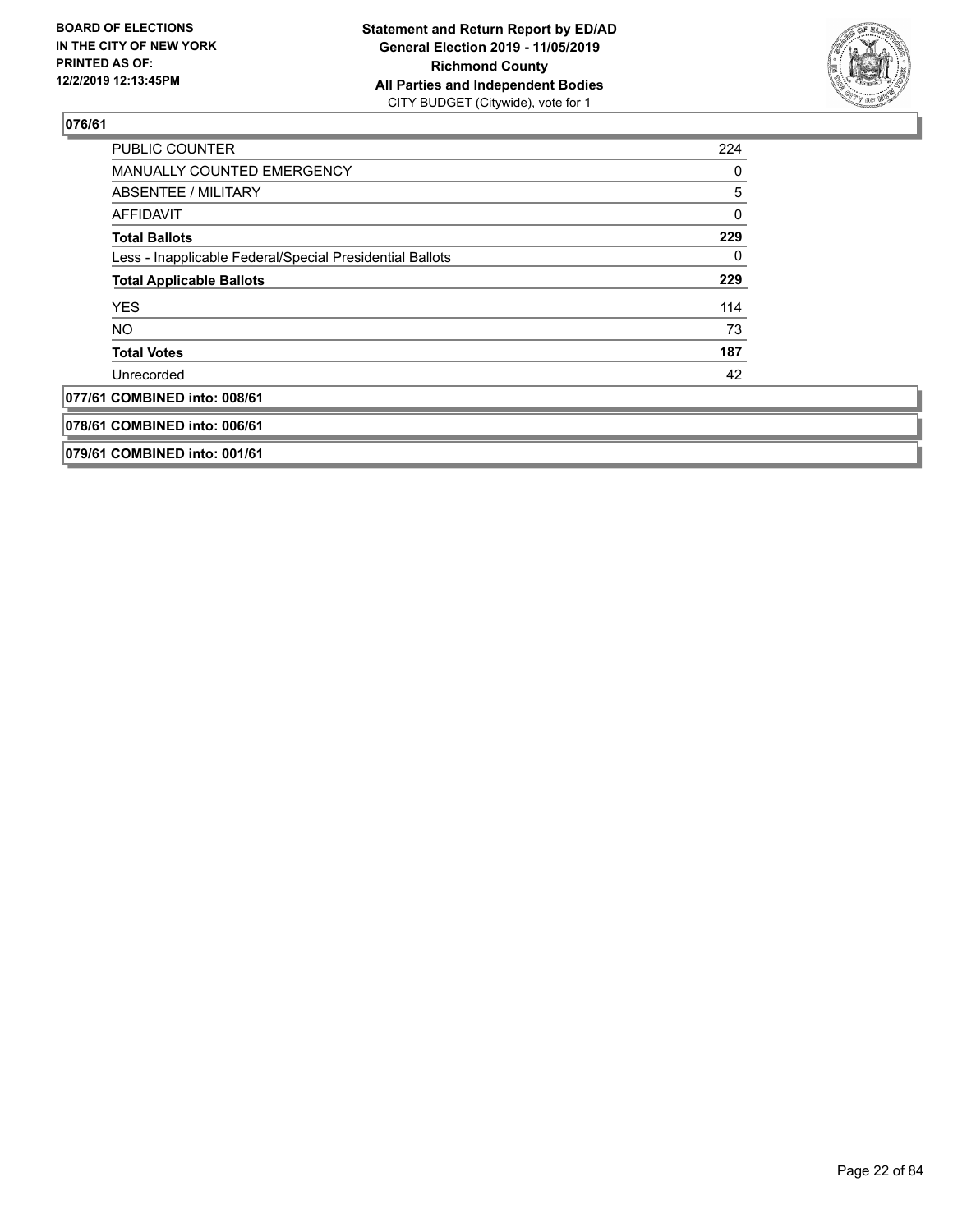

| PUBLIC COUNTER                                           | 217            |
|----------------------------------------------------------|----------------|
| MANUALLY COUNTED EMERGENCY                               | $\mathbf{0}$   |
| ABSENTEE / MILITARY                                      | 6              |
| AFFIDAVIT                                                | $\overline{2}$ |
| Total Ballots                                            | 225            |
| Less - Inapplicable Federal/Special Presidential Ballots | $\mathbf{0}$   |
| <b>Total Applicable Ballots</b>                          | 225            |
| YES                                                      | 65             |
| NO.                                                      | 136            |
| <b>Total Votes</b>                                       | 201            |
| Unrecorded                                               | 24             |

### **002/62**

| PUBLIC COUNTER                                           | 316      |
|----------------------------------------------------------|----------|
| MANUALLY COUNTED EMERGENCY                               | 0        |
| ABSENTEE / MILITARY                                      | 6        |
| AFFIDAVIT                                                | 4        |
| <b>Total Ballots</b>                                     | 326      |
| Less - Inapplicable Federal/Special Presidential Ballots | $\Omega$ |
| <b>Total Applicable Ballots</b>                          | 326      |
| <b>YES</b>                                               | 74       |
| <b>NO</b>                                                | 215      |
| <b>Total Votes</b>                                       | 289      |
| Unrecorded                                               | 37       |

| <b>PUBLIC COUNTER</b>                                    | 320 |
|----------------------------------------------------------|-----|
| MANUALLY COUNTED EMERGENCY                               | 0   |
| ABSENTEE / MILITARY                                      | 0   |
| AFFIDAVIT                                                | 0   |
| <b>Total Ballots</b>                                     | 320 |
| Less - Inapplicable Federal/Special Presidential Ballots | 0   |
| <b>Total Applicable Ballots</b>                          | 320 |
| <b>YES</b>                                               | 96  |
| NO.                                                      | 186 |
| <b>Total Votes</b>                                       | 282 |
| Unrecorded                                               | 38  |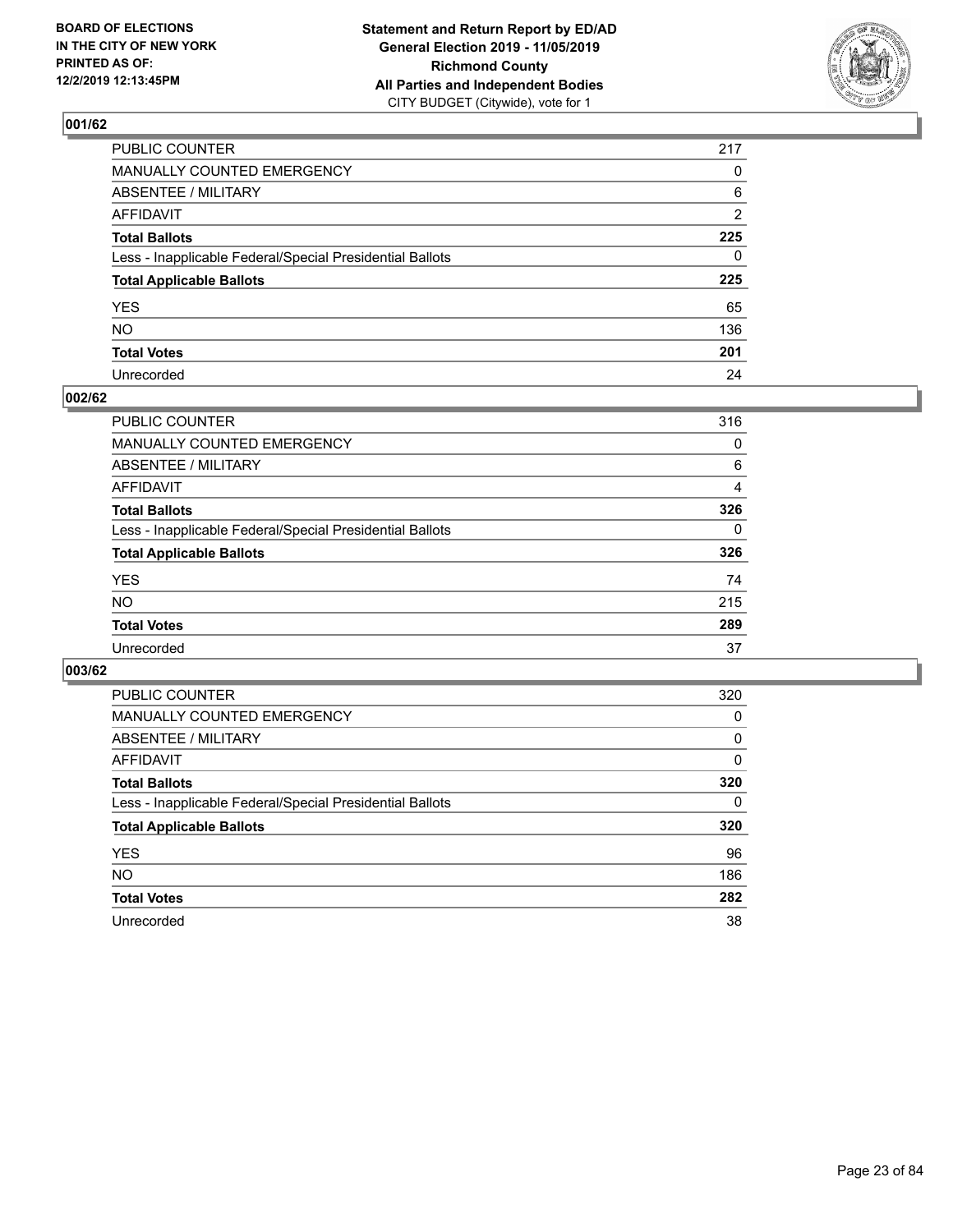

| PUBLIC COUNTER                                           | 229 |
|----------------------------------------------------------|-----|
| MANUALLY COUNTED EMERGENCY                               | 0   |
| ABSENTEE / MILITARY                                      | 5   |
| AFFIDAVIT                                                | 1   |
| Total Ballots                                            | 235 |
| Less - Inapplicable Federal/Special Presidential Ballots | 0   |
| <b>Total Applicable Ballots</b>                          | 235 |
| YES                                                      | 57  |
| NO.                                                      | 158 |
| <b>Total Votes</b>                                       | 215 |
| Unrecorded                                               | 20  |

### **005/62**

| PUBLIC COUNTER                                           | 204      |
|----------------------------------------------------------|----------|
| MANUALLY COUNTED EMERGENCY                               | 0        |
| ABSENTEE / MILITARY                                      | 3        |
| AFFIDAVIT                                                | 2        |
| <b>Total Ballots</b>                                     | 209      |
| Less - Inapplicable Federal/Special Presidential Ballots | $\Omega$ |
| <b>Total Applicable Ballots</b>                          | 209      |
| <b>YES</b>                                               | 52       |
| <b>NO</b>                                                | 123      |
| <b>Total Votes</b>                                       | 175      |
| Unrecorded                                               | 34       |

| <b>PUBLIC COUNTER</b>                                    | 216 |
|----------------------------------------------------------|-----|
| <b>MANUALLY COUNTED EMERGENCY</b>                        | 0   |
| ABSENTEE / MILITARY                                      | 6   |
| AFFIDAVIT                                                |     |
| <b>Total Ballots</b>                                     | 223 |
| Less - Inapplicable Federal/Special Presidential Ballots | 0   |
| <b>Total Applicable Ballots</b>                          | 223 |
| <b>YES</b>                                               | 53  |
| <b>NO</b>                                                | 153 |
| <b>Total Votes</b>                                       | 206 |
| Unrecorded                                               | 17  |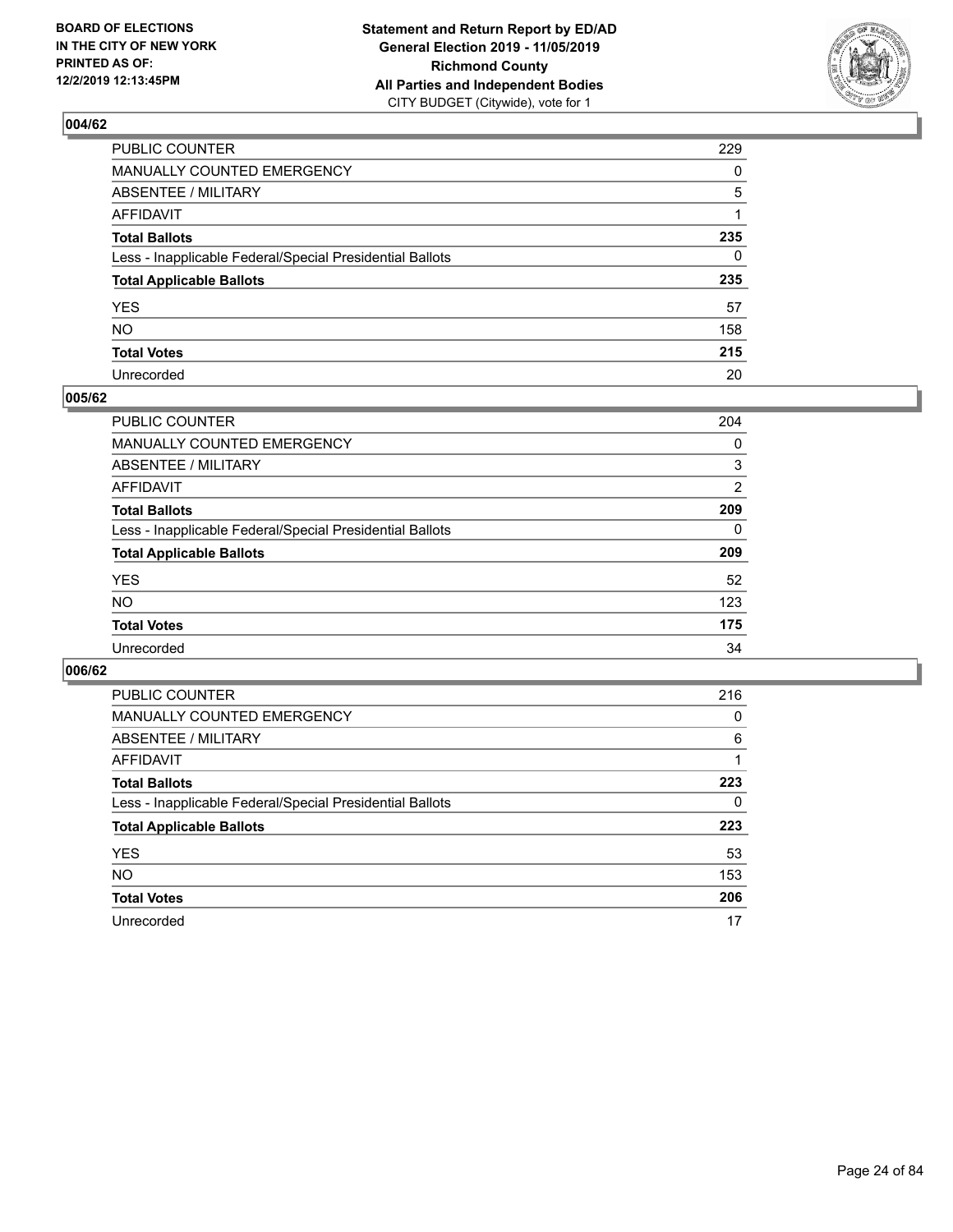

| PUBLIC COUNTER                                           | 229            |
|----------------------------------------------------------|----------------|
| MANUALLY COUNTED EMERGENCY                               | $\mathbf{0}$   |
| ABSENTEE / MILITARY                                      | $\overline{7}$ |
| AFFIDAVIT                                                | $\Omega$       |
| Total Ballots                                            | 236            |
| Less - Inapplicable Federal/Special Presidential Ballots | $\mathbf{0}$   |
| <b>Total Applicable Ballots</b>                          | 236            |
| YES                                                      | 48             |
| NO.                                                      | 176            |
| <b>Total Votes</b>                                       | 224            |
| Unrecorded                                               | 12             |

### **008/62**

| <b>PUBLIC COUNTER</b>                                    | 178      |
|----------------------------------------------------------|----------|
| <b>MANUALLY COUNTED EMERGENCY</b>                        | $\Omega$ |
| ABSENTEE / MILITARY                                      | 3        |
| AFFIDAVIT                                                | 4        |
| <b>Total Ballots</b>                                     | 185      |
| Less - Inapplicable Federal/Special Presidential Ballots | $\Omega$ |
| <b>Total Applicable Ballots</b>                          | 185      |
| <b>YES</b>                                               | 56       |
| <b>NO</b>                                                | 113      |
| <b>Total Votes</b>                                       | 169      |
| Unrecorded                                               | 16       |

| <b>PUBLIC COUNTER</b>                                    | 146 |
|----------------------------------------------------------|-----|
| <b>MANUALLY COUNTED EMERGENCY</b>                        | 0   |
| ABSENTEE / MILITARY                                      | 3   |
| AFFIDAVIT                                                | 0   |
| <b>Total Ballots</b>                                     | 149 |
| Less - Inapplicable Federal/Special Presidential Ballots | 0   |
| <b>Total Applicable Ballots</b>                          | 149 |
| <b>YES</b>                                               | 51  |
| <b>NO</b>                                                | 74  |
| <b>Total Votes</b>                                       | 125 |
| Unrecorded                                               | 24  |
| 010/62 COMBINED into: 003/62                             |     |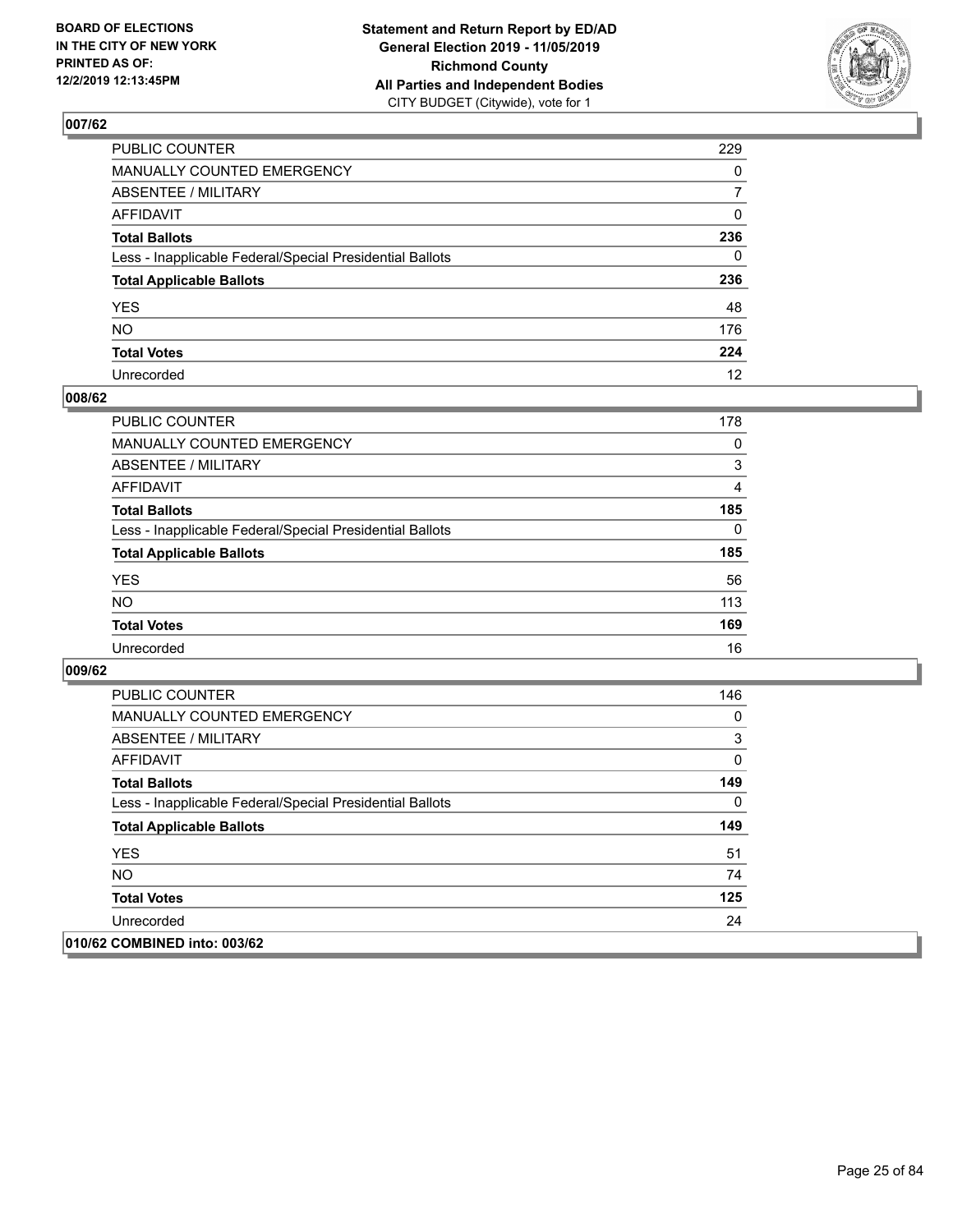

| PUBLIC COUNTER                                           | 222          |
|----------------------------------------------------------|--------------|
| MANUALLY COUNTED EMERGENCY                               | $\mathbf{0}$ |
| ABSENTEE / MILITARY                                      | 3            |
| AFFIDAVIT                                                |              |
| Total Ballots                                            | 226          |
| Less - Inapplicable Federal/Special Presidential Ballots | 0            |
| <b>Total Applicable Ballots</b>                          | 226          |
| YES                                                      | 45           |
| NO.                                                      | 150          |
| <b>Total Votes</b>                                       | 195          |
| Unrecorded                                               | 31           |

### **012/62**

| <b>PUBLIC COUNTER</b>                                    | 268 |
|----------------------------------------------------------|-----|
| <b>MANUALLY COUNTED EMERGENCY</b>                        | 0   |
| ABSENTEE / MILITARY                                      | 4   |
| AFFIDAVIT                                                |     |
| <b>Total Ballots</b>                                     | 273 |
| Less - Inapplicable Federal/Special Presidential Ballots | 0   |
| <b>Total Applicable Ballots</b>                          | 273 |
| <b>YES</b>                                               | 88  |
| <b>NO</b>                                                | 166 |
| <b>Total Votes</b>                                       | 254 |
| Unrecorded                                               | 19  |

| <b>PUBLIC COUNTER</b>                                    | 312 |
|----------------------------------------------------------|-----|
| <b>MANUALLY COUNTED EMERGENCY</b>                        | 0   |
| ABSENTEE / MILITARY                                      |     |
| AFFIDAVIT                                                | 5   |
| <b>Total Ballots</b>                                     | 324 |
| Less - Inapplicable Federal/Special Presidential Ballots | 0   |
| <b>Total Applicable Ballots</b>                          | 324 |
| <b>YES</b>                                               | 106 |
| <b>NO</b>                                                | 185 |
| <b>Total Votes</b>                                       | 291 |
| Unrecorded                                               | 33  |
| 014/62 COMBINED into: 013/62                             |     |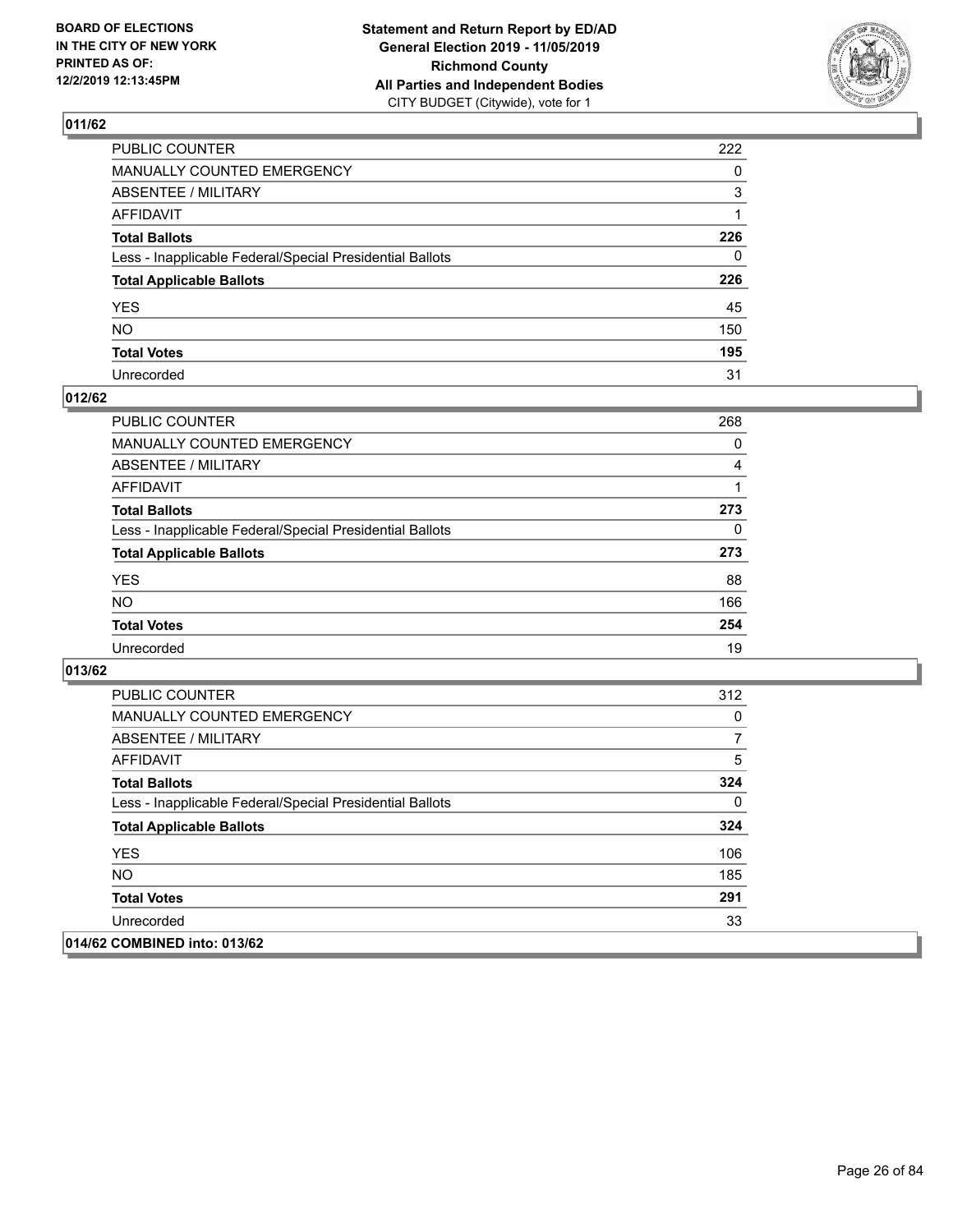

| PUBLIC COUNTER                                           | 323          |
|----------------------------------------------------------|--------------|
| MANUALLY COUNTED EMERGENCY                               | $\Omega$     |
| ABSENTEE / MILITARY                                      | 6            |
| AFFIDAVIT                                                | 3            |
| Total Ballots                                            | 332          |
| Less - Inapplicable Federal/Special Presidential Ballots | $\mathbf{0}$ |
| <b>Total Applicable Ballots</b>                          | 332          |
| YES                                                      | 97           |
| NO.                                                      | 201          |
| <b>Total Votes</b>                                       | 298          |
| Unrecorded                                               | 34           |

#### **016/62**

| PUBLIC COUNTER                                           | 313 |
|----------------------------------------------------------|-----|
|                                                          |     |
| <b>MANUALLY COUNTED EMERGENCY</b>                        | 0   |
| ABSENTEE / MILITARY                                      | 5   |
| <b>AFFIDAVIT</b>                                         | 3   |
| <b>Total Ballots</b>                                     | 321 |
| Less - Inapplicable Federal/Special Presidential Ballots | 0   |
| <b>Total Applicable Ballots</b>                          | 321 |
| <b>YES</b>                                               | 107 |
| <b>NO</b>                                                | 186 |
| <b>Total Votes</b>                                       | 293 |
| Unrecorded                                               | 28  |
|                                                          |     |

#### **017/62 COMBINED into: 015/62**

#### **018/62 COMBINED into: 016/62**

#### **019/62 COMBINED into: 012/62**

| <b>PUBLIC COUNTER</b>                                    | 366 |
|----------------------------------------------------------|-----|
| <b>MANUALLY COUNTED EMERGENCY</b>                        | 0   |
| ABSENTEE / MILITARY                                      | 10  |
| AFFIDAVIT                                                |     |
| <b>Total Ballots</b>                                     | 377 |
| Less - Inapplicable Federal/Special Presidential Ballots | 0   |
| <b>Total Applicable Ballots</b>                          | 377 |
| <b>YES</b>                                               | 91  |
| <b>NO</b>                                                | 254 |
| <b>Total Votes</b>                                       | 345 |
| Unrecorded                                               | 32  |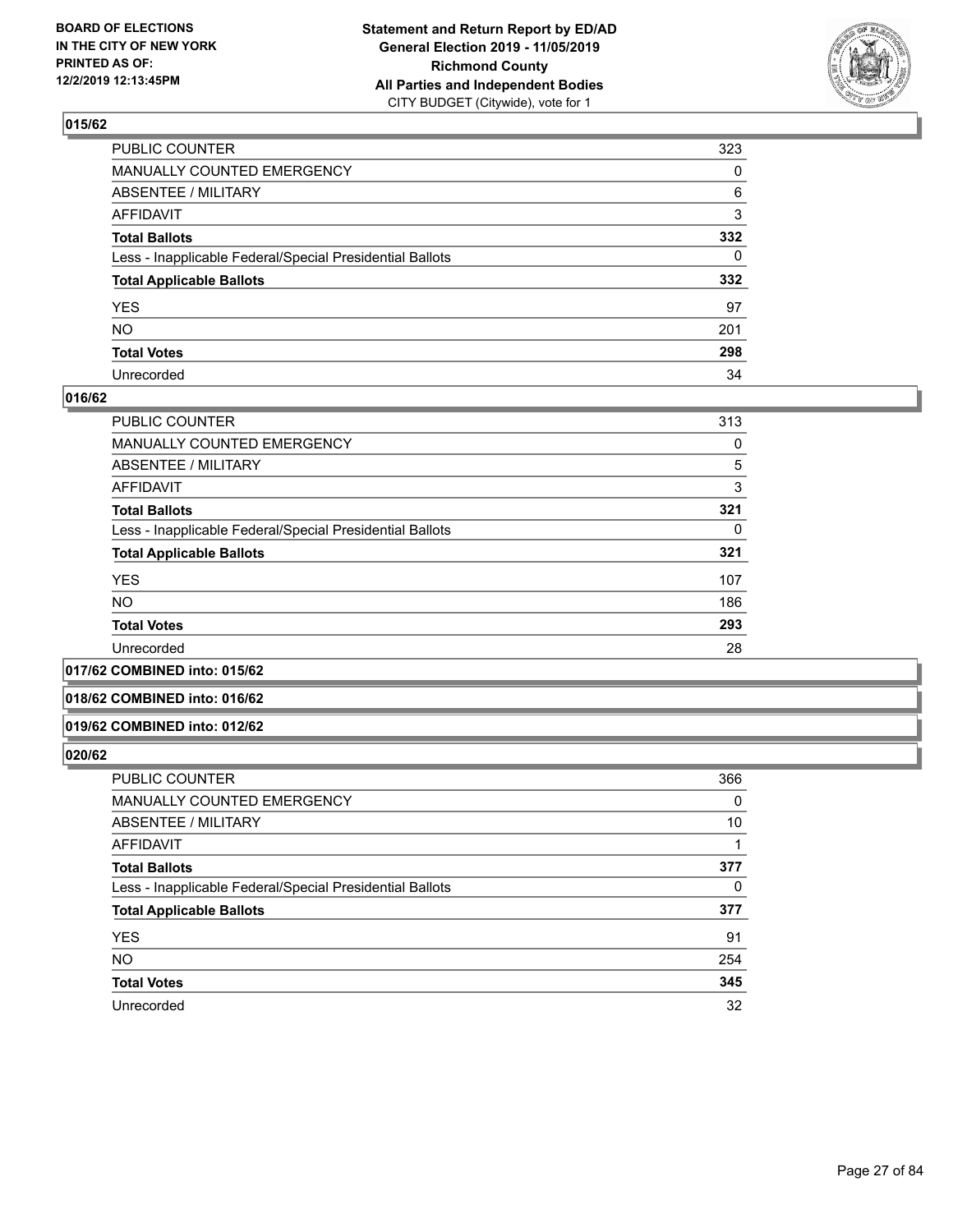

| PUBLIC COUNTER                                           | 330            |
|----------------------------------------------------------|----------------|
| MANUALLY COUNTED EMERGENCY                               | $\mathbf{0}$   |
| ABSENTEE / MILITARY                                      | 14             |
| AFFIDAVIT                                                | $\overline{2}$ |
| Total Ballots                                            | 346            |
| Less - Inapplicable Federal/Special Presidential Ballots | $\Omega$       |
| <b>Total Applicable Ballots</b>                          | 346            |
| YES                                                      | 108            |
| NO.                                                      | 194            |
| <b>Total Votes</b>                                       | 302            |
| Unrecorded                                               | 44             |

#### **022/62**

| <b>PUBLIC COUNTER</b>                                    | 397 |
|----------------------------------------------------------|-----|
| <b>MANUALLY COUNTED EMERGENCY</b>                        |     |
| ABSENTEE / MILITARY                                      | 21  |
| AFFIDAVIT                                                | 2   |
| <b>Total Ballots</b>                                     | 421 |
| Less - Inapplicable Federal/Special Presidential Ballots | 0   |
| <b>Total Applicable Ballots</b>                          | 421 |
| <b>YES</b>                                               | 106 |
| <b>NO</b>                                                | 279 |
| <b>Total Votes</b>                                       | 385 |
| Unrecorded                                               | 36  |
|                                                          |     |

**023/62 COMBINED into: 020/62**

#### **024/62 COMBINED into: 021/62**

#### **025/62 COMBINED into: 022/62**

| <b>PUBLIC COUNTER</b>                                    | 184      |
|----------------------------------------------------------|----------|
| <b>MANUALLY COUNTED EMERGENCY</b>                        | 0        |
| ABSENTEE / MILITARY                                      | 10       |
| AFFIDAVIT                                                | 3        |
| <b>Total Ballots</b>                                     | 197      |
| Less - Inapplicable Federal/Special Presidential Ballots | $\Omega$ |
| <b>Total Applicable Ballots</b>                          | 197      |
| <b>YES</b>                                               | 84       |
| <b>NO</b>                                                | 99       |
| <b>Total Votes</b>                                       | 183      |
| Unrecorded                                               | 14       |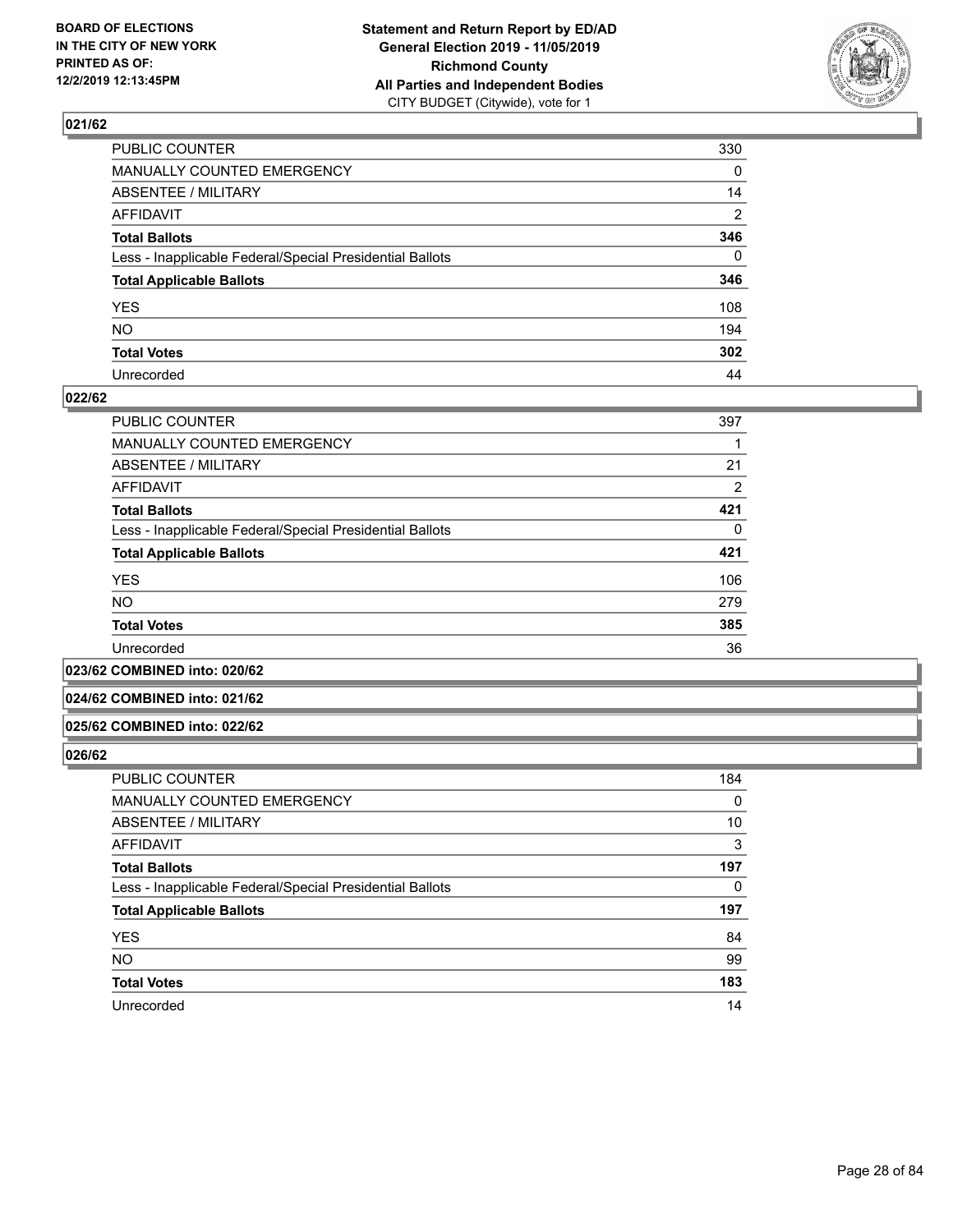

| PUBLIC COUNTER                                           | 237          |
|----------------------------------------------------------|--------------|
| MANUALLY COUNTED EMERGENCY                               | $\mathbf{0}$ |
| ABSENTEE / MILITARY                                      | 4            |
| AFFIDAVIT                                                | $\mathbf 0$  |
| Total Ballots                                            | 241          |
| Less - Inapplicable Federal/Special Presidential Ballots | $\mathbf{0}$ |
| <b>Total Applicable Ballots</b>                          | 241          |
| YES                                                      | 55           |
| NO.                                                      | 163          |
| <b>Total Votes</b>                                       | 218          |
| Unrecorded                                               | 23           |

### **028/62**

| PUBLIC COUNTER                                           | 194      |
|----------------------------------------------------------|----------|
| MANUALLY COUNTED EMERGENCY                               | 0        |
| ABSENTEE / MILITARY                                      | 5        |
| AFFIDAVIT                                                | $\Omega$ |
| <b>Total Ballots</b>                                     | 199      |
| Less - Inapplicable Federal/Special Presidential Ballots | $\Omega$ |
| <b>Total Applicable Ballots</b>                          | 199      |
| <b>YES</b>                                               | 42       |
| <b>NO</b>                                                | 131      |
| <b>Total Votes</b>                                       | 173      |
| Unrecorded                                               | 26       |

| <b>PUBLIC COUNTER</b>                                    | 123 |
|----------------------------------------------------------|-----|
| <b>MANUALLY COUNTED EMERGENCY</b>                        | 0   |
| ABSENTEE / MILITARY                                      | 4   |
| AFFIDAVIT                                                | 0   |
| <b>Total Ballots</b>                                     | 127 |
| Less - Inapplicable Federal/Special Presidential Ballots | 0   |
| <b>Total Applicable Ballots</b>                          | 127 |
| <b>YES</b>                                               | 46  |
| <b>NO</b>                                                | 61  |
| <b>Total Votes</b>                                       | 107 |
|                                                          |     |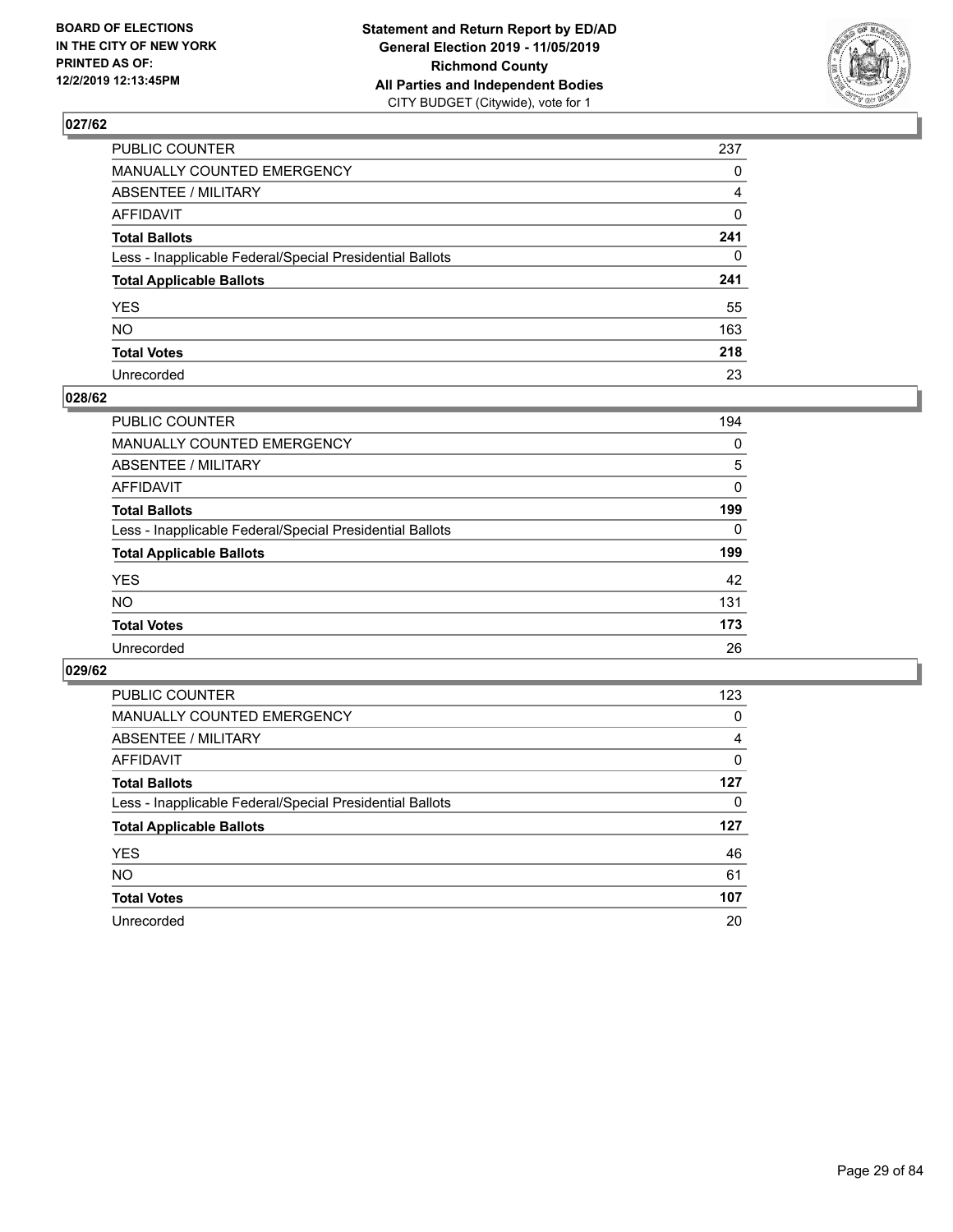

| PUBLIC COUNTER                                           | 210      |
|----------------------------------------------------------|----------|
| MANUALLY COUNTED EMERGENCY                               | $\Omega$ |
| ABSENTEE / MILITARY                                      | 5        |
| AFFIDAVIT                                                | 2        |
| Total Ballots                                            | 217      |
| Less - Inapplicable Federal/Special Presidential Ballots | 0        |
| <b>Total Applicable Ballots</b>                          | 217      |
| YES                                                      | 67       |
| NO.                                                      | 119      |
| <b>Total Votes</b>                                       | 186      |
| Unrecorded                                               | 31       |

### **031/62**

| <b>PUBLIC COUNTER</b>                                    | 222      |
|----------------------------------------------------------|----------|
| <b>MANUALLY COUNTED EMERGENCY</b>                        | 0        |
| ABSENTEE / MILITARY                                      | 9        |
| AFFIDAVIT                                                |          |
| <b>Total Ballots</b>                                     | 232      |
| Less - Inapplicable Federal/Special Presidential Ballots | $\Omega$ |
| <b>Total Applicable Ballots</b>                          | 232      |
| <b>YES</b>                                               | 69       |
| <b>NO</b>                                                | 141      |
| <b>Total Votes</b>                                       | 210      |
| Unrecorded                                               | 22       |

| <b>PUBLIC COUNTER</b>                                    | 192 |
|----------------------------------------------------------|-----|
| MANUALLY COUNTED EMERGENCY                               | 0   |
| ABSENTEE / MILITARY                                      | 11  |
| AFFIDAVIT                                                | 0   |
| <b>Total Ballots</b>                                     | 203 |
| Less - Inapplicable Federal/Special Presidential Ballots | 0   |
| <b>Total Applicable Ballots</b>                          | 203 |
| <b>YES</b>                                               | 57  |
| NO.                                                      | 127 |
| <b>Total Votes</b>                                       | 184 |
| Unrecorded                                               | 19  |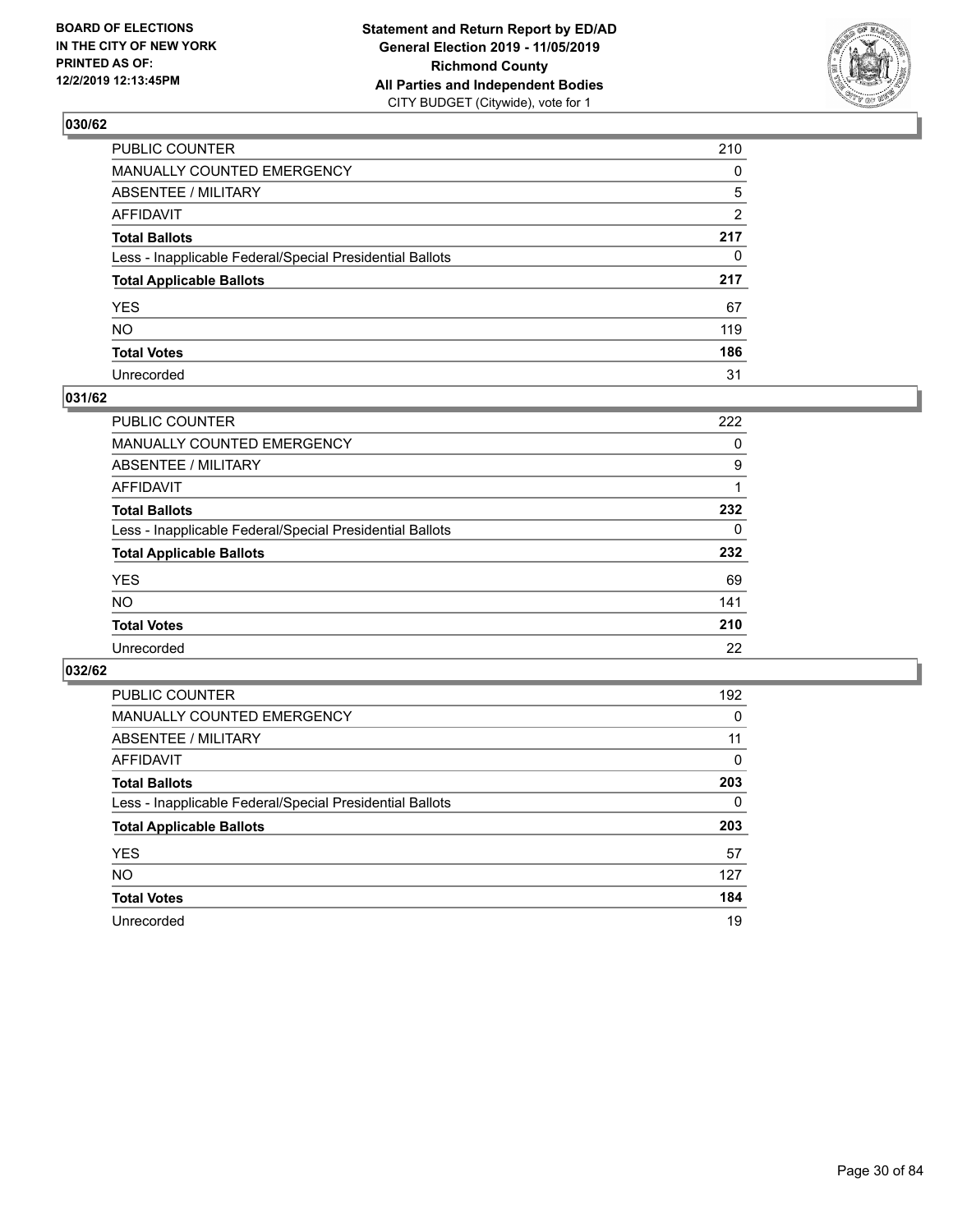

| PUBLIC COUNTER                                           | 193          |
|----------------------------------------------------------|--------------|
| MANUALLY COUNTED EMERGENCY                               | $\mathbf{0}$ |
| ABSENTEE / MILITARY                                      | 3            |
| AFFIDAVIT                                                | $\mathbf{0}$ |
| Total Ballots                                            | 196          |
| Less - Inapplicable Federal/Special Presidential Ballots | $\Omega$     |
| <b>Total Applicable Ballots</b>                          | 196          |
| YES                                                      | 69           |
| NO.                                                      | 109          |
| <b>Total Votes</b>                                       | 178          |
| Unrecorded                                               | 18           |

#### **034/62**

| <b>PUBLIC COUNTER</b>                                    | 205      |
|----------------------------------------------------------|----------|
| <b>MANUALLY COUNTED EMERGENCY</b>                        | 0        |
| ABSENTEE / MILITARY                                      |          |
| AFFIDAVIT                                                | $\Omega$ |
| <b>Total Ballots</b>                                     | 206      |
| Less - Inapplicable Federal/Special Presidential Ballots | $\Omega$ |
| <b>Total Applicable Ballots</b>                          | 206      |
| <b>YES</b>                                               | 50       |
| <b>NO</b>                                                | 137      |
| <b>Total Votes</b>                                       | 187      |
| Unrecorded                                               | 19       |

| <b>PUBLIC COUNTER</b>                                    | 421 |
|----------------------------------------------------------|-----|
| <b>MANUALLY COUNTED EMERGENCY</b>                        | 0   |
| ABSENTEE / MILITARY                                      | 5   |
| AFFIDAVIT                                                | 1   |
| <b>Total Ballots</b>                                     | 427 |
| Less - Inapplicable Federal/Special Presidential Ballots | 0   |
| <b>Total Applicable Ballots</b>                          | 427 |
| <b>YES</b>                                               | 124 |
| NO.                                                      | 255 |
| <b>Total Votes</b>                                       | 379 |
| Unrecorded                                               | 48  |
| 036/62 COMBINED into: 035/62                             |     |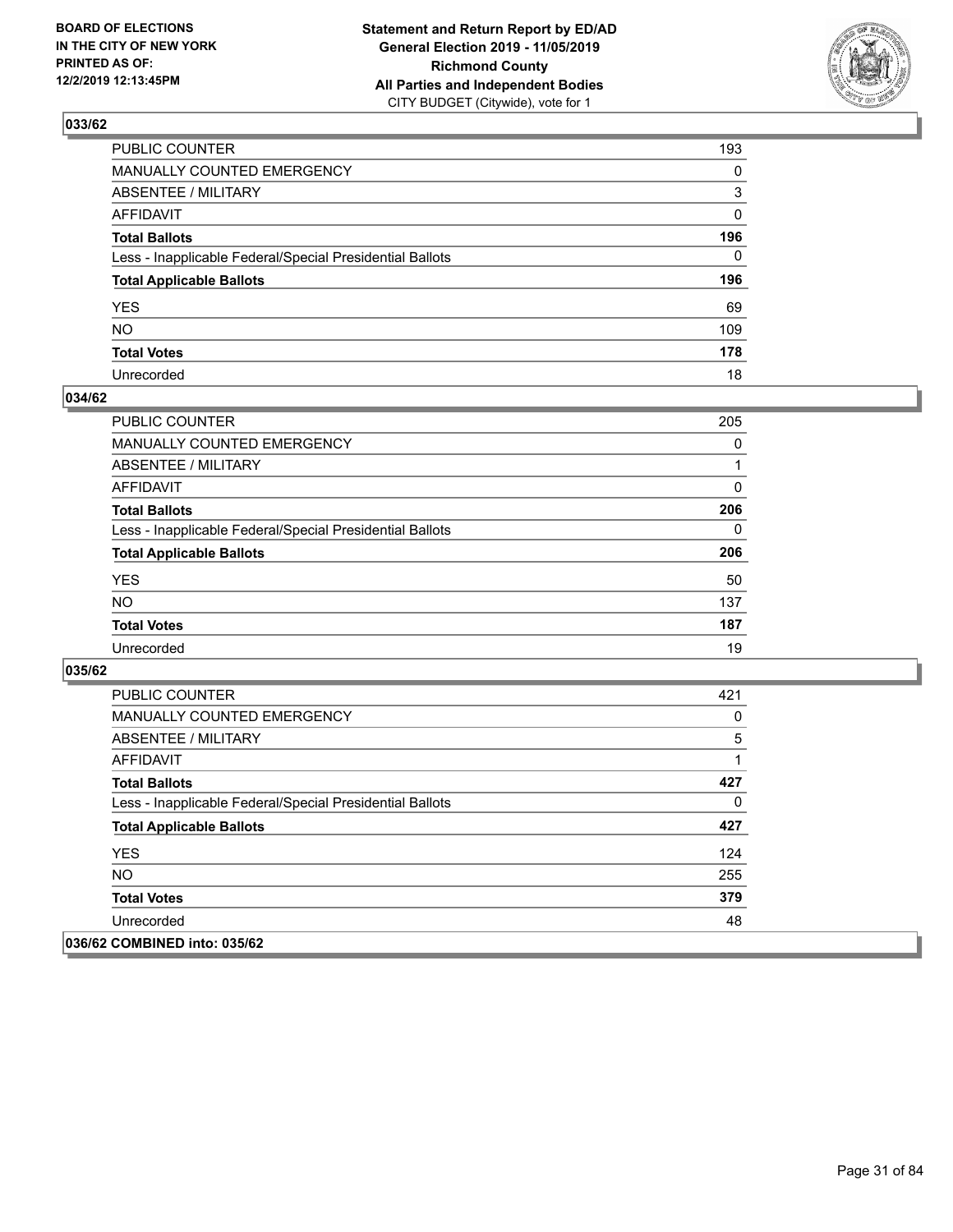

| PUBLIC COUNTER                                           | 263          |
|----------------------------------------------------------|--------------|
| MANUALLY COUNTED EMERGENCY                               | $\Omega$     |
| ABSENTEE / MILITARY                                      | 5            |
| AFFIDAVIT                                                | $\mathbf{0}$ |
| Total Ballots                                            | 268          |
| Less - Inapplicable Federal/Special Presidential Ballots | $\mathbf{0}$ |
| <b>Total Applicable Ballots</b>                          | 268          |
| YES                                                      | 71           |
| NO.                                                      | 173          |
| <b>Total Votes</b>                                       | 244          |
| Unrecorded                                               | 24           |

### **038/62**

| PUBLIC COUNTER                                           | 275      |
|----------------------------------------------------------|----------|
| MANUALLY COUNTED EMERGENCY                               | 0        |
| ABSENTEE / MILITARY                                      | 5        |
| AFFIDAVIT                                                | $\Omega$ |
| <b>Total Ballots</b>                                     | 280      |
| Less - Inapplicable Federal/Special Presidential Ballots | $\Omega$ |
| <b>Total Applicable Ballots</b>                          | 280      |
| <b>YES</b>                                               | 77       |
| <b>NO</b>                                                | 190      |
| <b>Total Votes</b>                                       | 267      |
| Unrecorded                                               | 13       |

| <b>PUBLIC COUNTER</b>                                    | 261      |
|----------------------------------------------------------|----------|
| MANUALLY COUNTED EMERGENCY                               | 0        |
| ABSENTEE / MILITARY                                      | $\Omega$ |
| AFFIDAVIT                                                |          |
| <b>Total Ballots</b>                                     | 262      |
| Less - Inapplicable Federal/Special Presidential Ballots | 0        |
| <b>Total Applicable Ballots</b>                          | 262      |
| <b>YES</b>                                               | 61       |
| NO.                                                      | 179      |
| <b>Total Votes</b>                                       | 240      |
| Unrecorded                                               | 22       |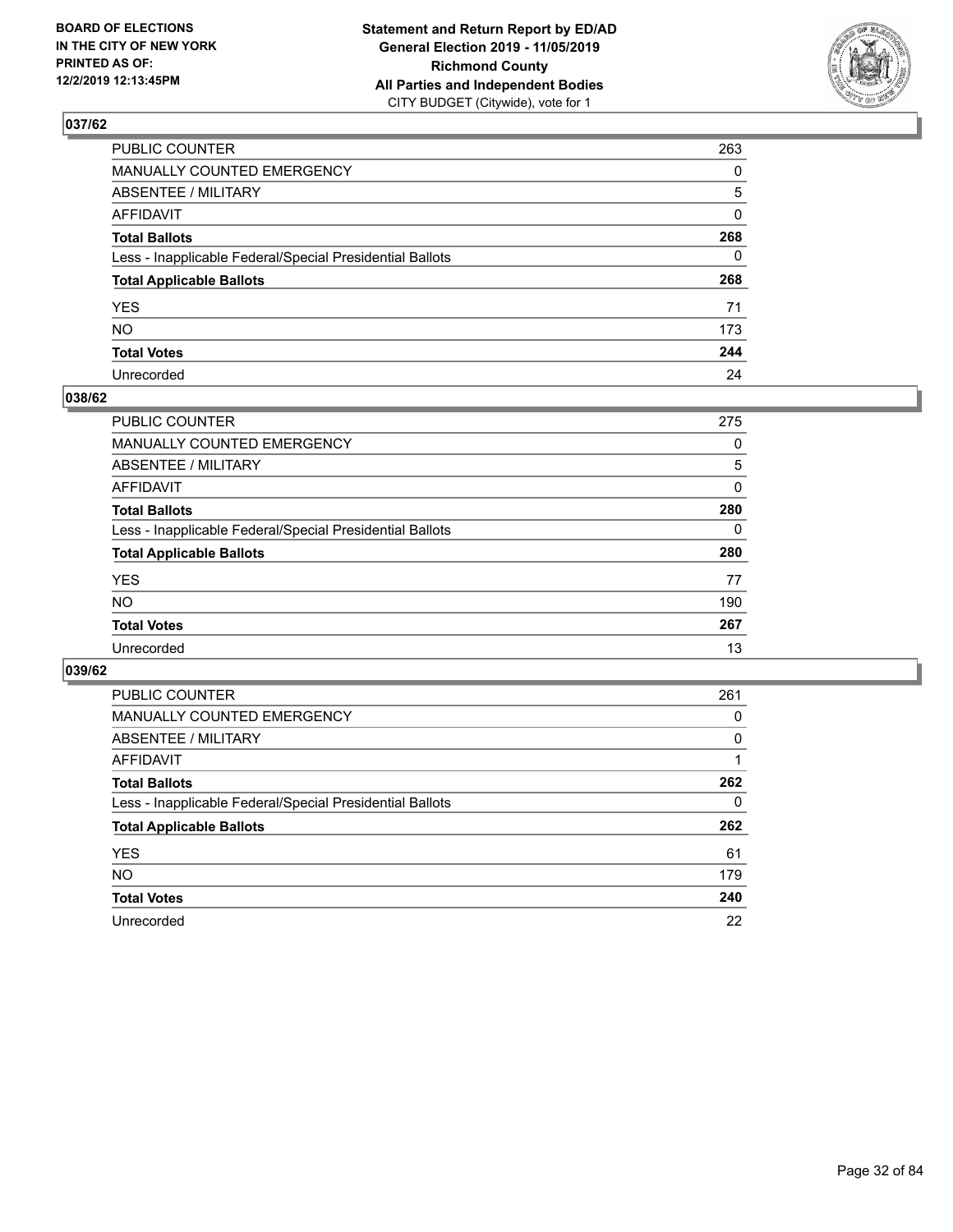

| PUBLIC COUNTER                                           | 207          |
|----------------------------------------------------------|--------------|
| MANUALLY COUNTED EMERGENCY                               | $\Omega$     |
| ABSENTEE / MILITARY                                      | 3            |
| AFFIDAVIT                                                |              |
| Total Ballots                                            | 211          |
| Less - Inapplicable Federal/Special Presidential Ballots | $\mathbf{0}$ |
| <b>Total Applicable Ballots</b>                          | 211          |
| YES                                                      | 59           |
| NO.                                                      | 138          |
| <b>Total Votes</b>                                       | 197          |
| Unrecorded                                               | 14           |

#### **041/62**

| <b>PUBLIC COUNTER</b>                                    | 219      |
|----------------------------------------------------------|----------|
| MANUALLY COUNTED EMERGENCY                               | 0        |
| ABSENTEE / MILITARY                                      | 10       |
| AFFIDAVIT                                                | $\Omega$ |
| <b>Total Ballots</b>                                     | 229      |
| Less - Inapplicable Federal/Special Presidential Ballots | $\Omega$ |
| <b>Total Applicable Ballots</b>                          | 229      |
| <b>YES</b>                                               | 61       |
| <b>NO</b>                                                | 154      |
| <b>Total Votes</b>                                       | 215      |
| Unrecorded                                               | 14       |

| <b>PUBLIC COUNTER</b>                                    | 231 |
|----------------------------------------------------------|-----|
| MANUALLY COUNTED EMERGENCY                               | 0   |
| ABSENTEE / MILITARY                                      | 12  |
| AFFIDAVIT                                                |     |
| <b>Total Ballots</b>                                     | 244 |
| Less - Inapplicable Federal/Special Presidential Ballots | 0   |
| <b>Total Applicable Ballots</b>                          | 244 |
| <b>YES</b>                                               | 94  |
| NO.                                                      | 135 |
| <b>Total Votes</b>                                       | 229 |
| Unrecorded                                               | 15  |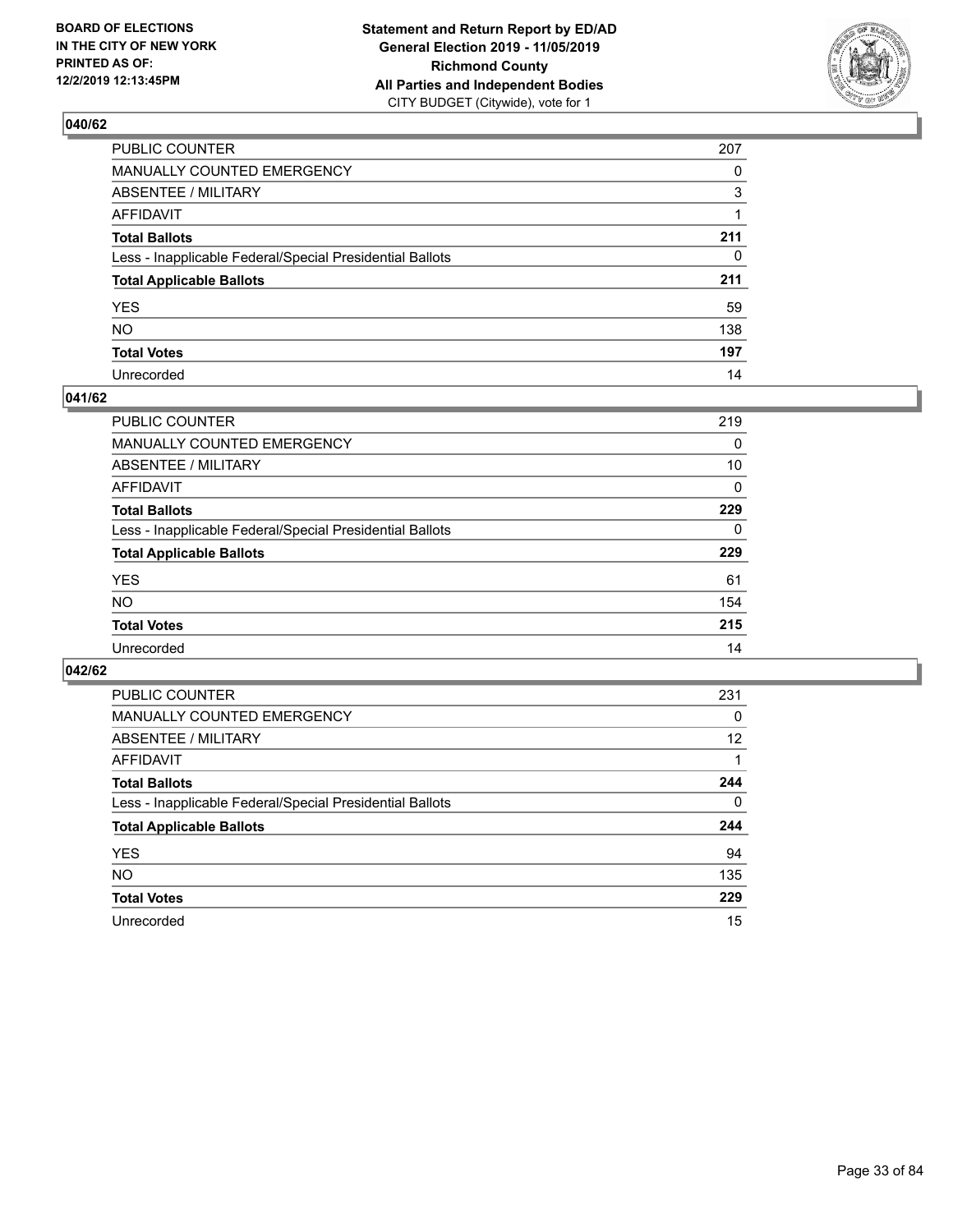

| PUBLIC COUNTER                                           | 233          |
|----------------------------------------------------------|--------------|
| MANUALLY COUNTED EMERGENCY                               | $\Omega$     |
| ABSENTEE / MILITARY                                      | 3            |
| AFFIDAVIT                                                | 3            |
| Total Ballots                                            | 239          |
| Less - Inapplicable Federal/Special Presidential Ballots | $\mathbf{0}$ |
| <b>Total Applicable Ballots</b>                          | 239          |
| YES                                                      | 65           |
| NO.                                                      | 148          |
| <b>Total Votes</b>                                       | 213          |
| Unrecorded                                               | 26           |

#### **044/62**

| PUBLIC COUNTER                                           | 370      |
|----------------------------------------------------------|----------|
| <b>MANUALLY COUNTED EMERGENCY</b>                        | 0        |
| ABSENTEE / MILITARY                                      | 11       |
| <b>AFFIDAVIT</b>                                         | 3        |
| <b>Total Ballots</b>                                     | 384      |
| Less - Inapplicable Federal/Special Presidential Ballots | $\Omega$ |
| <b>Total Applicable Ballots</b>                          | 384      |
| <b>YES</b>                                               | 106      |
| NO.                                                      | 215      |
| <b>Total Votes</b>                                       | 321      |
| Unrecorded                                               | 63       |
|                                                          |          |

#### **045/62 COMBINED into: 044/62**

| <b>PUBLIC COUNTER</b>                                    | 238 |
|----------------------------------------------------------|-----|
| <b>MANUALLY COUNTED EMERGENCY</b>                        | 0   |
| ABSENTEE / MILITARY                                      | 11  |
| <b>AFFIDAVIT</b>                                         |     |
| <b>Total Ballots</b>                                     | 250 |
| Less - Inapplicable Federal/Special Presidential Ballots | 0   |
| <b>Total Applicable Ballots</b>                          | 250 |
| <b>YES</b>                                               | 65  |
| <b>NO</b>                                                | 139 |
| <b>Total Votes</b>                                       | 204 |
| Unrecorded                                               |     |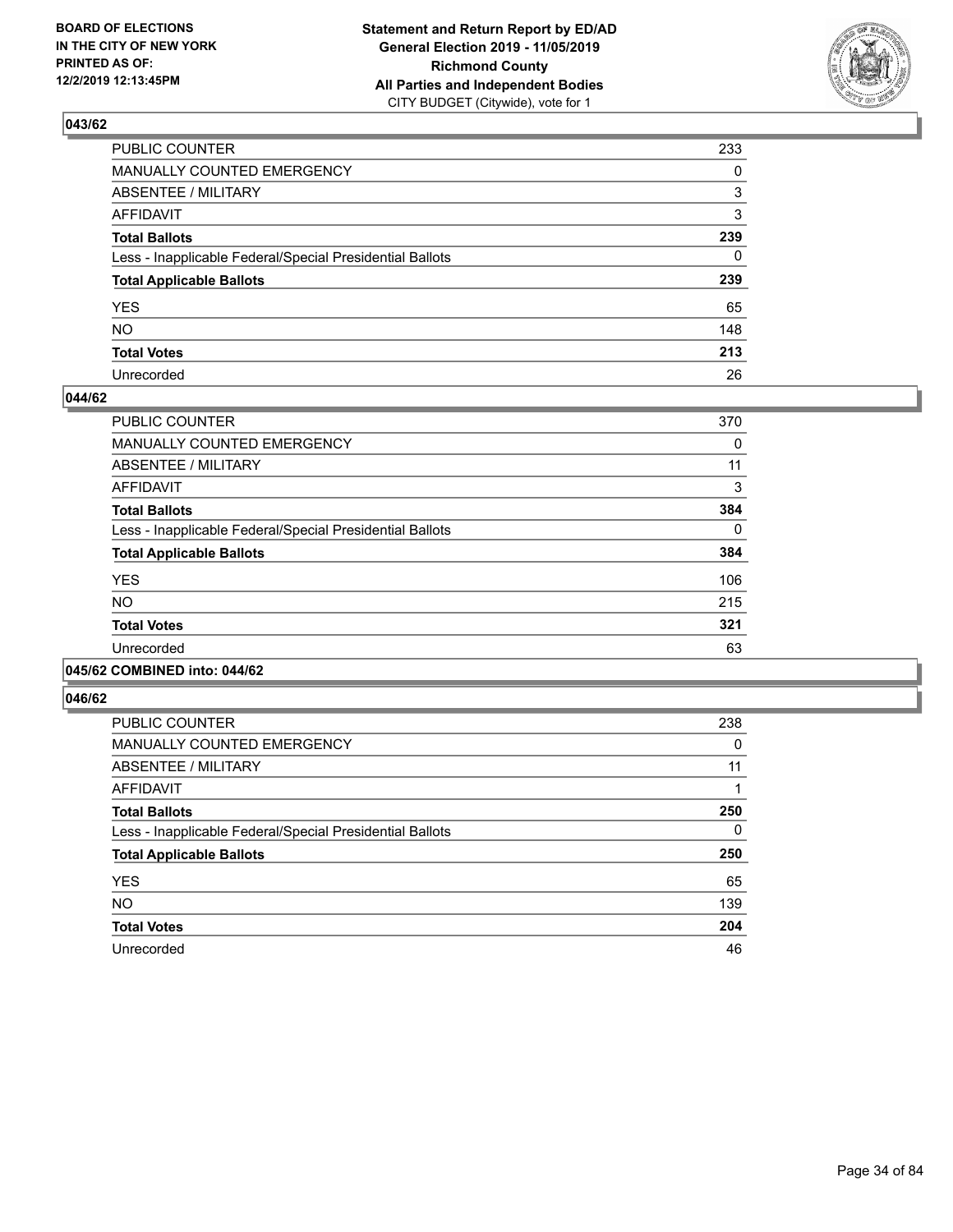

| PUBLIC COUNTER                                           | 365          |
|----------------------------------------------------------|--------------|
| MANUALLY COUNTED EMERGENCY                               | $\mathbf{0}$ |
| ABSENTEE / MILITARY                                      | 13           |
| AFFIDAVIT                                                | 2            |
| Total Ballots                                            | 380          |
| Less - Inapplicable Federal/Special Presidential Ballots | $\Omega$     |
| <b>Total Applicable Ballots</b>                          | 380          |
| YES                                                      | 92           |
| NO.                                                      | 240          |
| <b>Total Votes</b>                                       | 332          |
| Unrecorded                                               | 48           |

#### **048/62**

| PUBLIC COUNTER                                           | 170      |
|----------------------------------------------------------|----------|
| MANUALLY COUNTED EMERGENCY                               | 0        |
| ABSENTEE / MILITARY                                      | 2        |
| AFFIDAVIT                                                | $\Omega$ |
| <b>Total Ballots</b>                                     | 172      |
| Less - Inapplicable Federal/Special Presidential Ballots | $\Omega$ |
| <b>Total Applicable Ballots</b>                          | 172      |
| <b>YES</b>                                               | 57       |
| <b>NO</b>                                                | 100      |
| <b>Total Votes</b>                                       | 157      |
| Unrecorded                                               | 15       |

| <b>PUBLIC COUNTER</b>                                    | 250      |
|----------------------------------------------------------|----------|
| <b>MANUALLY COUNTED EMERGENCY</b>                        | 0        |
| ABSENTEE / MILITARY                                      | 9        |
| AFFIDAVIT                                                | 2        |
| <b>Total Ballots</b>                                     | 261      |
| Less - Inapplicable Federal/Special Presidential Ballots | $\Omega$ |
| <b>Total Applicable Ballots</b>                          | 261      |
| <b>YES</b>                                               | 90       |
| NO.                                                      | 148      |
| <b>Total Votes</b>                                       | 238      |
| Unrecorded                                               | 23       |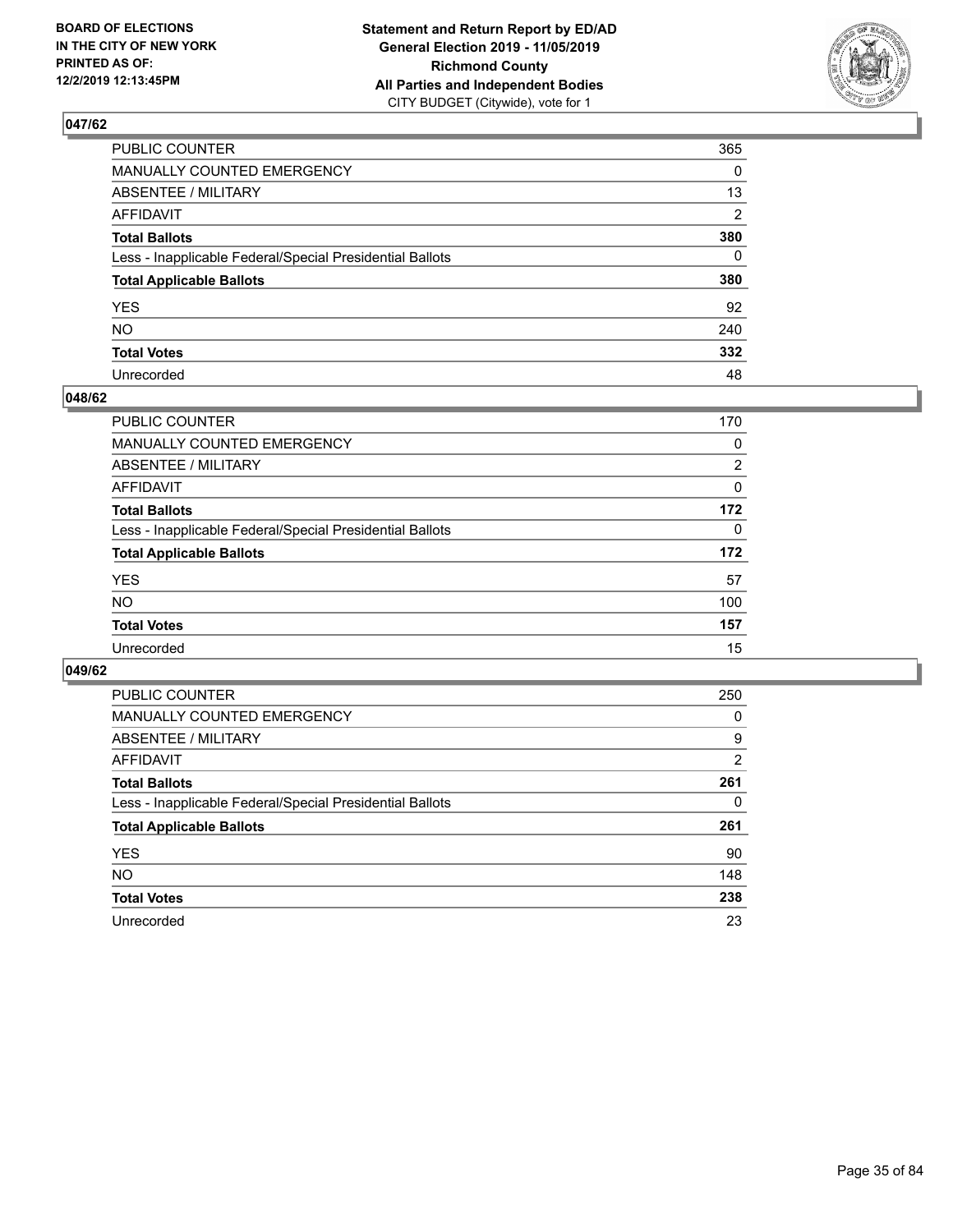

| PUBLIC COUNTER                                           | 267          |
|----------------------------------------------------------|--------------|
| MANUALLY COUNTED EMERGENCY                               | $\Omega$     |
| ABSENTEE / MILITARY                                      |              |
| AFFIDAVIT                                                | 0            |
| Total Ballots                                            | 268          |
| Less - Inapplicable Federal/Special Presidential Ballots | $\mathbf{0}$ |
| <b>Total Applicable Ballots</b>                          | 268          |
| YES                                                      | 71           |
| NO.                                                      | 164          |
| <b>Total Votes</b>                                       | 235          |
| Unrecorded                                               | 33           |

### **051/62**

| PUBLIC COUNTER                                           | 190      |
|----------------------------------------------------------|----------|
| MANUALLY COUNTED EMERGENCY                               | 0        |
| ABSENTEE / MILITARY                                      | 11       |
| AFFIDAVIT                                                | 0        |
| <b>Total Ballots</b>                                     | 201      |
| Less - Inapplicable Federal/Special Presidential Ballots | $\Omega$ |
| <b>Total Applicable Ballots</b>                          | 201      |
| <b>YES</b>                                               | 54       |
| <b>NO</b>                                                | 133      |
| <b>Total Votes</b>                                       | 187      |
| Unrecorded                                               | 14       |

| <b>PUBLIC COUNTER</b>                                    | 229 |
|----------------------------------------------------------|-----|
| MANUALLY COUNTED EMERGENCY                               | 0   |
| ABSENTEE / MILITARY                                      | 10  |
| AFFIDAVIT                                                |     |
| <b>Total Ballots</b>                                     | 240 |
| Less - Inapplicable Federal/Special Presidential Ballots | 0   |
| <b>Total Applicable Ballots</b>                          | 240 |
| <b>YES</b>                                               | 64  |
| NO.                                                      | 164 |
| <b>Total Votes</b>                                       | 228 |
| Unrecorded                                               | 12  |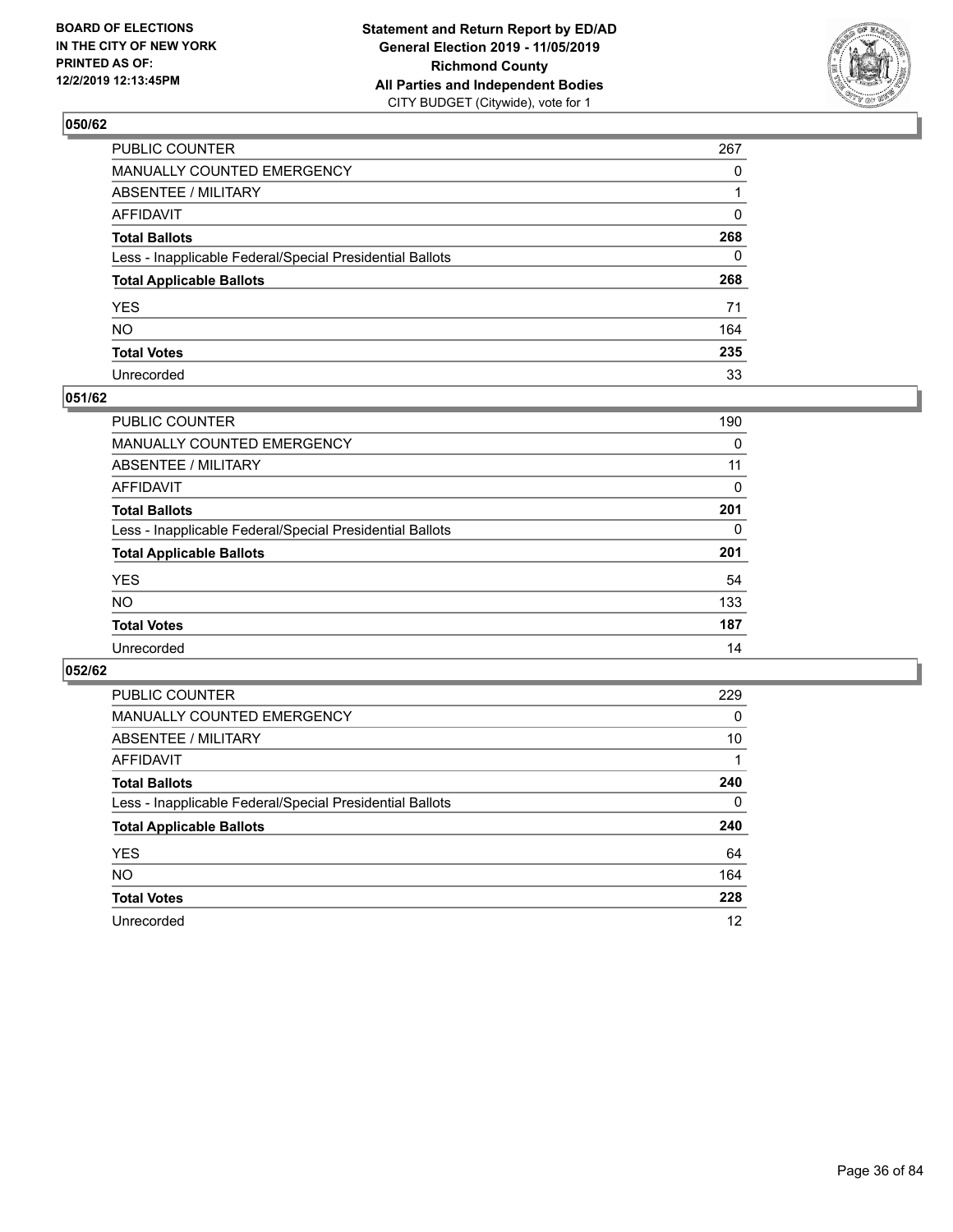

| PUBLIC COUNTER                                           | 228          |
|----------------------------------------------------------|--------------|
| MANUALLY COUNTED EMERGENCY                               | $\mathbf{0}$ |
| ABSENTEE / MILITARY                                      | 2            |
| AFFIDAVIT                                                |              |
| Total Ballots                                            | 231          |
| Less - Inapplicable Federal/Special Presidential Ballots | $\mathbf{0}$ |
| <b>Total Applicable Ballots</b>                          | 231          |
| YES                                                      | 66           |
| NO.                                                      | 151          |
| <b>Total Votes</b>                                       | 217          |
| Unrecorded                                               | 14           |

### **054/62**

| <b>PUBLIC COUNTER</b>                                    | 180      |
|----------------------------------------------------------|----------|
| <b>MANUALLY COUNTED EMERGENCY</b>                        | 0        |
| ABSENTEE / MILITARY                                      | 9        |
| AFFIDAVIT                                                | $\Omega$ |
| <b>Total Ballots</b>                                     | 189      |
| Less - Inapplicable Federal/Special Presidential Ballots | $\Omega$ |
| <b>Total Applicable Ballots</b>                          | 189      |
| <b>YES</b>                                               | 78       |
| <b>NO</b>                                                | 91       |
| <b>Total Votes</b>                                       | 169      |
| Unrecorded                                               | 20       |

| PUBLIC COUNTER                                           | 221      |
|----------------------------------------------------------|----------|
| <b>MANUALLY COUNTED EMERGENCY</b>                        | 0        |
| ABSENTEE / MILITARY                                      | 7        |
| AFFIDAVIT                                                | $\Omega$ |
| <b>Total Ballots</b>                                     | 228      |
| Less - Inapplicable Federal/Special Presidential Ballots | 0        |
| <b>Total Applicable Ballots</b>                          | 228      |
| <b>YES</b>                                               | 55       |
| <b>NO</b>                                                | 163      |
| <b>Total Votes</b>                                       | 218      |
| Unrecorded                                               | 10       |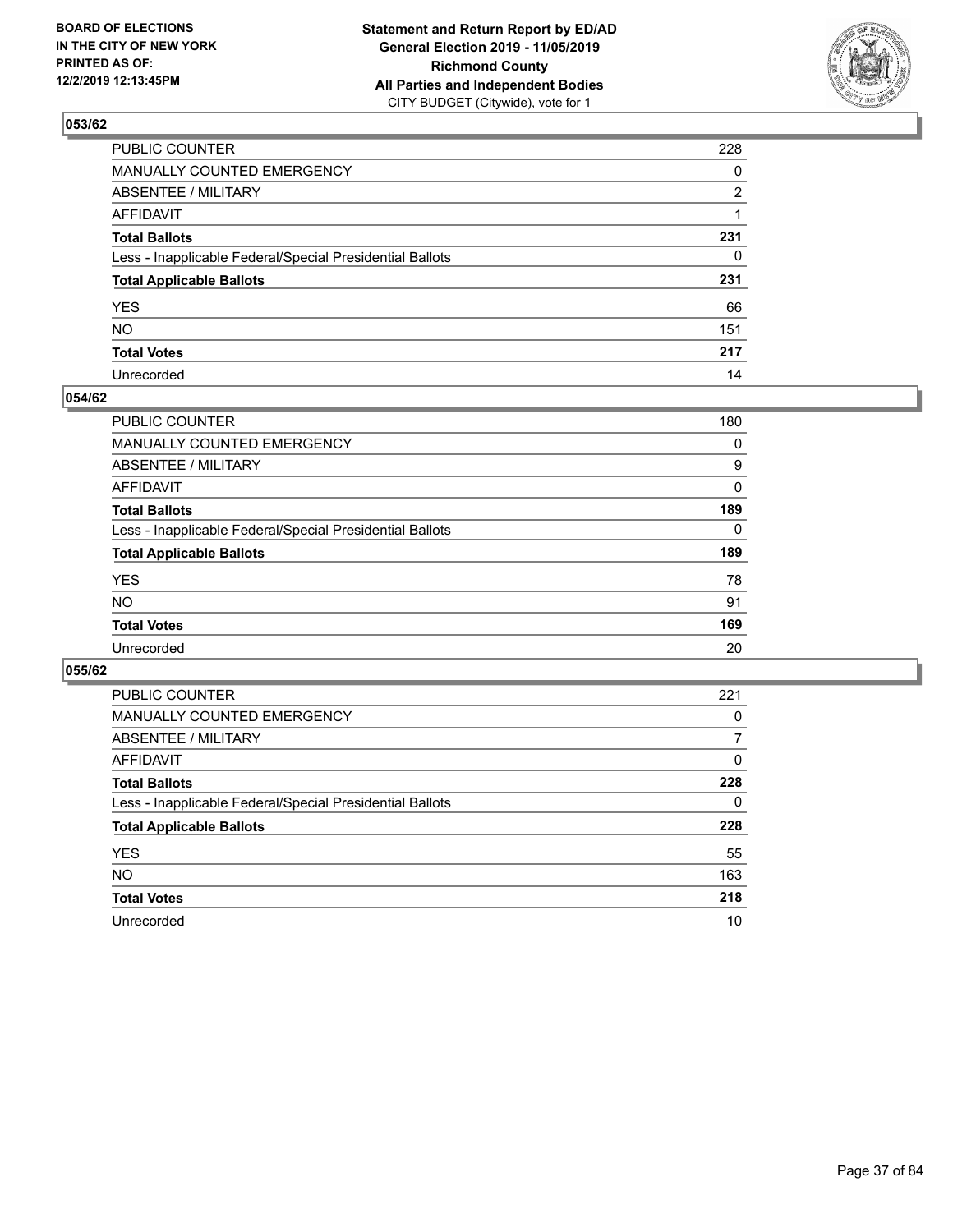

| PUBLIC COUNTER                                           | 197 |
|----------------------------------------------------------|-----|
| MANUALLY COUNTED EMERGENCY                               | 0   |
| ABSENTEE / MILITARY                                      | 3   |
| AFFIDAVIT                                                | 2   |
| Total Ballots                                            | 202 |
| Less - Inapplicable Federal/Special Presidential Ballots | 0   |
| <b>Total Applicable Ballots</b>                          | 202 |
| YES                                                      | 70  |
| NO.                                                      | 109 |
| <b>Total Votes</b>                                       | 179 |
| Unrecorded                                               | 23  |

### **057/62**

| <b>PUBLIC COUNTER</b>                                    | 192      |
|----------------------------------------------------------|----------|
| <b>MANUALLY COUNTED EMERGENCY</b>                        | 0        |
| ABSENTEE / MILITARY                                      | 7        |
| AFFIDAVIT                                                | $\Omega$ |
| <b>Total Ballots</b>                                     | 199      |
| Less - Inapplicable Federal/Special Presidential Ballots | $\Omega$ |
| <b>Total Applicable Ballots</b>                          | 199      |
| <b>YES</b>                                               | 56       |
| <b>NO</b>                                                | 129      |
| <b>Total Votes</b>                                       | 185      |
| Unrecorded                                               | 14       |

| PUBLIC COUNTER                                           | 217      |
|----------------------------------------------------------|----------|
| MANUALLY COUNTED EMERGENCY                               | 0        |
| ABSENTEE / MILITARY                                      | 6        |
| AFFIDAVIT                                                | $\Omega$ |
| <b>Total Ballots</b>                                     | 223      |
| Less - Inapplicable Federal/Special Presidential Ballots | 0        |
| <b>Total Applicable Ballots</b>                          | 223      |
| <b>YES</b>                                               | 69       |
| <b>NO</b>                                                | 127      |
| <b>Total Votes</b>                                       | 196      |
| Unrecorded                                               |          |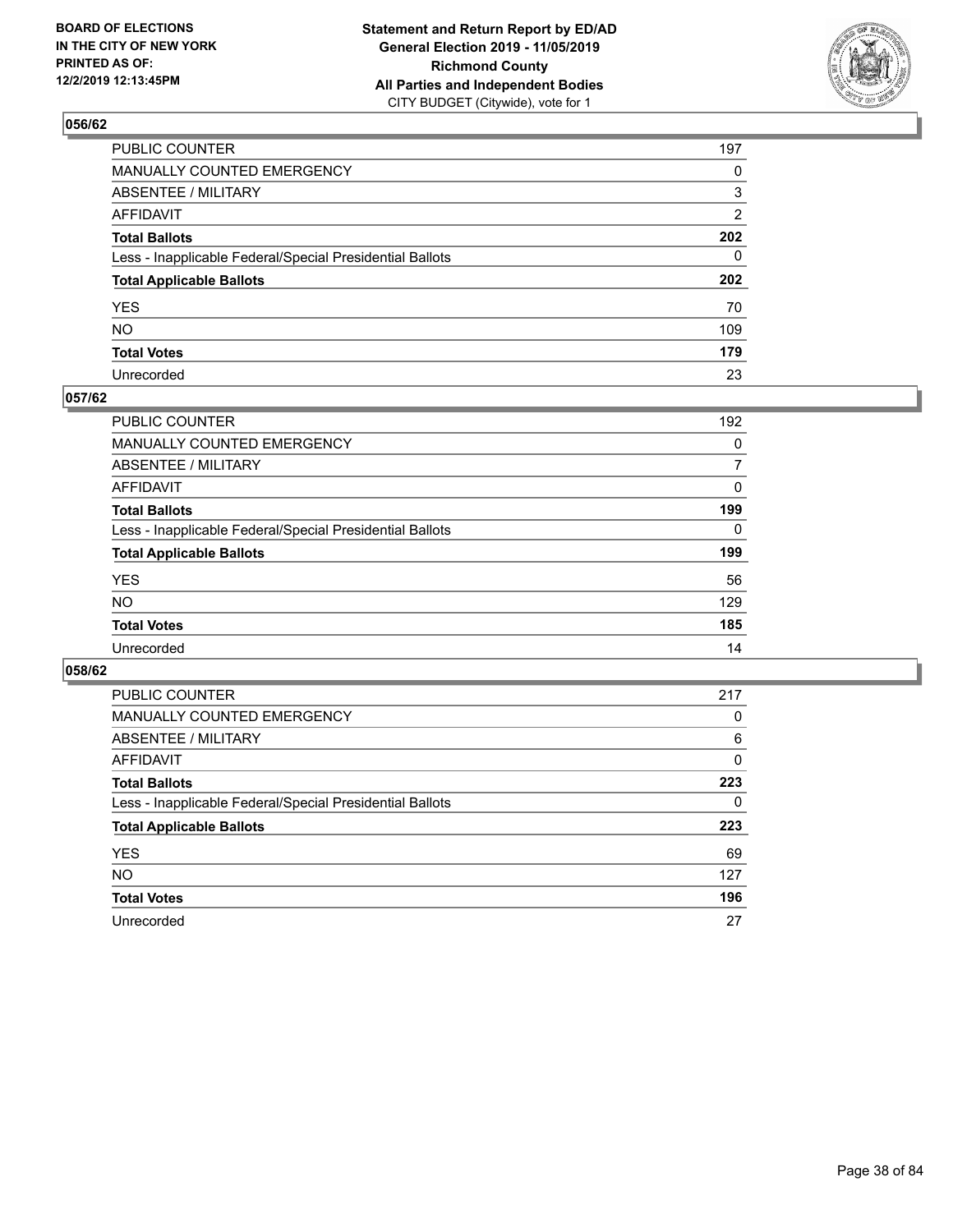

| PUBLIC COUNTER                                           | 175          |
|----------------------------------------------------------|--------------|
| MANUALLY COUNTED EMERGENCY                               | $\mathbf{0}$ |
| ABSENTEE / MILITARY                                      | 17           |
| AFFIDAVIT                                                | 2            |
| Total Ballots                                            | 194          |
| Less - Inapplicable Federal/Special Presidential Ballots | $\Omega$     |
| <b>Total Applicable Ballots</b>                          | 194          |
| YES                                                      | 60           |
| NO.                                                      | 113          |
| <b>Total Votes</b>                                       | 173          |
| Unrecorded                                               | 21           |

### **060/62**

| <b>PUBLIC COUNTER</b>                                    | 249      |
|----------------------------------------------------------|----------|
| MANUALLY COUNTED EMERGENCY                               | 0        |
| ABSENTEE / MILITARY                                      | 8        |
| AFFIDAVIT                                                | 0        |
| <b>Total Ballots</b>                                     | 257      |
| Less - Inapplicable Federal/Special Presidential Ballots | $\Omega$ |
| <b>Total Applicable Ballots</b>                          | 257      |
| <b>YES</b>                                               | 100      |
| <b>NO</b>                                                | 122      |
| <b>Total Votes</b>                                       | 222      |
| Unrecorded                                               | 35       |

| PUBLIC COUNTER                                           | 253      |
|----------------------------------------------------------|----------|
| MANUALLY COUNTED EMERGENCY                               | $\Omega$ |
| ABSENTEE / MILITARY                                      |          |
| AFFIDAVIT                                                | 0        |
| <b>Total Ballots</b>                                     | 254      |
| Less - Inapplicable Federal/Special Presidential Ballots | 0        |
| <b>Total Applicable Ballots</b>                          | 254      |
| <b>YES</b>                                               | 76       |
| NO.                                                      | 153      |
| <b>Total Votes</b>                                       | 229      |
| Unrecorded                                               | 25       |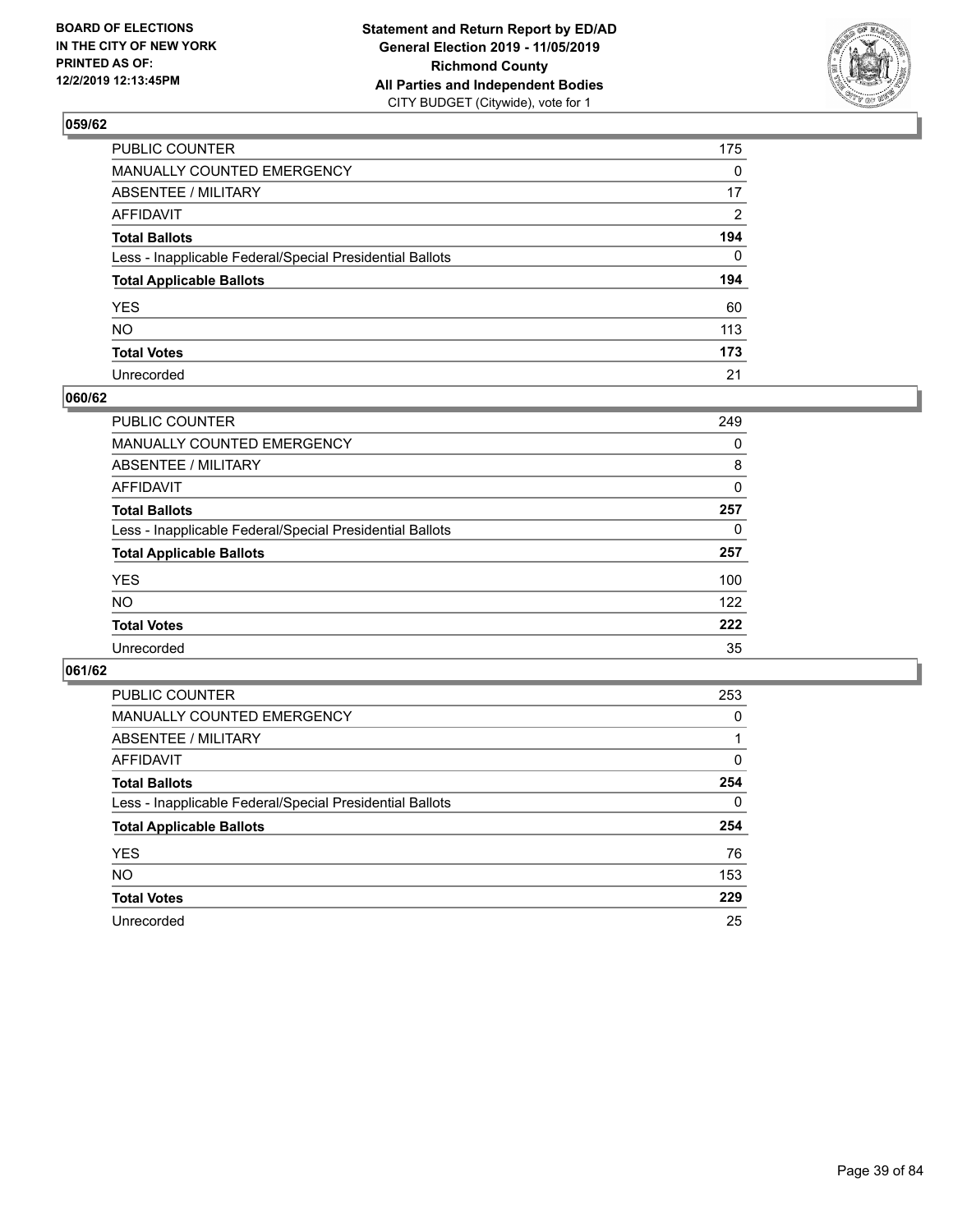

| PUBLIC COUNTER                                           | 213            |
|----------------------------------------------------------|----------------|
| MANUALLY COUNTED EMERGENCY                               | $\mathbf{0}$   |
| ABSENTEE / MILITARY                                      | $\overline{7}$ |
| AFFIDAVIT                                                | 2              |
| Total Ballots                                            | 222            |
| Less - Inapplicable Federal/Special Presidential Ballots | $\mathbf{0}$   |
| <b>Total Applicable Ballots</b>                          | 222            |
| YES                                                      | 65             |
| NO.                                                      | 140            |
| <b>Total Votes</b>                                       | 205            |
| Unrecorded                                               | 17             |

### **063/62**

| <b>PUBLIC COUNTER</b>                                    | 388      |
|----------------------------------------------------------|----------|
| MANUALLY COUNTED EMERGENCY                               | 0        |
| ABSENTEE / MILITARY                                      | 12       |
| AFFIDAVIT                                                | 2        |
| <b>Total Ballots</b>                                     | 402      |
| Less - Inapplicable Federal/Special Presidential Ballots | $\Omega$ |
| <b>Total Applicable Ballots</b>                          | 402      |
| <b>YES</b>                                               | 123      |
| <b>NO</b>                                                | 227      |
| <b>Total Votes</b>                                       | 350      |
| Unrecorded                                               | 52       |

| PUBLIC COUNTER                                           | 116      |
|----------------------------------------------------------|----------|
| MANUALLY COUNTED EMERGENCY                               | 0        |
| ABSENTEE / MILITARY                                      | 9        |
| AFFIDAVIT                                                |          |
| <b>Total Ballots</b>                                     | 126      |
| Less - Inapplicable Federal/Special Presidential Ballots | $\Omega$ |
| <b>Total Applicable Ballots</b>                          | 126      |
| <b>YES</b>                                               | 45       |
| <b>NO</b>                                                | 74       |
| <b>Total Votes</b>                                       | 119      |
| Unrecorded                                               | 7        |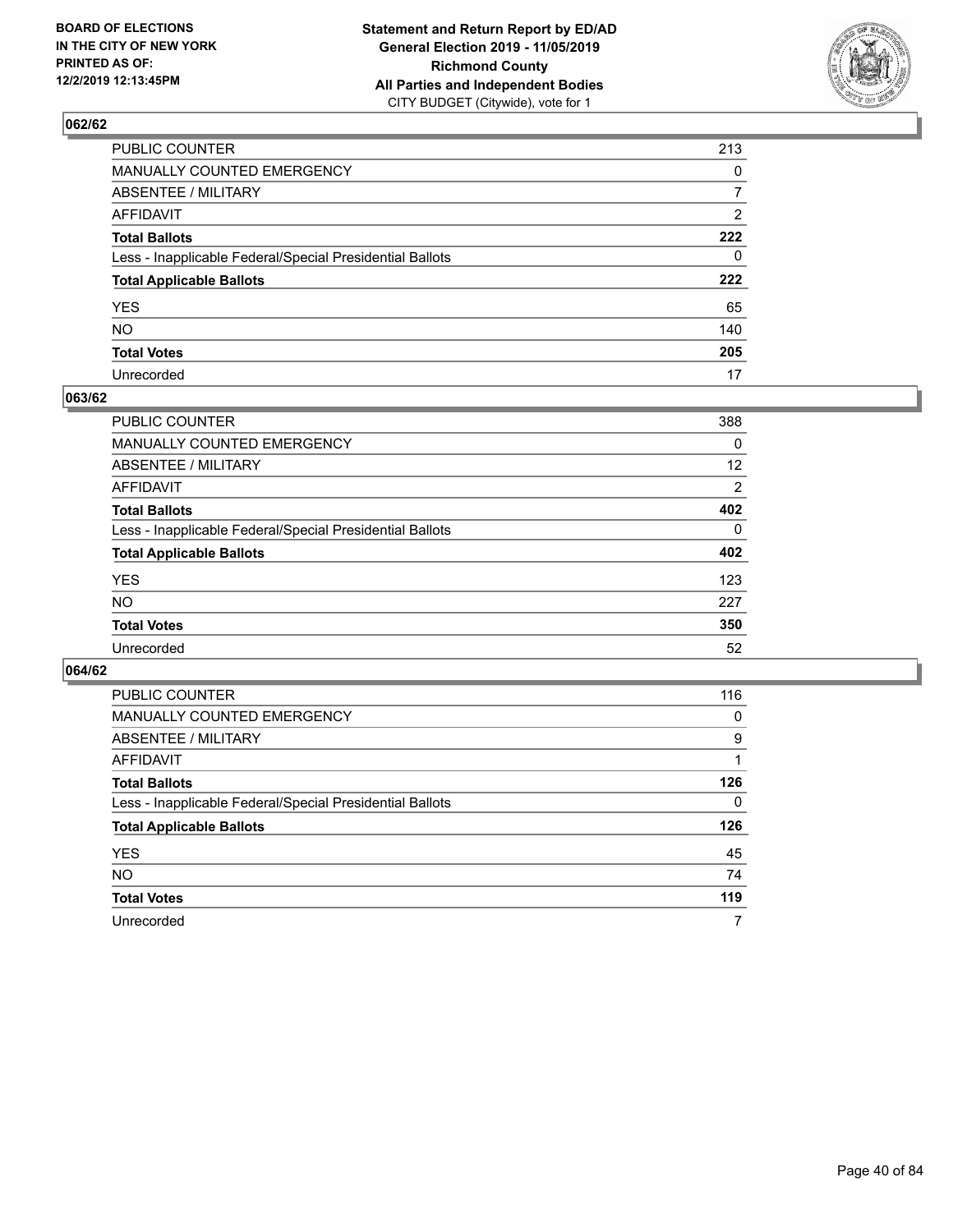

| PUBLIC COUNTER                                           | 286          |
|----------------------------------------------------------|--------------|
| MANUALLY COUNTED EMERGENCY                               | $\mathbf{0}$ |
| ABSENTEE / MILITARY                                      | 7            |
| AFFIDAVIT                                                |              |
| Total Ballots                                            | 294          |
| Less - Inapplicable Federal/Special Presidential Ballots | $\mathbf{0}$ |
| <b>Total Applicable Ballots</b>                          | 294          |
| YES                                                      | 78           |
| NO.                                                      | 174          |
| <b>Total Votes</b>                                       | 252          |
| Unrecorded                                               | 42           |

### **066/62**

| <b>PUBLIC COUNTER</b>                                    | 427      |
|----------------------------------------------------------|----------|
| <b>MANUALLY COUNTED EMERGENCY</b>                        | 0        |
| ABSENTEE / MILITARY                                      | 11       |
| AFFIDAVIT                                                | $\Omega$ |
| <b>Total Ballots</b>                                     | 438      |
| Less - Inapplicable Federal/Special Presidential Ballots | $\Omega$ |
| <b>Total Applicable Ballots</b>                          | 438      |
| <b>YES</b>                                               | 127      |
| <b>NO</b>                                                | 281      |
| <b>Total Votes</b>                                       | 408      |
| Unrecorded                                               | 30       |

| PUBLIC COUNTER                                           | 403      |
|----------------------------------------------------------|----------|
| MANUALLY COUNTED EMERGENCY                               | $\Omega$ |
| ABSENTEE / MILITARY                                      | 15       |
| AFFIDAVIT                                                | 0        |
| <b>Total Ballots</b>                                     | 418      |
| Less - Inapplicable Federal/Special Presidential Ballots | $\Omega$ |
| <b>Total Applicable Ballots</b>                          | 418      |
| <b>YES</b>                                               | 126      |
| NO.                                                      | 267      |
| <b>Total Votes</b>                                       | 393      |
| Unrecorded                                               | 25       |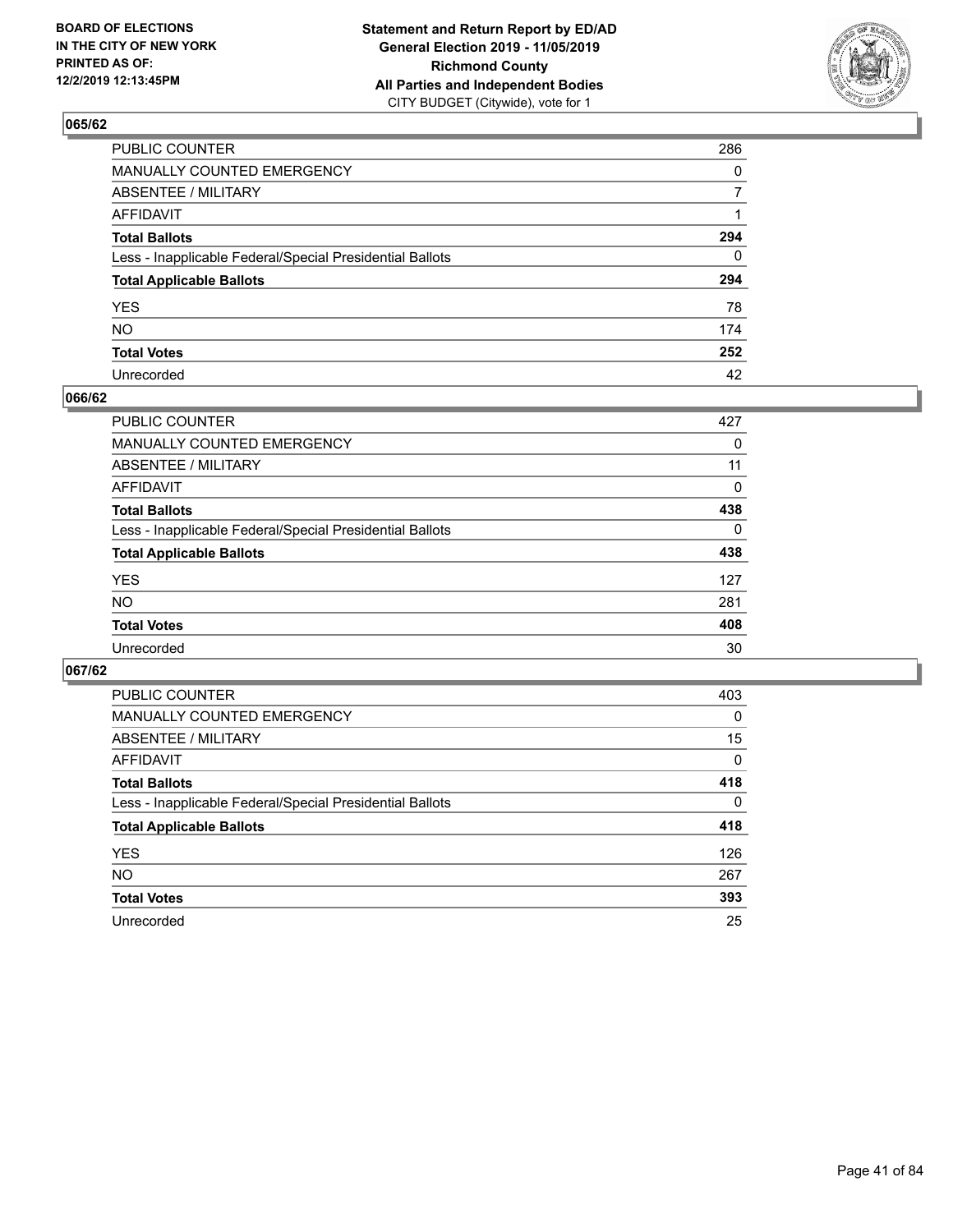

| PUBLIC COUNTER                                           | 392          |
|----------------------------------------------------------|--------------|
| MANUALLY COUNTED EMERGENCY                               | 5            |
| <b>ABSENTEE / MILITARY</b>                               | 11           |
| <b>AFFIDAVIT</b>                                         | 1            |
| <b>Total Ballots</b>                                     | 409          |
| Less - Inapplicable Federal/Special Presidential Ballots | $\mathbf{0}$ |
| <b>Total Applicable Ballots</b>                          | 409          |
| <b>YES</b>                                               | 136          |
| <b>NO</b>                                                | 248          |
| <b>Total Votes</b>                                       | 384          |
| Unrecorded                                               | 25           |

### **069/62 COMBINED into: 066/62**

#### **070/62**

| PUBLIC COUNTER                                           | 111           |
|----------------------------------------------------------|---------------|
| <b>MANUALLY COUNTED EMERGENCY</b>                        | 0             |
| <b>ABSENTEE / MILITARY</b>                               | 4             |
| <b>AFFIDAVIT</b>                                         | $\mathcal{P}$ |
| <b>Total Ballots</b>                                     | 117           |
| Less - Inapplicable Federal/Special Presidential Ballots | 0             |
| <b>Total Applicable Ballots</b>                          | 117           |
| <b>YES</b>                                               | 37            |
| <b>NO</b>                                                | 65            |
| <b>Total Votes</b>                                       | 102           |
| Unrecorded                                               | 15            |
|                                                          |               |

### **071/62 COMBINED into: 063/62**

| <b>PUBLIC COUNTER</b>                                    | 159 |
|----------------------------------------------------------|-----|
| <b>MANUALLY COUNTED EMERGENCY</b>                        | 0   |
| ABSENTEE / MILITARY                                      |     |
| AFFIDAVIT                                                |     |
| <b>Total Ballots</b>                                     | 161 |
| Less - Inapplicable Federal/Special Presidential Ballots | 0   |
| <b>Total Applicable Ballots</b>                          | 161 |
| <b>YES</b>                                               | 62  |
| NO.                                                      | 81  |
| <b>Total Votes</b>                                       | 143 |
| Unrecorded                                               | 18  |
| 073/62 COMBINED into: 068/62                             |     |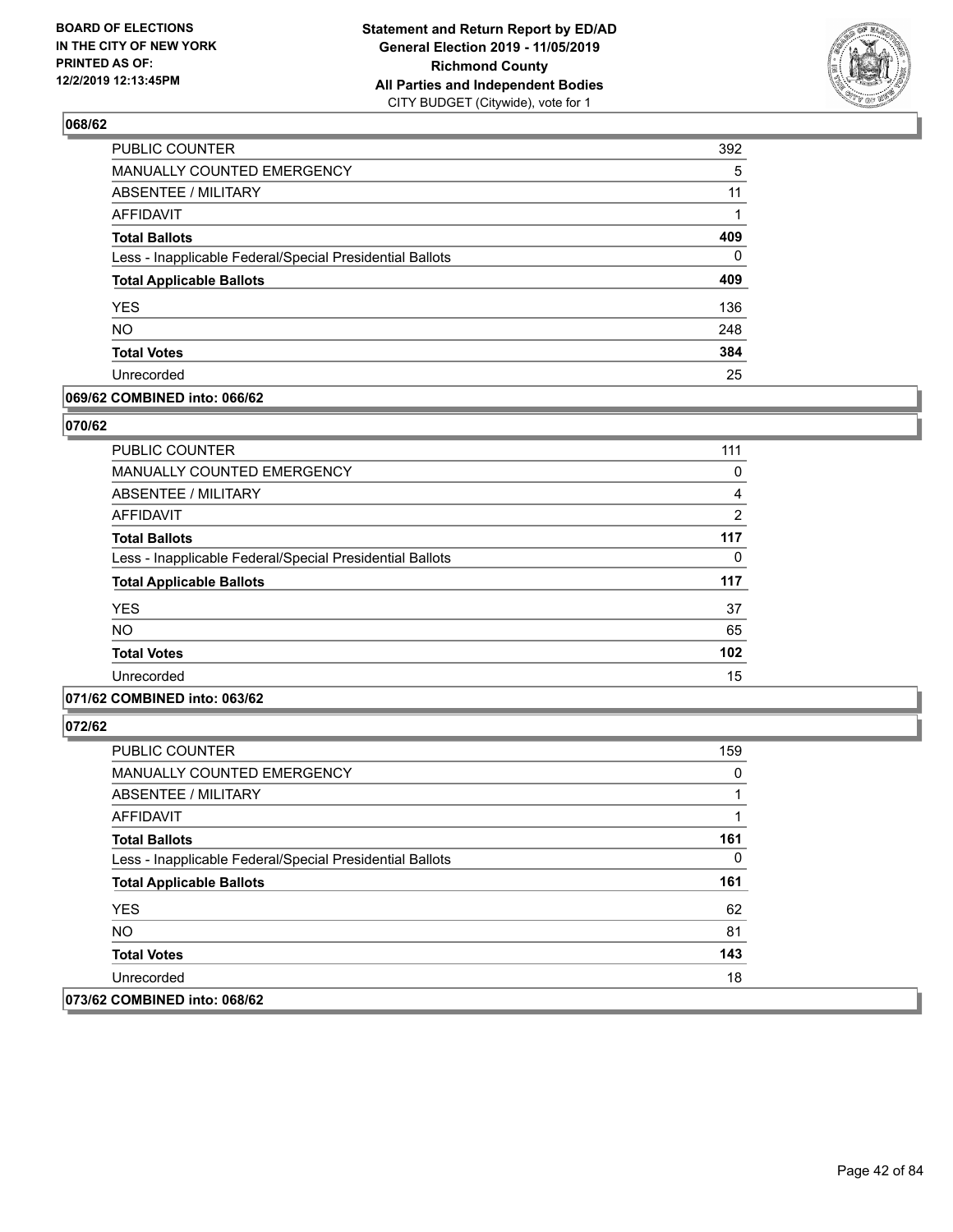

| PUBLIC COUNTER                                           | 285          |
|----------------------------------------------------------|--------------|
| MANUALLY COUNTED EMERGENCY                               | $\mathbf{0}$ |
| ABSENTEE / MILITARY                                      | 15           |
| AFFIDAVIT                                                | 0            |
| Total Ballots                                            | 300          |
| Less - Inapplicable Federal/Special Presidential Ballots | 0            |
| <b>Total Applicable Ballots</b>                          | 300          |
| YES                                                      | 54           |
| NO.                                                      | 205          |
| <b>Total Votes</b>                                       | 259          |
| Unrecorded                                               | 41           |

### **075/62**

| 177      |
|----------|
| 0        |
| 8        |
|          |
| 186      |
| $\Omega$ |
| 186      |
| 66       |
| 100      |
| 166      |
| 20       |
|          |

| PUBLIC COUNTER                                           | 200      |
|----------------------------------------------------------|----------|
| <b>MANUALLY COUNTED EMERGENCY</b>                        | $\Omega$ |
| ABSENTEE / MILITARY                                      |          |
| AFFIDAVIT                                                |          |
| <b>Total Ballots</b>                                     | 202      |
| Less - Inapplicable Federal/Special Presidential Ballots | 0        |
| <b>Total Applicable Ballots</b>                          | 202      |
| <b>YES</b>                                               | 52       |
| <b>NO</b>                                                | 133      |
| <b>Total Votes</b>                                       | 185      |
| Unrecorded                                               | 17       |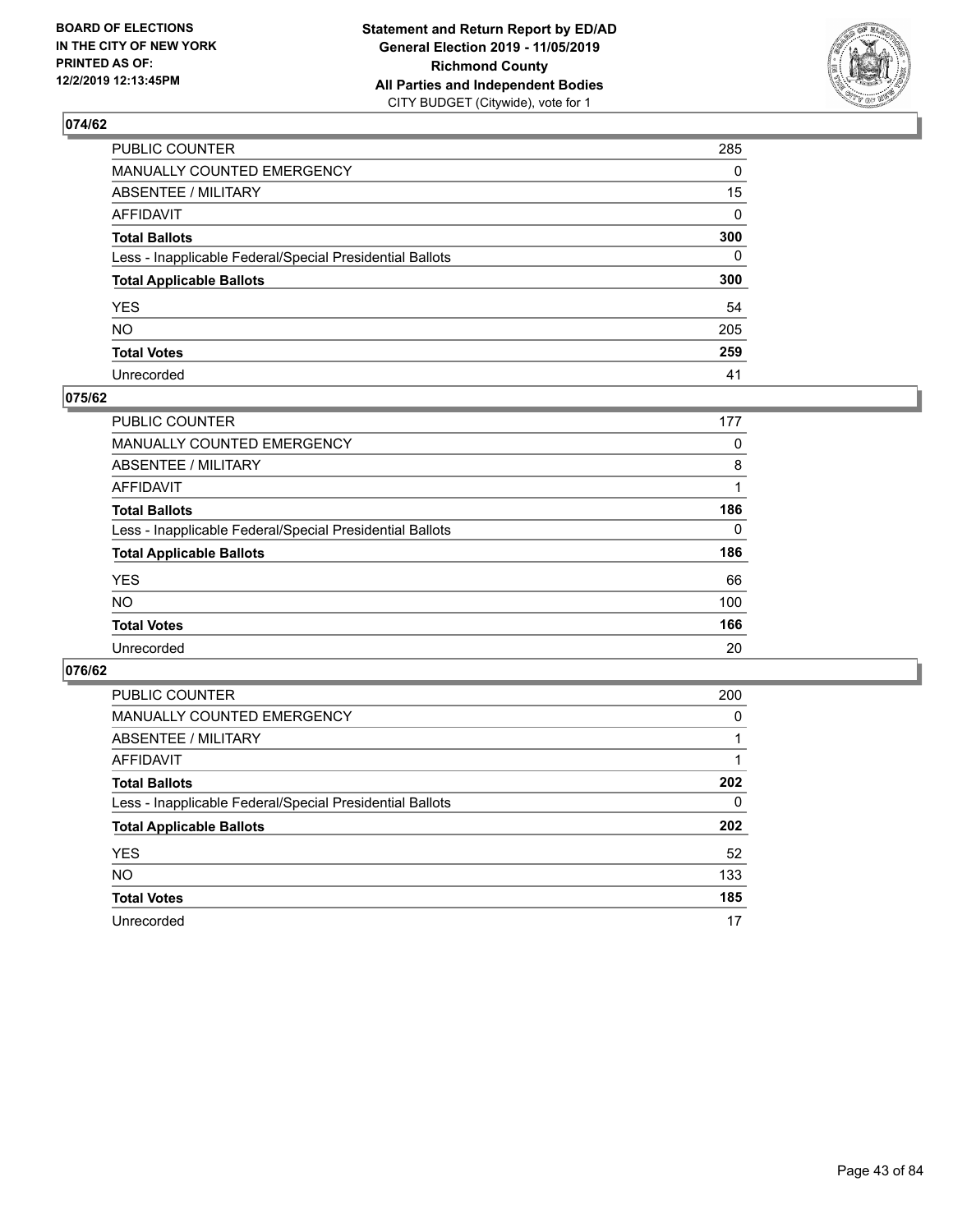

| PUBLIC COUNTER                                           | 234             |
|----------------------------------------------------------|-----------------|
| MANUALLY COUNTED EMERGENCY                               | $\mathbf{0}$    |
| ABSENTEE / MILITARY                                      | 12 <sup>2</sup> |
| AFFIDAVIT                                                |                 |
| Total Ballots                                            | 247             |
| Less - Inapplicable Federal/Special Presidential Ballots | $\mathbf{0}$    |
| <b>Total Applicable Ballots</b>                          | 247             |
| YES                                                      | 52              |
| NO.                                                      | 155             |
| <b>Total Votes</b>                                       | 207             |
| Unrecorded                                               | 40              |

### **078/62**

| <b>PUBLIC COUNTER</b>                                    | 219      |
|----------------------------------------------------------|----------|
| MANUALLY COUNTED EMERGENCY                               | 0        |
| ABSENTEE / MILITARY                                      |          |
| AFFIDAVIT                                                | 4        |
| <b>Total Ballots</b>                                     | 230      |
| Less - Inapplicable Federal/Special Presidential Ballots | $\Omega$ |
| <b>Total Applicable Ballots</b>                          | 230      |
| <b>YES</b>                                               | 47       |
| <b>NO</b>                                                | 155      |
| <b>Total Votes</b>                                       | 202      |
| Unrecorded                                               | 28       |

| PUBLIC COUNTER                                           | 308      |
|----------------------------------------------------------|----------|
| MANUALLY COUNTED EMERGENCY                               | 0        |
| ABSENTEE / MILITARY                                      | 11       |
| AFFIDAVIT                                                |          |
| <b>Total Ballots</b>                                     | 320      |
| Less - Inapplicable Federal/Special Presidential Ballots | $\Omega$ |
| <b>Total Applicable Ballots</b>                          | 320      |
| <b>YES</b>                                               | 94       |
| <b>NO</b>                                                | 198      |
| <b>Total Votes</b>                                       | 292      |
| Unrecorded                                               | 28       |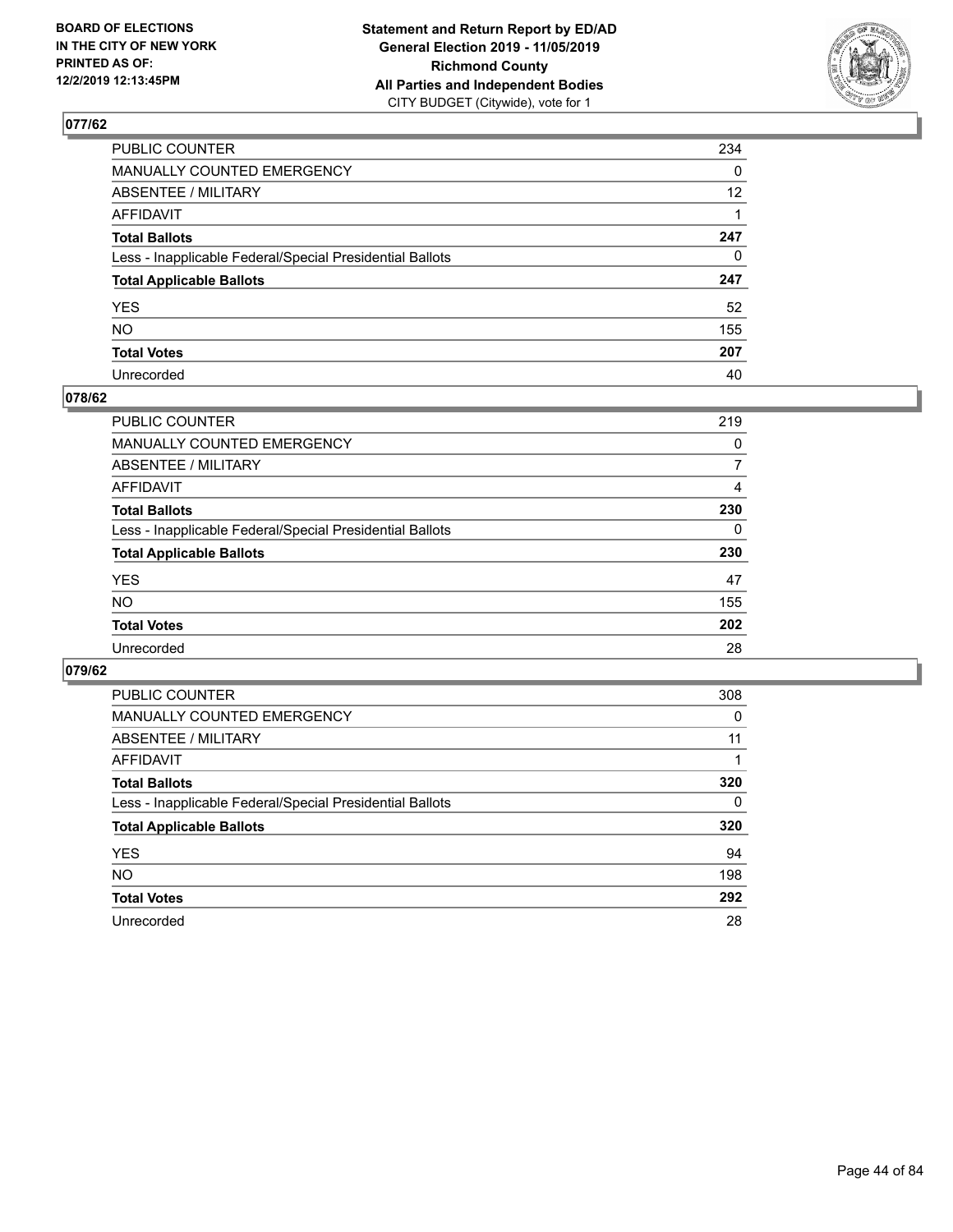

| PUBLIC COUNTER                                           | 155 |
|----------------------------------------------------------|-----|
| MANUALLY COUNTED EMERGENCY                               | 0   |
| ABSENTEE / MILITARY                                      | 4   |
| AFFIDAVIT                                                | 2   |
| Total Ballots                                            | 161 |
| Less - Inapplicable Federal/Special Presidential Ballots | 0   |
| <b>Total Applicable Ballots</b>                          | 161 |
| YES                                                      | 60  |
| NO.                                                      | 82  |
| <b>Total Votes</b>                                       | 142 |
| Unrecorded                                               | 19  |

### **081/62**

| PUBLIC COUNTER                                           | 167      |
|----------------------------------------------------------|----------|
| <b>MANUALLY COUNTED EMERGENCY</b>                        | 0        |
| ABSENTEE / MILITARY                                      | 11       |
| <b>AFFIDAVIT</b>                                         | 0        |
| <b>Total Ballots</b>                                     | 178      |
| Less - Inapplicable Federal/Special Presidential Ballots | $\Omega$ |
| <b>Total Applicable Ballots</b>                          | 178      |
| <b>YES</b>                                               | 54       |
| <b>NO</b>                                                | 107      |
| <b>Total Votes</b>                                       | 161      |
| Unrecorded                                               | 17       |
|                                                          |          |

#### **082/62 COMBINED into: 079/62**

| PUBLIC COUNTER                                           | 172 |
|----------------------------------------------------------|-----|
| <b>MANUALLY COUNTED EMERGENCY</b>                        | 0   |
| ABSENTEE / MILITARY                                      |     |
| <b>AFFIDAVIT</b>                                         | 0   |
| <b>Total Ballots</b>                                     | 173 |
| Less - Inapplicable Federal/Special Presidential Ballots | 0   |
| <b>Total Applicable Ballots</b>                          | 173 |
| <b>YES</b>                                               | 44  |
| <b>NO</b>                                                | 115 |
| <b>Total Votes</b>                                       | 159 |
| Unrecorded                                               | 14  |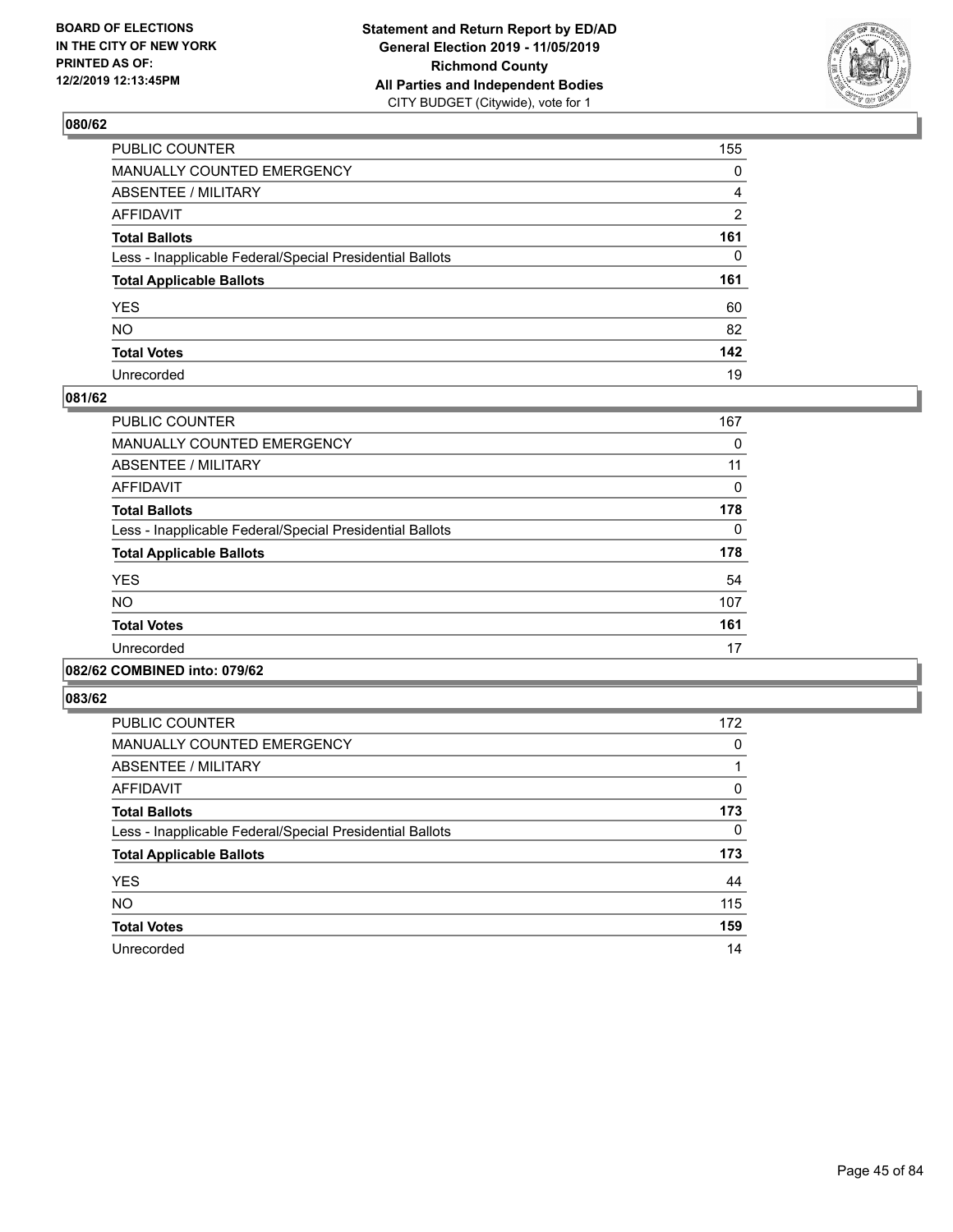

| <b>PUBLIC COUNTER</b>                                    | 227 |
|----------------------------------------------------------|-----|
| <b>MANUALLY COUNTED EMERGENCY</b>                        | 0   |
| ABSENTEE / MILITARY                                      | 3   |
| <b>AFFIDAVIT</b>                                         | 0   |
| <b>Total Ballots</b>                                     | 230 |
| Less - Inapplicable Federal/Special Presidential Ballots | 0   |
| <b>Total Applicable Ballots</b>                          | 230 |
| <b>YES</b>                                               | 50  |
| <b>NO</b>                                                | 157 |
| <b>Total Votes</b>                                       | 207 |
| Unrecorded                                               | 23  |
| 085/62 COMBINED into: 067/62                             |     |
| 086/62 COMBINED into: 047/62                             |     |
| 087/62 COMBINED into: 054/62                             |     |
| 088/62 COMBINED into: 054/62                             |     |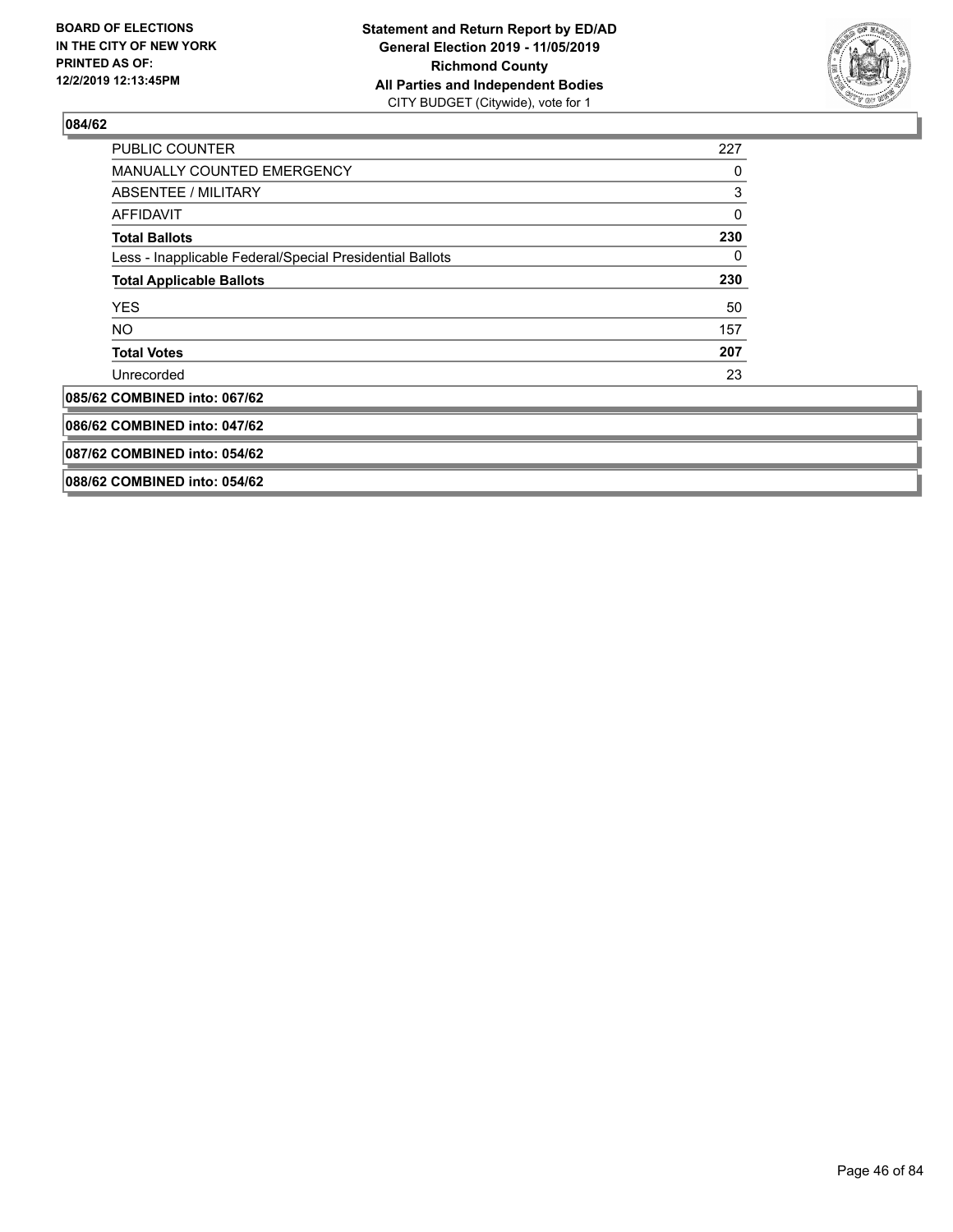

| PUBLIC COUNTER                                           | 355          |
|----------------------------------------------------------|--------------|
| MANUALLY COUNTED EMERGENCY                               | $\mathbf{0}$ |
| ABSENTEE / MILITARY                                      | 9            |
| AFFIDAVIT                                                | 0            |
| Total Ballots                                            | 364          |
| Less - Inapplicable Federal/Special Presidential Ballots | 0            |
| <b>Total Applicable Ballots</b>                          | 364          |
| YES                                                      | 135          |
| NO.                                                      | 197          |
| <b>Total Votes</b>                                       | 332          |
| Unrecorded                                               | 32           |

### **002/63**

| PUBLIC COUNTER                                           | 176      |
|----------------------------------------------------------|----------|
| <b>MANUALLY COUNTED EMERGENCY</b>                        | 0        |
| ABSENTEE / MILITARY                                      | 8        |
| <b>AFFIDAVIT</b>                                         |          |
| <b>Total Ballots</b>                                     | 185      |
| Less - Inapplicable Federal/Special Presidential Ballots | $\Omega$ |
| <b>Total Applicable Ballots</b>                          | 185      |
| <b>YES</b>                                               | 81       |
| <b>NO</b>                                                | 84       |
| <b>Total Votes</b>                                       | 165      |
| Unrecorded                                               | 20       |
|                                                          |          |

### **003/63 COMBINED into: 001/63**

| PUBLIC COUNTER                                           | 161 |
|----------------------------------------------------------|-----|
| <b>MANUALLY COUNTED EMERGENCY</b>                        | 0   |
| ABSENTEE / MILITARY                                      | 9   |
| <b>AFFIDAVIT</b>                                         | 0   |
| <b>Total Ballots</b>                                     | 170 |
| Less - Inapplicable Federal/Special Presidential Ballots | 0   |
| <b>Total Applicable Ballots</b>                          | 170 |
| <b>YES</b>                                               | 60  |
| <b>NO</b>                                                | 91  |
| <b>Total Votes</b>                                       | 151 |
| Unrecorded                                               | 19  |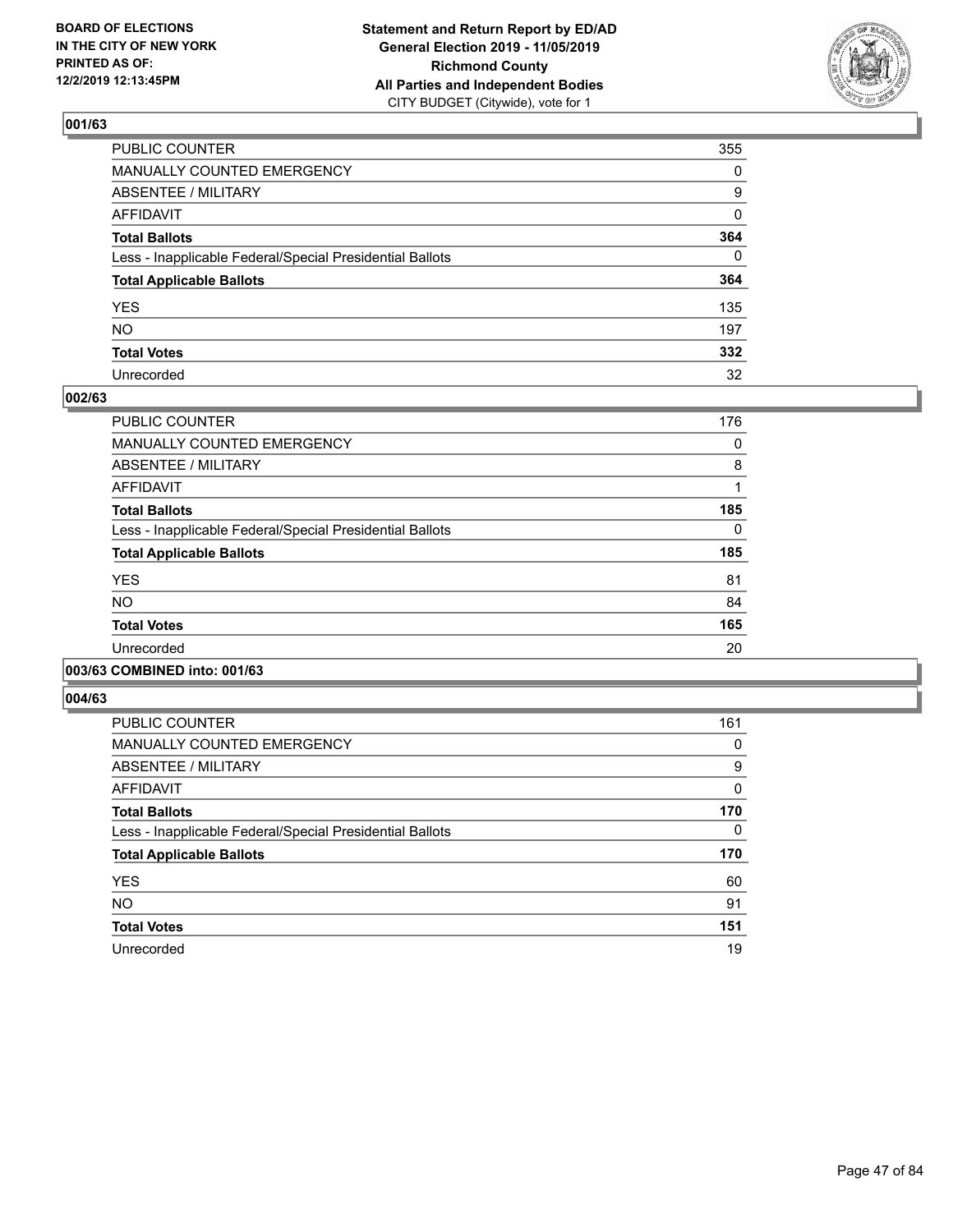

| PUBLIC COUNTER                                           | 317      |
|----------------------------------------------------------|----------|
| <b>MANUALLY COUNTED EMERGENCY</b>                        | 0        |
| <b>ABSENTEE / MILITARY</b>                               | 14       |
| <b>AFFIDAVIT</b>                                         | 0        |
| <b>Total Ballots</b>                                     | 331      |
| Less - Inapplicable Federal/Special Presidential Ballots | $\Omega$ |
| <b>Total Applicable Ballots</b>                          | 331      |
| <b>YES</b>                                               | 99       |
| <b>NO</b>                                                | 199      |
| <b>Total Votes</b>                                       | 298      |
| Unrecorded                                               | 33       |

### **006/63 COMBINED into: 005/63**

### **007/63**

| <b>PUBLIC COUNTER</b>                                    | 295      |
|----------------------------------------------------------|----------|
| MANUALLY COUNTED EMERGENCY                               | 0        |
| ABSENTEE / MILITARY                                      | 6        |
| AFFIDAVIT                                                | 2        |
| <b>Total Ballots</b>                                     | 303      |
| Less - Inapplicable Federal/Special Presidential Ballots | $\Omega$ |
| <b>Total Applicable Ballots</b>                          | 303      |
| <b>YES</b>                                               | 125      |
| <b>NO</b>                                                | 140      |
| <b>Total Votes</b>                                       | 265      |
| Unrecorded                                               | 38       |

| <b>PUBLIC COUNTER</b>                                    | 152      |
|----------------------------------------------------------|----------|
| <b>MANUALLY COUNTED EMERGENCY</b>                        | $\Omega$ |
| ABSENTEE / MILITARY                                      | 8        |
| AFFIDAVIT                                                | $\Omega$ |
| <b>Total Ballots</b>                                     | 160      |
| Less - Inapplicable Federal/Special Presidential Ballots | 0        |
| <b>Total Applicable Ballots</b>                          | 160      |
| <b>YES</b>                                               | 72       |
| <b>NO</b>                                                | 76       |
| <b>Total Votes</b>                                       | 148      |
| Unrecorded                                               | 12       |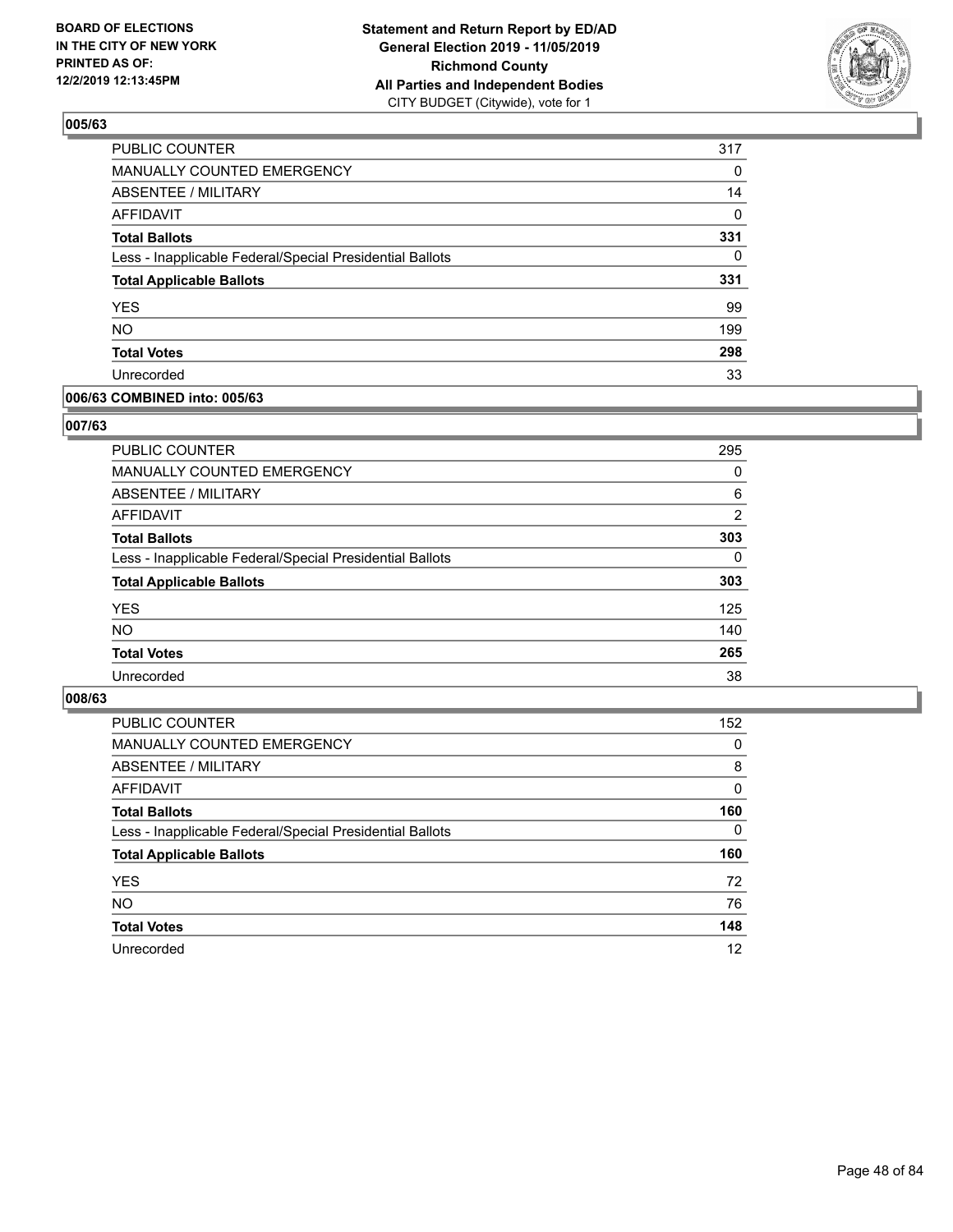

| PUBLIC COUNTER                                           | 14 |
|----------------------------------------------------------|----|
| MANUALLY COUNTED EMERGENCY                               | 0  |
| ABSENTEE / MILITARY                                      | 2  |
| AFFIDAVIT                                                | 0  |
| Total Ballots                                            | 16 |
| Less - Inapplicable Federal/Special Presidential Ballots | 0  |
| <b>Total Applicable Ballots</b>                          | 16 |
| YES                                                      | 7  |
| NO.                                                      | 8  |
| <b>Total Votes</b>                                       | 15 |
| Unrecorded                                               |    |

### **010/63**

| <b>PUBLIC COUNTER</b>                                    | 187      |
|----------------------------------------------------------|----------|
| MANUALLY COUNTED EMERGENCY                               | 0        |
| ABSENTEE / MILITARY                                      | 21       |
| AFFIDAVIT                                                | $\Omega$ |
| <b>Total Ballots</b>                                     | 208      |
| Less - Inapplicable Federal/Special Presidential Ballots | $\Omega$ |
| <b>Total Applicable Ballots</b>                          | 208      |
| <b>YES</b>                                               | 110      |
| <b>NO</b>                                                | 80       |
| <b>Total Votes</b>                                       | 190      |
| Unrecorded                                               | 18       |

| <b>PUBLIC COUNTER</b>                                    | 291      |
|----------------------------------------------------------|----------|
| <b>MANUALLY COUNTED EMERGENCY</b>                        | $\Omega$ |
| ABSENTEE / MILITARY                                      | 23       |
| AFFIDAVIT                                                | 2        |
| <b>Total Ballots</b>                                     | 316      |
| Less - Inapplicable Federal/Special Presidential Ballots | $\Omega$ |
| <b>Total Applicable Ballots</b>                          | 316      |
| <b>YES</b>                                               | 136      |
| <b>NO</b>                                                | 136      |
| <b>Total Votes</b>                                       | 272      |
| Unrecorded                                               | 44       |
| 012/63 COMBINED into: 011/63                             |          |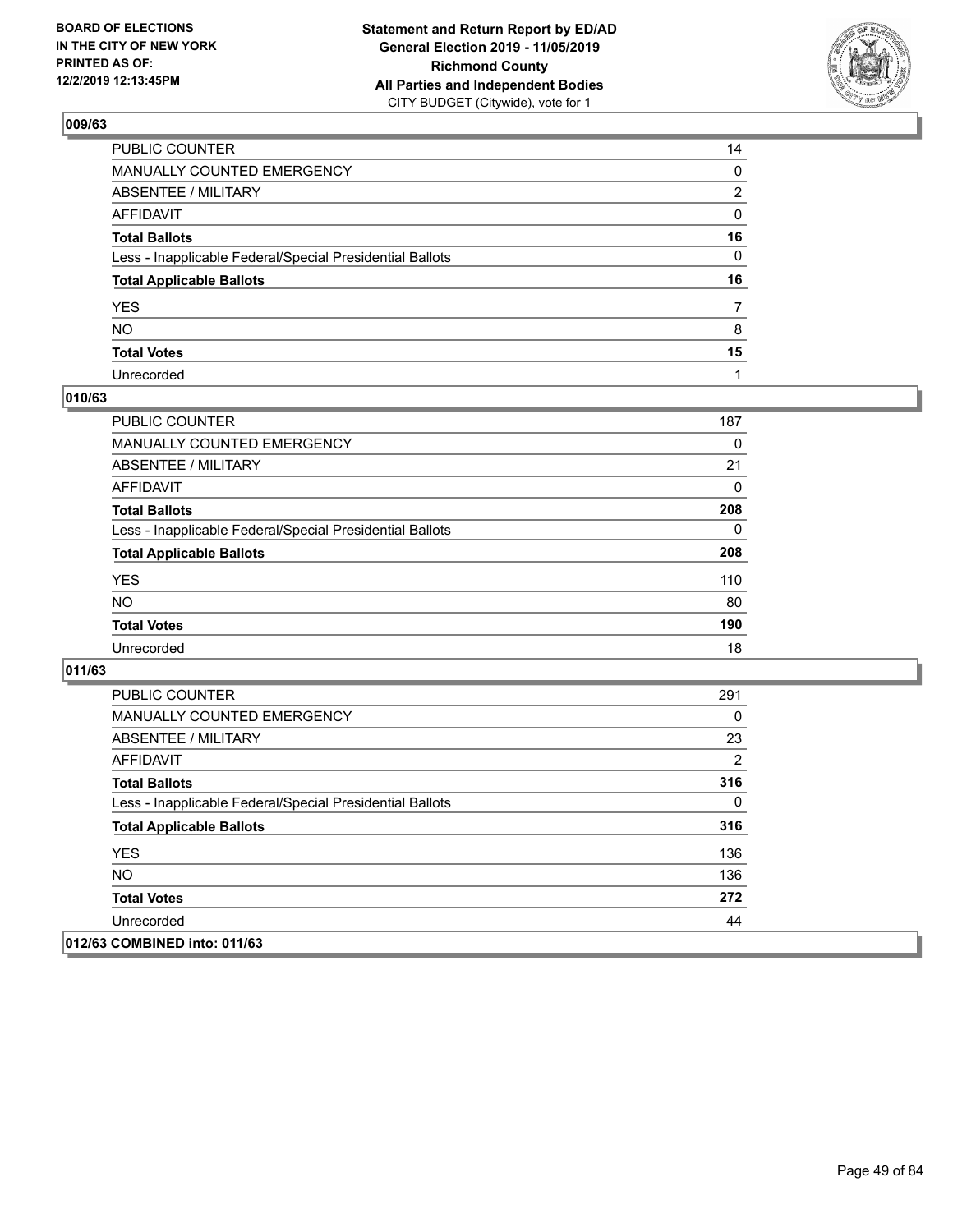

| PUBLIC COUNTER                                           | 209         |
|----------------------------------------------------------|-------------|
| MANUALLY COUNTED EMERGENCY                               | $\Omega$    |
| ABSENTEE / MILITARY                                      | 6           |
| AFFIDAVIT                                                | $\mathbf 0$ |
| Total Ballots                                            | 215         |
| Less - Inapplicable Federal/Special Presidential Ballots | $\Omega$    |
| <b>Total Applicable Ballots</b>                          | 215         |
| YES                                                      | 85          |
| NO.                                                      | 89          |
| <b>Total Votes</b>                                       | 174         |
| Unrecorded                                               | 41          |

### **014/63**

| <b>PUBLIC COUNTER</b>                                    | 151      |
|----------------------------------------------------------|----------|
| <b>MANUALLY COUNTED EMERGENCY</b>                        | 0        |
| ABSENTEE / MILITARY                                      | 9        |
| AFFIDAVIT                                                | 0        |
| <b>Total Ballots</b>                                     | 160      |
| Less - Inapplicable Federal/Special Presidential Ballots | $\Omega$ |
| <b>Total Applicable Ballots</b>                          | 160      |
| <b>YES</b>                                               | 49       |
| <b>NO</b>                                                | 68       |
| <b>Total Votes</b>                                       | 117      |
| Unrecorded                                               | 43       |

| PUBLIC COUNTER                                           | 188            |
|----------------------------------------------------------|----------------|
| MANUALLY COUNTED EMERGENCY                               | 0              |
| ABSENTEE / MILITARY                                      | 3              |
| AFFIDAVIT                                                | $\overline{2}$ |
| <b>Total Ballots</b>                                     | 193            |
| Less - Inapplicable Federal/Special Presidential Ballots | 0              |
| <b>Total Applicable Ballots</b>                          | 193            |
| <b>YES</b>                                               | 67             |
| NO.                                                      | 84             |
|                                                          |                |
| <b>Total Votes</b>                                       | 151            |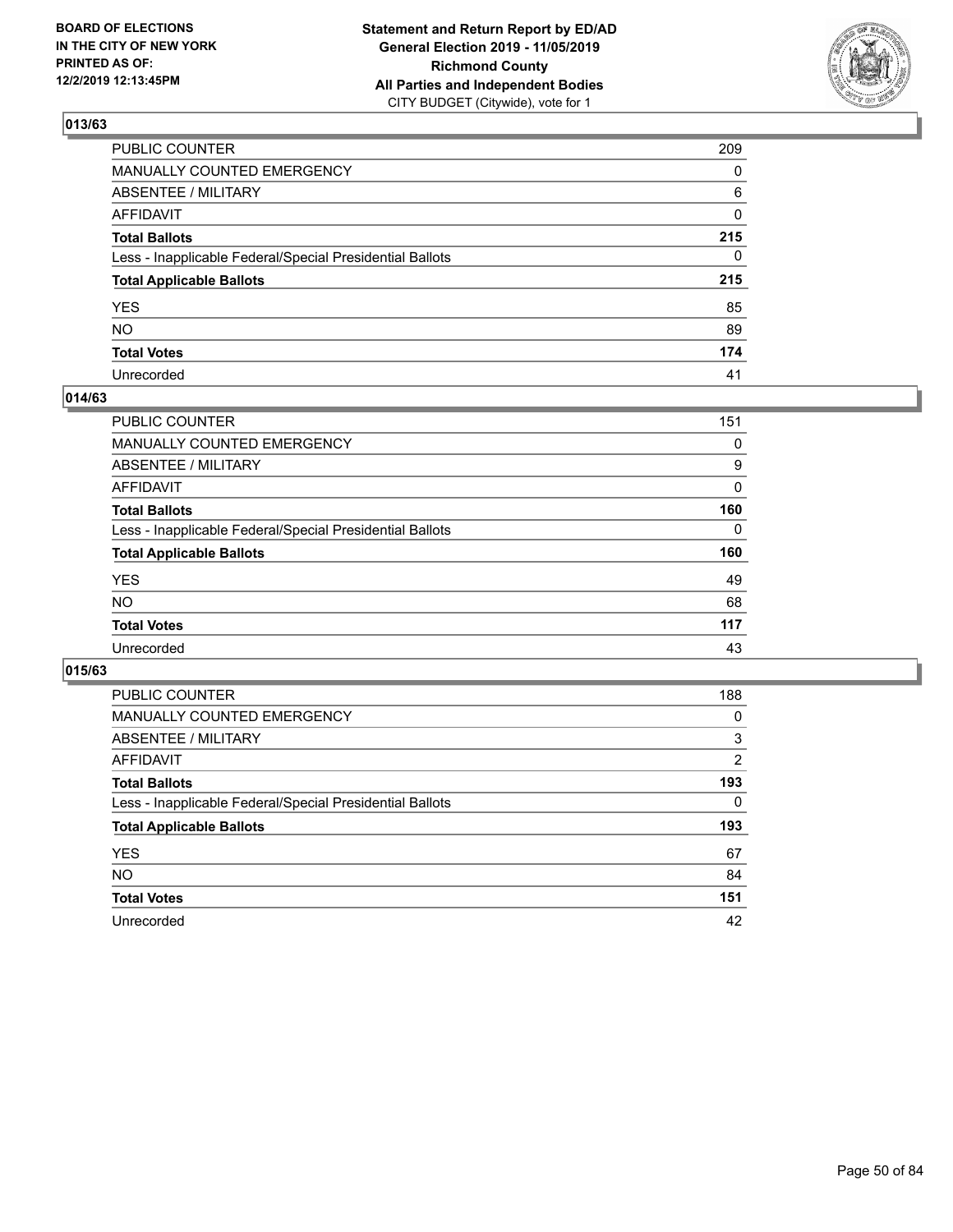

| PUBLIC COUNTER                                           | 255      |
|----------------------------------------------------------|----------|
| MANUALLY COUNTED EMERGENCY                               | 0        |
| <b>ABSENTEE / MILITARY</b>                               | 10       |
| <b>AFFIDAVIT</b>                                         | 0        |
| <b>Total Ballots</b>                                     | 265      |
| Less - Inapplicable Federal/Special Presidential Ballots | $\Omega$ |
| <b>Total Applicable Ballots</b>                          | 265      |
| <b>YES</b>                                               | 108      |
| <b>NO</b>                                                | 123      |
| <b>Total Votes</b>                                       | 231      |
| Unrecorded                                               | 34       |

### **017/63 COMBINED into: 010/63**

### **018/63**

| PUBLIC COUNTER                                           | 364 |
|----------------------------------------------------------|-----|
| <b>MANUALLY COUNTED EMERGENCY</b>                        | 0   |
| ABSENTEE / MILITARY                                      | 8   |
| <b>AFFIDAVIT</b>                                         | 1   |
| <b>Total Ballots</b>                                     | 373 |
| Less - Inapplicable Federal/Special Presidential Ballots | 0   |
| <b>Total Applicable Ballots</b>                          | 373 |
| <b>YES</b>                                               | 130 |
| <b>NO</b>                                                | 214 |
| <b>Total Votes</b>                                       | 344 |
| Unrecorded                                               | 29  |
|                                                          |     |

## **019/63 COMBINED into: 018/63**

| <b>PUBLIC COUNTER</b>                                    | 146 |
|----------------------------------------------------------|-----|
| MANUALLY COUNTED EMERGENCY                               | 0   |
| <b>ABSENTEE / MILITARY</b>                               | 37  |
| AFFIDAVIT                                                | 0   |
| <b>Total Ballots</b>                                     | 183 |
| Less - Inapplicable Federal/Special Presidential Ballots | 0   |
| <b>Total Applicable Ballots</b>                          | 183 |
| <b>YES</b>                                               | 58  |
| <b>NO</b>                                                | 88  |
| <b>Total Votes</b>                                       | 146 |
| Unrecorded                                               | 37  |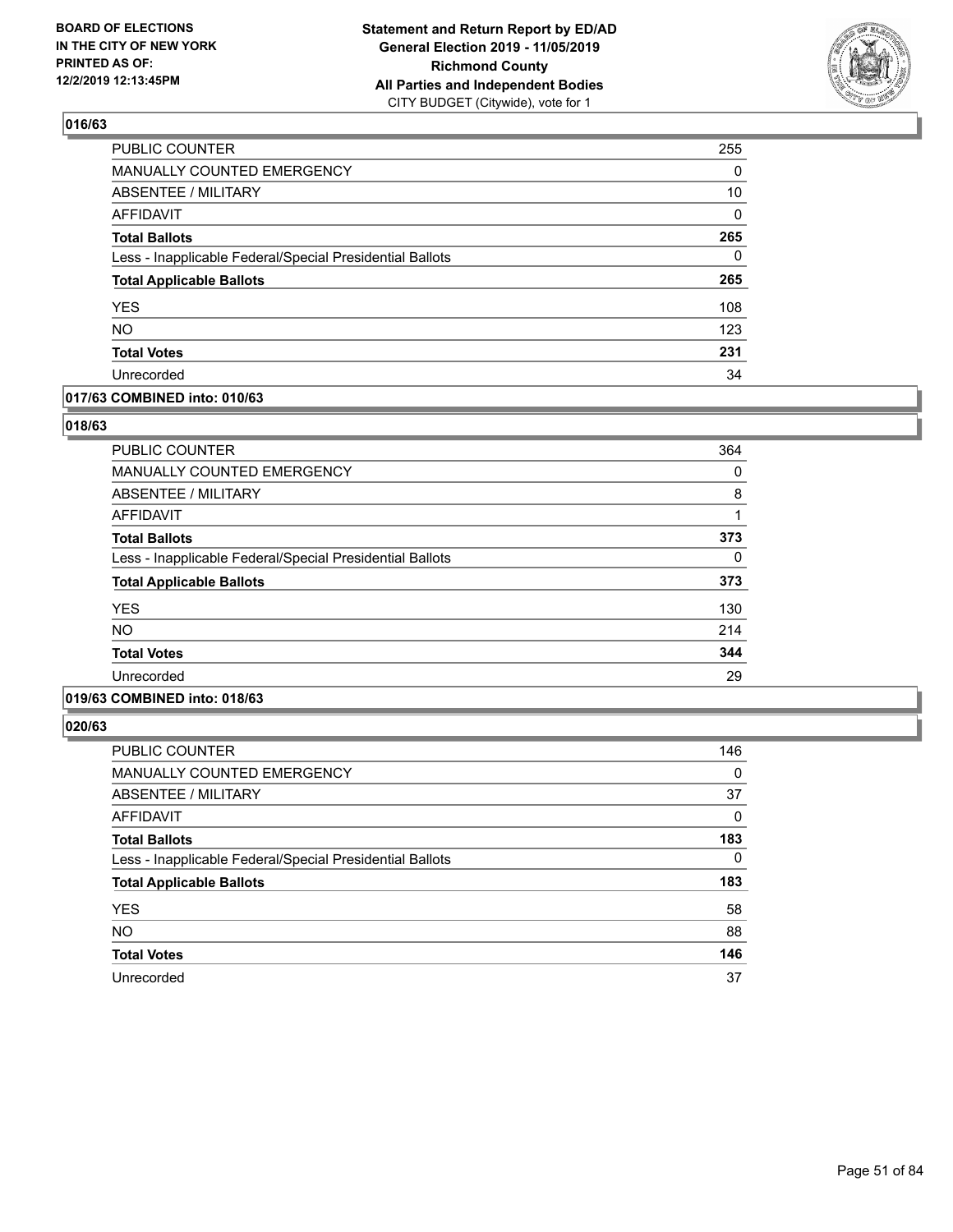

| PUBLIC COUNTER                                           | 131            |
|----------------------------------------------------------|----------------|
| MANUALLY COUNTED EMERGENCY                               | $\mathbf{0}$   |
| ABSENTEE / MILITARY                                      | $\overline{7}$ |
| AFFIDAVIT                                                | $\mathbf{0}$   |
| Total Ballots                                            | 138            |
| Less - Inapplicable Federal/Special Presidential Ballots | $\mathbf{0}$   |
| <b>Total Applicable Ballots</b>                          | 138            |
| YES                                                      | 41             |
| NO.                                                      | 70             |
| <b>Total Votes</b>                                       | 111            |
| Unrecorded                                               | 27             |

### **022/63**

| <b>PUBLIC COUNTER</b>                                    | 176      |
|----------------------------------------------------------|----------|
| <b>MANUALLY COUNTED EMERGENCY</b>                        | 0        |
| ABSENTEE / MILITARY                                      | 8        |
| AFFIDAVIT                                                | 0        |
| <b>Total Ballots</b>                                     | 184      |
| Less - Inapplicable Federal/Special Presidential Ballots | $\Omega$ |
| <b>Total Applicable Ballots</b>                          | 184      |
| <b>YES</b>                                               | 73       |
| <b>NO</b>                                                | 74       |
| <b>Total Votes</b>                                       | 147      |
| Unrecorded                                               | 37       |

| PUBLIC COUNTER                                           | 148      |
|----------------------------------------------------------|----------|
| <b>MANUALLY COUNTED EMERGENCY</b>                        | 0        |
| ABSENTEE / MILITARY                                      | 2        |
| AFFIDAVIT                                                | $\Omega$ |
| <b>Total Ballots</b>                                     | 150      |
| Less - Inapplicable Federal/Special Presidential Ballots | $\Omega$ |
| <b>Total Applicable Ballots</b>                          | 150      |
| <b>YES</b>                                               | 53       |
| NO.                                                      | 68       |
| <b>Total Votes</b>                                       | 121      |
| Unrecorded                                               | 29       |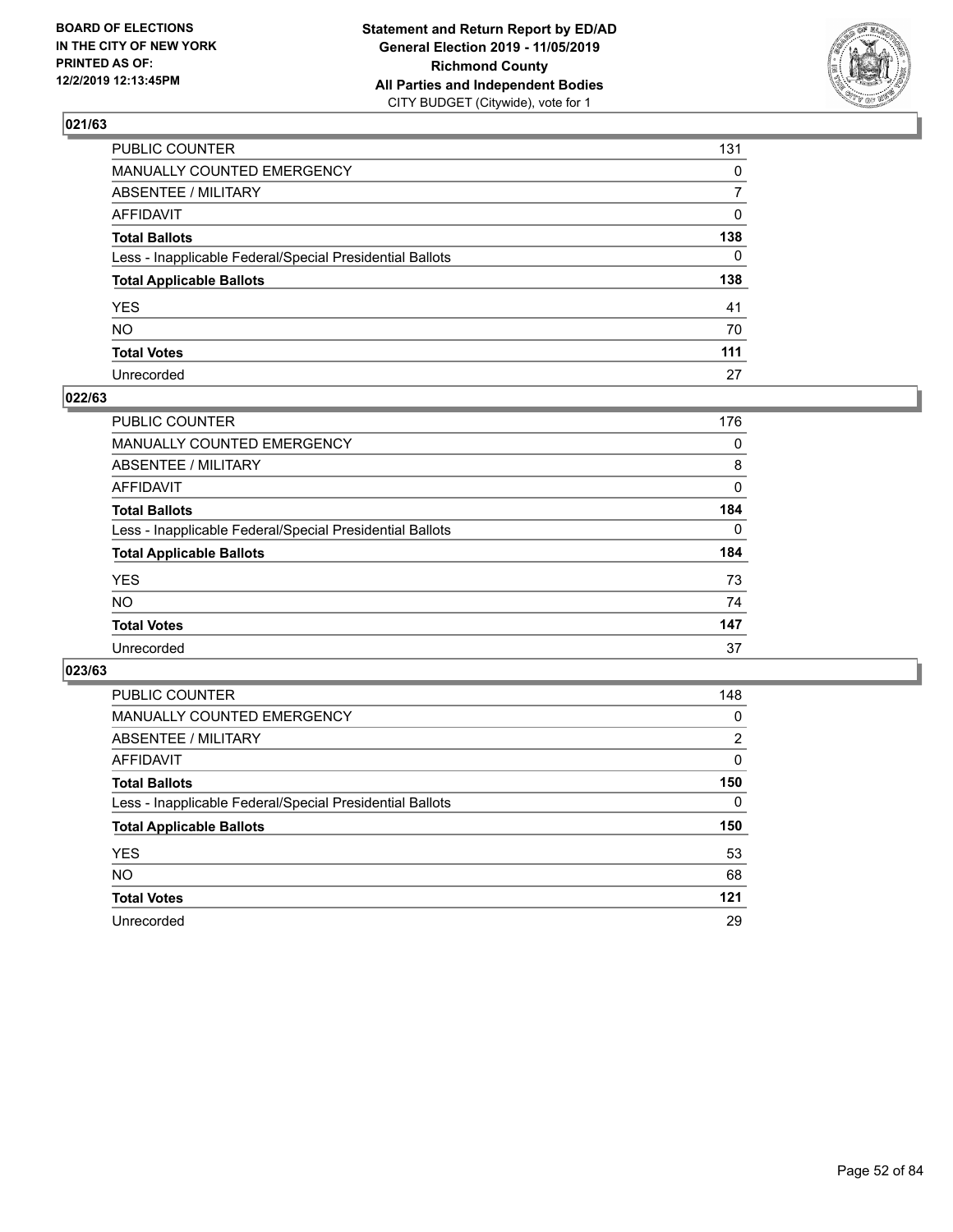

| PUBLIC COUNTER                                           | 314      |
|----------------------------------------------------------|----------|
| MANUALLY COUNTED EMERGENCY                               | 0        |
| <b>ABSENTEE / MILITARY</b>                               | 4        |
| <b>AFFIDAVIT</b>                                         |          |
| <b>Total Ballots</b>                                     | 319      |
| Less - Inapplicable Federal/Special Presidential Ballots | $\Omega$ |
| <b>Total Applicable Ballots</b>                          | 319      |
| <b>YES</b>                                               | 97       |
| <b>NO</b>                                                | 175      |
| <b>Total Votes</b>                                       | 272      |
| Unrecorded                                               | 47       |

### **025/63 COMBINED into: 024/63**

#### **026/63**

| <b>PUBLIC COUNTER</b>                                    | 230      |
|----------------------------------------------------------|----------|
| <b>MANUALLY COUNTED EMERGENCY</b>                        | $\Omega$ |
| ABSENTEE / MILITARY                                      | 5        |
| AFFIDAVIT                                                | 3        |
| <b>Total Ballots</b>                                     | 238      |
| Less - Inapplicable Federal/Special Presidential Ballots | 0        |
| <b>Total Applicable Ballots</b>                          | 238      |
| <b>YES</b>                                               | 61       |
| <b>NO</b>                                                | 134      |
| <b>Total Votes</b>                                       | 195      |
| Unrecorded                                               | 43       |
|                                                          |          |

| PUBLIC COUNTER                                           | 256 |
|----------------------------------------------------------|-----|
| <b>MANUALLY COUNTED EMERGENCY</b>                        | 0   |
| ABSENTEE / MILITARY                                      | 15  |
| AFFIDAVIT                                                | 4   |
| <b>Total Ballots</b>                                     | 275 |
| Less - Inapplicable Federal/Special Presidential Ballots | 0   |
| <b>Total Applicable Ballots</b>                          | 275 |
| <b>YES</b>                                               | 107 |
| NO.                                                      | 148 |
| <b>Total Votes</b>                                       | 255 |
| Unrecorded                                               | 20  |
| 028/63 COMBINED into: 016/63                             |     |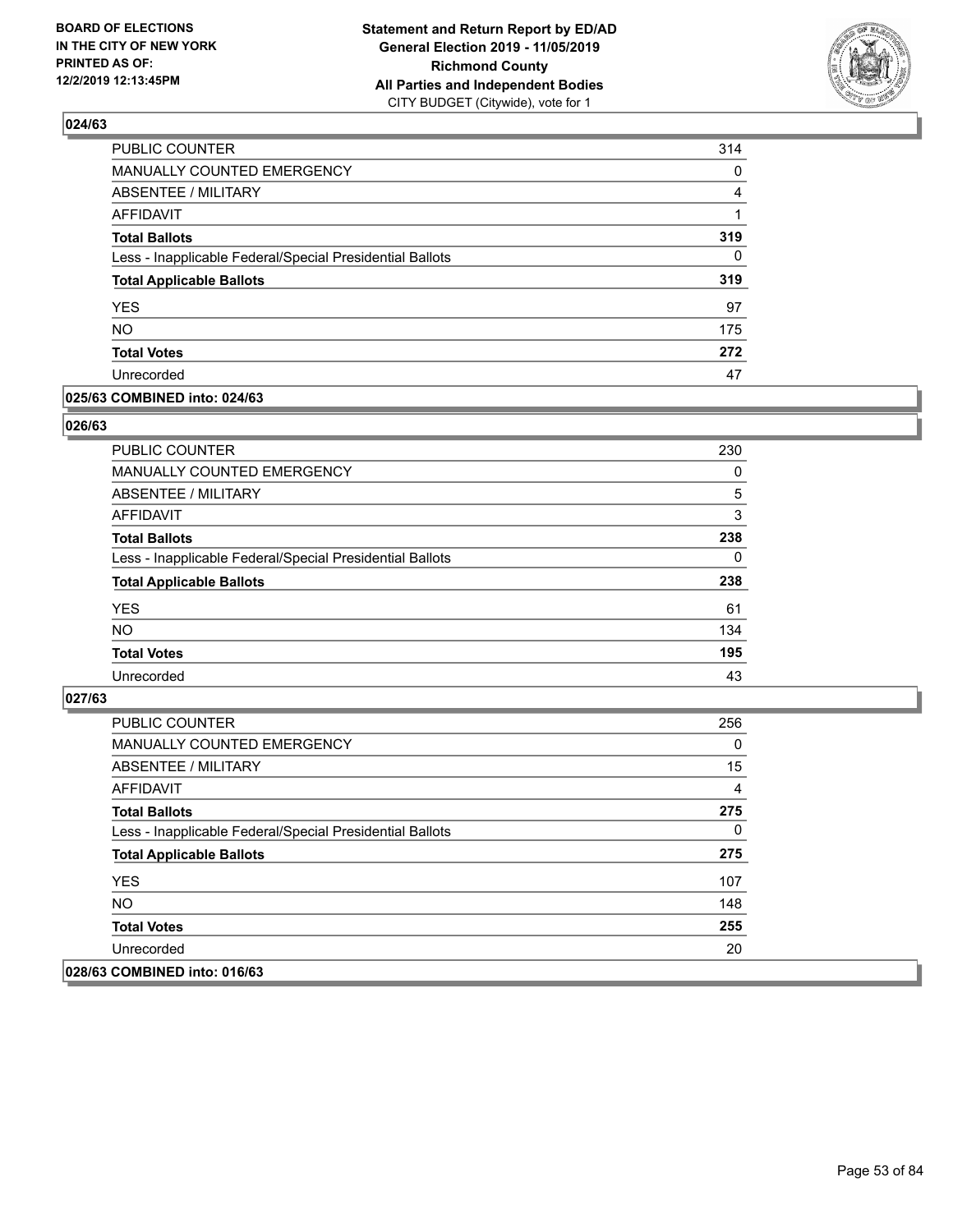

| PUBLIC COUNTER                                           | 347      |
|----------------------------------------------------------|----------|
| MANUALLY COUNTED EMERGENCY                               | $\Omega$ |
| ABSENTEE / MILITARY                                      | 9        |
| AFFIDAVIT                                                | $\Omega$ |
| Total Ballots                                            | 356      |
| Less - Inapplicable Federal/Special Presidential Ballots | $\Omega$ |
| <b>Total Applicable Ballots</b>                          | 356      |
| YES                                                      | 118      |
| NΟ                                                       | 214      |
| <b>Total Votes</b>                                       | 332      |
| Unrecorded                                               | 24       |

### **030/63**

| PUBLIC COUNTER                                           | 165 |
|----------------------------------------------------------|-----|
| MANUALLY COUNTED EMERGENCY                               | 0   |
| ABSENTEE / MILITARY                                      | 9   |
| AFFIDAVIT                                                |     |
| <b>Total Ballots</b>                                     | 175 |
| Less - Inapplicable Federal/Special Presidential Ballots | 0   |
| <b>Total Applicable Ballots</b>                          | 175 |
| <b>YES</b>                                               | 68  |
| <b>NO</b>                                                | 75  |
| <b>Total Votes</b>                                       | 143 |
| Unrecorded                                               | 32  |

| <b>PUBLIC COUNTER</b>                                    | 209      |
|----------------------------------------------------------|----------|
| <b>MANUALLY COUNTED EMERGENCY</b>                        | $\Omega$ |
| ABSENTEE / MILITARY                                      | 11       |
| AFFIDAVIT                                                |          |
| <b>Total Ballots</b>                                     | 221      |
| Less - Inapplicable Federal/Special Presidential Ballots | 0        |
| <b>Total Applicable Ballots</b>                          | 221      |
| <b>YES</b>                                               | 108      |
| <b>NO</b>                                                | 96       |
| <b>Total Votes</b>                                       | 204      |
| Unrecorded                                               | 17       |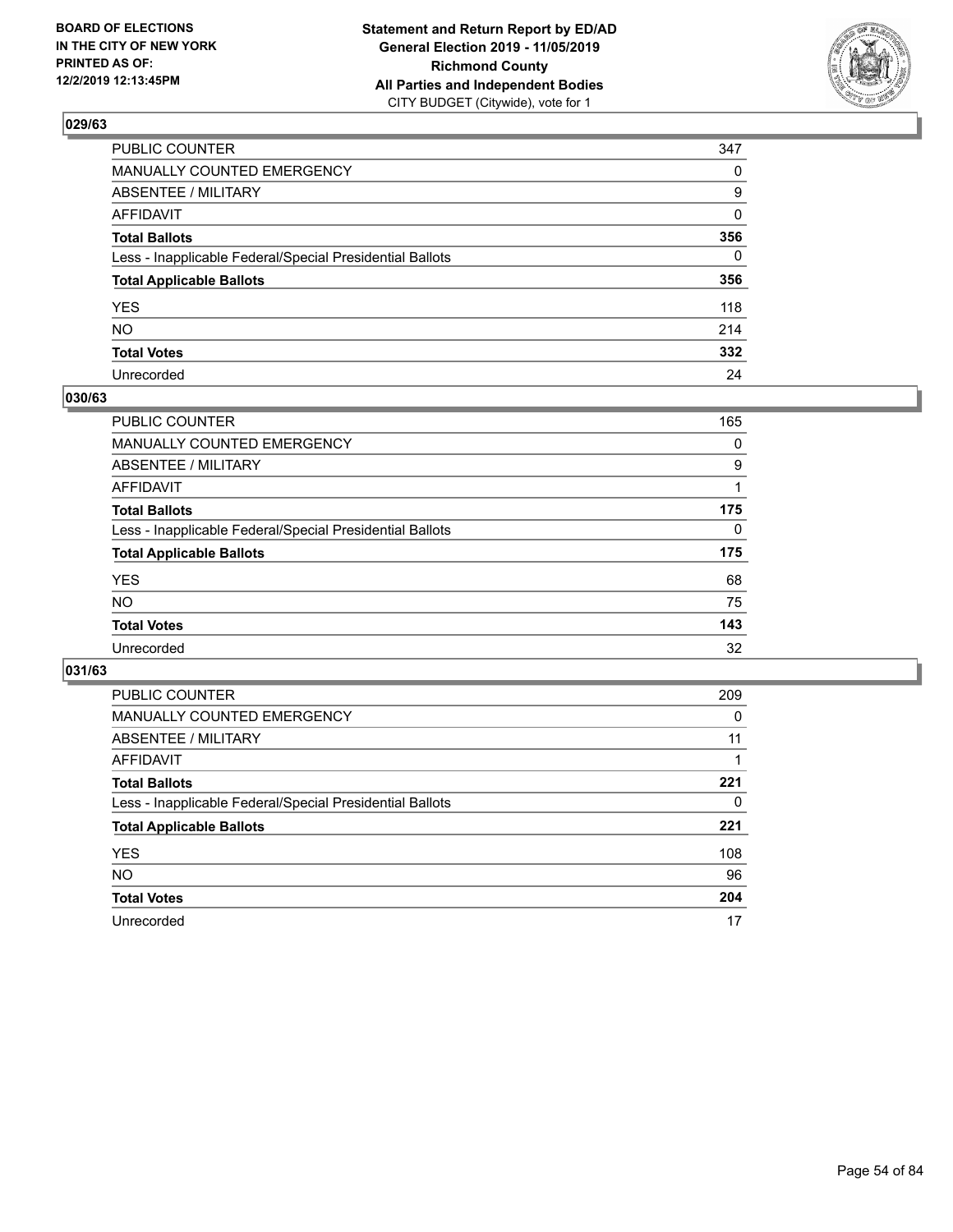

| PUBLIC COUNTER                                           | 165            |
|----------------------------------------------------------|----------------|
| MANUALLY COUNTED EMERGENCY                               | $\mathbf{0}$   |
| ABSENTEE / MILITARY                                      | $\overline{7}$ |
| AFFIDAVIT                                                | 2              |
| Total Ballots                                            | 174            |
| Less - Inapplicable Federal/Special Presidential Ballots | $\Omega$       |
| <b>Total Applicable Ballots</b>                          | 174            |
| YES                                                      | 59             |
| NO.                                                      | 99             |
| <b>Total Votes</b>                                       | 158            |
| Unrecorded                                               | 16             |

### **033/63**

| <b>PUBLIC COUNTER</b>                                    | 249      |
|----------------------------------------------------------|----------|
| <b>MANUALLY COUNTED EMERGENCY</b>                        | 0        |
| ABSENTEE / MILITARY                                      | 9        |
| AFFIDAVIT                                                | 0        |
| <b>Total Ballots</b>                                     | 258      |
| Less - Inapplicable Federal/Special Presidential Ballots | $\Omega$ |
| <b>Total Applicable Ballots</b>                          | 258      |
| <b>YES</b>                                               | 83       |
| <b>NO</b>                                                | 147      |
| <b>Total Votes</b>                                       | 230      |
| Unrecorded                                               | 28       |

| <b>PUBLIC COUNTER</b>                                    | 195 |
|----------------------------------------------------------|-----|
| MANUALLY COUNTED EMERGENCY                               | 0   |
| ABSENTEE / MILITARY                                      | 10  |
| AFFIDAVIT                                                |     |
| <b>Total Ballots</b>                                     | 206 |
| Less - Inapplicable Federal/Special Presidential Ballots | 0   |
| <b>Total Applicable Ballots</b>                          | 206 |
| <b>YES</b>                                               | 62  |
| NO.                                                      | 119 |
| <b>Total Votes</b>                                       | 181 |
| Unrecorded                                               | 25  |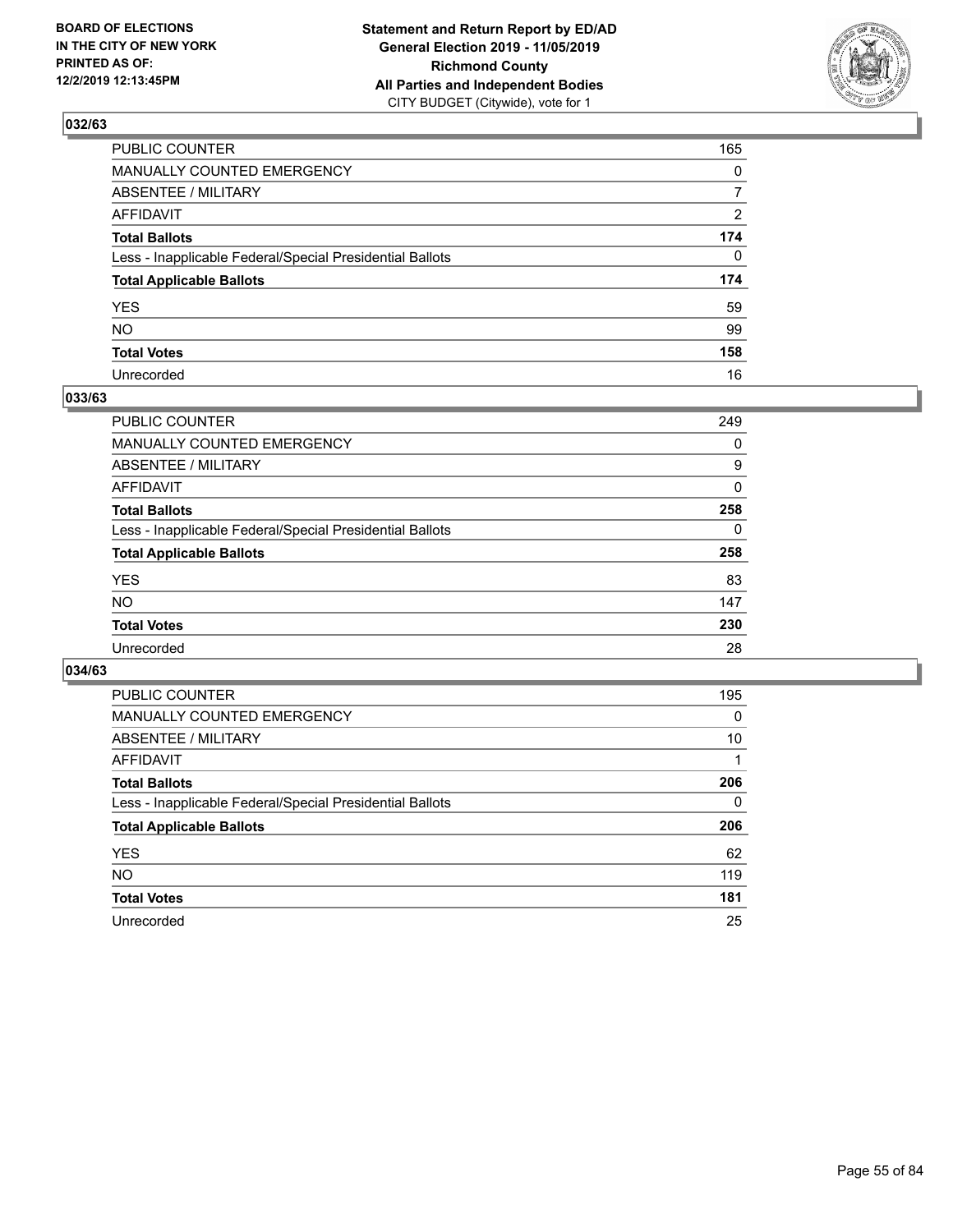

| PUBLIC COUNTER                                           | 262          |
|----------------------------------------------------------|--------------|
| MANUALLY COUNTED EMERGENCY                               | $\mathbf{0}$ |
| ABSENTEE / MILITARY                                      | 15           |
| AFFIDAVIT                                                |              |
| Total Ballots                                            | 278          |
| Less - Inapplicable Federal/Special Presidential Ballots | $\mathbf{0}$ |
| <b>Total Applicable Ballots</b>                          | 278          |
| YES                                                      | 88           |
| NO.                                                      | 159          |
| <b>Total Votes</b>                                       | 247          |
| Unrecorded                                               | 31           |

### **036/63**

| <b>PUBLIC COUNTER</b>                                    | 282 |
|----------------------------------------------------------|-----|
| MANUALLY COUNTED EMERGENCY                               | 0   |
| ABSENTEE / MILITARY                                      | 4   |
| AFFIDAVIT                                                |     |
| <b>Total Ballots</b>                                     | 287 |
| Less - Inapplicable Federal/Special Presidential Ballots | 0   |
| <b>Total Applicable Ballots</b>                          | 287 |
| <b>YES</b>                                               | 111 |
| <b>NO</b>                                                | 148 |
| <b>Total Votes</b>                                       | 259 |
| Unrecorded                                               | 28  |

| <b>PUBLIC COUNTER</b>                                    | 229 |
|----------------------------------------------------------|-----|
| <b>MANUALLY COUNTED EMERGENCY</b>                        | 0   |
| ABSENTEE / MILITARY                                      | 14  |
| AFFIDAVIT                                                | 6   |
| <b>Total Ballots</b>                                     | 249 |
| Less - Inapplicable Federal/Special Presidential Ballots | 0   |
| <b>Total Applicable Ballots</b>                          | 249 |
| <b>YES</b>                                               | 140 |
| NO.                                                      | 70  |
| <b>Total Votes</b>                                       | 210 |
| Unrecorded                                               | 39  |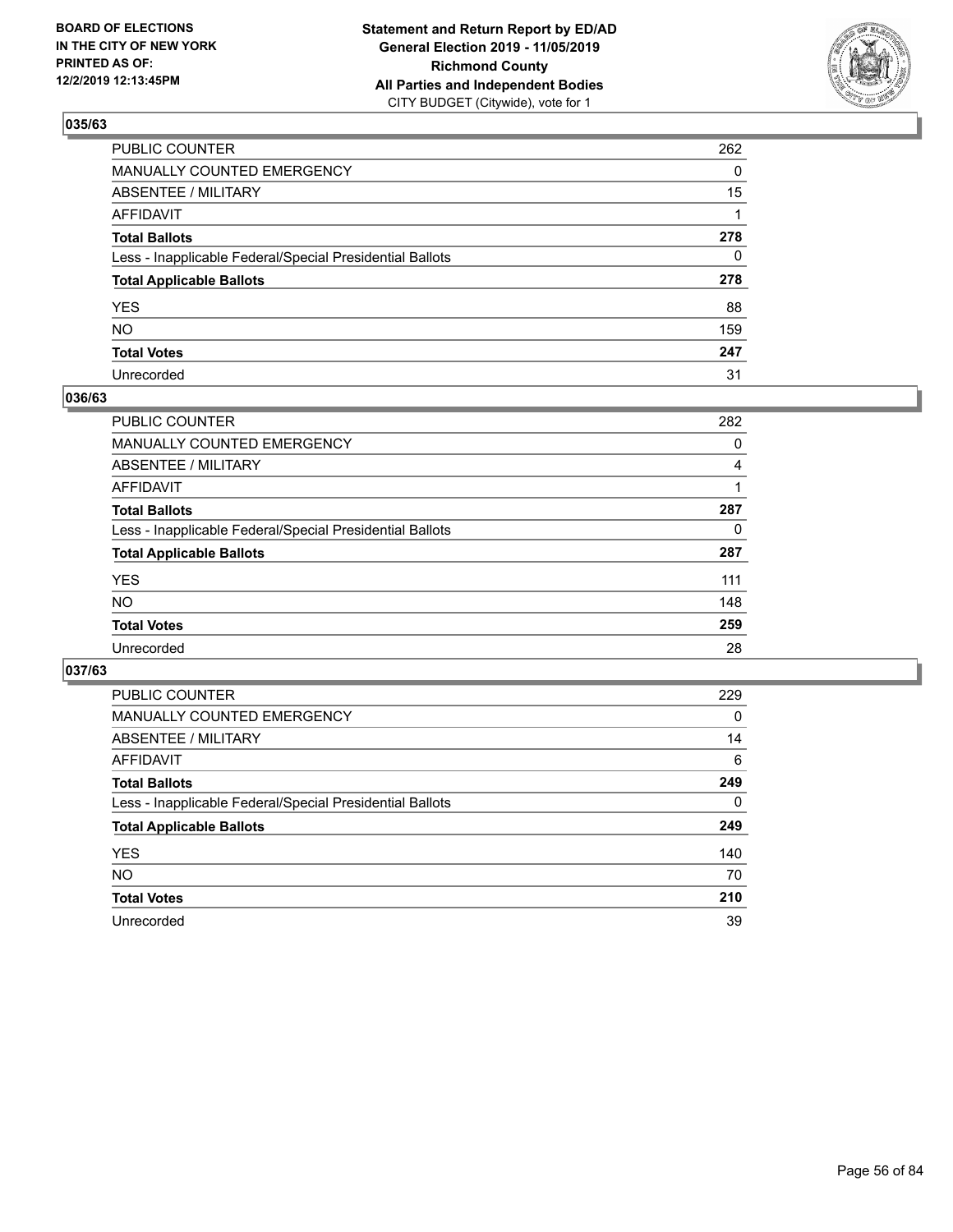

| PUBLIC COUNTER                                           | 186          |
|----------------------------------------------------------|--------------|
| MANUALLY COUNTED EMERGENCY                               | $\mathbf{0}$ |
| ABSENTEE / MILITARY                                      | 6            |
| AFFIDAVIT                                                | 3            |
| Total Ballots                                            | 195          |
| Less - Inapplicable Federal/Special Presidential Ballots | $\Omega$     |
| <b>Total Applicable Ballots</b>                          | 195          |
| YES                                                      | 108          |
| NO.                                                      | 63           |
| <b>Total Votes</b>                                       | 171          |
| Unrecorded                                               | 24           |

### **039/63**

| <b>PUBLIC COUNTER</b>                                    | 103            |
|----------------------------------------------------------|----------------|
|                                                          |                |
| MANUALLY COUNTED EMERGENCY                               | 0              |
| ABSENTEE / MILITARY                                      | $\overline{2}$ |
| AFFIDAVIT                                                | $\Omega$       |
| <b>Total Ballots</b>                                     | 105            |
| Less - Inapplicable Federal/Special Presidential Ballots | $\Omega$       |
| <b>Total Applicable Ballots</b>                          | 105            |
| <b>YES</b>                                               | 67             |
| <b>NO</b>                                                | 27             |
| <b>Total Votes</b>                                       | 94             |
| Unrecorded                                               | 11             |
|                                                          |                |

### **040/63 COMBINED into: 037/63**

| <b>PUBLIC COUNTER</b>                                    | 79       |
|----------------------------------------------------------|----------|
| <b>MANUALLY COUNTED EMERGENCY</b>                        | $\Omega$ |
| ABSENTEE / MILITARY                                      | 6        |
| AFFIDAVIT                                                | $\Omega$ |
| <b>Total Ballots</b>                                     | 85       |
| Less - Inapplicable Federal/Special Presidential Ballots | $\Omega$ |
| <b>Total Applicable Ballots</b>                          | 85       |
| <b>YES</b>                                               | 54       |
| <b>NO</b>                                                | 24       |
| <b>Total Votes</b>                                       | 78       |
| Unrecorded                                               | 7        |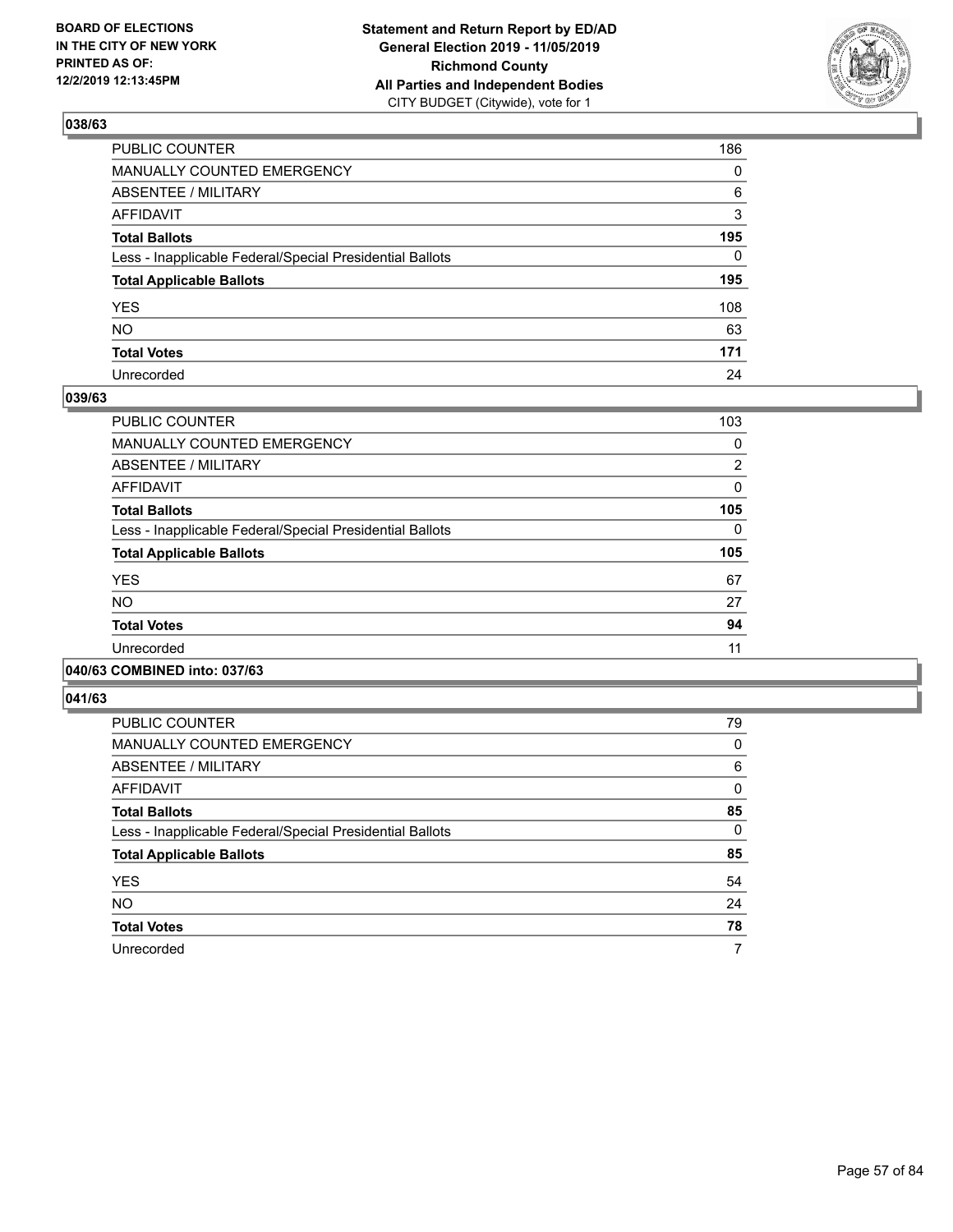

| PUBLIC COUNTER                                           | 108          |
|----------------------------------------------------------|--------------|
| MANUALLY COUNTED EMERGENCY                               | $\mathbf{0}$ |
| ABSENTEE / MILITARY                                      | 4            |
| AFFIDAVIT                                                | $\mathbf 0$  |
| Total Ballots                                            | 112          |
| Less - Inapplicable Federal/Special Presidential Ballots | $\Omega$     |
| <b>Total Applicable Ballots</b>                          | 112          |
| YES                                                      | 60           |
| NO.                                                      | 22           |
| <b>Total Votes</b>                                       | 82           |
| Unrecorded                                               | 30           |

### **043/63**

| PUBLIC COUNTER                                           | 163      |
|----------------------------------------------------------|----------|
| MANUALLY COUNTED EMERGENCY                               | 0        |
| ABSENTEE / MILITARY                                      | 3        |
| AFFIDAVIT                                                |          |
| <b>Total Ballots</b>                                     | 167      |
| Less - Inapplicable Federal/Special Presidential Ballots | $\Omega$ |
| <b>Total Applicable Ballots</b>                          | 167      |
| <b>YES</b>                                               | 96       |
| <b>NO</b>                                                | 36       |
| <b>Total Votes</b>                                       | 132      |
| Unrecorded                                               | 35       |

| <b>PUBLIC COUNTER</b>                                    | 172      |
|----------------------------------------------------------|----------|
| MANUALLY COUNTED EMERGENCY                               | 0        |
| ABSENTEE / MILITARY                                      | 8        |
| AFFIDAVIT                                                | $\Omega$ |
| <b>Total Ballots</b>                                     | 180      |
| Less - Inapplicable Federal/Special Presidential Ballots | $\Omega$ |
| <b>Total Applicable Ballots</b>                          | 180      |
| <b>YES</b>                                               | 98       |
| <b>NO</b>                                                | 39       |
| <b>Total Votes</b>                                       | 137      |
| Unrecorded                                               | 43       |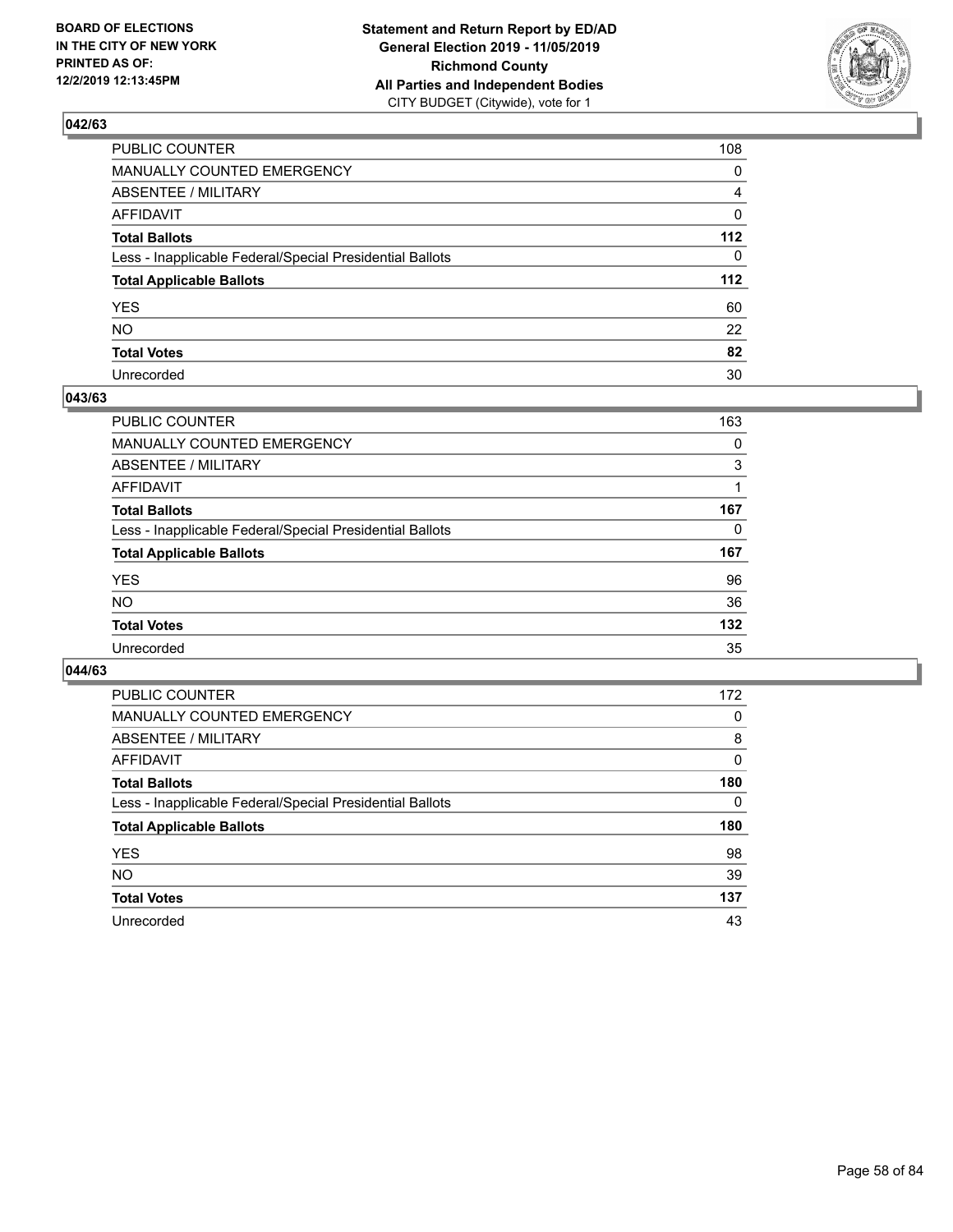

| PUBLIC COUNTER                                           | 126          |
|----------------------------------------------------------|--------------|
| MANUALLY COUNTED EMERGENCY                               | $\mathbf{0}$ |
| ABSENTEE / MILITARY                                      | 11           |
| AFFIDAVIT                                                | 0            |
| Total Ballots                                            | 137          |
| Less - Inapplicable Federal/Special Presidential Ballots | $\mathbf{0}$ |
| <b>Total Applicable Ballots</b>                          | 137          |
| YES                                                      | 81           |
| NO.                                                      | 20           |
| <b>Total Votes</b>                                       | 101          |
| Unrecorded                                               | 36           |

### **046/63**

| PUBLIC COUNTER                                           | 387      |
|----------------------------------------------------------|----------|
| <b>MANUALLY COUNTED EMERGENCY</b>                        | 0        |
| ABSENTEE / MILITARY                                      | 15       |
| <b>AFFIDAVIT</b>                                         | 2        |
| <b>Total Ballots</b>                                     | 404      |
| Less - Inapplicable Federal/Special Presidential Ballots | $\Omega$ |
| <b>Total Applicable Ballots</b>                          | 404      |
| <b>YES</b>                                               | 123      |
| NO.                                                      | 240      |
| <b>Total Votes</b>                                       | 363      |
| Unrecorded                                               | 41       |
|                                                          |          |

#### **047/63 COMBINED into: 046/63**

| <b>PUBLIC COUNTER</b>                                    | 182            |
|----------------------------------------------------------|----------------|
| <b>MANUALLY COUNTED EMERGENCY</b>                        | 0              |
| ABSENTEE / MILITARY                                      | 9              |
| <b>AFFIDAVIT</b>                                         | $\overline{2}$ |
| <b>Total Ballots</b>                                     | 193            |
| Less - Inapplicable Federal/Special Presidential Ballots | 0              |
| <b>Total Applicable Ballots</b>                          | 193            |
| <b>YES</b>                                               | 53             |
| <b>NO</b>                                                | 117            |
| <b>Total Votes</b>                                       | 170            |
| Unrecorded                                               | 23             |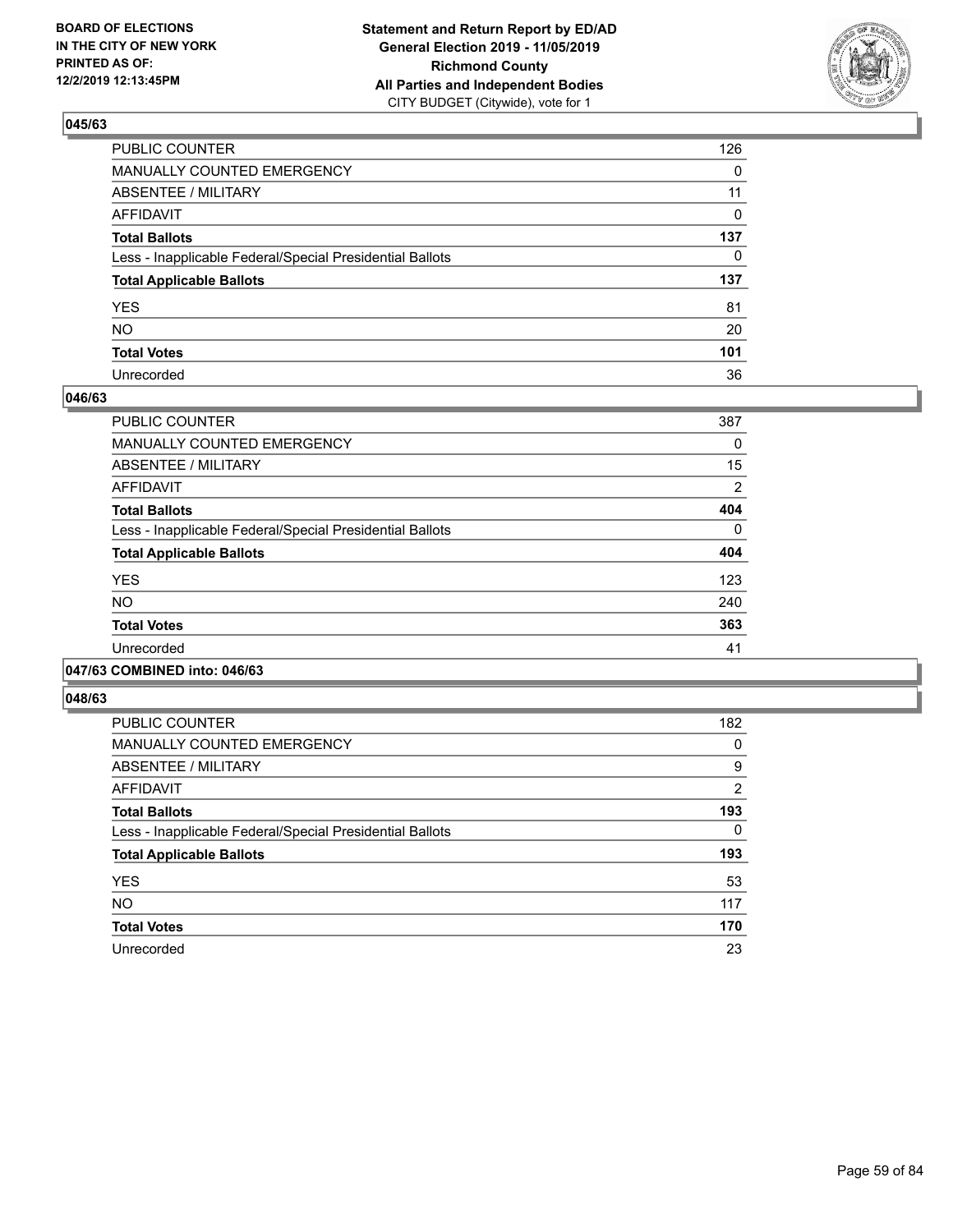

| PUBLIC COUNTER                                           | 385          |
|----------------------------------------------------------|--------------|
| MANUALLY COUNTED EMERGENCY                               | $\mathbf{0}$ |
| ABSENTEE / MILITARY                                      | 24           |
| AFFIDAVIT                                                | 3            |
| Total Ballots                                            | 412          |
| Less - Inapplicable Federal/Special Presidential Ballots | $\Omega$     |
| <b>Total Applicable Ballots</b>                          | 412          |
| YES                                                      | 148          |
| NO.                                                      | 222          |
| <b>Total Votes</b>                                       | 370          |
| Unrecorded                                               | 42           |

### **050/63**

| <b>PUBLIC COUNTER</b>                                    | 187      |
|----------------------------------------------------------|----------|
| <b>MANUALLY COUNTED EMERGENCY</b>                        | 0        |
| ABSENTEE / MILITARY                                      | 7        |
| <b>AFFIDAVIT</b>                                         |          |
| <b>Total Ballots</b>                                     | 195      |
| Less - Inapplicable Federal/Special Presidential Ballots | $\Omega$ |
| <b>Total Applicable Ballots</b>                          | 195      |
| <b>YES</b>                                               | 72       |
| <b>NO</b>                                                | 90       |
| <b>Total Votes</b>                                       | 162      |
| Unrecorded                                               | 33       |
|                                                          |          |

### **051/63 COMBINED into: 049/63**

| <b>PUBLIC COUNTER</b>                                    | 244 |
|----------------------------------------------------------|-----|
| <b>MANUALLY COUNTED EMERGENCY</b>                        | 0   |
| ABSENTEE / MILITARY                                      | 3   |
| <b>AFFIDAVIT</b>                                         | 0   |
| <b>Total Ballots</b>                                     | 247 |
| Less - Inapplicable Federal/Special Presidential Ballots | 0   |
| <b>Total Applicable Ballots</b>                          | 247 |
| <b>YES</b>                                               | 101 |
| <b>NO</b>                                                | 120 |
| <b>Total Votes</b>                                       | 221 |
| Unrecorded                                               | 26  |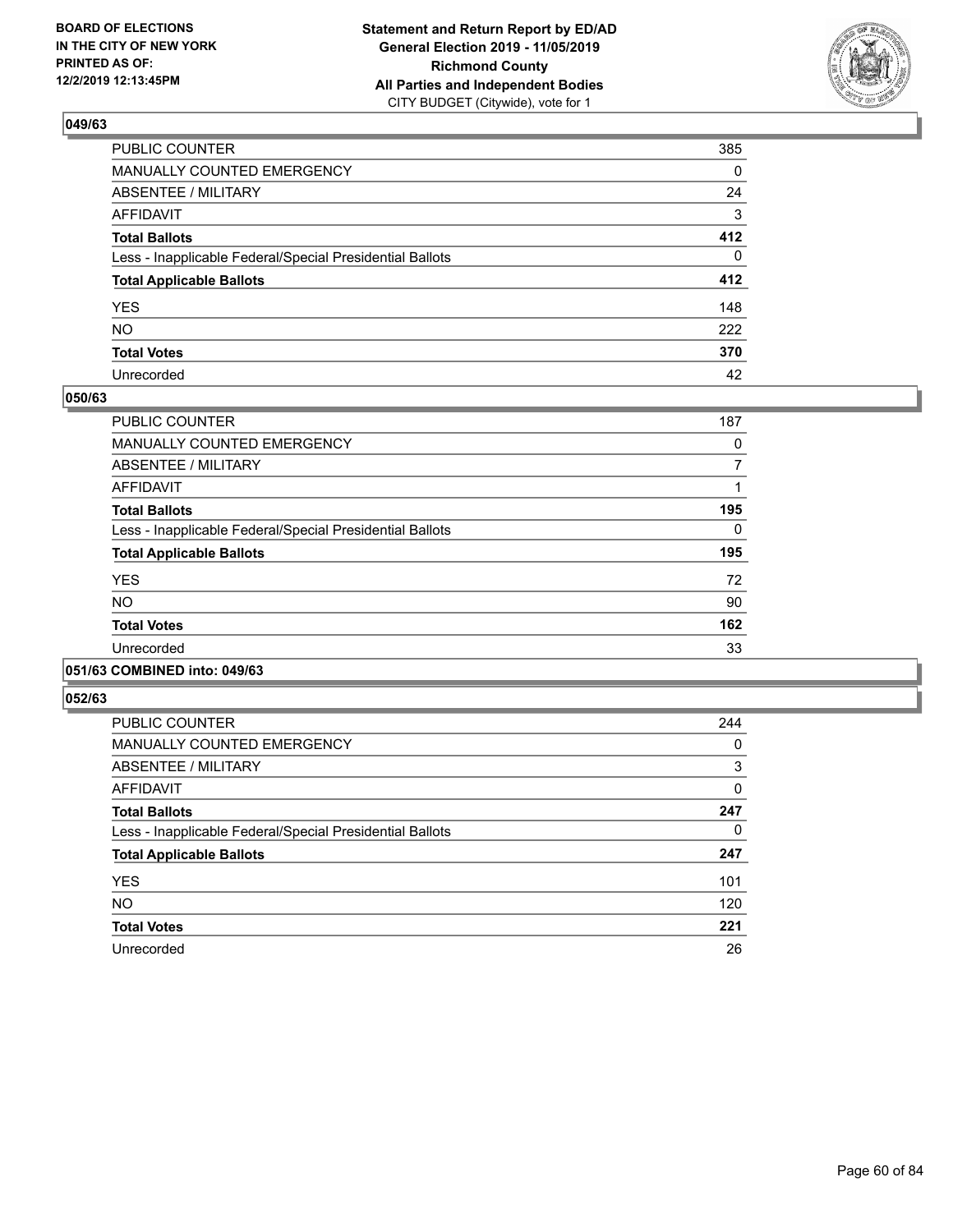

| PUBLIC COUNTER                                           | 210          |
|----------------------------------------------------------|--------------|
| MANUALLY COUNTED EMERGENCY                               | $\mathbf{0}$ |
| ABSENTEE / MILITARY                                      | 17           |
| AFFIDAVIT                                                |              |
| Total Ballots                                            | 228          |
| Less - Inapplicable Federal/Special Presidential Ballots | $\mathbf{0}$ |
| <b>Total Applicable Ballots</b>                          | 228          |
| YES                                                      | 85           |
| NO.                                                      | 93           |
| <b>Total Votes</b>                                       | 178          |
| Unrecorded                                               | 50           |

### **054/63**

| <b>PUBLIC COUNTER</b>                                    | 196            |
|----------------------------------------------------------|----------------|
| <b>MANUALLY COUNTED EMERGENCY</b>                        | $\Omega$       |
| ABSENTEE / MILITARY                                      | 29             |
| AFFIDAVIT                                                | $\overline{2}$ |
| <b>Total Ballots</b>                                     | 227            |
| Less - Inapplicable Federal/Special Presidential Ballots | 0              |
| <b>Total Applicable Ballots</b>                          | 227            |
| <b>YES</b>                                               | 95             |
| <b>NO</b>                                                | 94             |
| <b>Total Votes</b>                                       | 189            |
| Unrecorded                                               | 38             |

| <b>PUBLIC COUNTER</b>                                    | 161      |
|----------------------------------------------------------|----------|
| <b>MANUALLY COUNTED EMERGENCY</b>                        | 0        |
| ABSENTEE / MILITARY                                      | 8        |
| AFFIDAVIT                                                | 0        |
| <b>Total Ballots</b>                                     | 169      |
| Less - Inapplicable Federal/Special Presidential Ballots | $\Omega$ |
| <b>Total Applicable Ballots</b>                          | 169      |
| <b>YES</b>                                               | 71       |
| NO.                                                      | 79       |
| <b>Total Votes</b>                                       | 150      |
| Unrecorded                                               | 19       |
| 056/63 COMBINED into: 057/63                             |          |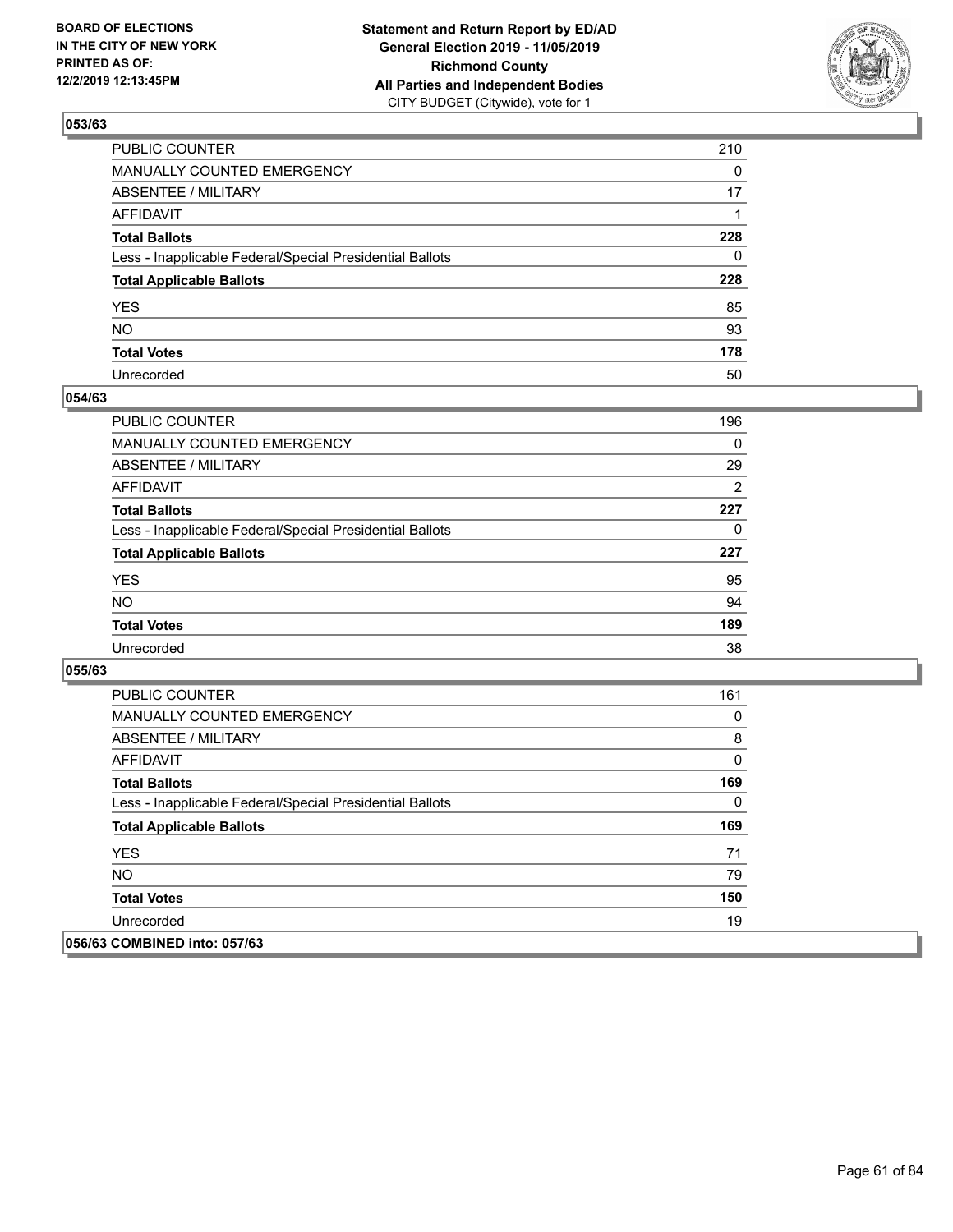

| PUBLIC COUNTER                                           | 379      |
|----------------------------------------------------------|----------|
| MANUALLY COUNTED EMERGENCY                               | 0        |
| ABSENTEE / MILITARY                                      | 6        |
| AFFIDAVIT                                                | 2        |
| Total Ballots                                            | 387      |
| Less - Inapplicable Federal/Special Presidential Ballots | $\Omega$ |
| <b>Total Applicable Ballots</b>                          | 387      |
| YES                                                      | 136      |
| NO.                                                      | 208      |
| <b>Total Votes</b>                                       | 344      |
| Unrecorded                                               | 43       |

### **058/63**

| <b>PUBLIC COUNTER</b>                                    | 181      |
|----------------------------------------------------------|----------|
| <b>MANUALLY COUNTED EMERGENCY</b>                        | $\Omega$ |
| ABSENTEE / MILITARY                                      | 5        |
| AFFIDAVIT                                                | $\Omega$ |
| <b>Total Ballots</b>                                     | 186      |
| Less - Inapplicable Federal/Special Presidential Ballots | $\Omega$ |
| <b>Total Applicable Ballots</b>                          | 186      |
| <b>YES</b>                                               | 59       |
| <b>NO</b>                                                | 111      |
| <b>Total Votes</b>                                       | 170      |
| Unrecorded                                               | 16       |

| <b>PUBLIC COUNTER</b>                                    | 368      |
|----------------------------------------------------------|----------|
| <b>MANUALLY COUNTED EMERGENCY</b>                        | $\Omega$ |
| ABSENTEE / MILITARY                                      | 8        |
| AFFIDAVIT                                                |          |
| <b>Total Ballots</b>                                     | 377      |
| Less - Inapplicable Federal/Special Presidential Ballots | $\Omega$ |
| <b>Total Applicable Ballots</b>                          | 377      |
| <b>YES</b>                                               | 136      |
| NO.                                                      | 202      |
| <b>Total Votes</b>                                       | 338      |
| Unrecorded                                               | 39       |
| 060/63 COMBINED into: 082/63                             |          |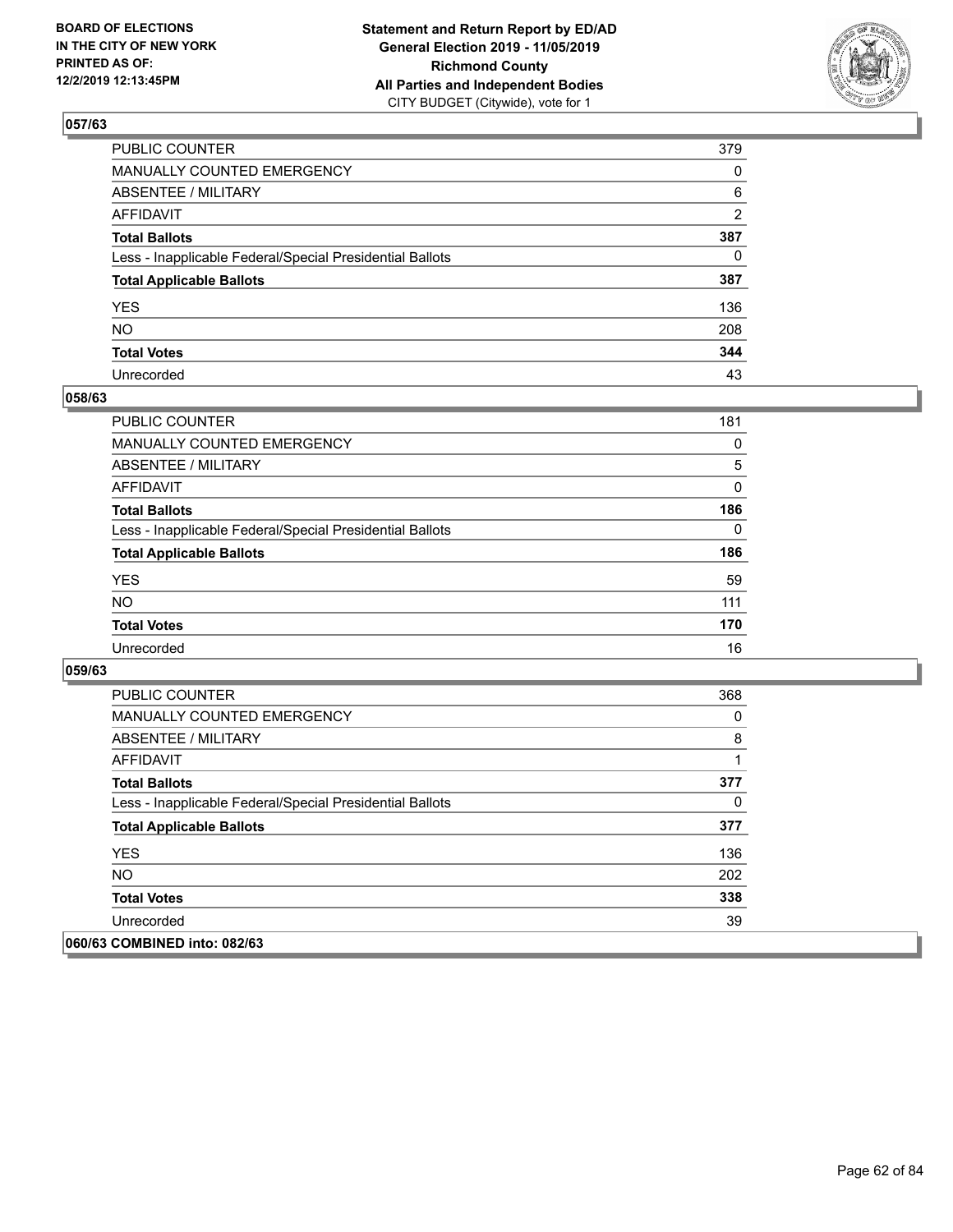

| PUBLIC COUNTER                                           | 234 |
|----------------------------------------------------------|-----|
| MANUALLY COUNTED EMERGENCY                               | 0   |
| ABSENTEE / MILITARY                                      | 18  |
| AFFIDAVIT                                                | 0   |
| Total Ballots                                            | 252 |
| Less - Inapplicable Federal/Special Presidential Ballots | 0   |
| <b>Total Applicable Ballots</b>                          | 252 |
| YES                                                      | 117 |
| NΟ                                                       | 122 |
| <b>Total Votes</b>                                       | 239 |
| Unrecorded                                               | 13  |

### **062/63**

| <b>PUBLIC COUNTER</b>                                    | 338      |
|----------------------------------------------------------|----------|
| <b>MANUALLY COUNTED EMERGENCY</b>                        | 0        |
| ABSENTEE / MILITARY                                      | 16       |
| AFFIDAVIT                                                | 0        |
| <b>Total Ballots</b>                                     | 354      |
| Less - Inapplicable Federal/Special Presidential Ballots | $\Omega$ |
| <b>Total Applicable Ballots</b>                          | 354      |
| <b>YES</b>                                               | 139      |
| <b>NO</b>                                                | 180      |
| <b>Total Votes</b>                                       | 319      |
| Unrecorded                                               | 35       |

| <b>PUBLIC COUNTER</b>                                    | 296 |
|----------------------------------------------------------|-----|
| MANUALLY COUNTED EMERGENCY                               | 0   |
| ABSENTEE / MILITARY                                      | 10  |
| AFFIDAVIT                                                | 0   |
| <b>Total Ballots</b>                                     | 306 |
| Less - Inapplicable Federal/Special Presidential Ballots | 0   |
| <b>Total Applicable Ballots</b>                          | 306 |
| <b>YES</b>                                               | 107 |
| NO.                                                      | 175 |
| <b>Total Votes</b>                                       | 282 |
| Unrecorded                                               | 24  |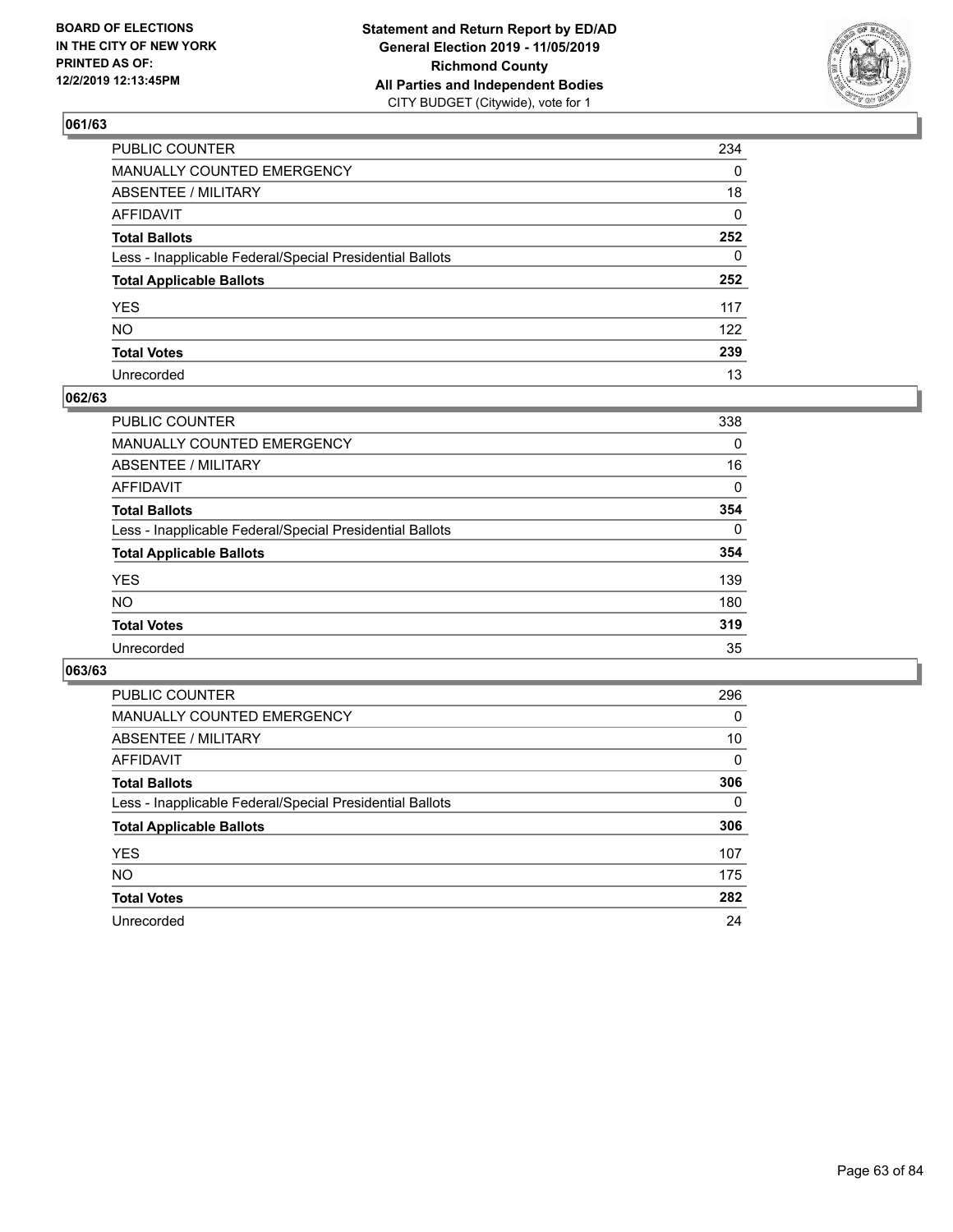

| PUBLIC COUNTER                                           | 531 |
|----------------------------------------------------------|-----|
| MANUALLY COUNTED EMERGENCY                               | 0   |
| ABSENTEE / MILITARY                                      | 13  |
| AFFIDAVIT                                                | 3   |
| Total Ballots                                            | 547 |
| Less - Inapplicable Federal/Special Presidential Ballots | 0   |
| <b>Total Applicable Ballots</b>                          | 547 |
| YES                                                      | 172 |
| NO.                                                      | 342 |
| <b>Total Votes</b>                                       | 514 |
| Unrecorded                                               | 33  |

### **065/63**

| <b>PUBLIC COUNTER</b>                                    | 247            |
|----------------------------------------------------------|----------------|
| <b>MANUALLY COUNTED EMERGENCY</b>                        | 0              |
| ABSENTEE / MILITARY                                      | $\overline{2}$ |
| <b>AFFIDAVIT</b>                                         | 0              |
| <b>Total Ballots</b>                                     | 249            |
| Less - Inapplicable Federal/Special Presidential Ballots | $\Omega$       |
| <b>Total Applicable Ballots</b>                          | 249            |
| <b>YES</b>                                               | 89             |
| <b>NO</b>                                                | 140            |
| <b>Total Votes</b>                                       | 229            |
| Unrecorded                                               | 20             |
|                                                          |                |

### **066/63 COMBINED into: 064/63**

**067/63** 

| <b>PUBLIC COUNTER</b>                                    | 284 |
|----------------------------------------------------------|-----|
| <b>MANUALLY COUNTED EMERGENCY</b>                        | 0   |
| ABSENTEE / MILITARY                                      | 7   |
| AFFIDAVIT                                                | 0   |
| <b>Total Ballots</b>                                     | 291 |
| Less - Inapplicable Federal/Special Presidential Ballots | 0   |
| <b>Total Applicable Ballots</b>                          | 291 |
| <b>YES</b>                                               | 89  |
| NO.                                                      | 174 |
| <b>Total Votes</b>                                       | 263 |
| Unrecorded                                               | 28  |
| 068/63 COMBINED into: 053/63                             |     |

**069/63 COMBINED into: 083/63**

**070/63 COMBINED into: 052/63**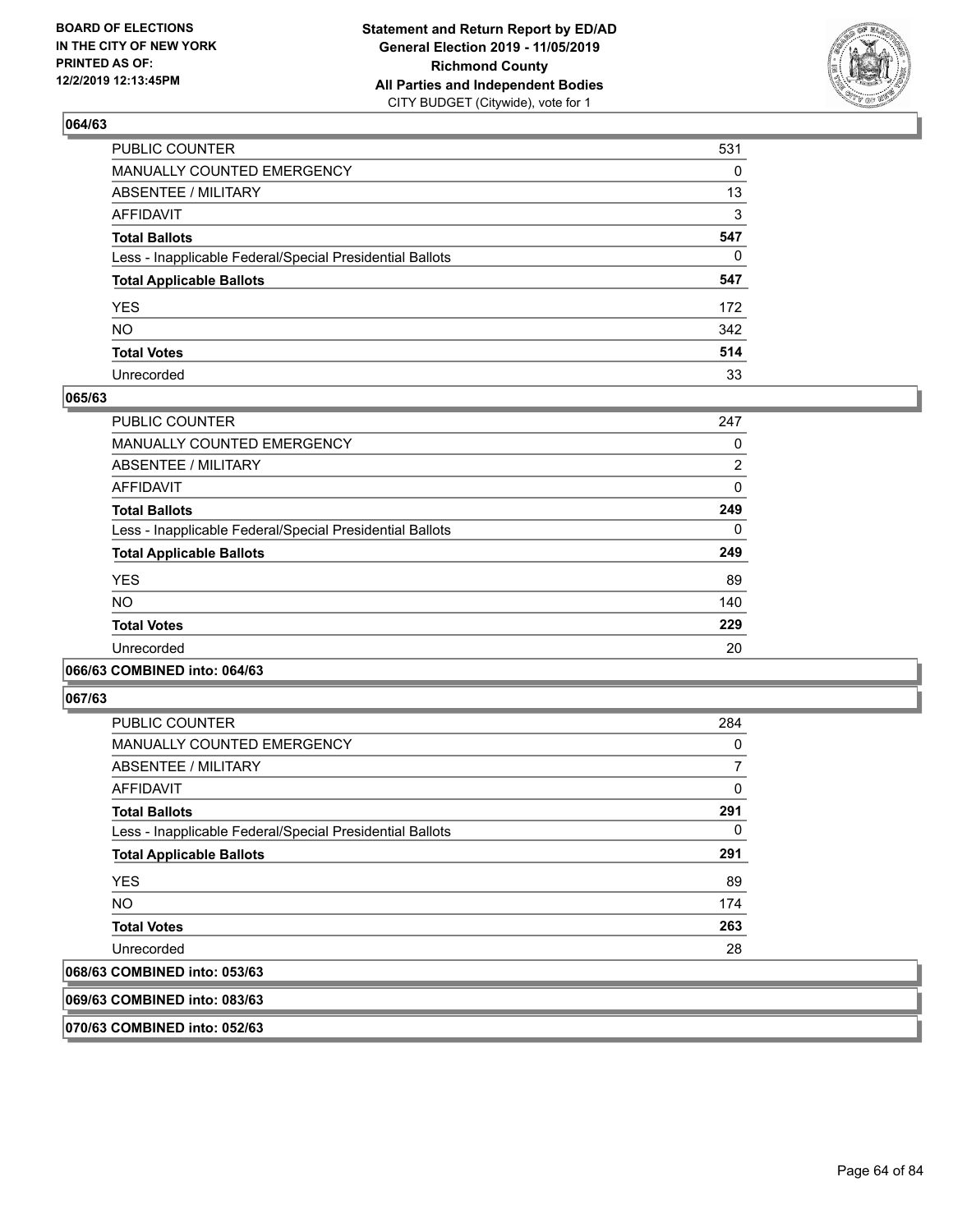

| PUBLIC COUNTER                                           | 119          |
|----------------------------------------------------------|--------------|
| MANUALLY COUNTED EMERGENCY                               | 0            |
| ABSENTEE / MILITARY                                      | 2            |
| AFFIDAVIT                                                |              |
| Total Ballots                                            | 122          |
| Less - Inapplicable Federal/Special Presidential Ballots | $\mathbf{0}$ |
| <b>Total Applicable Ballots</b>                          | 122          |
| YES                                                      | 67           |
| NO.                                                      | 20           |
| <b>Total Votes</b>                                       | 87           |
| Unrecorded                                               | 35           |

### **072/63**

| <b>PUBLIC COUNTER</b>                                    | 233      |
|----------------------------------------------------------|----------|
| <b>MANUALLY COUNTED EMERGENCY</b>                        | $\Omega$ |
| ABSENTEE / MILITARY                                      | 4        |
| AFFIDAVIT                                                |          |
| <b>Total Ballots</b>                                     | 238      |
| Less - Inapplicable Federal/Special Presidential Ballots | $\Omega$ |
| <b>Total Applicable Ballots</b>                          | 238      |
| <b>YES</b>                                               | 85       |
| <b>NO</b>                                                | 134      |
| <b>Total Votes</b>                                       | 219      |
| Unrecorded                                               | 19       |

| <b>PUBLIC COUNTER</b>                                    | 181 |
|----------------------------------------------------------|-----|
| <b>MANUALLY COUNTED EMERGENCY</b>                        | 0   |
| ABSENTEE / MILITARY                                      | 6   |
| AFFIDAVIT                                                | 0   |
| <b>Total Ballots</b>                                     | 187 |
| Less - Inapplicable Federal/Special Presidential Ballots | 0   |
| <b>Total Applicable Ballots</b>                          | 187 |
| <b>YES</b>                                               | 69  |
| NO.                                                      | 90  |
| <b>Total Votes</b>                                       | 159 |
| Unrecorded                                               | 28  |
| 074/63 COMBINED into: 062/63                             |     |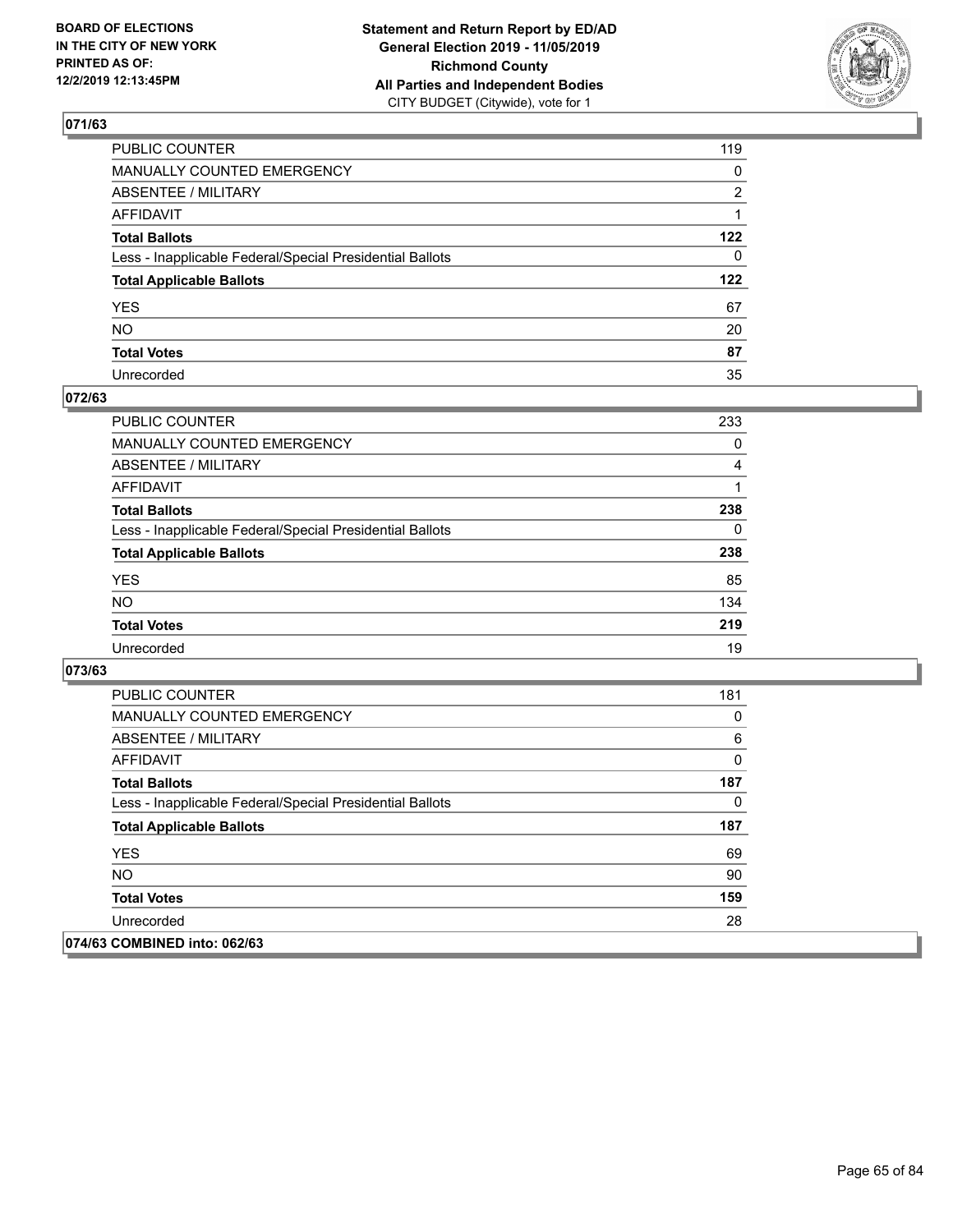

| PUBLIC COUNTER                                           | 79 |
|----------------------------------------------------------|----|
| MANUALLY COUNTED EMERGENCY                               | 0  |
| ABSENTEE / MILITARY                                      | 5  |
| AFFIDAVIT                                                | 0  |
| Total Ballots                                            | 84 |
| Less - Inapplicable Federal/Special Presidential Ballots | 0  |
| <b>Total Applicable Ballots</b>                          | 84 |
| YES                                                      | 35 |
| NO.                                                      | 17 |
| <b>Total Votes</b>                                       | 52 |
| Unrecorded                                               | 32 |

### **076/63**

| <b>PUBLIC COUNTER</b>                                    | 189      |
|----------------------------------------------------------|----------|
| MANUALLY COUNTED EMERGENCY                               | 0        |
| ABSENTEE / MILITARY                                      | 4        |
| AFFIDAVIT                                                | $\Omega$ |
| <b>Total Ballots</b>                                     | 193      |
| Less - Inapplicable Federal/Special Presidential Ballots | $\Omega$ |
| <b>Total Applicable Ballots</b>                          | 193      |
| <b>YES</b>                                               | 65       |
| <b>NO</b>                                                | 104      |
| <b>Total Votes</b>                                       | 169      |
| Unrecorded                                               | 24       |

### **077/63**

| <b>PUBLIC COUNTER</b>                                    | 142 |
|----------------------------------------------------------|-----|
| <b>MANUALLY COUNTED EMERGENCY</b>                        | 0   |
| ABSENTEE / MILITARY                                      | 6   |
| AFFIDAVIT                                                | 0   |
| <b>Total Ballots</b>                                     | 148 |
| Less - Inapplicable Federal/Special Presidential Ballots | 0   |
| <b>Total Applicable Ballots</b>                          | 148 |
| <b>YES</b>                                               | 57  |
| NO.                                                      | 68  |
| <b>Total Votes</b>                                       | 125 |
| Unrecorded                                               | 23  |
| 078/63 COMBINED into: 027/63                             |     |

**079/63 COMBINED into: 029/63**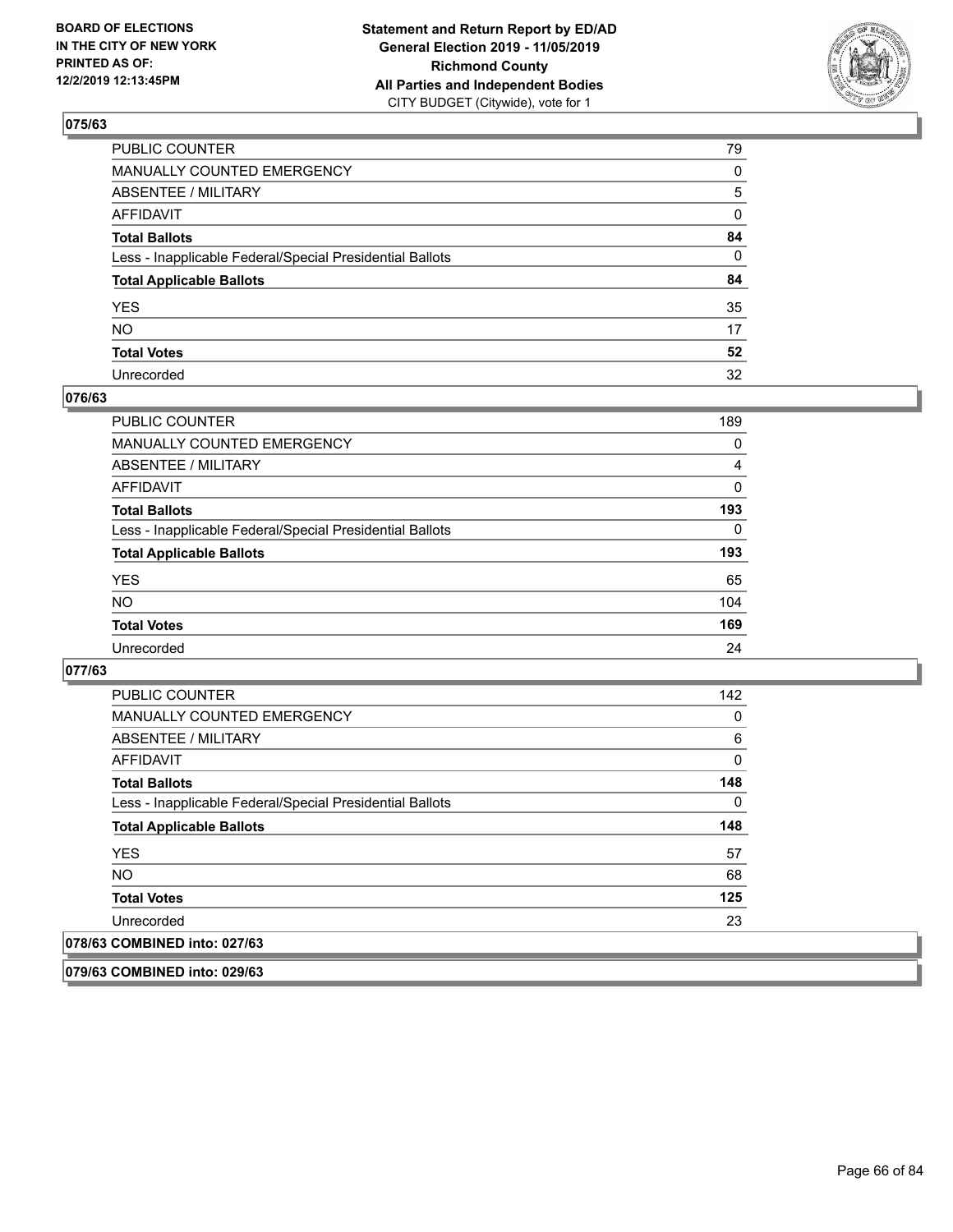

| PUBLIC COUNTER                                           | 151      |
|----------------------------------------------------------|----------|
| MANUALLY COUNTED EMERGENCY                               | 0        |
| <b>ABSENTEE / MILITARY</b>                               | 4        |
| <b>AFFIDAVIT</b>                                         | 0        |
| <b>Total Ballots</b>                                     | 155      |
| Less - Inapplicable Federal/Special Presidential Ballots | $\Omega$ |
| <b>Total Applicable Ballots</b>                          | 155      |
| <b>YES</b>                                               | 77       |
| <b>NO</b>                                                | 52       |
| <b>Total Votes</b>                                       | 129      |
|                                                          |          |

### **081/63 COMBINED into: 059/63**

#### **082/63**

| <b>PUBLIC COUNTER</b>                                    | 259      |
|----------------------------------------------------------|----------|
| <b>MANUALLY COUNTED EMERGENCY</b>                        | $\Omega$ |
| ABSENTEE / MILITARY                                      | 8        |
| AFFIDAVIT                                                |          |
| <b>Total Ballots</b>                                     | 268      |
| Less - Inapplicable Federal/Special Presidential Ballots | 0        |
| <b>Total Applicable Ballots</b>                          | 268      |
| <b>YES</b>                                               | 100      |
| <b>NO</b>                                                | 134      |
| <b>Total Votes</b>                                       | 234      |
| Unrecorded                                               | 34       |
|                                                          |          |

| <b>PUBLIC COUNTER</b>                                    | 269      |
|----------------------------------------------------------|----------|
| MANUALLY COUNTED EMERGENCY                               | $\Omega$ |
| ABSENTEE / MILITARY                                      | 35       |
| AFFIDAVIT                                                | 5        |
| <b>Total Ballots</b>                                     | 309      |
| Less - Inapplicable Federal/Special Presidential Ballots | $\Omega$ |
| <b>Total Applicable Ballots</b>                          | 309      |
| <b>YES</b>                                               | 125      |
| <b>NO</b>                                                | 132      |
| <b>Total Votes</b>                                       | 257      |
| Unrecorded                                               | 52       |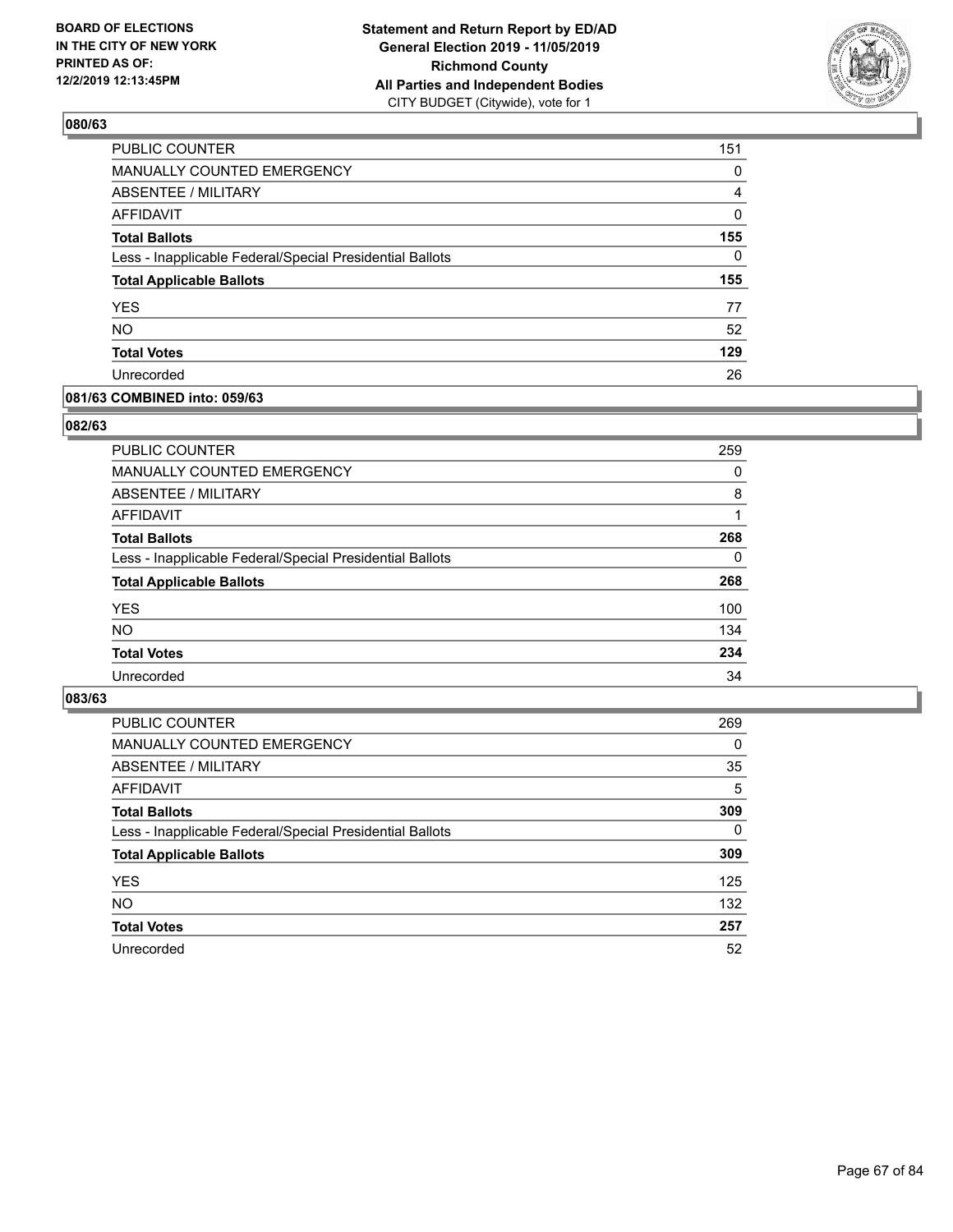

| <b>PUBLIC COUNTER</b>                                    | 168 |  |
|----------------------------------------------------------|-----|--|
| <b>MANUALLY COUNTED EMERGENCY</b>                        | 0   |  |
| ABSENTEE / MILITARY                                      | 9   |  |
| <b>AFFIDAVIT</b>                                         | 0   |  |
| <b>Total Ballots</b>                                     | 177 |  |
| Less - Inapplicable Federal/Special Presidential Ballots | 0   |  |
| <b>Total Applicable Ballots</b>                          | 177 |  |
| <b>YES</b>                                               | 79  |  |
| NO.                                                      | 70  |  |
| <b>Total Votes</b>                                       | 149 |  |
| Unrecorded                                               | 28  |  |
| 085/63 COMBINED into: 007/63                             |     |  |
| 086/63 COMBINED into: 009/63                             |     |  |
| 087/63 COMBINED into: 084/63                             |     |  |
| 088/63 COMBINED into: 009/63                             |     |  |
| 089/63 COMBINED into: 073/63                             |     |  |
| 090/63 COMBINED into: 009/63                             |     |  |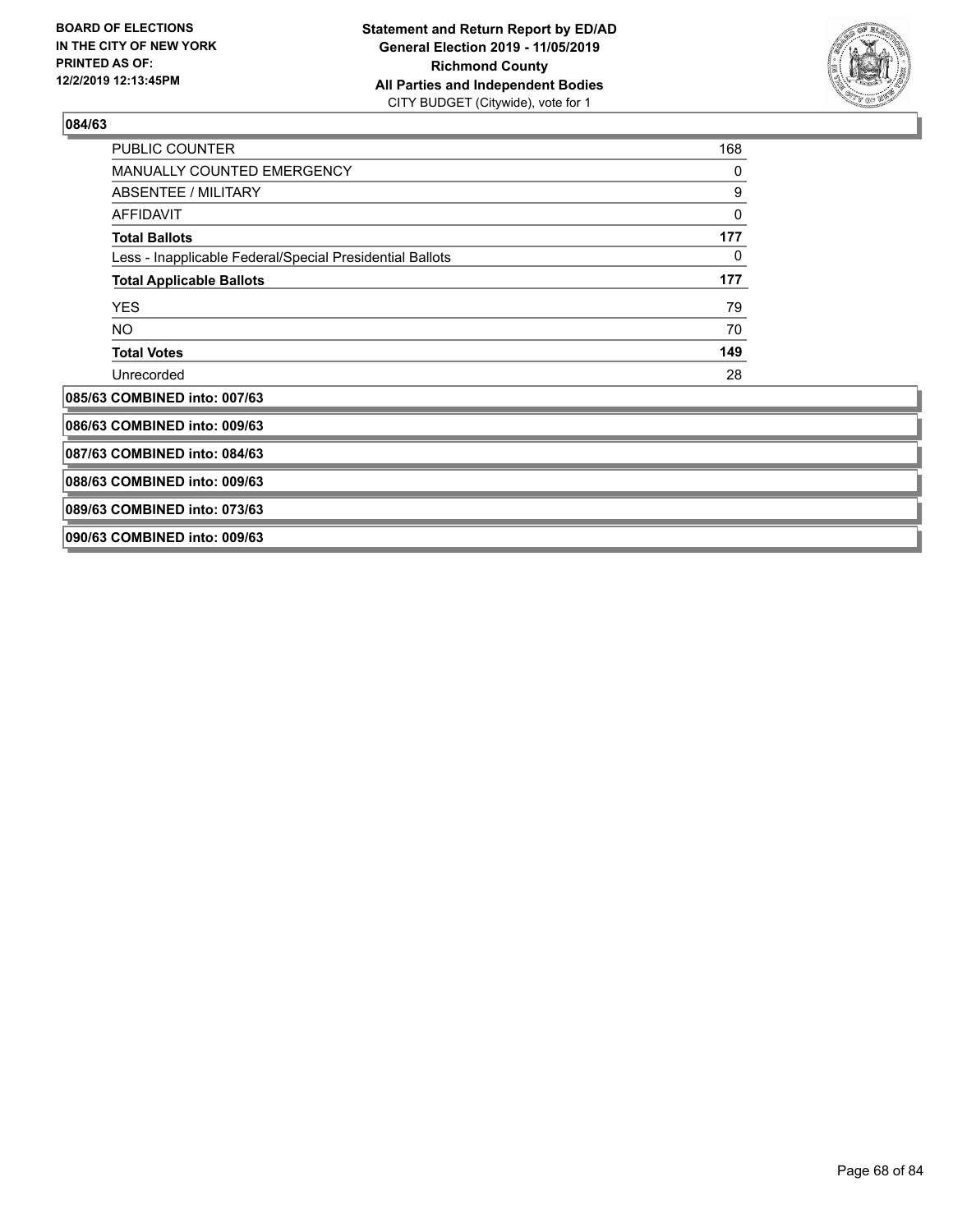

| PUBLIC COUNTER                                           | 154          |
|----------------------------------------------------------|--------------|
| MANUALLY COUNTED EMERGENCY                               | $\mathbf{0}$ |
| ABSENTEE / MILITARY                                      | 3            |
| AFFIDAVIT                                                | $\mathbf{0}$ |
| Total Ballots                                            | 157          |
| Less - Inapplicable Federal/Special Presidential Ballots | $\mathbf{0}$ |
| <b>Total Applicable Ballots</b>                          | 157          |
| YES                                                      | 52           |
| NO.                                                      | 89           |
| <b>Total Votes</b>                                       | 141          |
| Unrecorded                                               | 16           |

### **002/64**

| <b>PUBLIC COUNTER</b>                                    | 214      |
|----------------------------------------------------------|----------|
| <b>MANUALLY COUNTED EMERGENCY</b>                        | $\Omega$ |
| ABSENTEE / MILITARY                                      | 8        |
| AFFIDAVIT                                                | $\Omega$ |
| <b>Total Ballots</b>                                     | 222      |
| Less - Inapplicable Federal/Special Presidential Ballots | $\Omega$ |
| <b>Total Applicable Ballots</b>                          | 222      |
| <b>YES</b>                                               | 80       |
| <b>NO</b>                                                | 128      |
| <b>Total Votes</b>                                       | 208      |
| Unrecorded                                               | 14       |

| <b>PUBLIC COUNTER</b>                                    | 390      |
|----------------------------------------------------------|----------|
| <b>MANUALLY COUNTED EMERGENCY</b>                        | $\Omega$ |
| ABSENTEE / MILITARY                                      | 16       |
| AFFIDAVIT                                                | 3        |
| <b>Total Ballots</b>                                     | 409      |
| Less - Inapplicable Federal/Special Presidential Ballots | $\Omega$ |
| <b>Total Applicable Ballots</b>                          | 409      |
| <b>YES</b>                                               | 94       |
| NO.                                                      | 280      |
| <b>Total Votes</b>                                       | 374      |
| Unrecorded                                               | 35       |
| 004/64 COMBINED into: 003/64                             |          |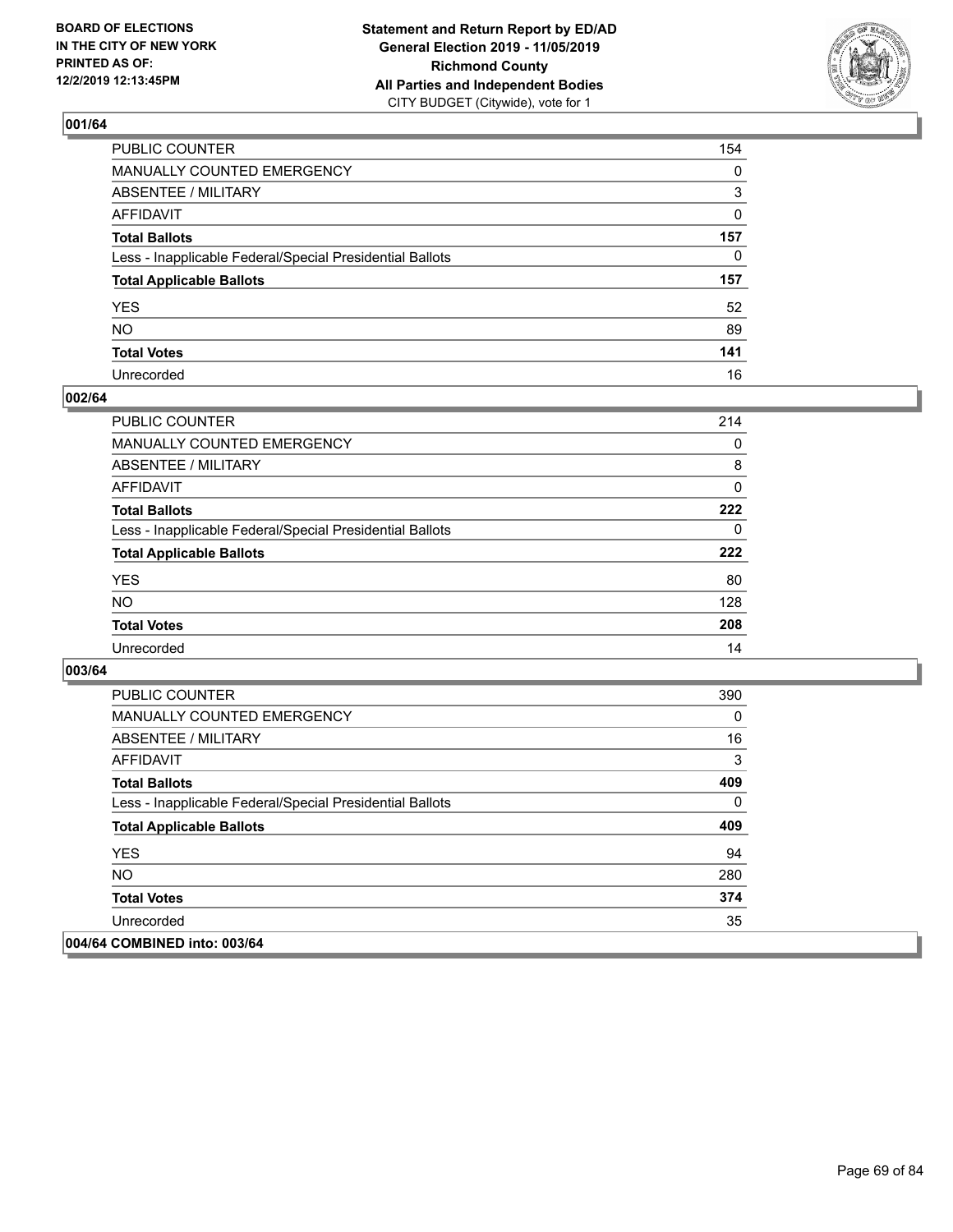

| PUBLIC COUNTER                                           | 429          |
|----------------------------------------------------------|--------------|
| MANUALLY COUNTED EMERGENCY                               | $\mathbf{0}$ |
| ABSENTEE / MILITARY                                      | 20           |
| AFFIDAVIT                                                | 6            |
| Total Ballots                                            | 455          |
| Less - Inapplicable Federal/Special Presidential Ballots | $\Omega$     |
| <b>Total Applicable Ballots</b>                          | 455          |
| YES                                                      | 136          |
| NO.                                                      | 266          |
| <b>Total Votes</b>                                       | 402          |
| Unrecorded                                               | 53           |

### **006/64**

| <b>PUBLIC COUNTER</b>                                    | 244            |
|----------------------------------------------------------|----------------|
| MANUALLY COUNTED EMERGENCY                               | $\Omega$       |
| ABSENTEE / MILITARY                                      | 6              |
| AFFIDAVIT                                                | $\overline{2}$ |
| <b>Total Ballots</b>                                     | 252            |
| Less - Inapplicable Federal/Special Presidential Ballots | $\Omega$       |
| <b>Total Applicable Ballots</b>                          | 252            |
| <b>YES</b>                                               | 73             |
| <b>NO</b>                                                | 153            |
| <b>Total Votes</b>                                       | 226            |
| Unrecorded                                               | 26             |

| <b>PUBLIC COUNTER</b>                                    | 248      |
|----------------------------------------------------------|----------|
| <b>MANUALLY COUNTED EMERGENCY</b>                        | 0        |
| ABSENTEE / MILITARY                                      | 7        |
| AFFIDAVIT                                                | 0        |
| <b>Total Ballots</b>                                     | 255      |
| Less - Inapplicable Federal/Special Presidential Ballots | $\Omega$ |
| <b>Total Applicable Ballots</b>                          | 255      |
| <b>YES</b>                                               | 75       |
| <b>NO</b>                                                | 158      |
| <b>Total Votes</b>                                       | 233      |
| Unrecorded                                               | 22       |
| 008/64 COMBINED into: 005/64                             |          |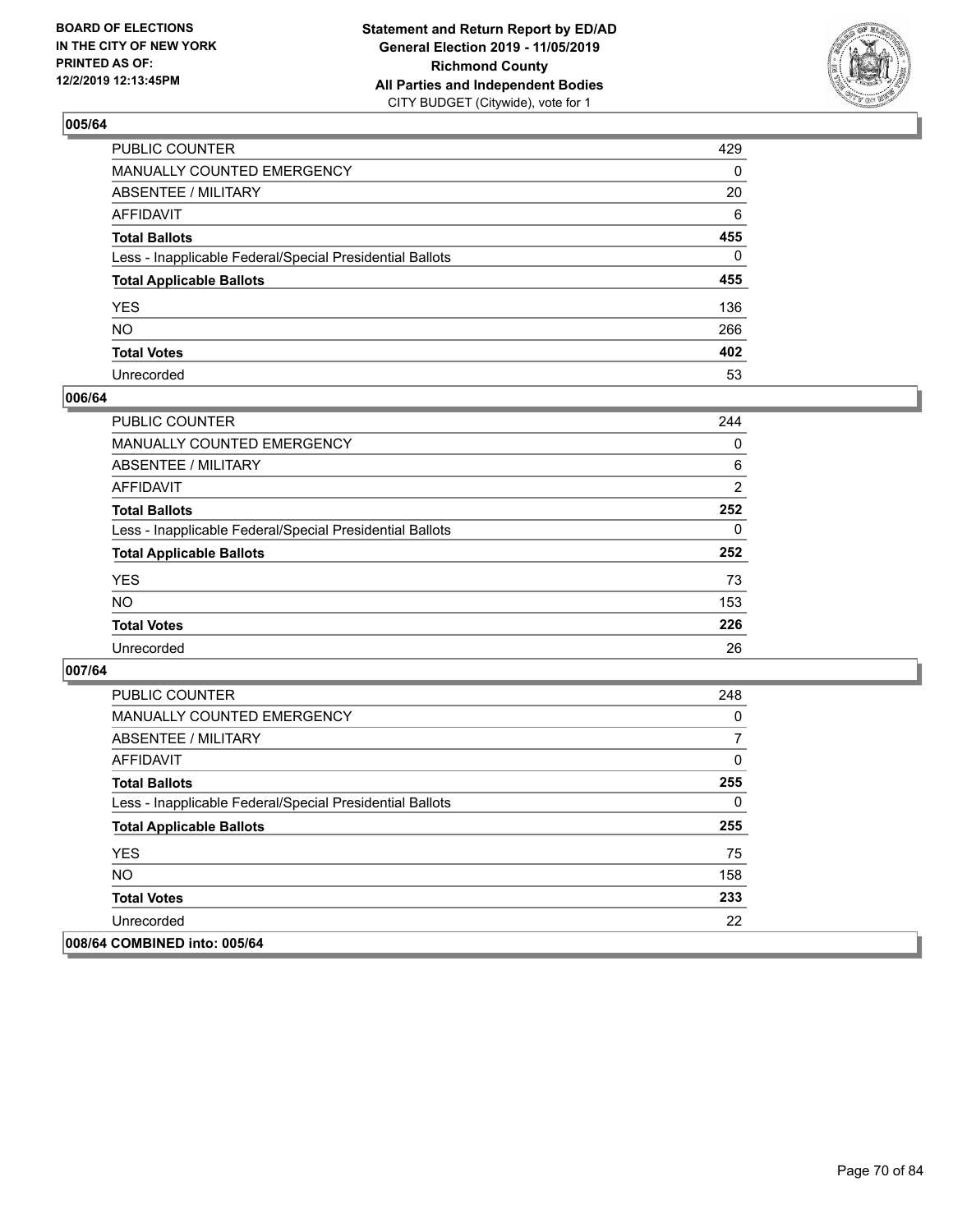

| PUBLIC COUNTER                                           | 321 |
|----------------------------------------------------------|-----|
| MANUALLY COUNTED EMERGENCY                               | 0   |
| <b>ABSENTEE / MILITARY</b>                               |     |
| <b>AFFIDAVIT</b>                                         |     |
| <b>Total Ballots</b>                                     | 329 |
| Less - Inapplicable Federal/Special Presidential Ballots | 0   |
| <b>Total Applicable Ballots</b>                          | 329 |
| <b>YES</b>                                               | 81  |
| <b>NO</b>                                                | 223 |
| <b>Total Votes</b>                                       | 304 |
| Unrecorded                                               | 25  |

### **010/64 COMBINED into: 009/64**

#### **011/64**

| <b>PUBLIC COUNTER</b>                                    | 296          |
|----------------------------------------------------------|--------------|
| <b>MANUALLY COUNTED EMERGENCY</b>                        | 0            |
| ABSENTEE / MILITARY                                      | 10           |
| AFFIDAVIT                                                | $\mathbf{0}$ |
| <b>Total Ballots</b>                                     | 306          |
| Less - Inapplicable Federal/Special Presidential Ballots | 0            |
| <b>Total Applicable Ballots</b>                          | 306          |
| <b>YES</b>                                               | 83           |
| <b>NO</b>                                                | 179          |
| <b>Total Votes</b>                                       | 262          |
| Unrecorded                                               | 44           |

## **012/64 COMBINED into: 011/64**

#### **013/64 COMBINED into: 011/64**

| <b>PUBLIC COUNTER</b>                                    | 409 |
|----------------------------------------------------------|-----|
| <b>MANUALLY COUNTED EMERGENCY</b>                        | 0   |
| ABSENTEE / MILITARY                                      | 17  |
| AFFIDAVIT                                                | 0   |
| <b>Total Ballots</b>                                     | 426 |
| Less - Inapplicable Federal/Special Presidential Ballots | 0   |
| <b>Total Applicable Ballots</b>                          | 426 |
| <b>YES</b>                                               | 134 |
| NO.                                                      | 268 |
| <b>Total Votes</b>                                       | 402 |
| Unrecorded                                               | 24  |
| 015/64 COMBINED into: 014/64                             |     |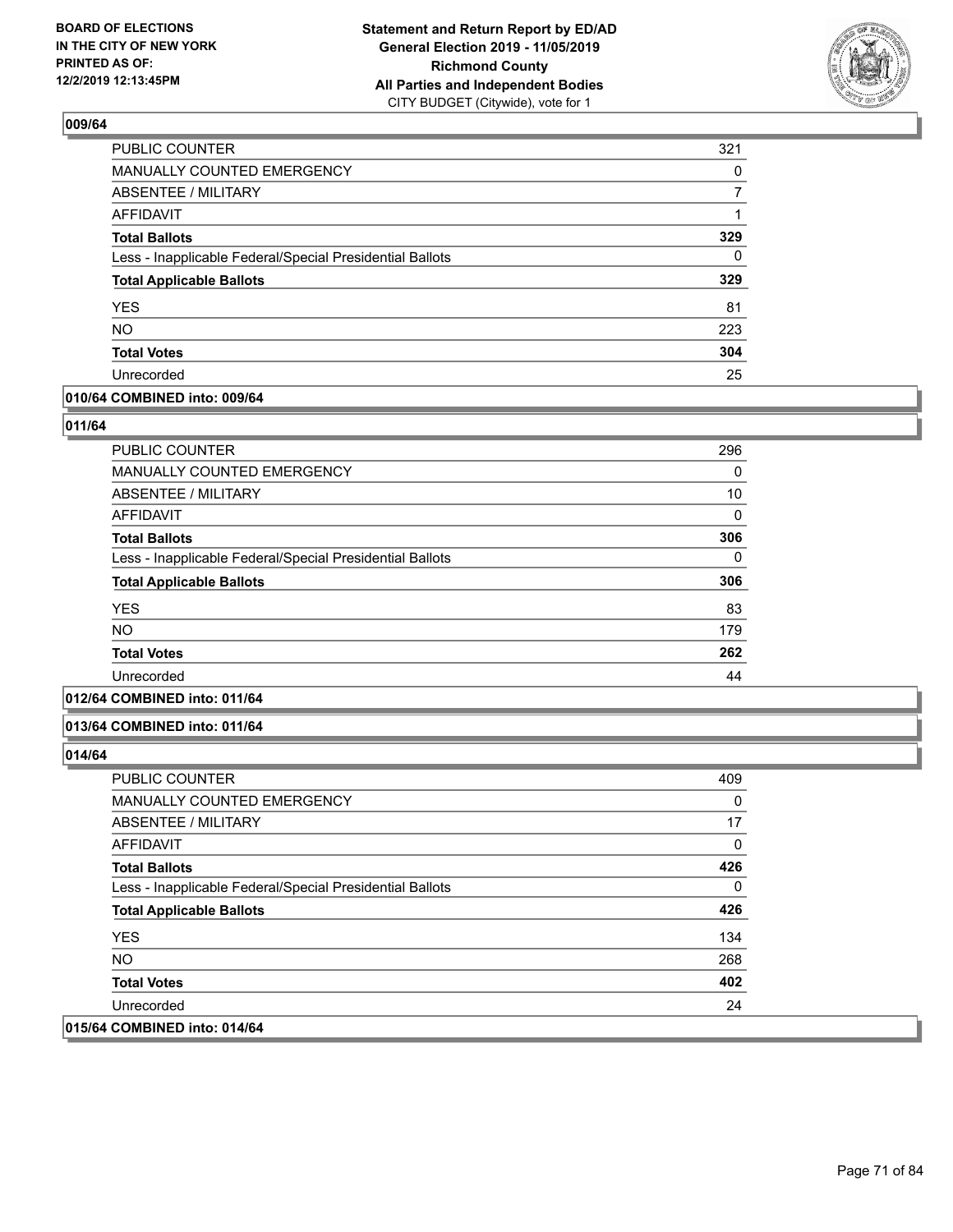

| PUBLIC COUNTER                                           | 436 |
|----------------------------------------------------------|-----|
| <b>MANUALLY COUNTED EMERGENCY</b>                        | 0   |
| <b>ABSENTEE / MILITARY</b>                               | 23  |
| <b>AFFIDAVIT</b>                                         | 1   |
| <b>Total Ballots</b>                                     | 460 |
| Less - Inapplicable Federal/Special Presidential Ballots | 0   |
| <b>Total Applicable Ballots</b>                          | 460 |
| <b>YES</b>                                               | 160 |
| <b>NO</b>                                                | 245 |
| <b>Total Votes</b>                                       | 405 |
| Unrecorded                                               | 55  |

### **017/64 COMBINED into: 016/64**

### **018/64**

| <b>PUBLIC COUNTER</b>                                    | 145          |
|----------------------------------------------------------|--------------|
| MANUALLY COUNTED EMERGENCY                               | 0            |
| ABSENTEE / MILITARY                                      | 8            |
| AFFIDAVIT                                                | $\mathbf{0}$ |
| <b>Total Ballots</b>                                     | 153          |
| Less - Inapplicable Federal/Special Presidential Ballots | $\Omega$     |
| <b>Total Applicable Ballots</b>                          | 153          |
| <b>YES</b>                                               | 74           |
| <b>NO</b>                                                | 61           |
| <b>Total Votes</b>                                       | 135          |
| Unrecorded                                               | 18           |

| <b>PUBLIC COUNTER</b>                                    | 109      |
|----------------------------------------------------------|----------|
| MANUALLY COUNTED EMERGENCY                               | $\Omega$ |
| ABSENTEE / MILITARY                                      | 29       |
| AFFIDAVIT                                                |          |
| <b>Total Ballots</b>                                     | 139      |
| Less - Inapplicable Federal/Special Presidential Ballots | $\Omega$ |
| <b>Total Applicable Ballots</b>                          | 139      |
| <b>YES</b>                                               | 63       |
| <b>NO</b>                                                | 43       |
| <b>Total Votes</b>                                       | 106      |
| Unrecorded                                               | 33       |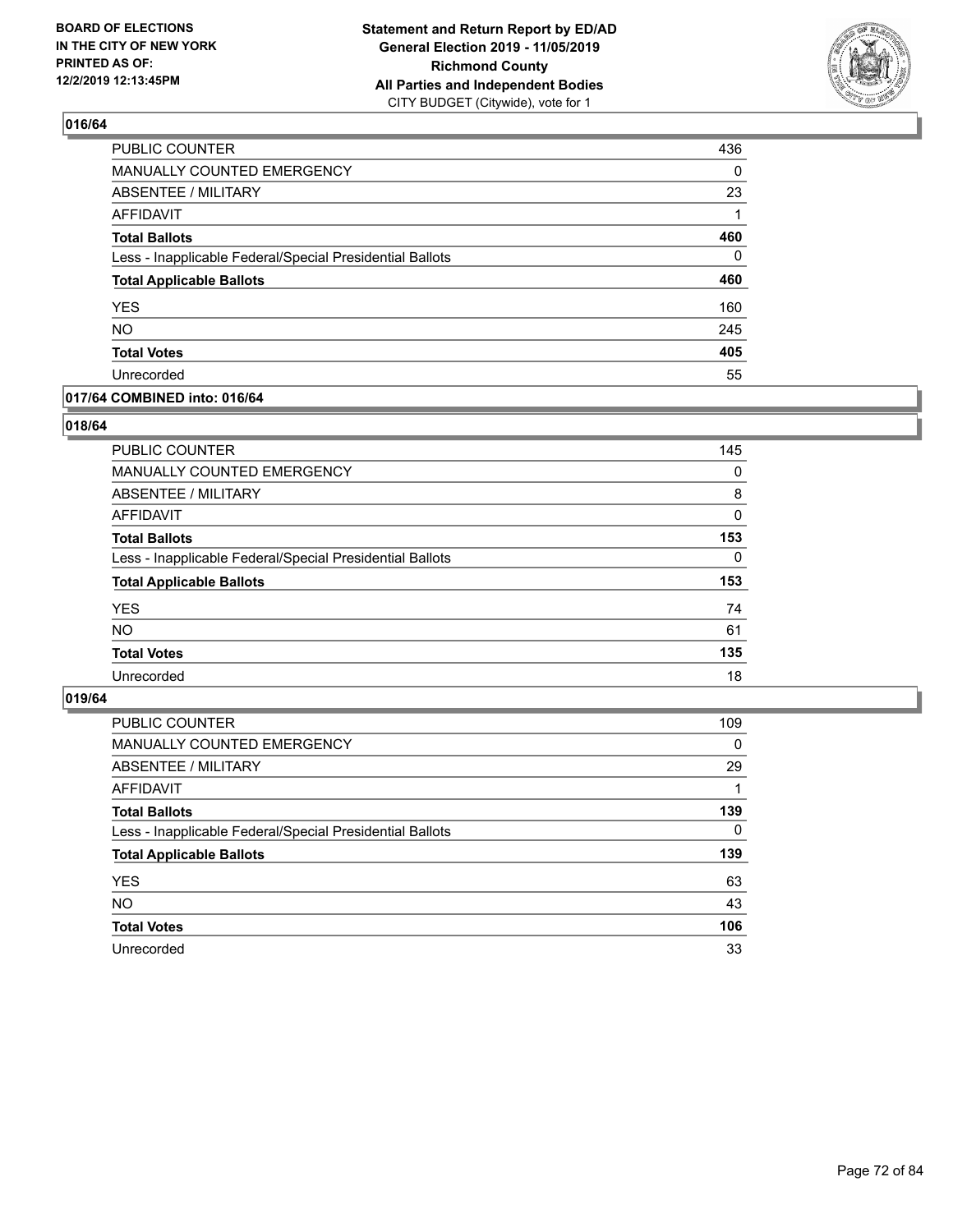

| PUBLIC COUNTER                                           | 149          |
|----------------------------------------------------------|--------------|
| MANUALLY COUNTED EMERGENCY                               | $\mathbf{0}$ |
| ABSENTEE / MILITARY                                      | 5            |
| AFFIDAVIT                                                | 0            |
| Total Ballots                                            | 154          |
| Less - Inapplicable Federal/Special Presidential Ballots | $\Omega$     |
| <b>Total Applicable Ballots</b>                          | 154          |
| YES                                                      | 63           |
| NO.                                                      | 71           |
| <b>Total Votes</b>                                       | 134          |
| Unrecorded                                               | 20           |

### **021/64**

| <b>PUBLIC COUNTER</b>                                    | 158      |
|----------------------------------------------------------|----------|
| <b>MANUALLY COUNTED EMERGENCY</b>                        | $\Omega$ |
| ABSENTEE / MILITARY                                      | 9        |
| AFFIDAVIT                                                | 2        |
| <b>Total Ballots</b>                                     | 169      |
| Less - Inapplicable Federal/Special Presidential Ballots | $\Omega$ |
| <b>Total Applicable Ballots</b>                          | 169      |
| <b>YES</b>                                               | 64       |
| <b>NO</b>                                                | 96       |
| <b>Total Votes</b>                                       | 160      |
| Unrecorded                                               | 9        |

| PUBLIC COUNTER                                           | 424      |
|----------------------------------------------------------|----------|
| <b>MANUALLY COUNTED EMERGENCY</b>                        | 0        |
| ABSENTEE / MILITARY                                      | 27       |
| AFFIDAVIT                                                |          |
| <b>Total Ballots</b>                                     | 452      |
| Less - Inapplicable Federal/Special Presidential Ballots | $\Omega$ |
| <b>Total Applicable Ballots</b>                          | 452      |
| <b>YES</b>                                               | 149      |
| <b>NO</b>                                                | 263      |
| <b>Total Votes</b>                                       | 412      |
| Unrecorded                                               | 40       |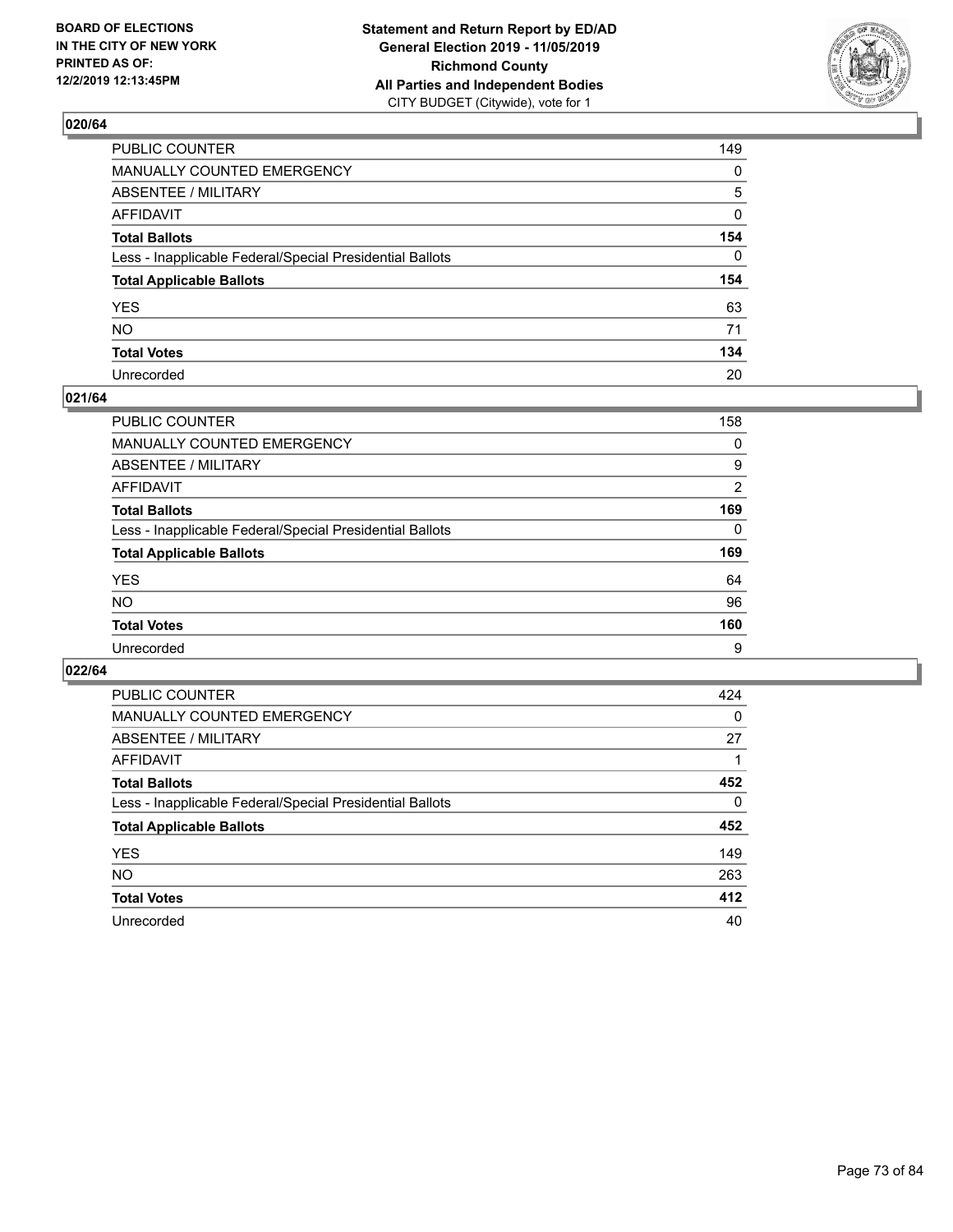

| PUBLIC COUNTER                                           | 352          |
|----------------------------------------------------------|--------------|
| MANUALLY COUNTED EMERGENCY                               | $\mathbf{0}$ |
| ABSENTEE / MILITARY                                      | 8            |
| AFFIDAVIT                                                | $\mathbf{0}$ |
| Total Ballots                                            | 360          |
| Less - Inapplicable Federal/Special Presidential Ballots | $\mathbf{0}$ |
| <b>Total Applicable Ballots</b>                          | 360          |
| YES                                                      | 109          |
| NO.                                                      | 213          |
| <b>Total Votes</b>                                       | 322          |
| Unrecorded                                               | 38           |

### **024/64**

| PUBLIC COUNTER                                           | 288      |
|----------------------------------------------------------|----------|
| <b>MANUALLY COUNTED EMERGENCY</b>                        | $\Omega$ |
| ABSENTEE / MILITARY                                      | 16       |
| <b>AFFIDAVIT</b>                                         |          |
| <b>Total Ballots</b>                                     | 305      |
| Less - Inapplicable Federal/Special Presidential Ballots | $\Omega$ |
| <b>Total Applicable Ballots</b>                          | 305      |
| <b>YES</b>                                               | 103      |
| <b>NO</b>                                                | 165      |
| <b>Total Votes</b>                                       | 268      |
| Unrecorded                                               | 37       |

| <b>PUBLIC COUNTER</b>                                    | 165      |
|----------------------------------------------------------|----------|
| <b>MANUALLY COUNTED EMERGENCY</b>                        | $\Omega$ |
| ABSENTEE / MILITARY                                      | 13       |
| AFFIDAVIT                                                | 2        |
| <b>Total Ballots</b>                                     | 180      |
| Less - Inapplicable Federal/Special Presidential Ballots | 0        |
| <b>Total Applicable Ballots</b>                          | 180      |
| <b>YES</b>                                               | 68       |
| NO.                                                      | 88       |
| <b>Total Votes</b>                                       | 156      |
| Unrecorded                                               | 24       |
| 026/64 COMBINED into: 023/64                             |          |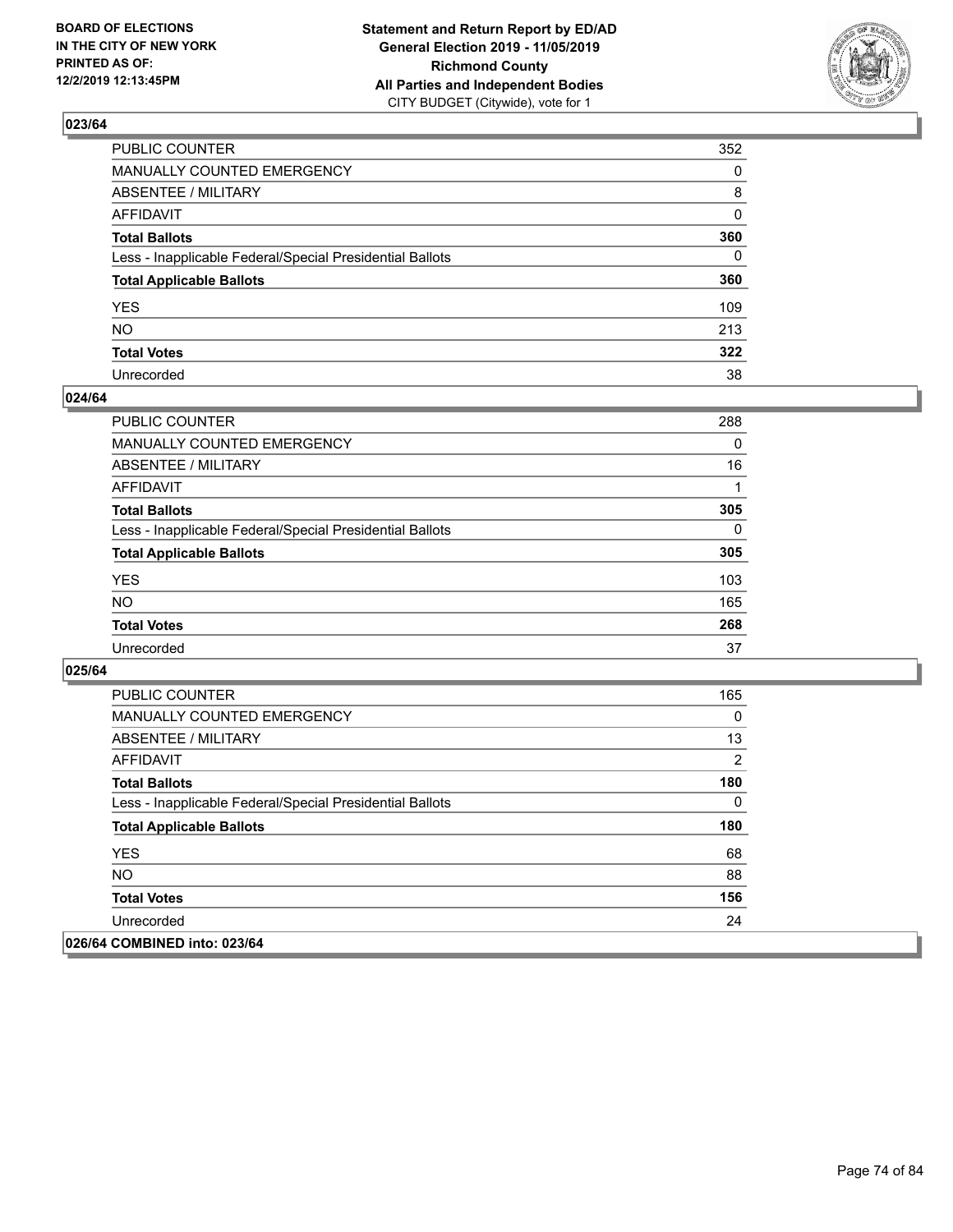

| PUBLIC COUNTER                                           | 150          |
|----------------------------------------------------------|--------------|
| MANUALLY COUNTED EMERGENCY                               | $\mathbf{0}$ |
| ABSENTEE / MILITARY                                      | 3            |
| AFFIDAVIT                                                | $\mathbf{0}$ |
| Total Ballots                                            | 153          |
| Less - Inapplicable Federal/Special Presidential Ballots | $\mathbf{0}$ |
| <b>Total Applicable Ballots</b>                          | 153          |
| YES                                                      | 43           |
| NO.                                                      | 93           |
| <b>Total Votes</b>                                       | 136          |
| Unrecorded                                               | 17           |

### **028/64**

| PUBLIC COUNTER                                           | 300 |
|----------------------------------------------------------|-----|
| MANUALLY COUNTED EMERGENCY                               | 0   |
| ABSENTEE / MILITARY                                      | 5   |
| AFFIDAVIT                                                |     |
| <b>Total Ballots</b>                                     | 306 |
| Less - Inapplicable Federal/Special Presidential Ballots | 0   |
| <b>Total Applicable Ballots</b>                          | 306 |
| <b>YES</b>                                               | 89  |
| NO.                                                      | 170 |
| <b>Total Votes</b>                                       | 259 |
| Unrecorded                                               | 47  |
|                                                          |     |

### **029/64 COMBINED into: 028/64**

| <b>PUBLIC COUNTER</b>                                    | 306 |
|----------------------------------------------------------|-----|
| <b>MANUALLY COUNTED EMERGENCY</b>                        | 0   |
| ABSENTEE / MILITARY                                      | 10  |
| AFFIDAVIT                                                | 2   |
| <b>Total Ballots</b>                                     | 318 |
| Less - Inapplicable Federal/Special Presidential Ballots | 0   |
| <b>Total Applicable Ballots</b>                          | 318 |
| <b>YES</b>                                               | 131 |
| NO.                                                      | 156 |
| <b>Total Votes</b>                                       | 287 |
| Unrecorded                                               | 31  |
| 031/64 COMBINED into: 030/64                             |     |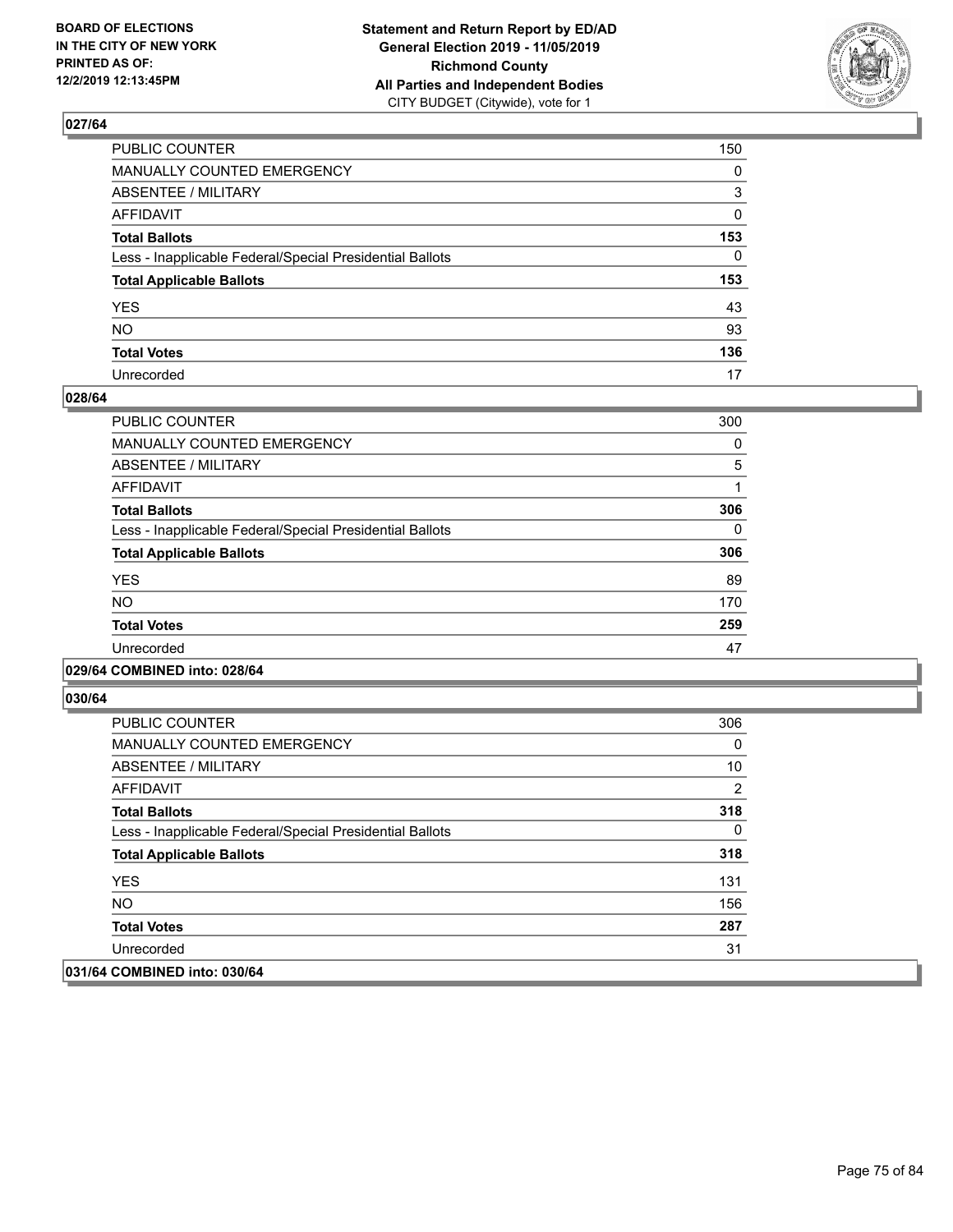

| PUBLIC COUNTER                                           | 323 |
|----------------------------------------------------------|-----|
| MANUALLY COUNTED EMERGENCY                               | 0   |
| ABSENTEE / MILITARY                                      | 32  |
| AFFIDAVIT                                                | 0   |
| Total Ballots                                            | 355 |
| Less - Inapplicable Federal/Special Presidential Ballots | 0   |
| <b>Total Applicable Ballots</b>                          | 355 |
| YES                                                      | 124 |
| NO.                                                      | 178 |
| <b>Total Votes</b>                                       | 302 |
| Unrecorded                                               | 53  |

### **033/64**

| PUBLIC COUNTER                                           | 147      |
|----------------------------------------------------------|----------|
| <b>MANUALLY COUNTED EMERGENCY</b>                        | 0        |
| ABSENTEE / MILITARY                                      | 6        |
| <b>AFFIDAVIT</b>                                         | 0        |
| <b>Total Ballots</b>                                     | 153      |
| Less - Inapplicable Federal/Special Presidential Ballots | $\Omega$ |
| <b>Total Applicable Ballots</b>                          | 153      |
| <b>YES</b>                                               | 52       |
| <b>NO</b>                                                | 91       |
| <b>Total Votes</b>                                       | 143      |
| Unrecorded                                               | 10       |
|                                                          |          |

### **034/64 COMBINED into: 032/64**

| PUBLIC COUNTER                                           | 169 |
|----------------------------------------------------------|-----|
| <b>MANUALLY COUNTED EMERGENCY</b>                        | 0   |
| <b>ABSENTEE / MILITARY</b>                               | 11  |
| <b>AFFIDAVIT</b>                                         | 0   |
| <b>Total Ballots</b>                                     | 180 |
| Less - Inapplicable Federal/Special Presidential Ballots | 0   |
| <b>Total Applicable Ballots</b>                          | 180 |
| <b>YES</b>                                               | 73  |
| <b>NO</b>                                                | 87  |
| <b>Total Votes</b>                                       | 160 |
| Unrecorded                                               | 20  |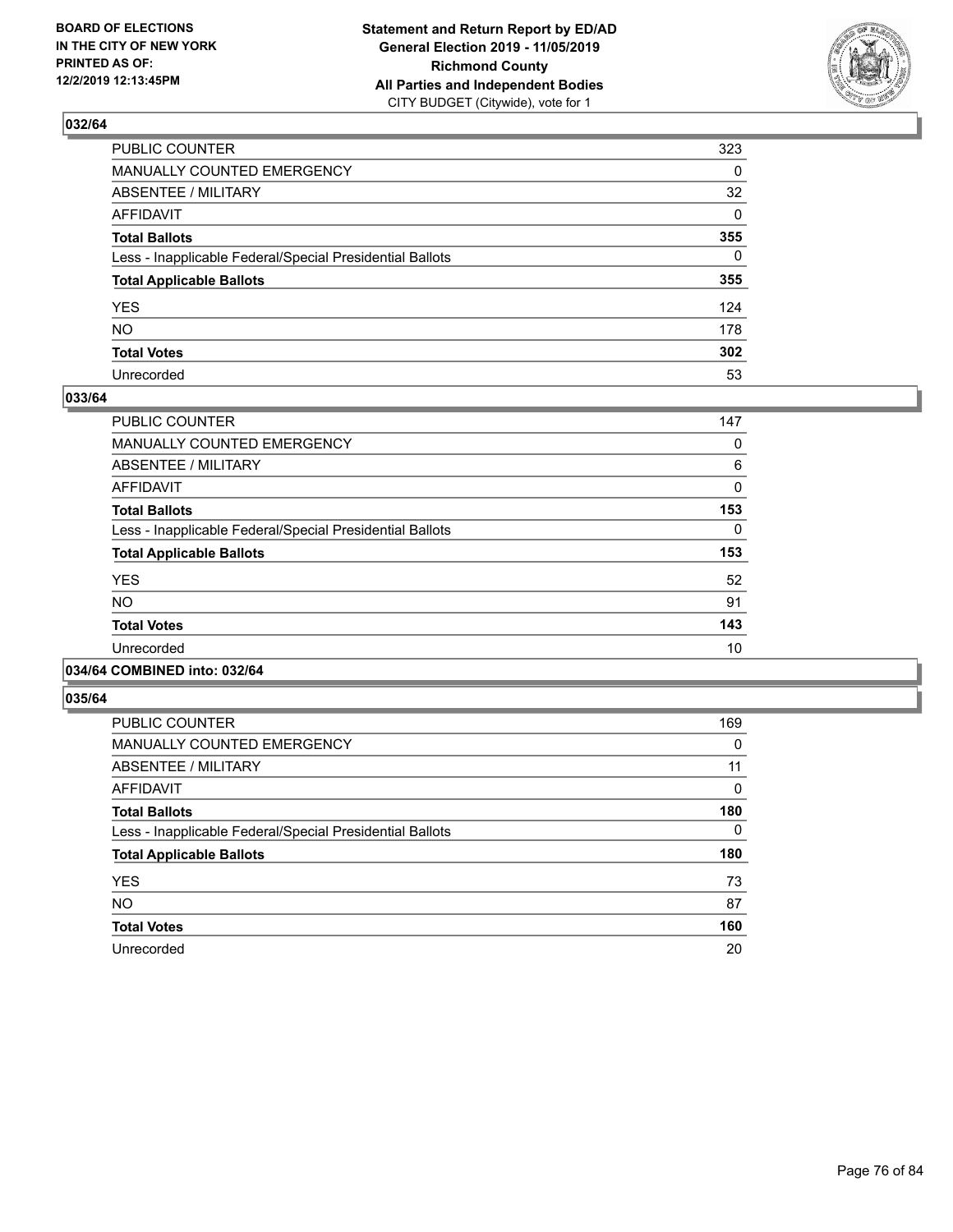

| PUBLIC COUNTER                                           | 320      |
|----------------------------------------------------------|----------|
| MANUALLY COUNTED EMERGENCY                               | $\Omega$ |
| ABSENTEE / MILITARY                                      | 13       |
| AFFIDAVIT                                                |          |
| Total Ballots                                            | 334      |
| Less - Inapplicable Federal/Special Presidential Ballots | $\Omega$ |
| <b>Total Applicable Ballots</b>                          | 334      |
| YES                                                      | 116      |
| NΟ                                                       | 167      |
| <b>Total Votes</b>                                       | 283      |
| Unrecorded                                               | 51       |

### **037/64**

| PUBLIC COUNTER                                           | 290      |
|----------------------------------------------------------|----------|
| <b>MANUALLY COUNTED EMERGENCY</b>                        | 0        |
| <b>ABSENTEE / MILITARY</b>                               | 13       |
| <b>AFFIDAVIT</b>                                         |          |
| <b>Total Ballots</b>                                     | 304      |
| Less - Inapplicable Federal/Special Presidential Ballots | $\Omega$ |
| <b>Total Applicable Ballots</b>                          | 304      |
| <b>YES</b>                                               | 100      |
| <b>NO</b>                                                | 166      |
| <b>Total Votes</b>                                       | 266      |
| Unrecorded                                               | 38       |

| <b>PUBLIC COUNTER</b>                                    | 159 |
|----------------------------------------------------------|-----|
| <b>MANUALLY COUNTED EMERGENCY</b>                        | 0   |
| ABSENTEE / MILITARY                                      | 9   |
| AFFIDAVIT                                                | 2   |
| <b>Total Ballots</b>                                     | 170 |
| Less - Inapplicable Federal/Special Presidential Ballots | 0   |
| <b>Total Applicable Ballots</b>                          | 170 |
| <b>YES</b>                                               | 69  |
| NO.                                                      | 88  |
| <b>Total Votes</b>                                       | 157 |
| Unrecorded                                               | 13  |
| 039/64 COMBINED into: 037/64                             |     |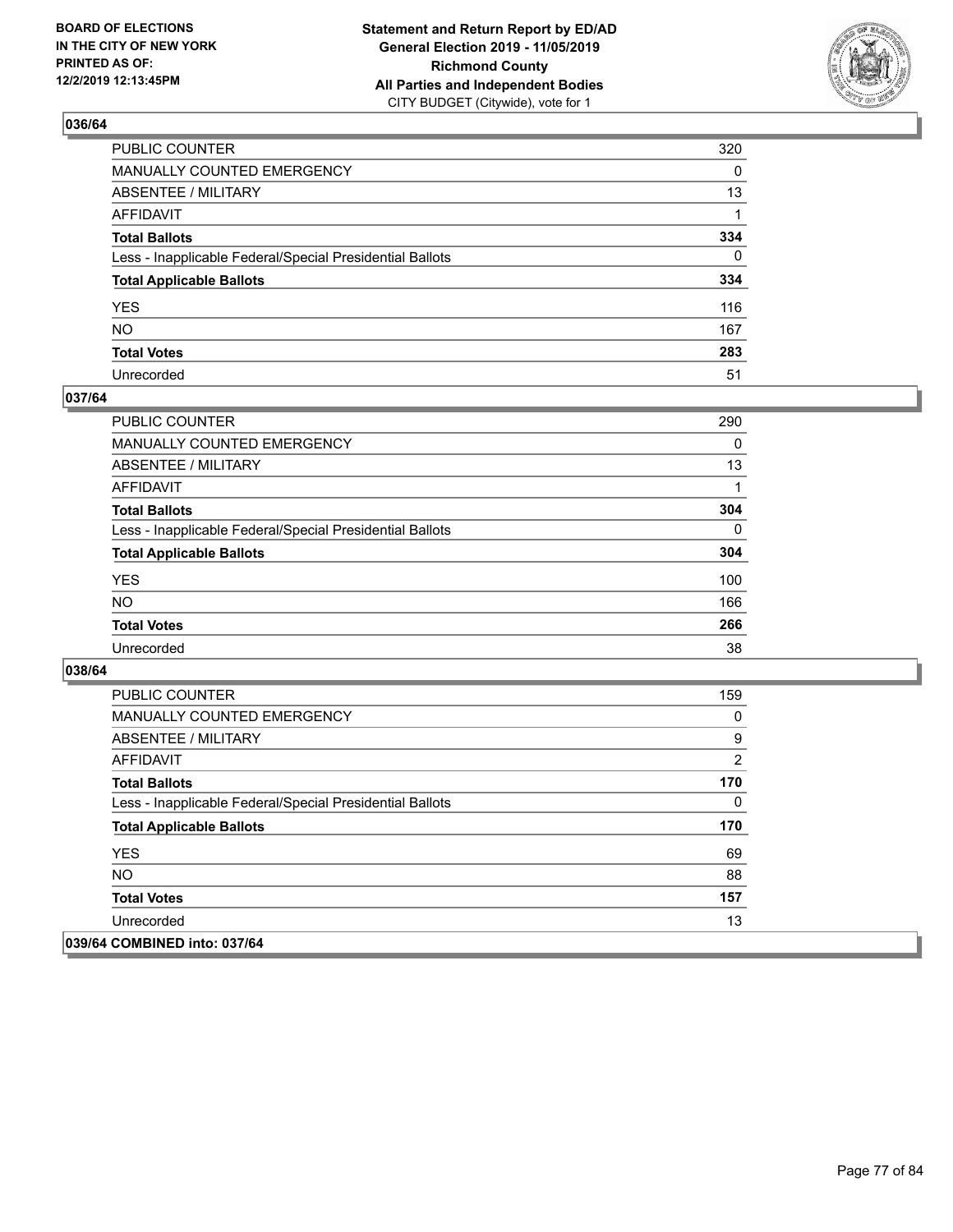

| PUBLIC COUNTER                                           | 138          |
|----------------------------------------------------------|--------------|
| MANUALLY COUNTED EMERGENCY                               | $\mathbf{0}$ |
| ABSENTEE / MILITARY                                      | 8            |
| AFFIDAVIT                                                |              |
| Total Ballots                                            | 147          |
| Less - Inapplicable Federal/Special Presidential Ballots | 0            |
| <b>Total Applicable Ballots</b>                          | 147          |
| YES                                                      | 74           |
| NO.                                                      | 53           |
| <b>Total Votes</b>                                       | 127          |
| Unrecorded                                               | 20           |

### **041/64**

| <b>PUBLIC COUNTER</b>                                    | 247            |
|----------------------------------------------------------|----------------|
| MANUALLY COUNTED EMERGENCY                               | 0              |
| ABSENTEE / MILITARY                                      | 5              |
| AFFIDAVIT                                                | $\overline{2}$ |
| <b>Total Ballots</b>                                     | 254            |
| Less - Inapplicable Federal/Special Presidential Ballots | $\Omega$       |
| <b>Total Applicable Ballots</b>                          | 254            |
| <b>YES</b>                                               | 104            |
| <b>NO</b>                                                | 129            |
| <b>Total Votes</b>                                       | 233            |
| Unrecorded                                               | 21             |

| PUBLIC COUNTER                                           | 128      |
|----------------------------------------------------------|----------|
| <b>MANUALLY COUNTED EMERGENCY</b>                        | $\Omega$ |
| ABSENTEE / MILITARY                                      | 5        |
| AFFIDAVIT                                                | 0        |
| <b>Total Ballots</b>                                     | 133      |
| Less - Inapplicable Federal/Special Presidential Ballots | $\Omega$ |
| <b>Total Applicable Ballots</b>                          | 133      |
| <b>YES</b>                                               | 61       |
| <b>NO</b>                                                | 61       |
| <b>Total Votes</b>                                       | 122      |
| Unrecorded                                               | 11       |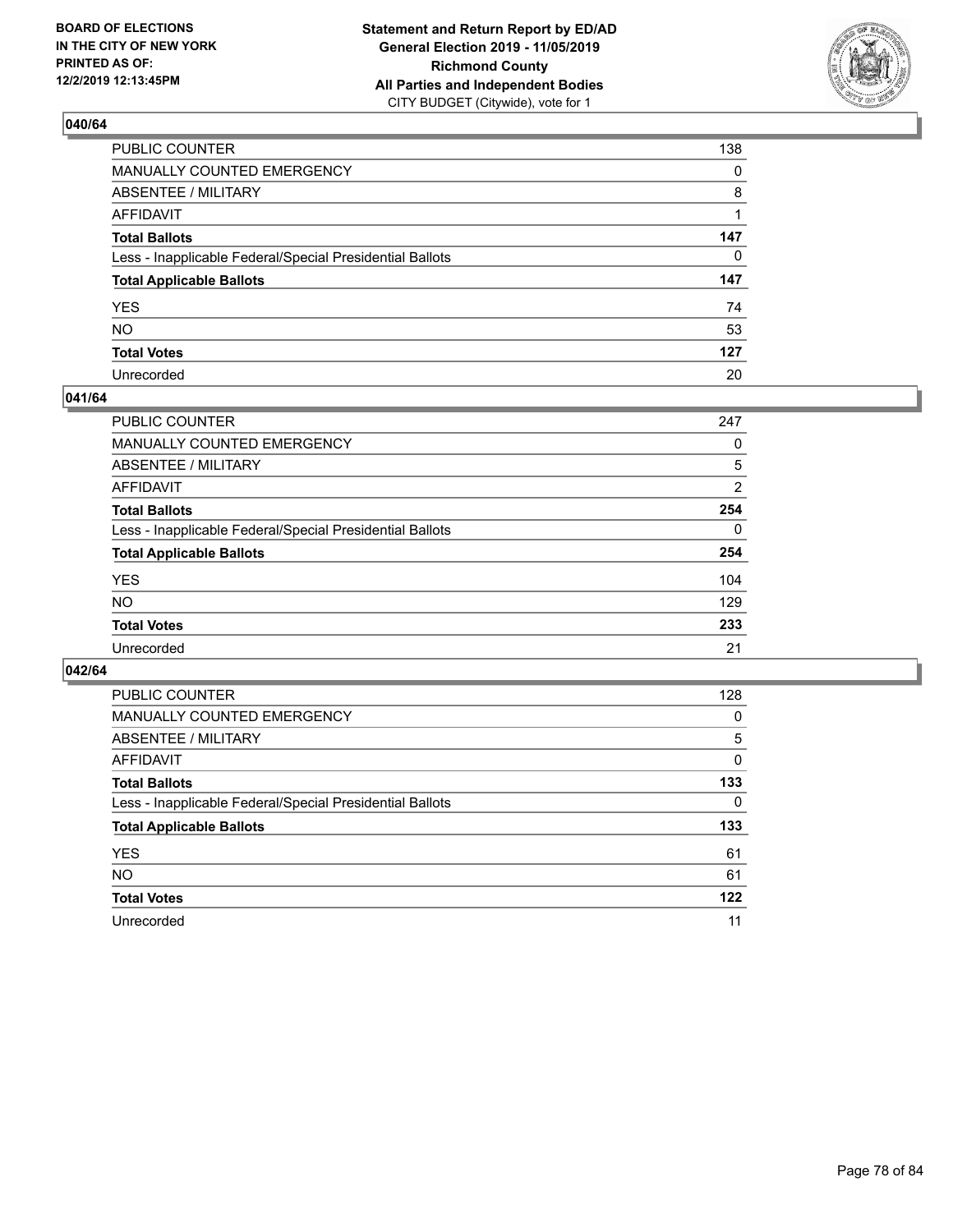

| PUBLIC COUNTER                                           | 214          |
|----------------------------------------------------------|--------------|
| MANUALLY COUNTED EMERGENCY                               | $\mathbf{0}$ |
| ABSENTEE / MILITARY                                      | 13           |
| AFFIDAVIT                                                |              |
| Total Ballots                                            | 228          |
| Less - Inapplicable Federal/Special Presidential Ballots | $\mathbf{0}$ |
| <b>Total Applicable Ballots</b>                          | 228          |
| YES                                                      | 95           |
| NO.                                                      | 97           |
| <b>Total Votes</b>                                       | 192          |
| Unrecorded                                               | 36           |

### **044/64**

| PUBLIC COUNTER                                           | 144 |
|----------------------------------------------------------|-----|
| <b>MANUALLY COUNTED EMERGENCY</b>                        | 0   |
| ABSENTEE / MILITARY                                      | 5   |
| AFFIDAVIT                                                |     |
| <b>Total Ballots</b>                                     | 150 |
| Less - Inapplicable Federal/Special Presidential Ballots | 0   |
| <b>Total Applicable Ballots</b>                          | 150 |
| <b>YES</b>                                               | 72  |
| <b>NO</b>                                                | 45  |
| <b>Total Votes</b>                                       | 117 |
| Unrecorded                                               | 33  |
|                                                          |     |

### **045/64 COMBINED into: 043/64**

#### **046/64 COMBINED into: 036/64**

| <b>PUBLIC COUNTER</b>                                    | 367      |
|----------------------------------------------------------|----------|
| <b>MANUALLY COUNTED EMERGENCY</b>                        | 0        |
| ABSENTEE / MILITARY                                      | 15       |
| AFFIDAVIT                                                | 0        |
| <b>Total Ballots</b>                                     | 382      |
| Less - Inapplicable Federal/Special Presidential Ballots | $\Omega$ |
| <b>Total Applicable Ballots</b>                          | 382      |
| <b>YES</b>                                               | 160      |
| <b>NO</b>                                                | 185      |
| <b>Total Votes</b>                                       | 345      |
| Unrecorded                                               | 37       |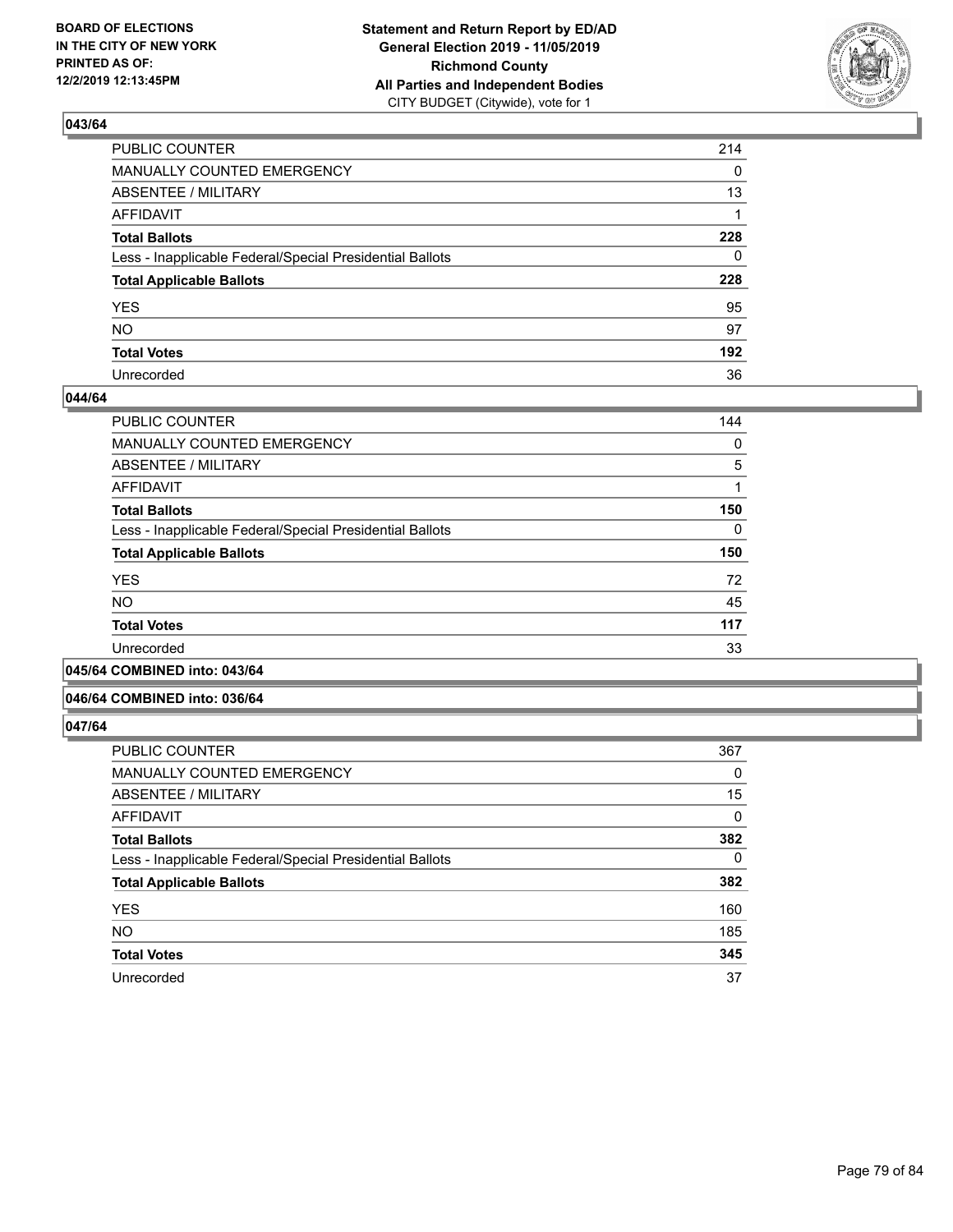

| PUBLIC COUNTER                                           | 211          |
|----------------------------------------------------------|--------------|
| MANUALLY COUNTED EMERGENCY                               | $\mathbf{0}$ |
| ABSENTEE / MILITARY                                      | 6            |
| AFFIDAVIT                                                | 0            |
| Total Ballots                                            | 217          |
| Less - Inapplicable Federal/Special Presidential Ballots | $\mathbf{0}$ |
| <b>Total Applicable Ballots</b>                          | 217          |
| YES                                                      | 61           |
| NO.                                                      | 135          |
| <b>Total Votes</b>                                       | 196          |
| Unrecorded                                               | 21           |

### **049/64**

| PUBLIC COUNTER                                           | 205 |
|----------------------------------------------------------|-----|
| <b>MANUALLY COUNTED EMERGENCY</b>                        | 0   |
| ABSENTEE / MILITARY                                      | 15  |
| AFFIDAVIT                                                |     |
| <b>Total Ballots</b>                                     | 221 |
| Less - Inapplicable Federal/Special Presidential Ballots | 0   |
| <b>Total Applicable Ballots</b>                          | 221 |
| <b>YES</b>                                               | 96  |
| NO.                                                      | 77  |
| <b>Total Votes</b>                                       | 173 |
| Unrecorded                                               | 48  |
|                                                          |     |

### **050/64 COMBINED into: 047/64**

| PUBLIC COUNTER                                           | 303 |
|----------------------------------------------------------|-----|
| <b>MANUALLY COUNTED EMERGENCY</b>                        | 0   |
| ABSENTEE / MILITARY                                      | 8   |
| AFFIDAVIT                                                |     |
| <b>Total Ballots</b>                                     | 312 |
| Less - Inapplicable Federal/Special Presidential Ballots | 0   |
| <b>Total Applicable Ballots</b>                          | 312 |
| <b>YES</b>                                               | 161 |
| NO.                                                      | 125 |
| <b>Total Votes</b>                                       | 286 |
| Unrecorded                                               | 26  |
| 052/64 COMBINED into: 051/64                             |     |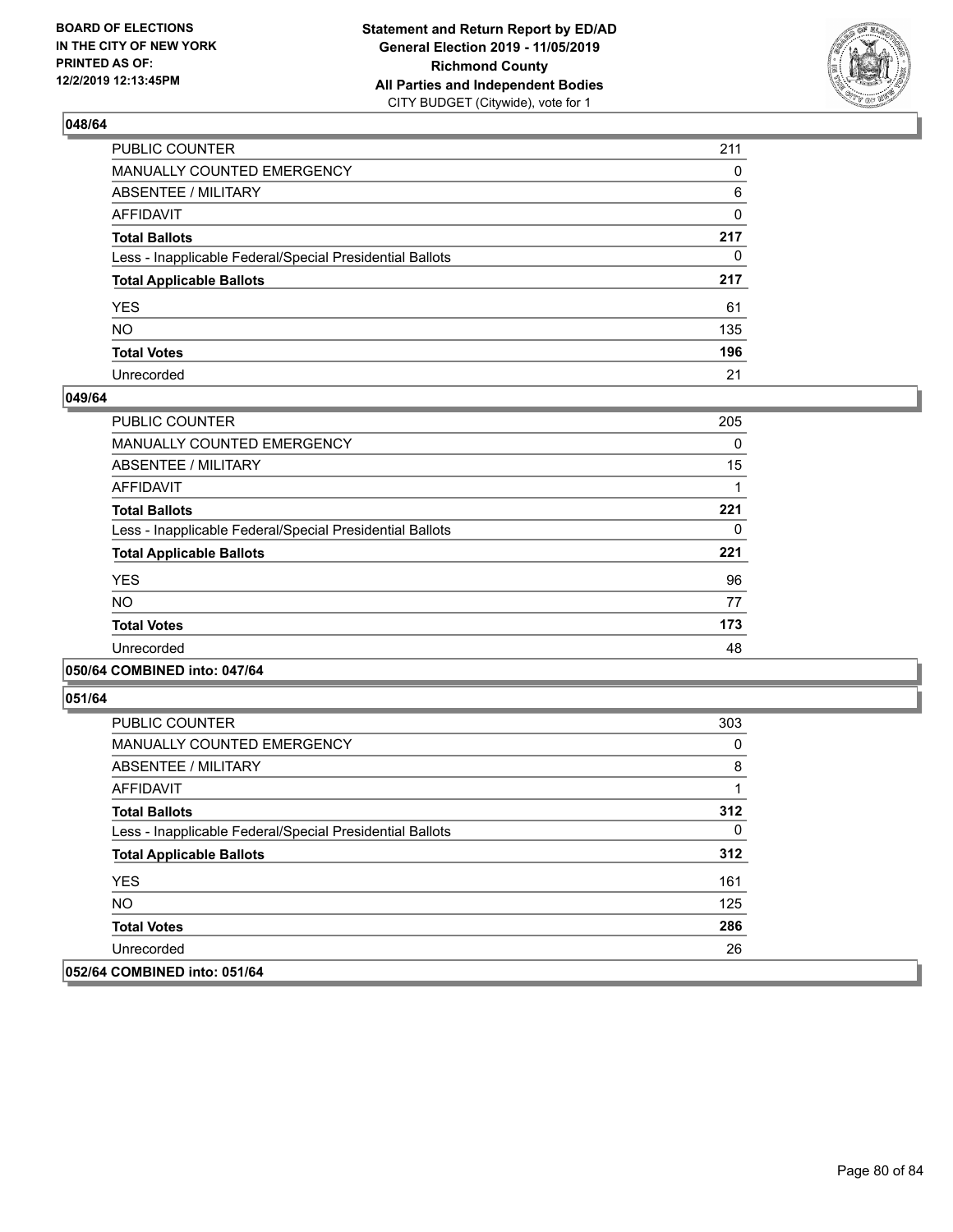

| PUBLIC COUNTER                                           | 266          |
|----------------------------------------------------------|--------------|
| MANUALLY COUNTED EMERGENCY                               | $\Omega$     |
| ABSENTEE / MILITARY                                      | 11           |
| AFFIDAVIT                                                | $\mathbf{0}$ |
| Total Ballots                                            | 277          |
| Less - Inapplicable Federal/Special Presidential Ballots | $\mathbf{0}$ |
| <b>Total Applicable Ballots</b>                          | 277          |
| YES                                                      | 118          |
| NΟ                                                       | 118          |
| <b>Total Votes</b>                                       | 236          |
| Unrecorded                                               | 41           |

### **054/64**

| <b>PUBLIC COUNTER</b>                                    | 229      |
|----------------------------------------------------------|----------|
| <b>MANUALLY COUNTED EMERGENCY</b>                        | $\Omega$ |
| ABSENTEE / MILITARY                                      | 9        |
| AFFIDAVIT                                                |          |
| <b>Total Ballots</b>                                     | 239      |
| Less - Inapplicable Federal/Special Presidential Ballots | $\Omega$ |
| <b>Total Applicable Ballots</b>                          | 239      |
| <b>YES</b>                                               | 79       |
| <b>NO</b>                                                | 135      |
| <b>Total Votes</b>                                       | 214      |
| Unrecorded                                               | 25       |

### **055/64**

| PUBLIC COUNTER                                           | 176 |
|----------------------------------------------------------|-----|
| <b>MANUALLY COUNTED EMERGENCY</b>                        | 0   |
| ABSENTEE / MILITARY                                      | 6   |
| AFFIDAVIT                                                | 1   |
| <b>Total Ballots</b>                                     | 183 |
| Less - Inapplicable Federal/Special Presidential Ballots | 0   |
| <b>Total Applicable Ballots</b>                          | 183 |
| <b>YES</b>                                               | 53  |
| <b>NO</b>                                                | 112 |
| <b>Total Votes</b>                                       | 165 |
| Unrecorded                                               | 18  |
| 056/64 COMBINED into: 022/64                             |     |

**057/64 COMBINED into: 024/64**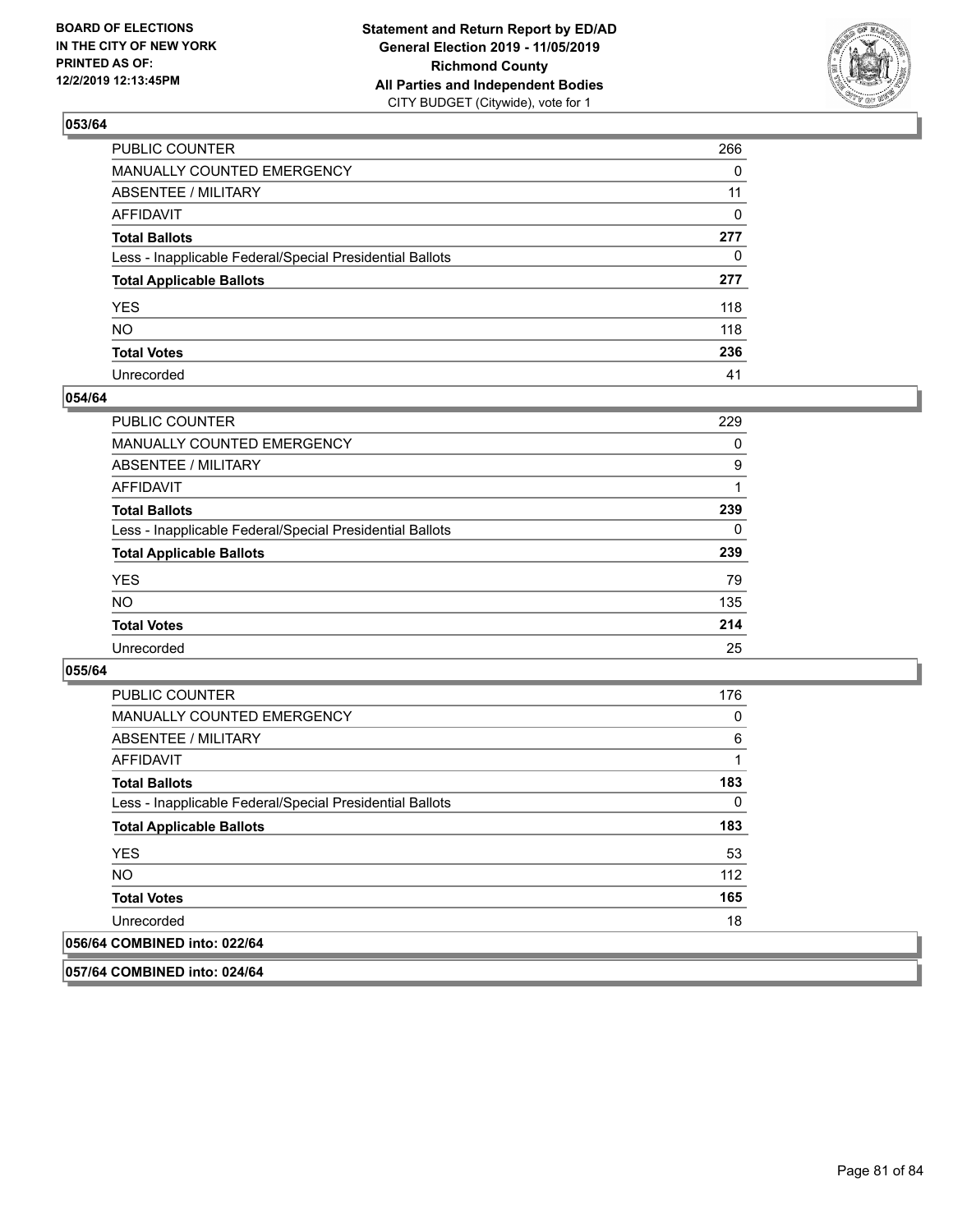

| PUBLIC COUNTER                                           | 175          |
|----------------------------------------------------------|--------------|
| MANUALLY COUNTED EMERGENCY                               | $\mathbf{0}$ |
| ABSENTEE / MILITARY                                      |              |
| AFFIDAVIT                                                |              |
| Total Ballots                                            | 177          |
| Less - Inapplicable Federal/Special Presidential Ballots | $\mathbf{0}$ |
| <b>Total Applicable Ballots</b>                          | 177          |
| YES                                                      | 44           |
| NO.                                                      | 120          |
| <b>Total Votes</b>                                       | 164          |
| Unrecorded                                               | 13           |

### **059/64**

| PUBLIC COUNTER                                           | 138      |
|----------------------------------------------------------|----------|
| MANUALLY COUNTED EMERGENCY                               | 0        |
| ABSENTEE / MILITARY                                      | 4        |
| AFFIDAVIT                                                | 0        |
| <b>Total Ballots</b>                                     | 142      |
| Less - Inapplicable Federal/Special Presidential Ballots | $\Omega$ |
| <b>Total Applicable Ballots</b>                          | 142      |
| <b>YES</b>                                               | 46       |
| <b>NO</b>                                                | 76       |
| <b>Total Votes</b>                                       | 122      |
| Unrecorded                                               | 20       |
|                                                          |          |

**060/64 COMBINED into: 041/64**

### **061/64 COMBINED into: 053/64**

| <b>PUBLIC COUNTER</b>                                    | 172      |
|----------------------------------------------------------|----------|
| <b>MANUALLY COUNTED EMERGENCY</b>                        | 0        |
| ABSENTEE / MILITARY                                      | 16       |
| AFFIDAVIT                                                | 0        |
| <b>Total Ballots</b>                                     | 188      |
| Less - Inapplicable Federal/Special Presidential Ballots | $\Omega$ |
| <b>Total Applicable Ballots</b>                          | 188      |
| <b>YES</b>                                               | 77       |
| <b>NO</b>                                                | 92       |
| <b>Total Votes</b>                                       | 169      |
| Unrecorded                                               | 19       |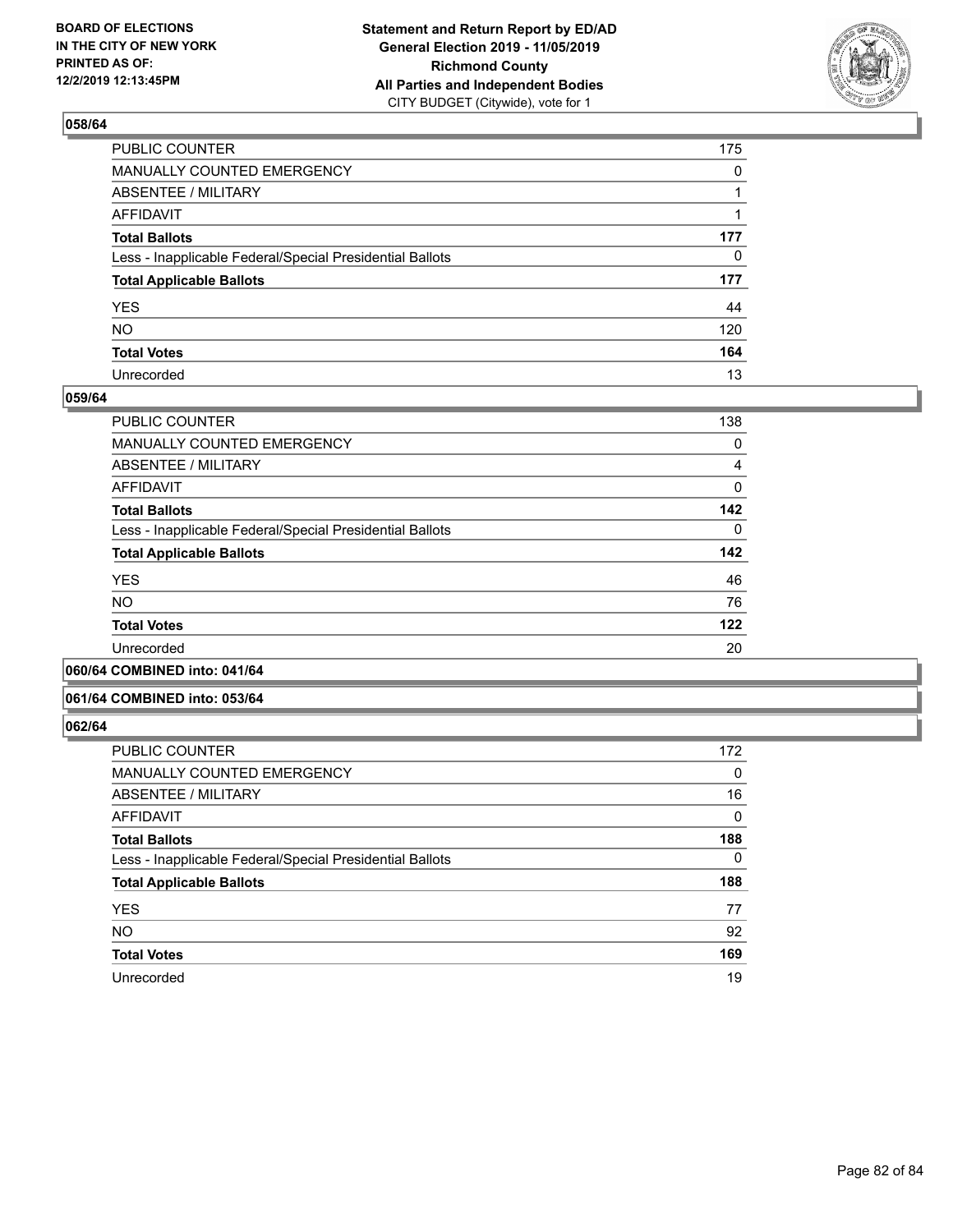

| <b>PUBLIC COUNTER</b>                                    | 166 |
|----------------------------------------------------------|-----|
| MANUALLY COUNTED EMERGENCY                               | 0   |
| ABSENTEE / MILITARY                                      | 4   |
| <b>AFFIDAVIT</b>                                         |     |
| <b>Total Ballots</b>                                     | 171 |
| Less - Inapplicable Federal/Special Presidential Ballots | 0   |
| <b>Total Applicable Ballots</b>                          | 171 |
| <b>YES</b>                                               | 82  |
| NO.                                                      | 63  |
| <b>Total Votes</b>                                       | 145 |
| Unrecorded                                               | 26  |
| 064/64 COMBINED into: 009/63                             |     |
| 065/64 COMBINED into: 048/64                             |     |
| 066/64 COMBINED into: 009/63                             |     |
| 067/64 COMBINED into: 009/63                             |     |
| 068/64 COMBINED into: 009/63                             |     |
| 069/64 COMBINED into: 048/64                             |     |

**070/64 COMBINED into: 009/63**